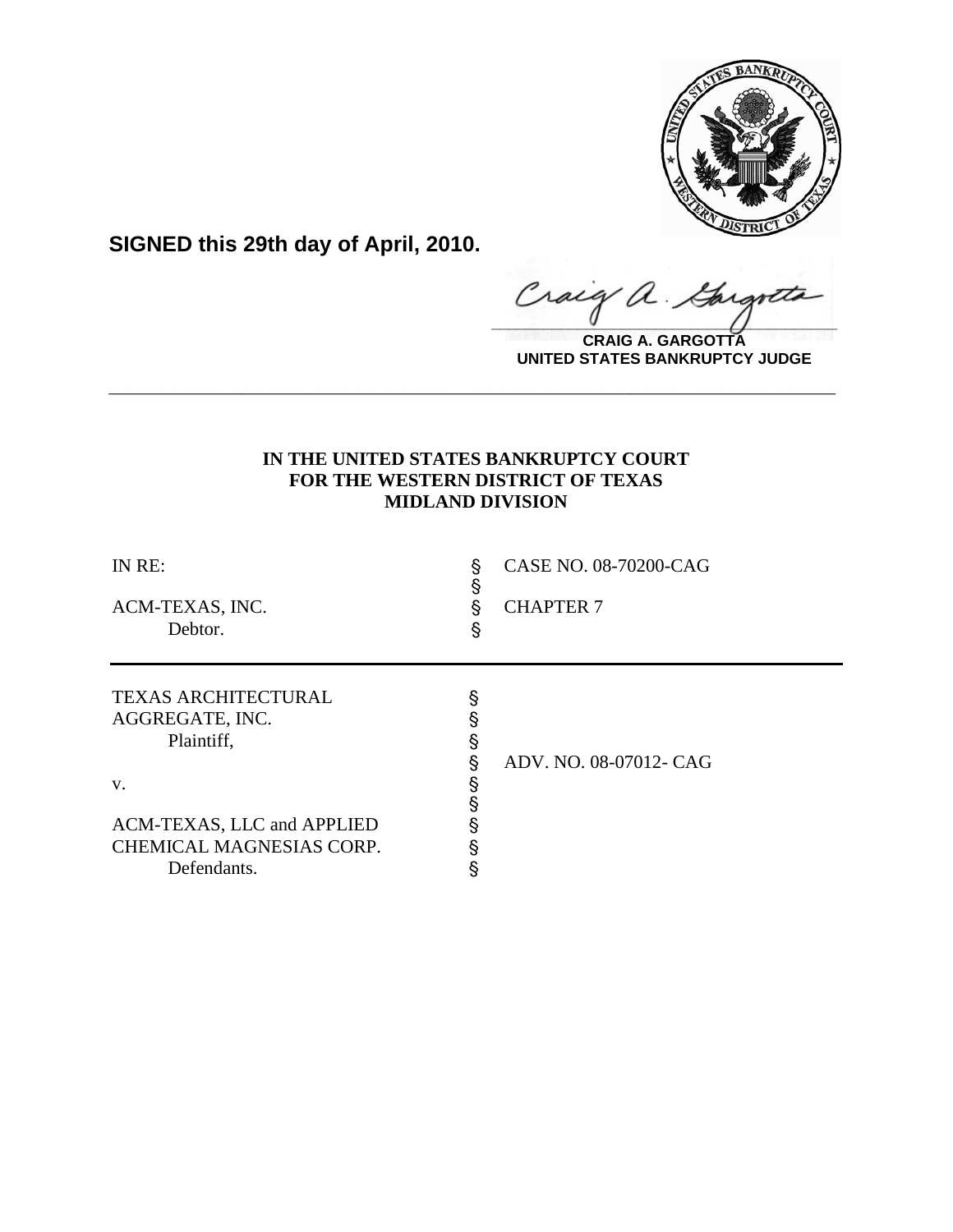#### **MEMORANDUM OPINION**

On June 29 through July 2, 2009, came on for trial the above-styled and numbered adversary proceeding.<sup>1</sup> After the trial the Court took the matter under advisement. After review of the evidence and arguments, the Court now issues this Memorandum Opinion, as its written findings of fact and conclusions of law as required by Federal Rule of Bankruptcy Procedure 7052, in support of its Judgment entered contemporaneously herewith.

This proceeding includes both core and related claims. This Court has jurisdiction to enter a final order with regard to all matters presently under submission in light of the parties' consent and pursuant to 28 U.S.C. § 1334(a), (b) and (d), 28 U.S.C. § 157(a) and (b), 28 U.S.C. § 151 and the Standing Order of Reference of Bankruptcy Matters entered by the United States District Court for the Western District of Texas. *See* Amended Notice of Removal (docket entry #8) and Defendants' Statement Regarding Core Proceedings Following Removal (docket entry #12).

### **I.**

# **PRE-PETITION HISTORICAL BACKGROUND**

The Plaintiff, Texas Architectural Aggregate, Inc. ("TAA") began doing business in 1959, mining for building materials such as limestone in Llano, San Saba and Comanche Counties, Texas. Its primary business is mining and crushing limestone that has metamorphosed into hard limestone or marble. It markets the material as terrazzo, which is used in mosaic flooring, especially in public buildings. The company also mines quartz for use as exposed aggregate exterior wall panels on buildings.Joe Royce Williams, Sr. was the founder and, until

l

<sup>&</sup>lt;sup>1</sup>On June 6, 2009, the Court entered an order granting the Chapter 7 Trustee's application to employ G. Michael Stewart, as special counsel for the Trustee in this adversary proceeding (Bankruptcy Case No. 08-70200, docket #143).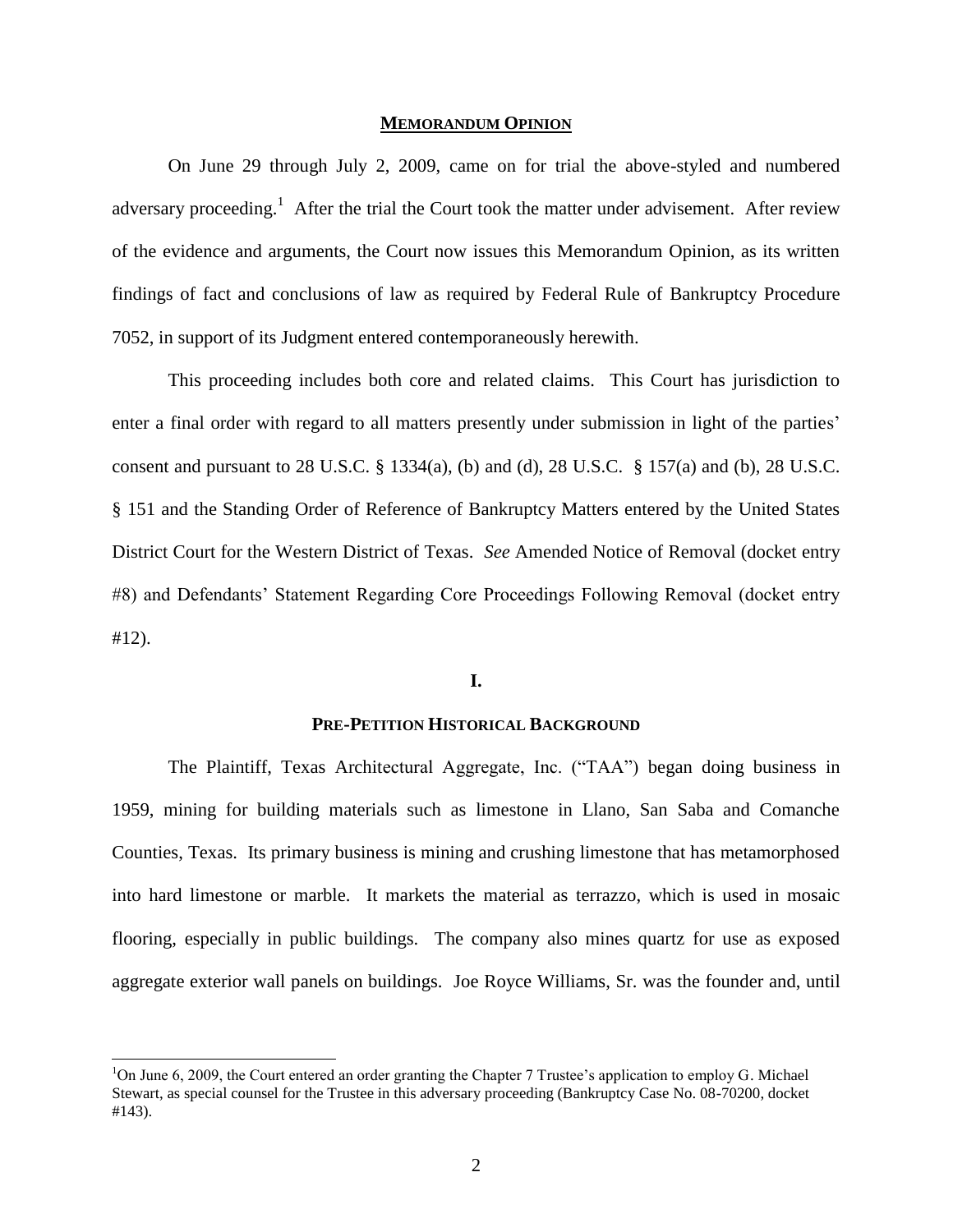his death in 2005, the president and chairman of the board of the company. (Pl.'s Exh. 194, p. TAA-013082.)

In 1963 or 1964, TAA bought the property near the city of Van Horn in Culberson County that is the subject of this suit. (Pl.'s Exh. 194, p. TAA 013085.) TAA originally bought 40 acres in fee simple. In 1982, it was discovered that, because of a surveying error, TAA was actually mining on the State of Texas' land to the east of TAA's 40 acres. (D. Williams Test. 6/29.) After the discovery, TAA and the Texas General Land Office ("GLO") reached a resolution of the problem and the State leased the mineral rights on its property to TAA. That lease, which is not in evidence, prohibited subleasing or partial assignments. TAA later acquired a lease to the mineral rights on 175 acres to the east of its 40 acres from the State of Texas. The mineral rights lease, together with the 40 acres TAA owned in fee and the 180 acres it held under mining patents are hereinafter referred to as "Marble Canyon" or the "Property."

TAA built and operated a coal mine on the Property, thirty to sixty feet below the surface. The coal had a significant amount of ash in it, which TAA sold to Kaiser Cement. TAA also built a plant to remove the sulfur and ash to make limestone.

When Marble Canyon was bought, both the seller and TAA believed it contained a deposit of just white marble. (D. Williams Test. 6/29.) TAA intended to, and did, use that marble in its own business. (Pl.'s Exh. 194, p. TAA 013085; Pl.'s Exh. 194, p. TAA-013086.) In 1964, however, it was determined that the mineral deposit was in fact brucitic marble. (D. Williams Test. 6/29.) Reserves were later estimated at more than 10 million tons of ore. (Pl.'s Exh. 12.)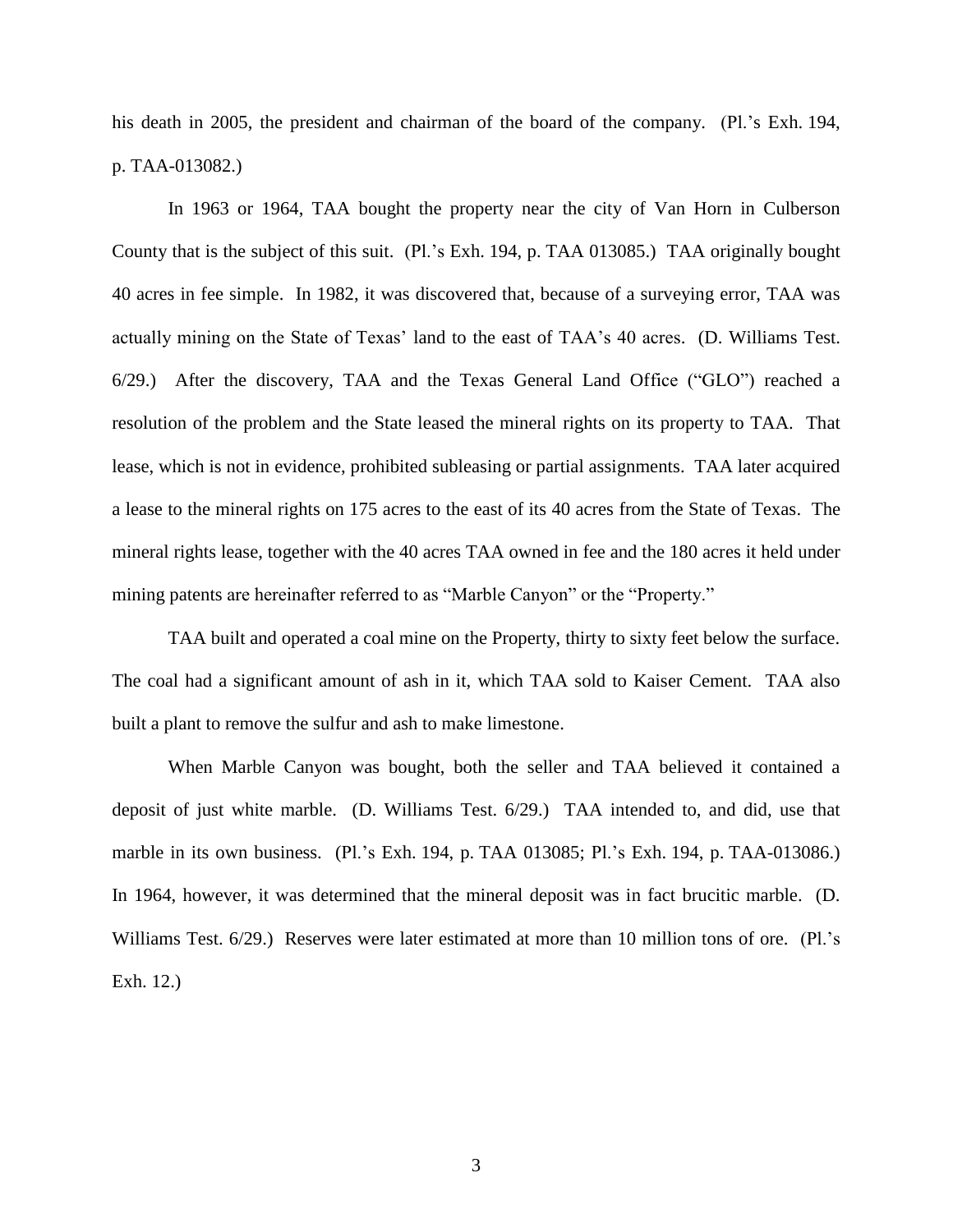TAA became interested in developing the brucitic marble deposit for the production of magnesium oxide/magnesium hydroxide as early as 1969. (D. Williams Test. 6/29; Pl.'s Exh. 194, p. TAA013087.)

Robert C. McCreless ("McCreless"), principal of both of the defendants in this suit, approached TAA and proposed that he and TAA come to an arrangement that took advantage of the chemical component of the brucitic marble at the Property. (Pl.'s Exh. 194, p. TAA-013025.)

McCreless' connection with TAA was his father, Robert H. McCreless ("RHM"). RHM had been elected as an alternate director on TAA's board in February of 1976 and four years later he was elected as a regular director. (Pl.'s Exh. 194, pp. TAA-013092, 013094.) In September 1986, McCreless drove RHM and two other directors from Fort Worth, Texas to an emergency board meeting in San Saba,  $T$ exas.<sup>2</sup> With permission from the officers of the board, Robert McCreless attended the meeting. After the meeting, McCreless introduced himself to Joe Williams, Sr. and offered to do some market research on brucite for TAA. Joe Williams, Sr., accepted the offer.

The first business entity through which McCreless tried to work with the deposit at Marble Canyon was W&M Mining Interest, Inc. ("W&M"), which was incorporated in the 1980s. W&M entered into letter agreements with TAA, and the board unanimously wanted W&M to pursue a market for the chemical aspect of brucite. To that end, W&M received leases, subleases, and partial assignments from TAA. McCreless pursued W&M for some years.

In 1988, however, the arrangement under the agreement fell apart. The GLO reviewed the 175-acre partial assignment, with respect to the 175 acres TAA leased from the state, and

 $\overline{a}$ 

 $2^{2}$  McCreless testified that these three directors later warned McCreless that Joe Williams, Sr. was unethical, and that McCreless should not proceed in doing business with him without first having signed contractual documents.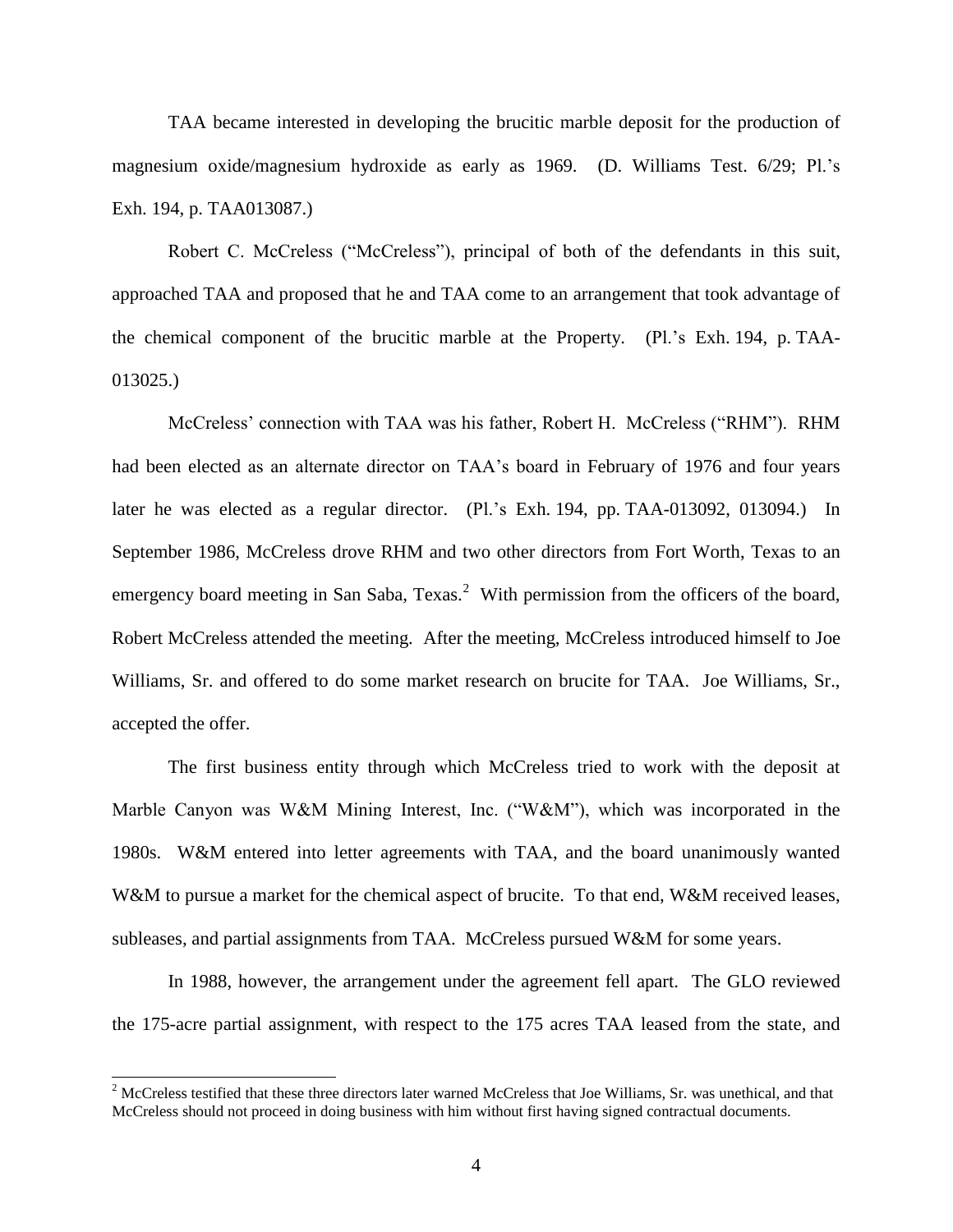determined that that TAA could not convey a partial lease assignment to W&M. Efforts were made to draft around the dilemma. (Pl.'s Exh. 194, pp. TAA 013074-75 (describing David Williams' meeting with W&M and its attorneys "for the purpose of attempting to gain a clearer understanding of TAA's contractual requirement for conveyance of mineral interests in view of the GLO's demand to review any assignment, including any re-assignment to TAA by  $W\&M$ " and describing discussions regarding TAA giving W&M an "operating contract on the state lease with option to obtain assignment if production were obtained.")) Ultimately, however, the 1987 agreement between TAA and W&M was abandoned, but not until 1996. (Pl.'s Exh. 194, p. TAA 013079 (showing the board resolving that "the option of W&M Mining Interests, Inc. with the corporation has terminated and is hereby declared to be null and void and that an affidavit to that effect should be placed of record in Culberson County, Texas.")

After the failure of W&M, McCreless continued to develop market applications for brucitic marble. He also began to sell crushed and milled brucitic marble powder to the carpet industry as a fire retardant and filler. For these sales, McCreless purchased the materials from TAA. He also had TAA crush the materials.

At some point, McCreless began looking at acid neutralization in wastewater treatment because the carpet industry needed fewer mineral fillers as fire retardants, due to the Environmental Protection Agency's ("EPA") changing regulations.<sup>3</sup> In late 1997 or early 1998, the Sanitation Districts of Los Angeles County told McCreless they were interested in a second source of magnesium product for their sewer system. This conversation spurred McCreless to

 $\overline{a}$ 

 $3$  McCreless explained in his testimony that when a carpet is newly installed, it releases volatile organic compounds (―VOCs‖), which cause the familiar ―new carpet smell.‖ In the mid-1990s, the EPA became concerned VOCs could make people working in office buildings with newly installed carpet sick, and that the VOCs might even have carcinogenic effects. In response to new regulations responding to this concern, formulas for carpet backing began to require less capability from mineral fillers, relying more heavily on chemical formulations to achieve what the mineral fillers achieved.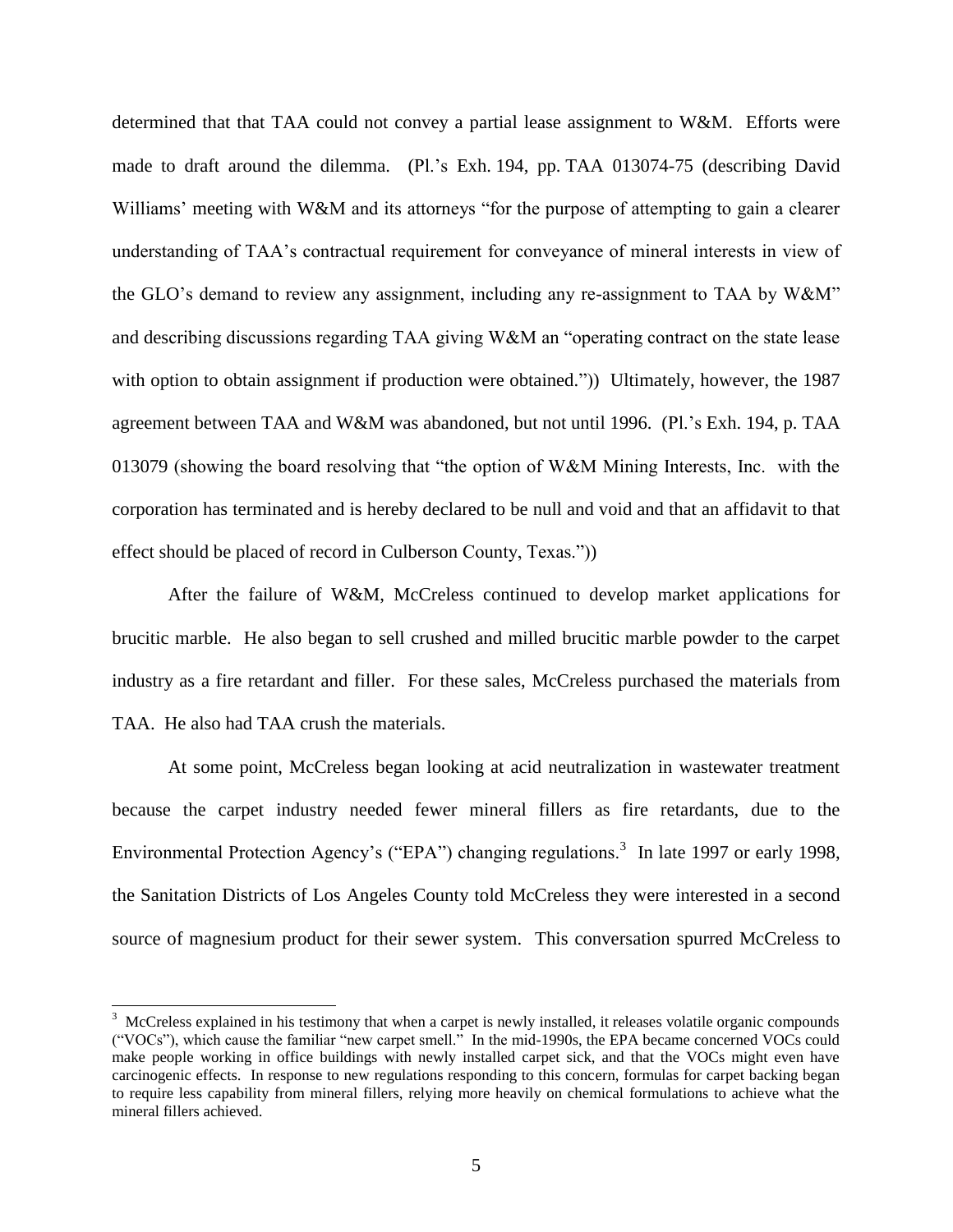form Applied Chemical Magnesias Corporation ("ACM") in July 1998 as an S-corporation in Colorado.

In 1998, McCreless flew to Texas and told David Williams that he would be getting significant, long-term contracts in the wastewater industry. The two men discussed structuring another agreement, this time between TAA and the newly-formed ACM. Phone calls, emails, and other negotiations between McCreless and TAA, primarily through David Williams, culminated in an April 2, 1999 letter agreement ("Letter Agreement"). (Pl.'s Exh. 120.)

The Letter Agreement provides that it is an agreement "for the granting of an exclusive mineral lease to ACM of brucite/calcite/dolomite ("brucitic marble") and the construction of a brucitic marble separation/milling facility at or near the entrance to the referenced Marble Canyon mine owned and operated by TAA on lands ("Subject Lands") described in Exhibit A  $\ldots$  " (Pl.'s Exh. 120 at 1.) The agreement grants ACM a period of six months to conduct a feasibility study to determine whether "the construction of a facility to beneficiate the brucitic marble which would produce a high-purity magnesium hydroxide power for a variety of markets."

After the completion of the feasibility study, the Letter Agreement provides that ACM could elect to give TAA written notice of its intent to "begin construction of a separation/milling facility capable of producing 30,000 tons per year of high-purity  $Mg(OH)$ <sub>2</sub> powder on the Subject Lands." Once ACM elected to begin building the facility and paid TAA \$5,000, the agreement states that "TAA shall cause recordable leases of mineral and surface rights in the Subject Lands, appropriate to the project contemplated herein, to be delivered to ACM." (Pl.'s Exh. 120 at 1-2.) Once the leases were obtained, ACM would have six months to construct the facility. (Pl.'s Exh. 120 at 2.)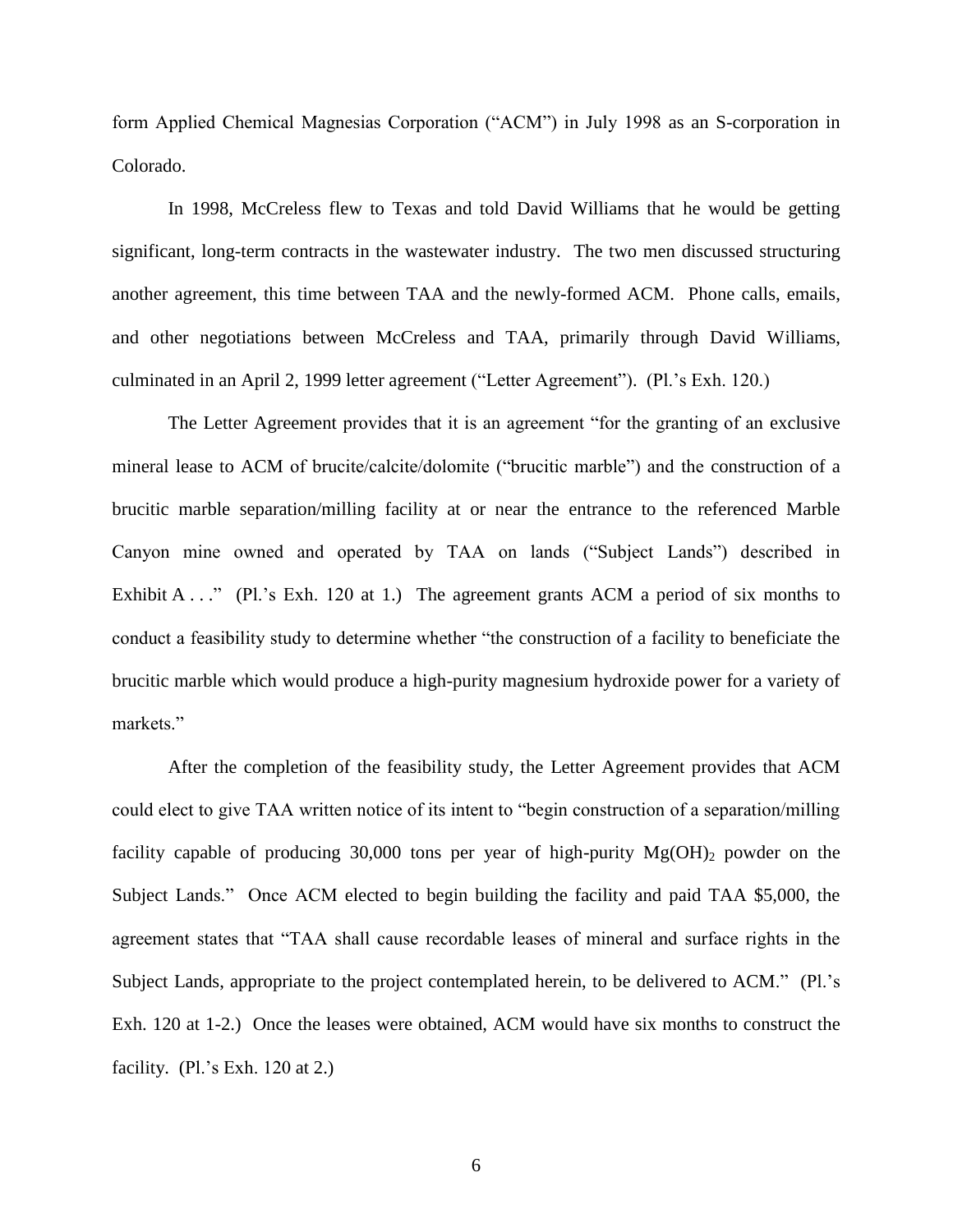To incentivize production, the Letter Agreement requires ACM to pay TAA \$200,000 annually "in advance as royalty beginning twelve (12) months from the date of delivery of its notice to construct a separation/milling facility.  $\ldots$ ." The advance would then be credited to any royalties due to TAA during the following twelve month period. The Letter Agreement also requires ACM to pay royalties "in an amount equal to ten percent  $(10\%)$  of the gross revenues (excluding sales, use, or excise taxes) paid to ACM for all of the products sold by it from the Marble Canyon properties." (Pl.'s Exh. 120 at 3.)

Under the Letter Agreement, TAA retained the right to mine for its own purposes and agreed not to interfere with the operations of ACM. (Pl.'s Exh. 120 at 2.) ACM promised not to compete with TAA in "any market which TAA is currently supplying without prior written approval of TAA." TAA also promised not to compete with ACM. The parties are in disagreement as to the enforceability of the Letter Agreement and the appropriate interpretation of the Letter Agreement's terms.

From 1999 on, TAA and ACM attempted to reach an agreement that would be acceptable to both parties and would not violate the GLO's prohibition on partial assignment of leases. During these discussions, the parties considered entering into a hard mineral mining agreement. The negotiations took place primarily between McCreless, David Williams, and Samuel McDaniel, the Plaintiff's attorney. On December 4, 1999, McCreless sent TAA an email asking about the status of the conveyances under the Letter Agreement. (Def.'s Exh. 6(a)). On January 5, 2000, David Williams emailed McCreless and informed him that instead of a mineral rights lease, TAA wanted to enter into a Hard Mineral Mining Agreement ("HMMA") and a document that leased ACM 40 acres for the mill site. (Def.'s Exh. 6(b)). On February 4, 2000, McCreless emailed back and stated, "it appears to us that the Hard Mineral Mining Agreement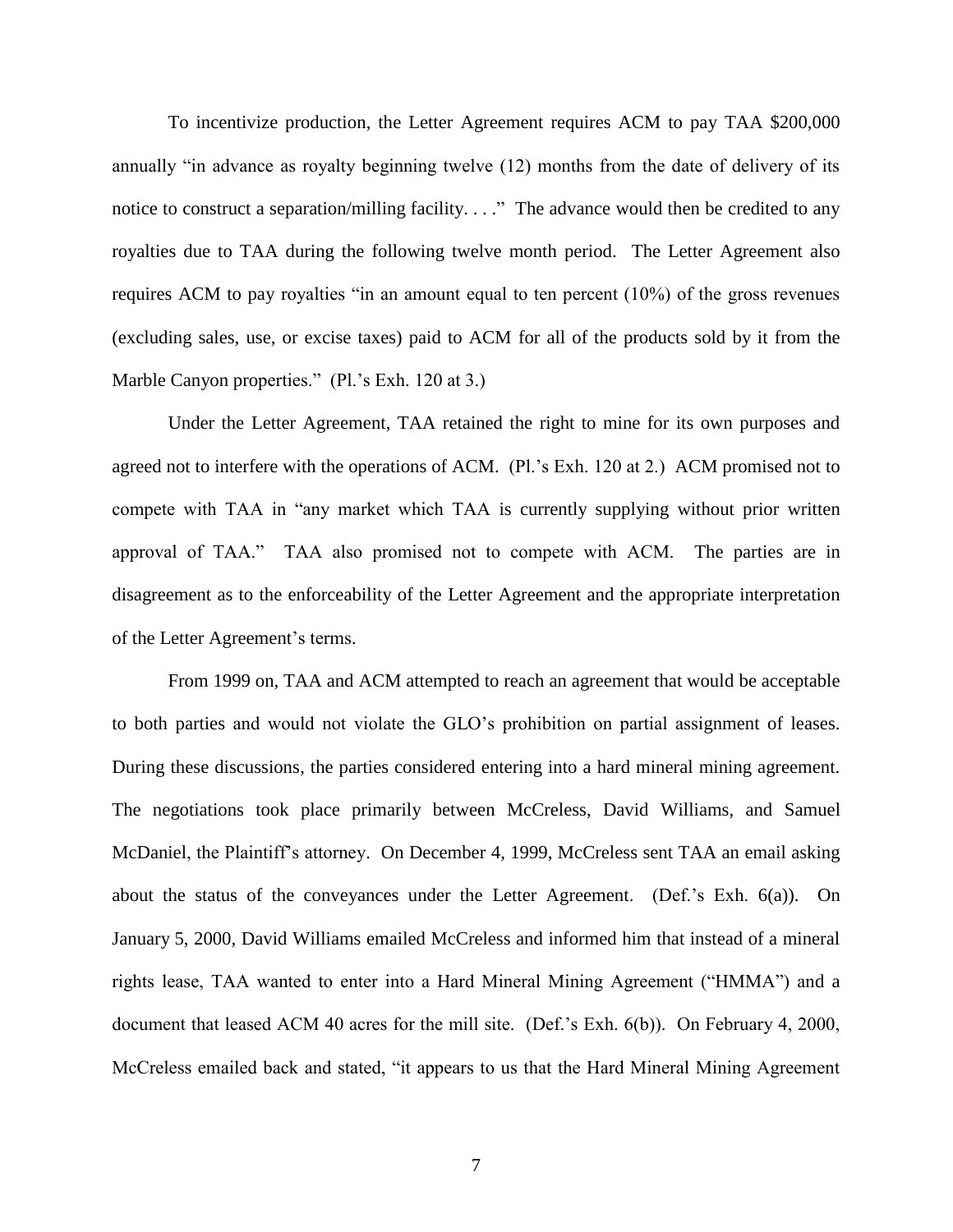(HMMA) document does not reflect the intent of the Letter of Agreement . . . ." (Def.'s Exh.  $6(c)$ ). McCreless was concerned that the Letter Agreement contemplated an "exclusive mineral lease to ACM," while the HMMA conveyed a non-exclusive right. He also expressed concern that the "tone of the HMMA does not reflect an attitude that was present in the original W&M lease documents (from which I assumed would be the standard to work.)" David Williams responded that they needed to avoid a mineral lease because of the GLO's stance on partial assignments, which caused the failure of the W&M project. (Def.'s Exh. 6(d)). David Williams and McCreless continued to discuss the problem, but never reached agreement on the terms of the HMMA or ACM's right to exclusive mineral leases. Nevertheless, on November 21, 2000, ACM and TAA entered into the Mine Mill Site Lease ("Lease"). (Pl.'s Exh. 102.) The Lease conveys a lease interest in the west half of the forty acres that TAA owns in fee simple. This ground lease is the only lease ACM received from TAA.

Specifically, the Lease states that TAA grants ACM "the exclusive right, in association with other certain agreements between the parties hereto of equal date herewith, to establish a processing mill for the purpose of on-site processing of brucitic marble and associated substances, on the west one-half (W1/2) of a certain 40 acre tract of land situation in Culberson County Texas  $\dots$ ." (Pl.'s Exh. 102 at 1.) The Lease then describes the exact location of the leased land by metes and bounds. The Lease provides that it will last for 20 years and could continue for another 20 years at the option of ACM, so long as ACM had not breached the Lease. (Pl.'s Exh. 102 at 2.)

As consideration, the Lease requires ACM to pay \$600 for rent annually during the first five years. The Lease also provides that on December 28, 2004, the annual rent would be subject to "increase for the next five (5) year term in accordance with changes in the United States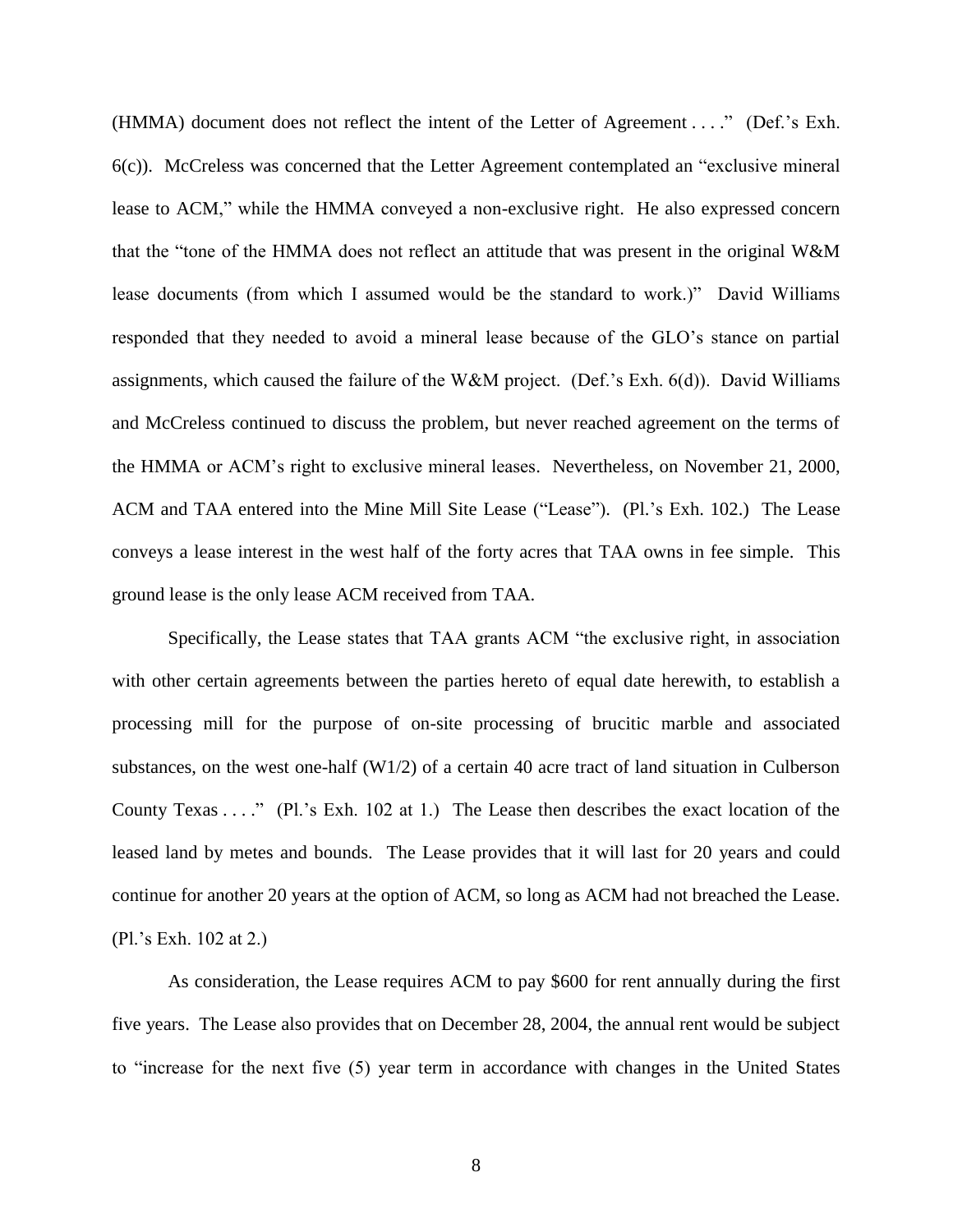Consumer Price Index for Urban Wage Earners and Clerical Workers . . . ." Under the Lease, rent would be re-evaluated for each successive five year period.

The parties continue to negotiate. During the negotiations, TAA pushed for a HMMA and ACM continued to request conveyance of the mineral leases that McCreless contended were required by the Letter Agreement. (Def.'s Exh. 13(d) (letter from McDaniel stating, "An exclusive mineral lease to ACM and recordable leases of mineral and surface rights are a problem because of the policies of the State of Texas and the issue of control.") In March 2001, on the advice of CPAs and attorneys, McCreless formed ACM-Texas, LLC ("ACM-Texas") as a wholly-owned subsidiary of ACM, and began selling membership units to raise capital to allow further market research. (*See* Pl.'s Exh. 248, p. 013244-45.) McCreless testified that the total amount of capital and loans raised between ACM and ACM-Texas was roughly \$10,000,000 over ten years.

At some point, the relationship between TAA and ACM deteriorated. In 2002, Sam McDaniel, acting as TAA's counsel, communicated to McCreless that the legal enforceability of the Letter Agreement was questionable. In June of 2002, Joe Williams, Sr. sent McCreless a fax instructing him not to bring a drill to Marble Canyon. (Pl.'s Exh. 178.) McCreless continued to ask for recordable leases per the Letter Agreement. TAA and ACM continued to negotiate, but on August 7, 2003, TAA returned a royalty check submitted by ACM and stated that there was no viable agreement between ACM and TAA. (Def.'s Exh. 17.) The next month, ACM's attorney, Douglas M. Dumler, sent a letter to TAA demanding the recordable leases as per the 1999 Letter Agreement. (Pl.'s Exh. 118.)

From that point on both parties proceeded to seek relief from various courts. First, ACM filed a complaint for re-entry before the Culbertson County Justice of the Peace, Precinct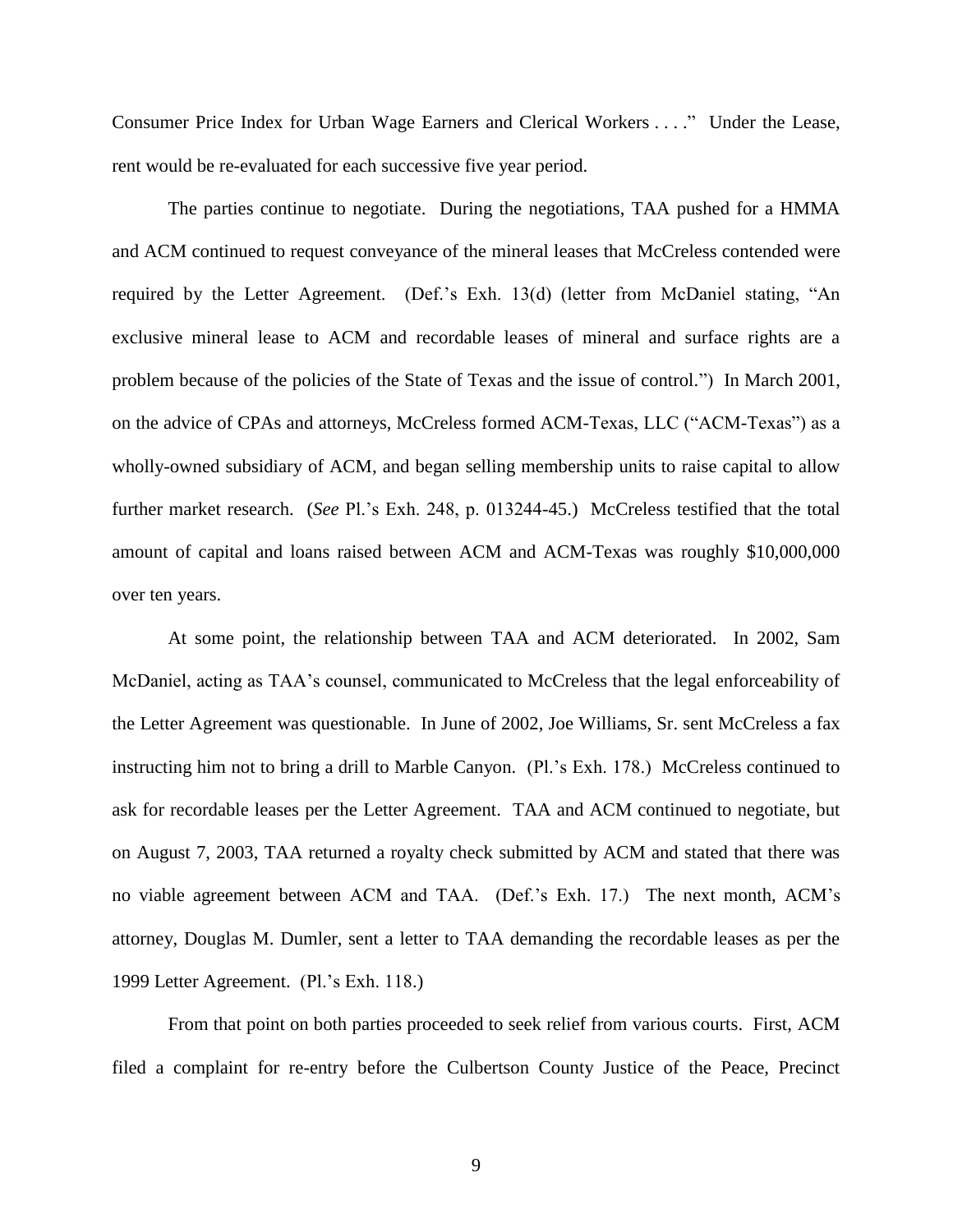Number Three. The complaint is not in evidence. On April 28, 2004, the Justice of the Peace ordered TAA to "provide immediate and temporary possession of the premises identified in the Mine Mill Site Lease . . . to ACM." The Order also notified TAA that it had a right to a hearing on ACM's sworn complaint for re-entry. (Def.'s Exh. 24.) Whether or not the hearing was conducted is unknown, as the information is not in evidence. Next, on December 14, 2005, the Judge in Culberson County entered a Temporary Restraining Order against TAA after hearing ACM's Sworn Petition for Injunctive Relief. The Petition for Injunctive Relief is not in evidence. The Court ordered that TAA provide ACM with immediate possession of the Mine Mill Site Lease property, refrain from blocking access to the Mine Mill Site Lease property, and refrain from blocking access to the Marble Canyon property. (Def.'s Exh. 25.)

On December 20, 2005, TAA filed suit against ACM in the District Court of Culberson County, Texas. On April 5, 2006, the District Court granted TAA's Petition for Permanent Injunction and enjoined ACM from removing any brucitic marble mined or shot by TAA. (Def.'s Exh 26.)

On July 31, 2007, the United States Department of Labor, Mine Safety and Health Administration ("MSHA") issued citations to both ACM and TAA which stated, "[t]he civil dispute taking place at this mining operation has resulted in imminent danger to mining personnel employed by the two separate mine operators currently reporting employee man hours to MSHA at this underground mine. The mine operators are engaged in disagreement regarding their individual rights to mine at this property resulting in tactics that could lead to employee injury." (Pl.'s Exh. 317.) Both levels of the underground mine were closed until the order was lifted on January 26, 2009. (Pl.'s Exh. 318.)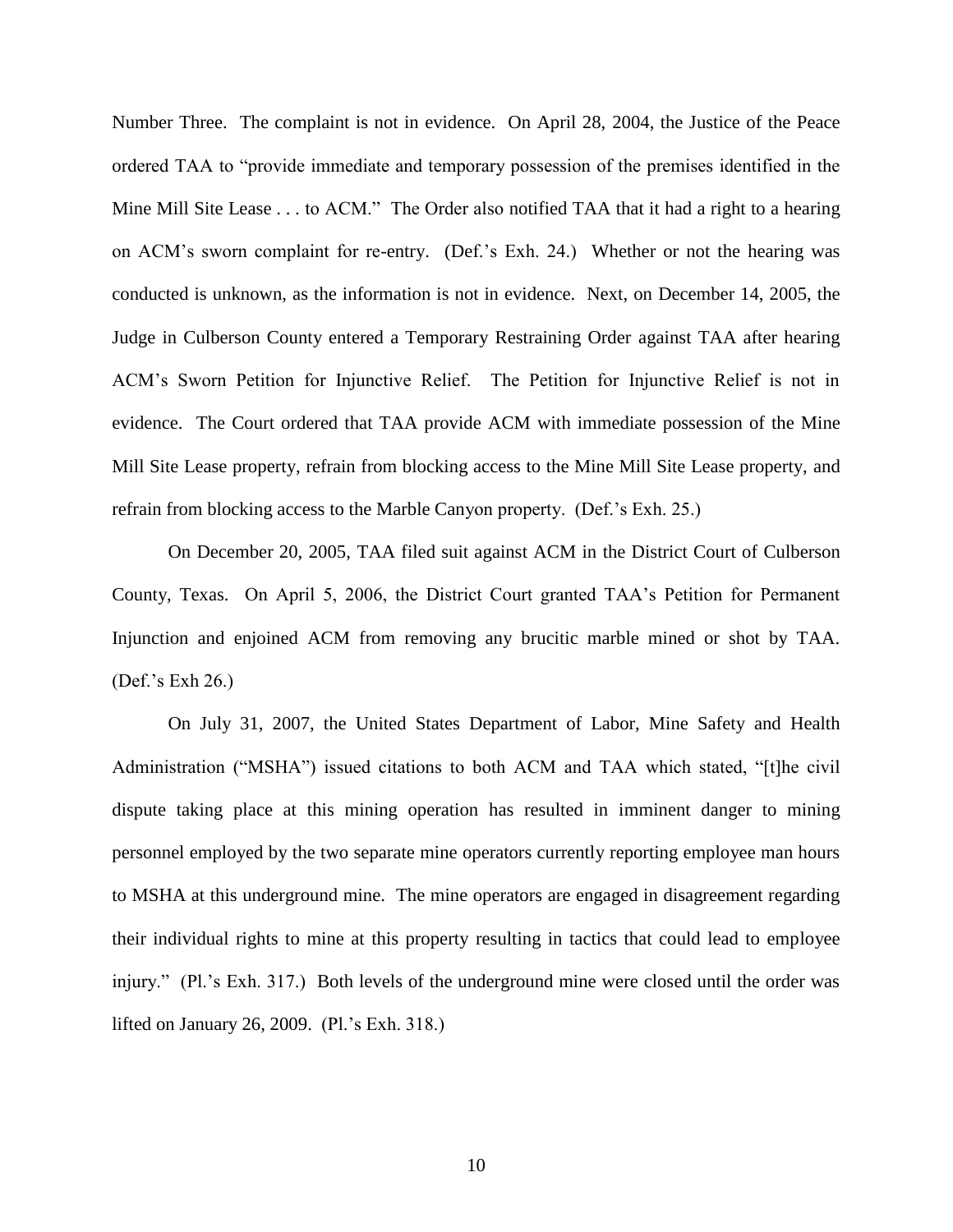On November 1, 2007, the District Court entered an order enjoining TAA from placing barriers across the entrances to the lower portals of the mine to bar access to ACM. The Court further enjoined TAA from placing barriers on ACM's leased property. (Def.'s Exh. 27.)

On February 5, 2008, MSHA again issued a citation to TAA finding that it set off a blast on January 29, 2008 that caused "fly rock" to damage ACM's building and the windshield of ACM's drill. (Pl.'s Exh. 315.) It also found that ACM's employees were in the building at the time it was punctured by the fly rock. The citation was later vacated because ACM's miners were warned that TAA was prepared to blast and did not leave the area. (Pl.'s Exh. 316.)

On July 24, 2008, TAA filed an Amended Complaint for Forcible Detainer. (Pl.'s Exh. 320.) In its Complaint, TAA argued that it has not cashed any of ACM's \$600 rental checks since January 1, 2003. Under the terms of the Mine Mill Site Lease, ACM was to pay TAA \$600 a year in rent in exchange for the lease of the west half of TAA's 40 acres. (Def.'s Exh. 10, ¶ 3.) Paragraph three of the lease also included a clause that allowed for an increase in rent for the five year term following December 28, 2004. TAA stated that in August of 2005, it notified ACM that the \$600 payment was not sufficient under the terms of the lease and that TAA cancelled the lease for non-payment of rent. Then, in August of 2006, TAA gave ACM notice to vacate the leased premises. ACM did not move out. TAA asked the District Court to find ACM guilty of forcible detainer and grant TAA a writ of possession. ACM filed an answer generally denying the allegations in the forcible detainer complaint, but did not appear at the hearing on the complaint. On December 8, 2008, ACM-Texas filed its bankruptcy petition in this Court. In March of 2009, the District Court found in favor of the TAA on its Forcible Detainer Complaint and ordered that ACM give TAA possession of the leased premises and pay restitution in the amount of \$2,438.38 plus court costs. (Pl.'s Exh. 323.)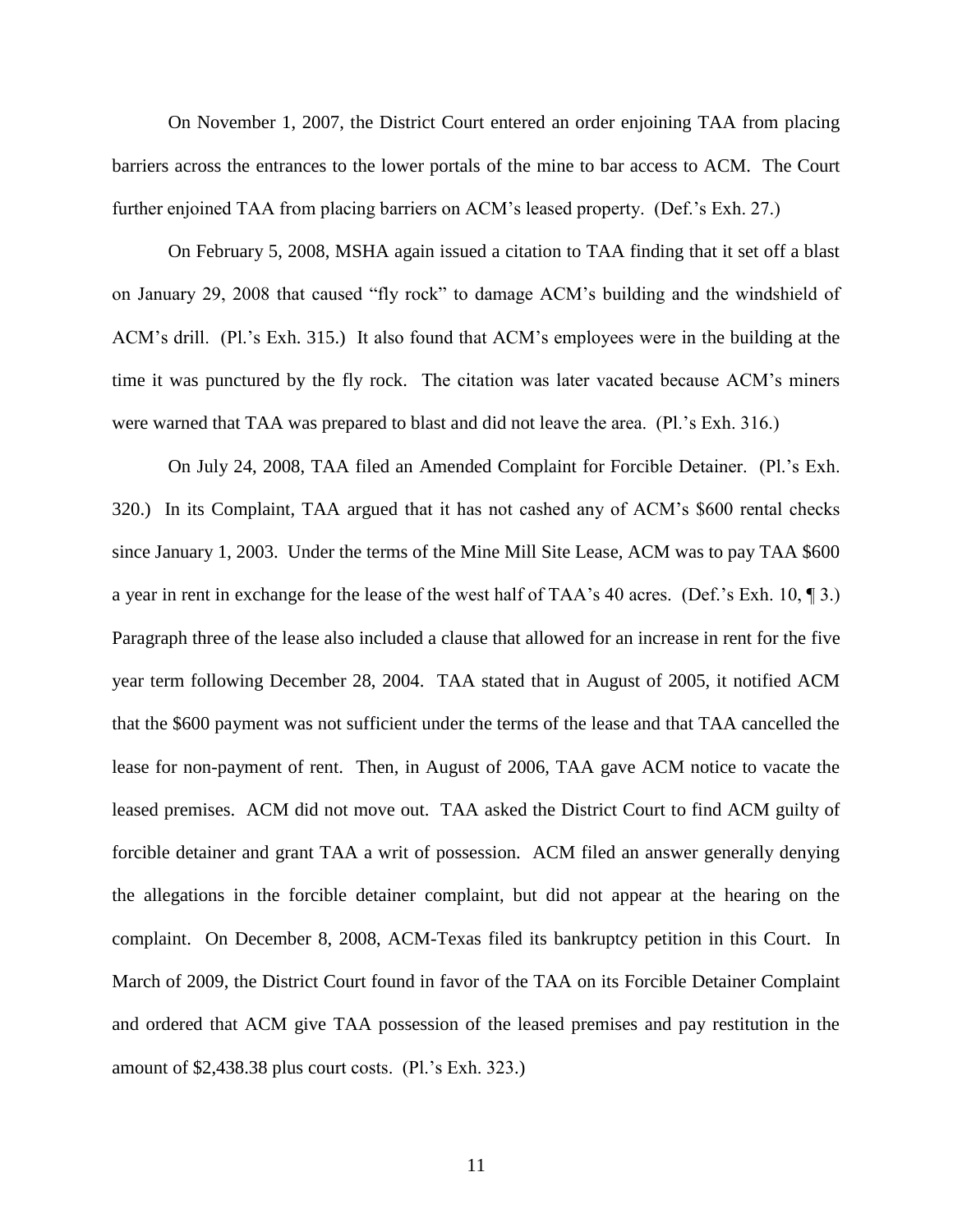#### **II.**

## **PARTIES CONTENTIONS**

Summarized below are the numerous claims and counter-claims asserted by TAA and ACM. In its Fifth Amended Petition, TAA plead the following causes of action: (1) lack of contract/breach of contract; (2) fraud; (3) unjust enrichment; (4) accounting and damages; (5) conversion; (6) trespass; (7) tortious interference; (8) negligence; and (9) TAA asks for a declaratory judgment regarding the rights, status and legal relations under the April 2, 1999 Letter Agreement.

Specifically, TAA first contends that the April 1999 Letter Agreement is not a contract or, in the alternative, that if it is a contract then ACM breached that contract. TAA argues the Letter Agreement does not contain all the essential elements required for a mineral lease. TAA also contends the Letter Agreement is void as it is an agreement to make an agreement and therefore not enforceable. In the alternative, TAA argues ACM did not follow the requirements of the Letter Agreement and therefore breached the agreement. The Letter Agreement required ACM to give information regarding an economic feasibility study to TAA. TAA argues that ACM never delivered that information. TAA contends that the Letter Agreement contemplated the creation of a "separation/milling facility" that beneficiates and separates brucitic marble and the facility ACM created did not beneficiate or separate the brucitic marble. The Letter Agreement required ACM to pay \$200,000 annually as an advance royalty which TAA argues ACM never paid. TAA also argues that ACM violated the provision in the Letter Agreement that disallowed ACM from competing in the same markets as TAA. Finally, TAA argues that if the Letter Agreement is a contract, ACM breached it because of a failure of consideration in that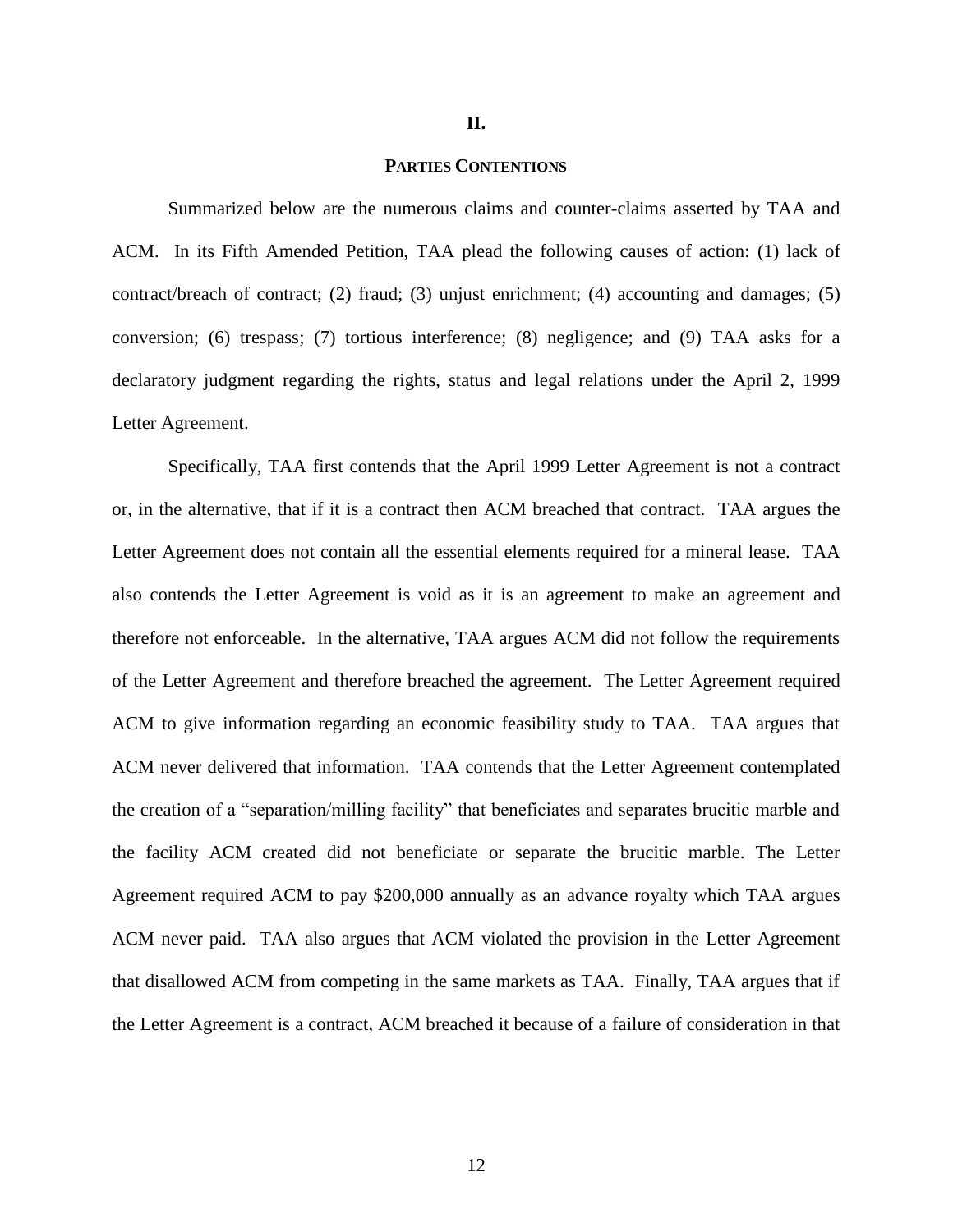ACM did not separate or beneficiate the brucitic marble as was required under the Letter Agreement.

Second, TAA argues that the Letter Agreement was procured both by common law and statutory fraud. TAA argues that McCreless, represented to Joe Williams, Sr. that ACM would separate and beneficiate brucitic marble. TAA argues this was a false, material statement, and ACM either knew the statement was false or made the representation recklessly without knowledge of its truth. TAA argues ACM made the statement with the intent that TAA would rely on the false statement and that TAA relied on the statement by signing the Letter Agreement. TAA contends the resulting fraud gave ACM access to TAA's property, and ACM used this access to take roughly \$10,000,000 worth of brucitic marble from TAA and to interfere with TAA's use of its own property. TAA alleges this interference resulted in great expense, loss of business, and other damages totaling approximately \$500,000.

Third, TAA argues it should be entitled to recover money from ACM under the theory of money had and received or under the theory of unjust enrichment. TAA alleges ACM took TAA's property, the brucitic marble, and then sold it. TAA argues that because brucitic marble was owned by TAA, the money from its sale should rightfully be TAA's. TAA alleges the total value of all the property sold was approximately \$8,806,501.70.

Fourth, TAA argues that ACM had no contractual right to mine but, nevertheless, has done so. TAA argues that if the Letter Agreement is held to be a contract, and is also held to grant ACM the right to mine, then TAA is owed the \$200,000 advance annual royalty and the amount of the additional actual royalty required under the Letter Agreement. In order to determine the amount of the actual royalty, TAA argues it is entitled to an accounting of all brucitic marble shipped by ACM from the mine in Culberson County, Texas.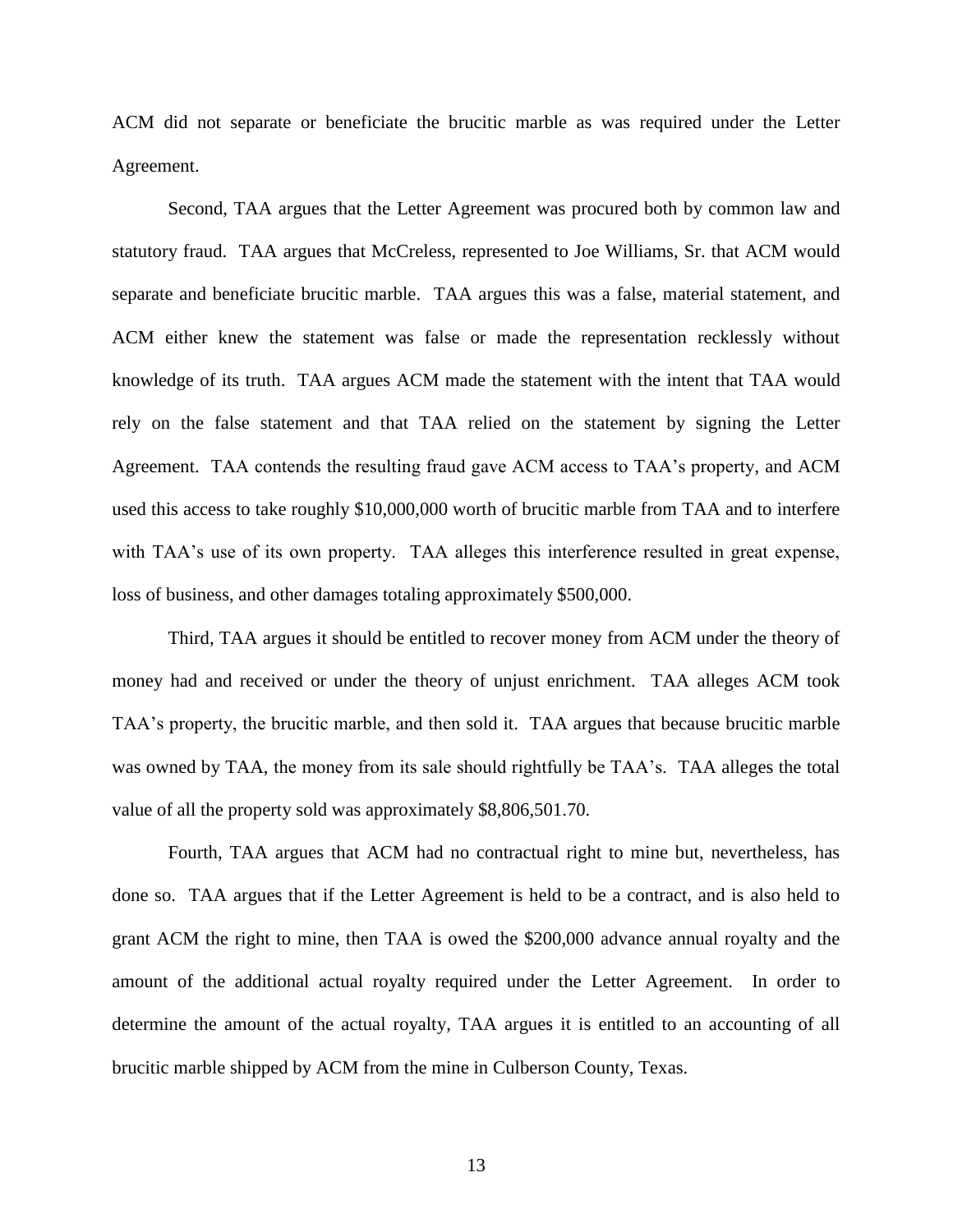Fifth, TAA alleges ACM used its rights under the Mine Mill Site Lease to take the marble mined by TAA. This taking, argues TAA, was a conversion of its property. Specifically, TAA alleges it owned or had legal posession of the property, ACM took control over TAA's property to the exclusion of TAA's rights in the property, TAA demanded return of the property, ACM refused to return the property and finally, ACM's acts manifested a clear repudiation of TAA's rights. TAA also alleges the conversion was done with malice, and therefore TAA should be entitled to exemplary damages. TAA alleges the total amount of material taken has a fair market value greater than \$158,400 and that TAA should not recover less than the actual amount for which the converted material was sold. TAA argues that because the injuries are continuing and the property involved is unique and irreplaceable, it will be impossible to measure the damages in monetary terms. Therefore, TAA argues it has no remedy at law and asks the court to permanently enjoin ACM from moving any material mined by TAA, and requests that all materials be returned.

Sixth, TAA alleges that since June of 2002 there was a disagreement over the rights ACM had in the property. TAA alleges that ACM knew TAA did not agree that ACM had a right to mine. TAA claims that despite this knowledge, ACM chose to act at its peril and mined without a lease or permission to do so. TAA argues that ACM's mining was a trespass against its property.

Seventh, TAA argues that it had a contract with the GLO regarding the lease in Culberson County. TAA alleges ACM willfully and intentionally interfered with that contract by showing the GLO that ACM mined thousands of tons of material from the land without paying royalties. TAA alleges the amount reported was inflated to impose a higher royalty payment

14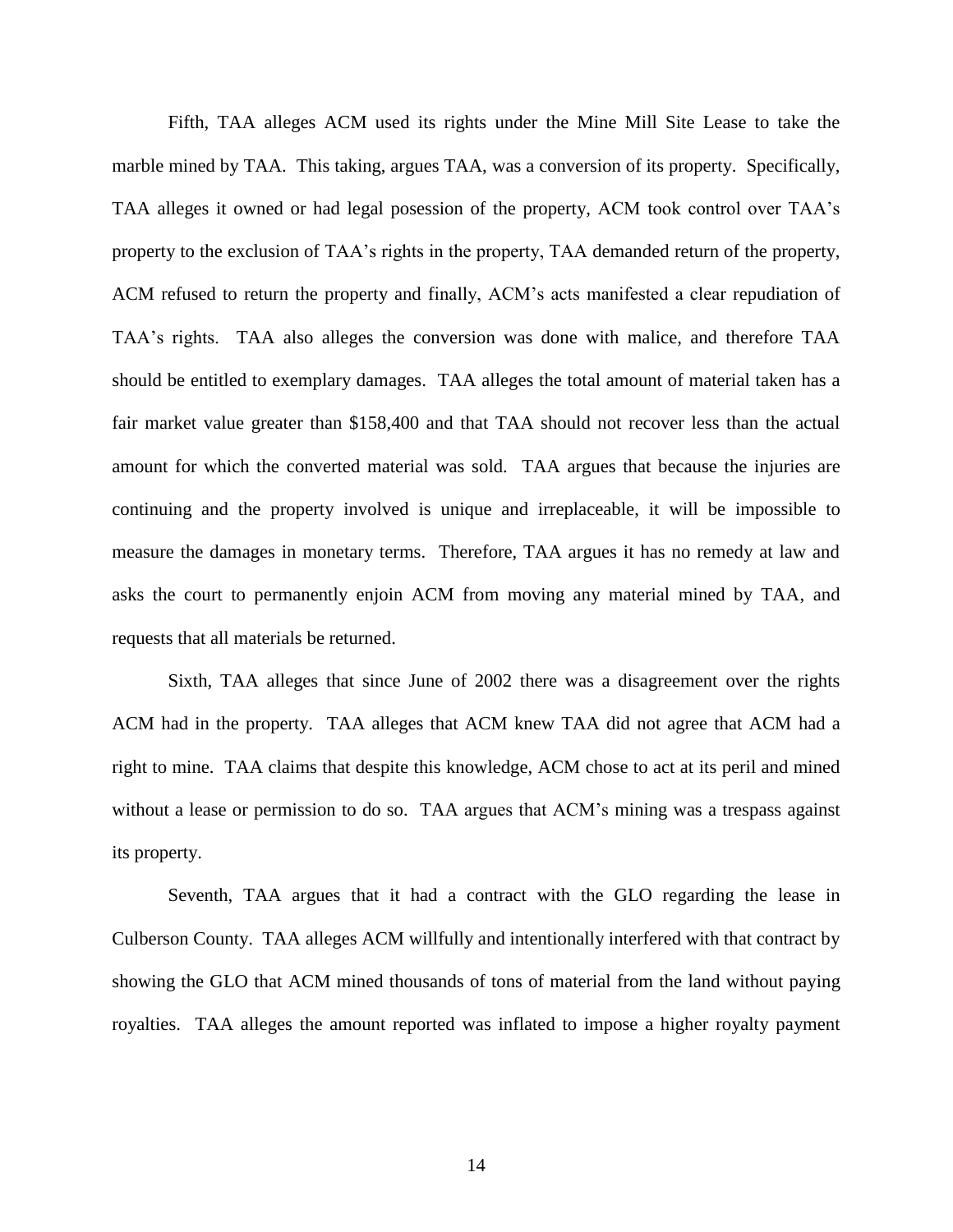onto TAA. The goal of this, TAA argues, was to get the GLO to terminate the lease with TAA, in the hopes the GLO would later lease the land to ACM.

Eighth, TAA argues that ACM negligently, grossly negligently, maliciously, and with intent to harm, caused MSHA to close TAA's underground mine. TAA first argues ACM had no right to be in the mine, had no MSHA approved plan to mine underground, and that ACM did not have personnel qualified to work on the underground mine. TAA next alleges ACM drilled holes in the mine and then set off explosives which broke up the brucitic marble and caused MSHA to close the mine. TAA contends that from July 31, 2007 onward, TAA has been unable to access the mine to either mine brucite or to get the material TAA previously stored in the mine. TAA alleges this caused lost business and increased expenses which totaled \$500,000.

Lastly, TAA asks for a declaratory judgment to determine the rights of both parties under the Letter Agreement. TAA contends that both parties have done some things envisioned under the Letter Agreement but have also chosen not to do some things required by the Letter Agreement. TAA argues that the agreements made between 1999 and 2003, to jointly work on the mineral deposits, are distinct from the Letter Agreement and that both parties have largely abandoned the Letter Agreement.

In its Second Amended Original Answer, ACM counter-claimed: (1) breach of contract; (2) breach of mine mill site lease; (3) tortious interference with property rights; (4) wrongful eviction; (5) fradulent misrepresentation and inducement; (6) fraud by non-disclosure; (7) detrimental reliance/promissory estoppel; (8) trespass/misappropriation of business information; (9) theft; (10) trespass by TAA onto defendant's property; 11) theft of defendant's mineral property; 12) specific performance; 13) credit and or offset; 14) ACM asks the court to enjoin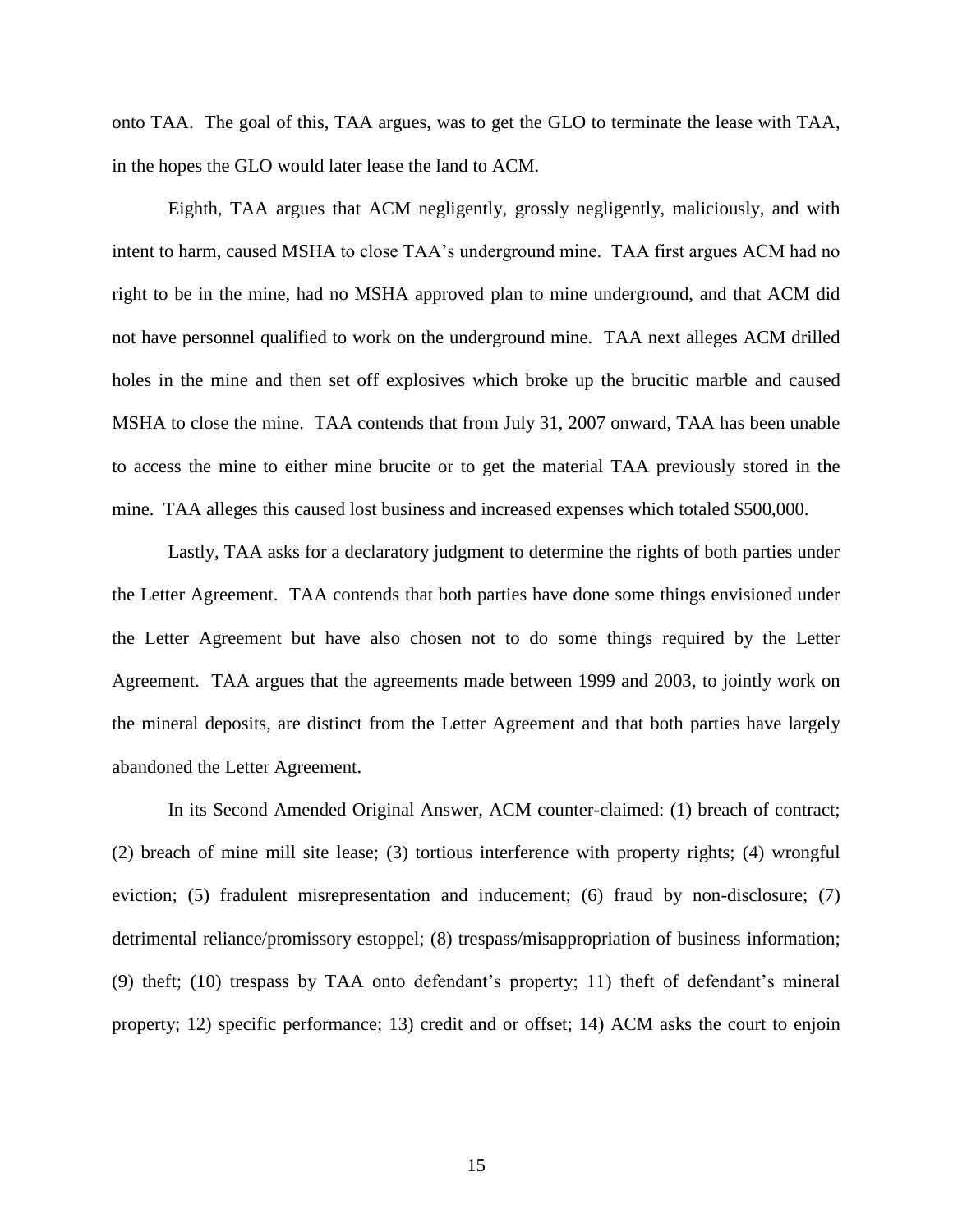TAA from harming employees and equipment; and 15) ACM asks the court to enter a declaratory judgment establishing its mineral, surface, and leasehold rights at Marble Canyon.

First, ACM alleges the Letter Agreement was a contract that granted ACM an exclusive mineral lease for brucitic marble and the right to construct a brucitic marble separation/milling facility in Marble Canyon. ACM alleges TAA materially breached the contract by repeatedly prohibiting ACM from fully utilizing its mineral rights. ACM also alleges TAA breached the contract by not providing the recordable leases required by the Letter Agreement. ACM argues this caused, and continues to cause, ACM substantial monetary damages. ACM requests both monetary damages for the breach and specific performance of the Letter Agreement.

Second, ACM alleges TAA materially breached the Mine Mill Site Lease by repeatedly interfering with ACM's property rights. ACM contends TAA prohibited ACM from accessing and using the leased property and this, and other interferences, caused ACM to incur monetary damages.

Third, ACM argues TAA materially and tortiously interfered with ACM's property rights regarding the Lease. TAA has already been temporarily enjoined from disallowing ACM access to the leased property. ACM also argues that the forcible detainer action was an attempt by TAA to wrongfully seize possession of the leased property.

Fourth, ACM contends the interference by TAA with access to property leased to ACM under the Lease constitutes a constructive eviction of ACM. ACM also alleges that this is a wrongful eviction, and has caused ACM to incur substantial damages, legal expenses, and interfered with ACM's ongoing business.

Fifth, ACM alleges TAA fraudulently induced ACM to enter into the Letter Agreement. ACM argues TAA materially misrepresented its ability and intentions to cause recordable leases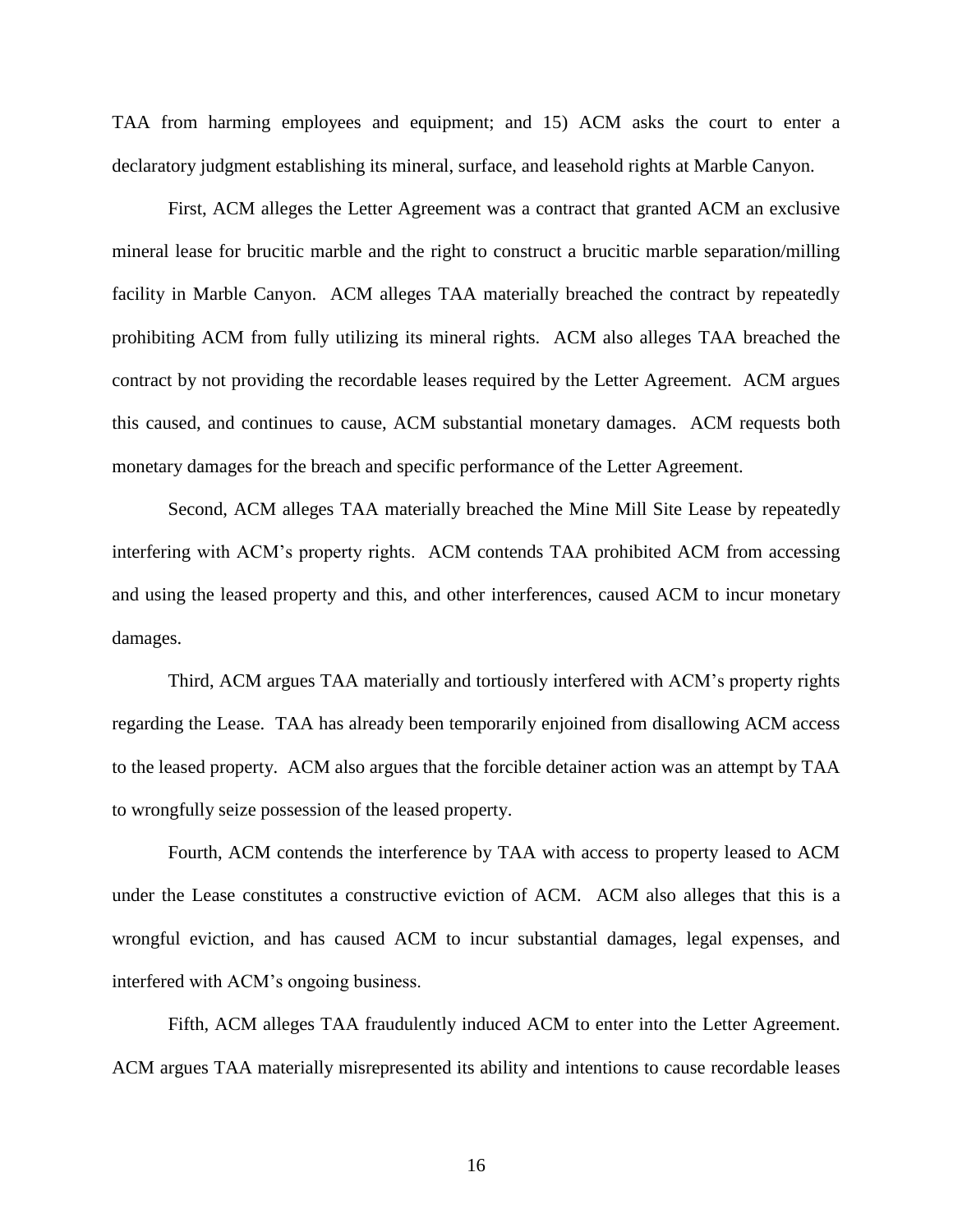of mineral and surface rights to be delivered to ACM as required by the Letter Agreement. ACM alleges each of TAA's representations was material, false, and that TAA knew they were false. In the alternative, ACM alleges TAA made the representations recklessly as a positive assertion without knowledge of the truth. ACM also alleges TAA made the representations with the intent that ACM rely and act upon the representations. ACM alleges the reliance was reasonable, and this reliance proximately caused ACM significant damages as well as potential exposure to additional damages from ACM's numerous clients.

Sixth, ACM alleges that TAA failed to disclose material facts regarding TAA's inability or lack of intent to cause recordable leases required by the Letter Agreement to be delivered to ACM. TAA had a duty to disclose this information because, ACM argues, TAA knew that ACM was ignorant of material facts as TAA purposely misled and expressly misrepresented its intent and ability to convey the leases. ACM argues it did not have an equal opportunity to discover the truth as TAA failed to disclose it, and took affirmative steps to conceal the material information. ACM alleges TAA intended to induce ACM to enter into the Letter Agreement and the Lease and that ACM relied on the nondisclosure and was injured as a result.

Seventh, ACM alleges it relied on the promises contained in the Letter Agreement, the Lease, and TAA's initial actions in conformity with those documents. ACM argues it took reasonable and foreseeable stops consistent with those agreements. These steps included development of the mill, hiring employees, entering into business agreements, and raising capital. ACM argues that as a result of its reliance on TAA's promises, it has suffered recoverable injuries.

Eighth, ACM claims TAA trespassed onto ACM's property as part of an attempt to take ACM's confidential or proprietary business information. ACM alleges it had a right to the real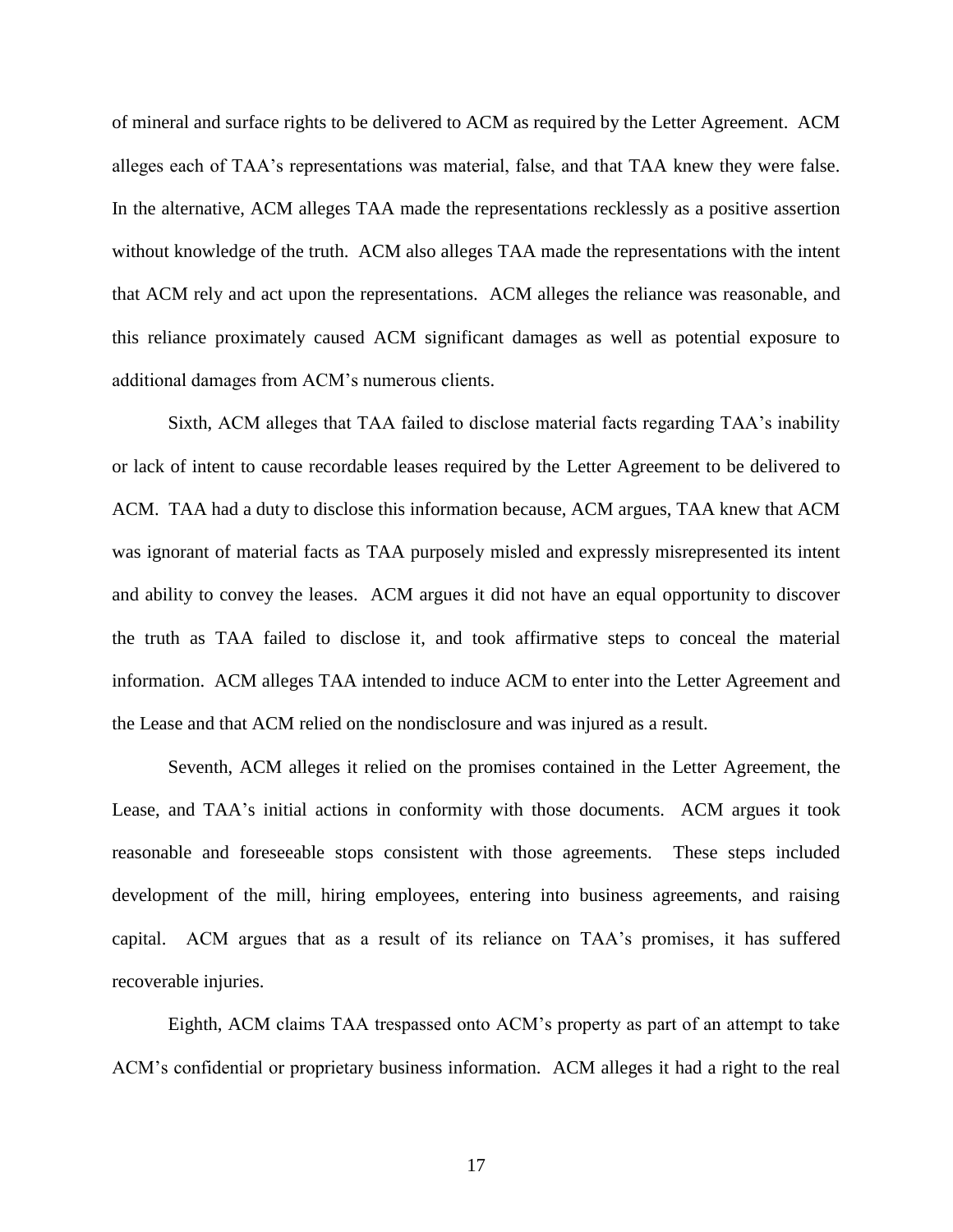property, TAA entered into ACM's property, the entry was intentional, and that the trespass caused injury and actual damage.

Ninth, ACM alleges that Andrew Speyrer ("Speyrer"), a onetime business associate of ACM, acting at the behest of TAA examined and/or removed ACM's business records. ACM alleges the information was invaluable and that TAA could profit from receiving this information. ACM claims it would be difficult, if not impossible, for TAA to duplicate the information independently. ACM also raises a trespass claim as it alleges the property Mr. Spreyer entered was lawfully owned by ACM.

Tenth, ACM alleges that while ACM and TAA were operating in Marble Canyon, TAA took brucitic marble stockpiles owned by ACM. ACM alleges the mineral was taken without permission or compensation. ACM claims that TAA's wrongful exercise of dominion over the marble caused ACM to suffer economic damages totaling the lost value of the converted marble.

Eleventh, ACM requests specific performance to the Letter Agreement, including conveyance of recordable leases as well as unfettered access to ACM's mining/milling plant. ACM also alleges it is entitled to specific performance under the mine mill site lease.

Twelfth, ACM prays for an offset to TAA's alleged damages for the fair market value of the material belonging to ACM and used by TAA. ACM also asks for an offset of TAA's damages equal to the amount of ACM's damages proximately caused by TAA.

Thirteenth, ACM requests the court to enjoin TAA from mining, blasting, or doing anything that creates any life threatening conditions. ACM claims that TAA mined and blasted fully aware that these activities would cause debris to shower ACM's property and personal. ACM alleges this created numerous holes in its property. ACM alleges these actions caused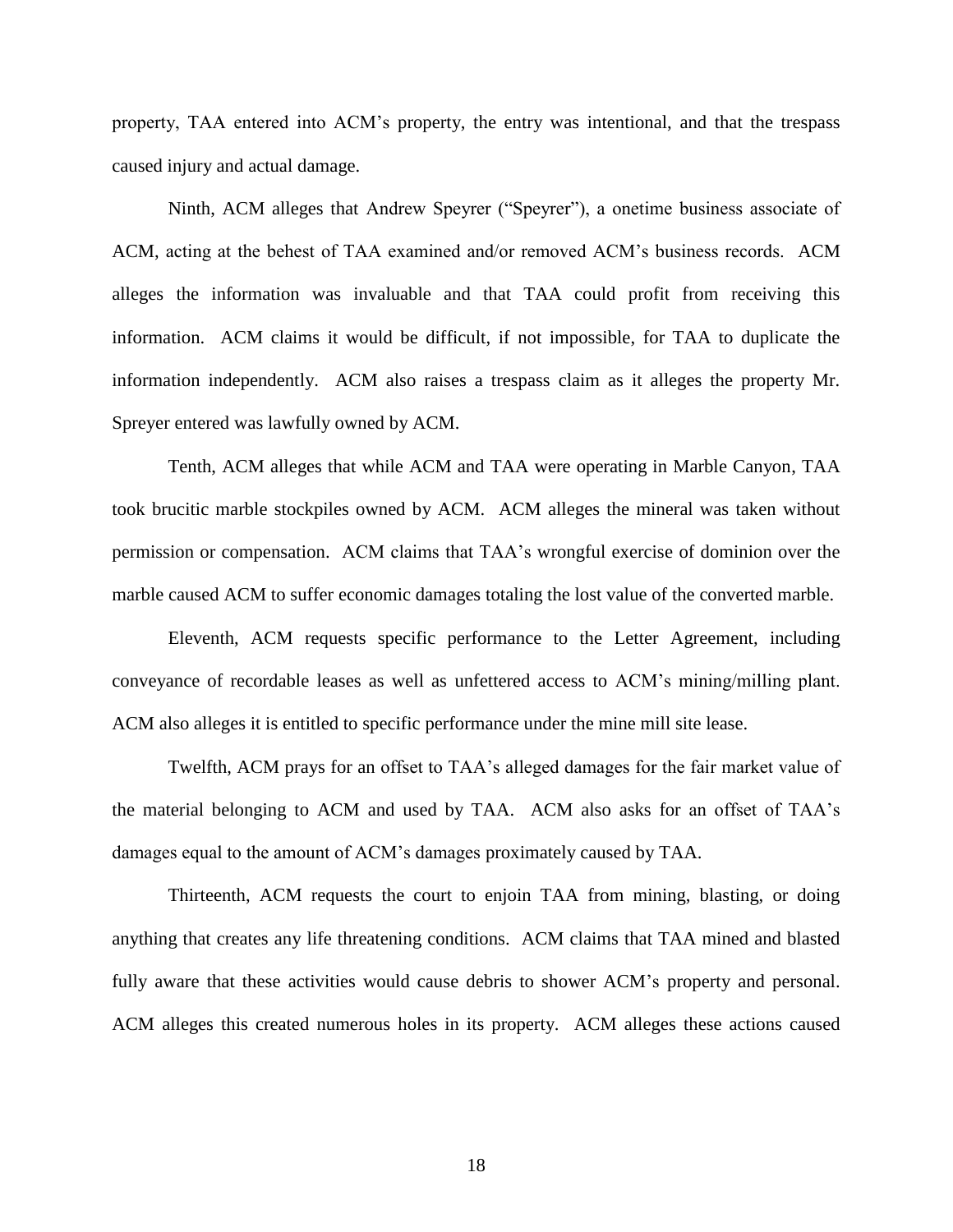irreparable harm and created a risk of injury or death. Because these dangers are not easily measured, ACM claims it is therefore entitled to injunctive relief.

Finally, ACM requests declaratory relief to validate the Letter Agreement between TAA and ACM, and to validate the 20-year Mine Mill Site Lease. It also alleges TAA has a duty to provide recordable leases as envisioned under the Letter Agreement and a duty not to interfere with the leasehold conveyed to ACM under the Lease.

The Court notes that ACM's civil conspiracy claim was dismissed upon TAA's 52(c) Motion for Summary Judgment because the Court found the evidence could not show a meeting of the minds between Andrew Speyrer and any agent of TAA.

# **III.**

# **PROCEDURAL HISTORY OF THE ADVERSARY PROCEEDING**

As previously mentioned, ACM-Texas, one of the defendants and counter-plaintiffs in the aforementioned suit, filed for Chapter 11 bankruptcy relief pursuant to Title 11, United States Bankruptcy Code -- *In re: ACM-Texas, LLC*, Case No. 08-70200. The case was converted from a Chapter 11 to a Chapter 7 proceeding on December 17, 2008. On December 11, 2008, TAA requested that the suit be removed from the 205<sup>th</sup> District Court for Culberson County, Texas and transferred to the Bankruptcy Court for the Western District of Texas, pursuant to 28 U.S.C. § 1452(a), Fed. R. Bank. P. 9027 and Local R. Bank. P. 9027. The proceeding thus came under the jurisdiction of the Bankruptcy Court for the Western District of Texas as an adversary proceeding.

On February 24, 2009, TAA filed a Motion for Partial Summary Judgment and asked the Court to find that the April 2, 1999 Letter Agreement is not an enforceable contract. On June 9, 2009, the Court issued its Memorandum Opinion In Support of Order Granting in Part, and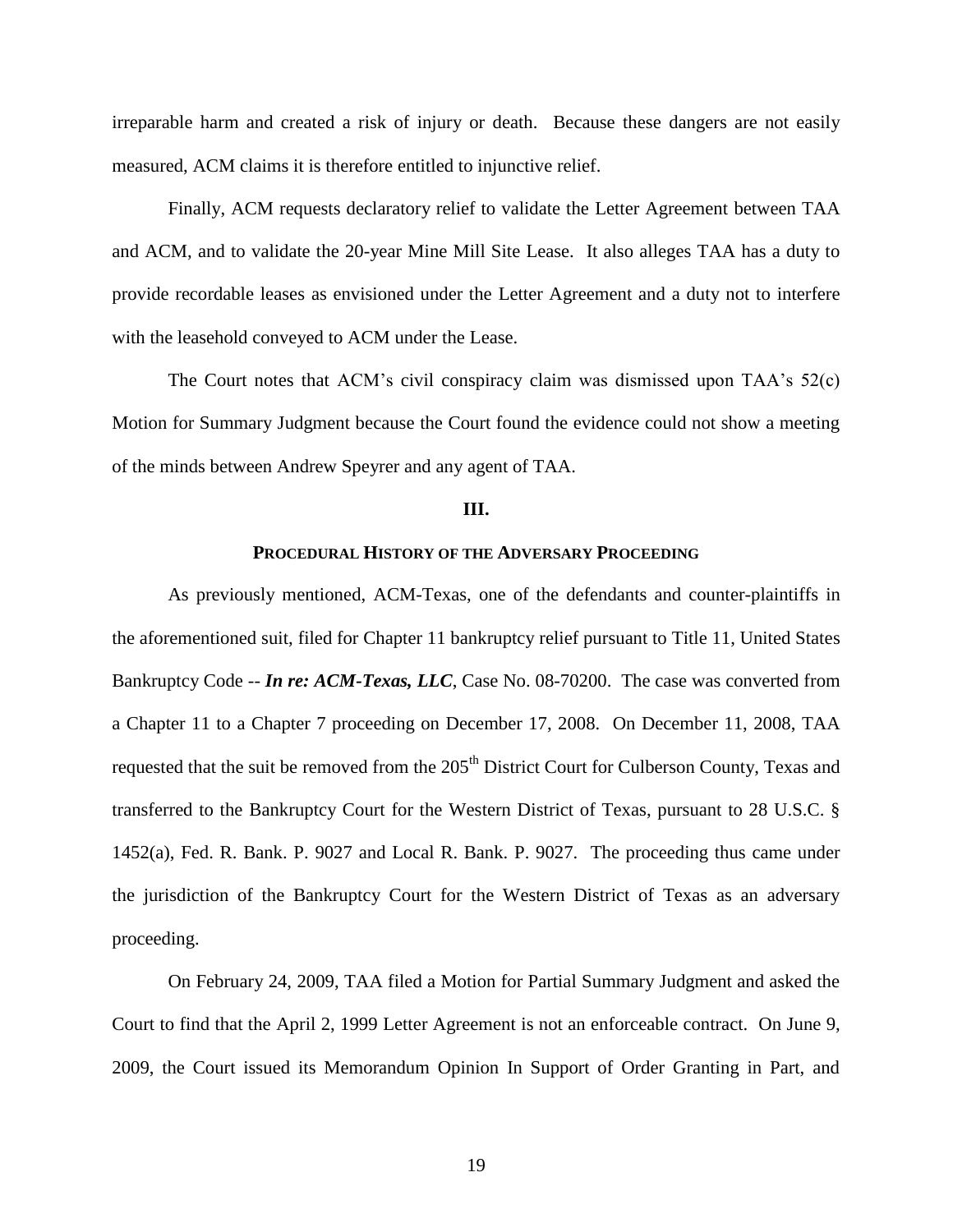Denying in Part, Plaintiff's Motion for Summary Judgment. In the Memorandum and Order, the Court denied summary judgment as to the enforceability of the April 2, 1999 letter, but found that Defendants' counterclaims for breach of contract and for specific performance of the April 2, 1999 letter, including any defensive use of those claims, to be time-barred. It further denied summary judgment as to the Plaintiff's statute of limitations defense as to all other counterclaims.

#### **IV.**

### **EVIDENCE PRESENTED AT TRIAL**

Summarized below are the portions of testimony and exhibits that the Court found most relevant to the issues of fact, claims, and counter-claims raised by each party.

David Williams. David Williams has been on the board of TAA since 1975, was chairman since February 2005, and was secretary from 1986 until at least the date of the trial. David Williams and Joe Williams, Jr. are the sons of Joe Williams, Sr., the founder of TAA.

According to David Williams' testimony, TAA recognized the value of producing magnesium oxide at the time the deposit of brucitic marble at Marble Canyon was identified, and TAA became interested in developing the deposit for the production of magnesium oxide/magnesium hydroxide as early as 1969. (Pl.'s Exh. 194, p. TAA013087.) David Williams explained that from 1969 through 1986, TAA was involved in research regarding methods of extracting magnesium oxide from brucitic marble and the feasibility of commercial production from the Marble Canyon Mine through various research institutions, metallurgists, and engineering firms. (D. Williams Test. 6/29; Pl.'s Exh. 49; Pl.'s Exh. 50; Pl.'s Exh. 54; *see also*  Pl.'s Exh. 194, pp. TAA-013023.)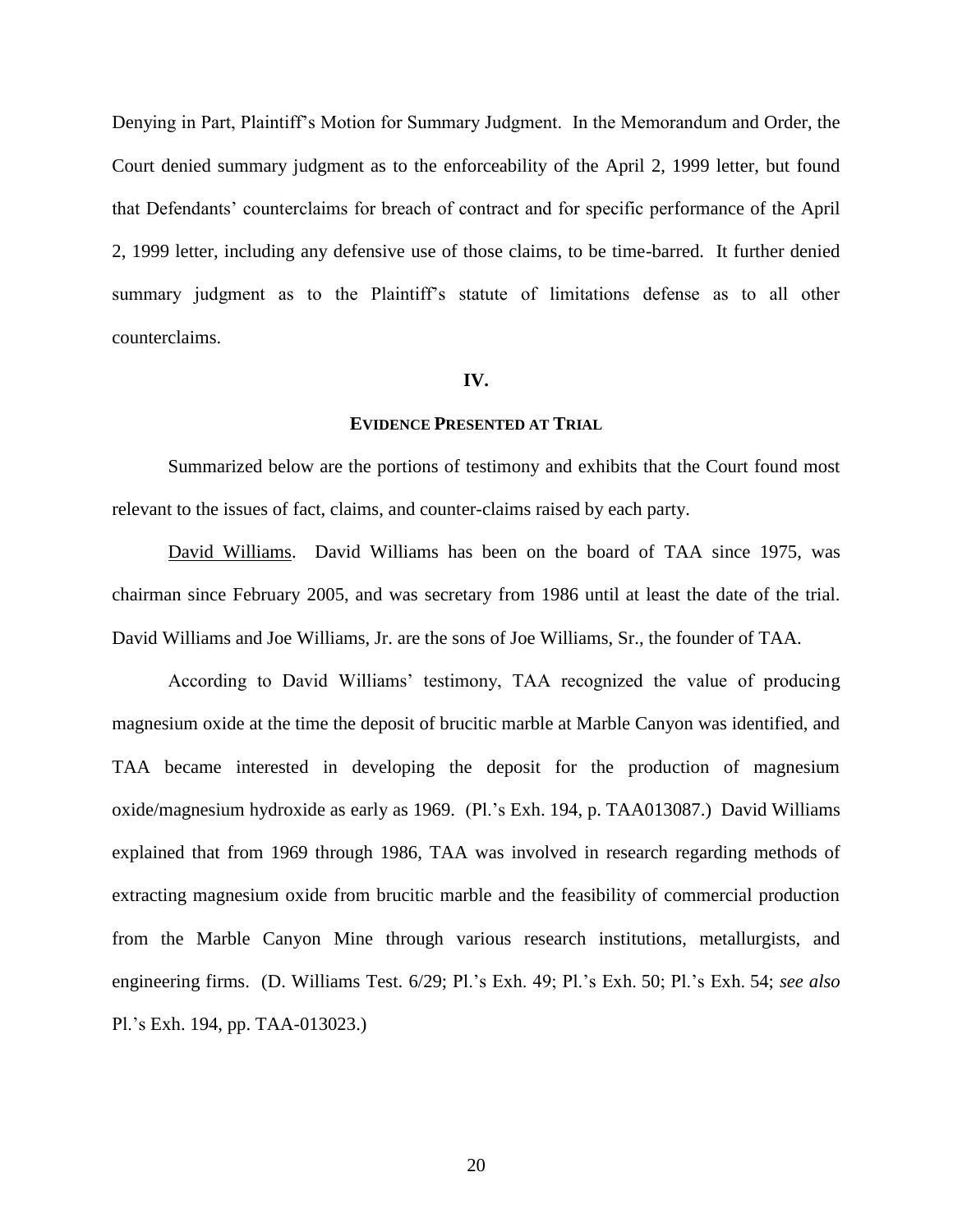According to David Williams, through the mid-1960s the only way magnesium hydroxide had been extracted from brucitic marble was through calcining. (D. Williams Test. 6/29.) David Williams seemed to indicate in his testimony that the principal reason TAA began working with McCreless was to separate the brucitic marble. David Williams testified that McCreless, through his company W&M Mining Interests, Inc. ("W&M"), proposed to lease the Marble Canyon Mine from TAA for the purpose of producing magnesium oxide by using "heavy medium separation," a method that had been used in other mineral production, but never for extracting magnesium oxide. (D. Williams Test. 6/29; Pl.'s Exh. 194, p. TAA-013035.)

In April of 1987, TAA made a counter proposal to W&M's proposal to lease. (Pl.'s Exh. 194, p. TAA-013037.) The draft counter-proposal provided that, when accepted by W&M, it would be a "Letter of Engagement." The proposal's subject matter was described as "the investigation by W&M into and the leasing and subleasing by TAA to W&M of the lands . . . described in" an exhibit, which was not attached to the document nor, to the Court's knowledge, otherwise introduced into evidence. In summary, W&M was to "undertake to investigate and explore the feasibility of liberating magnesium hydroxide, caustic magnesium oxide, magnesium oxide and other magnesium products from brucitic limestone in the Subject Lands, and, after such studies, if [W&M] desire[d] to continue the project, to develop a magnesium separation system, including mining, milling, separation and marketing of the magnesiums and byproducts ... of the mining and separation processes ...." There was to be a six month feasibility period, and within thirty days after the end of that period, W&M was to "give TAA" written notice of whether or not [it] desire[d] to obtain an exclusive working interest covering magnesium . . . in recordable form . . . covering so much of the Subject Lands as W&M shall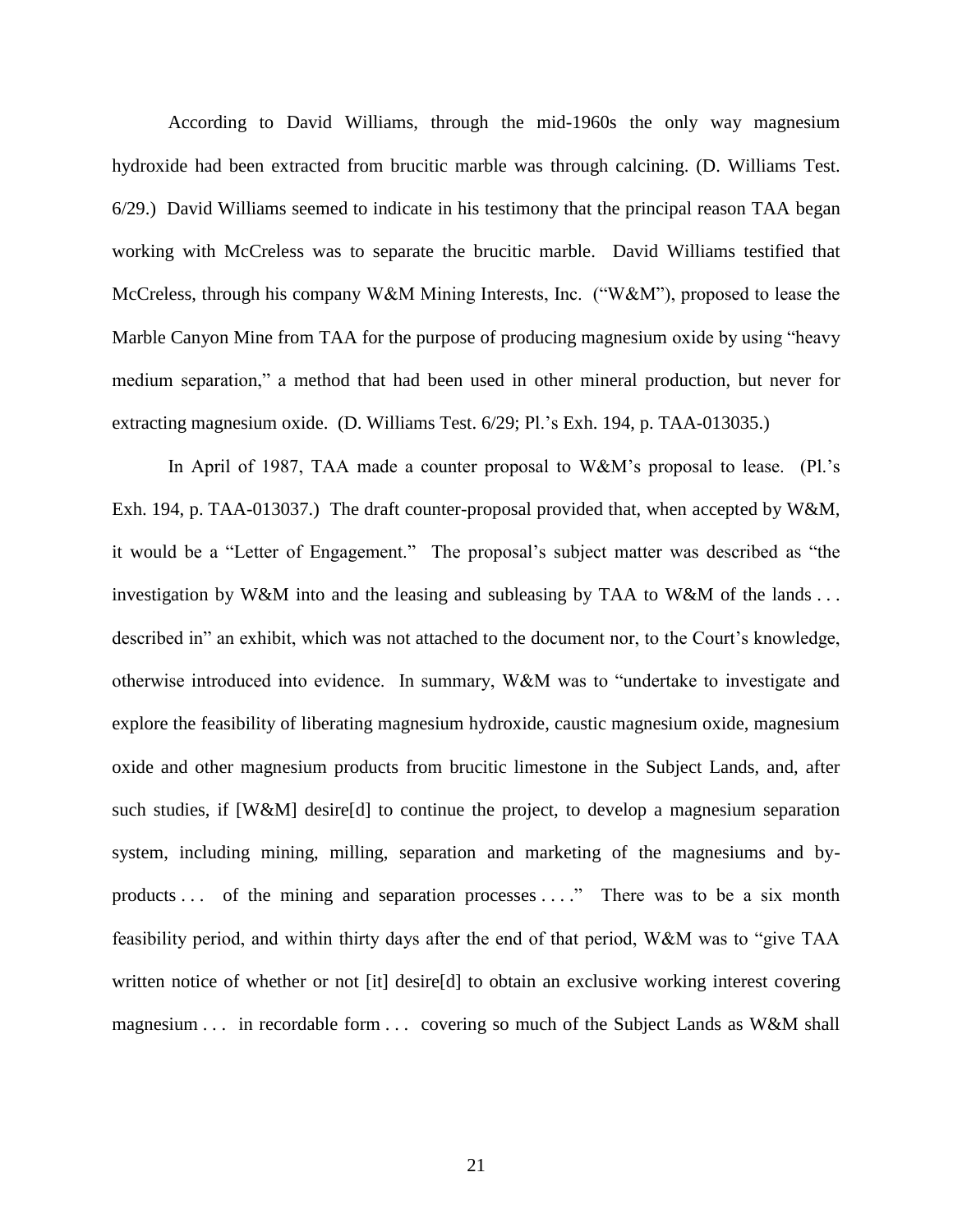have specified in its notice." In exchange for that working interest, W&M was to pay TAA \$10,000. (Pl.'s Exh. 194, pp. TAA-013040-41.)

The TAA draft proposal led to another presumably similar one, not in evidence, under which the parties apparently proceeded because W&M engaged  $a$  noted metallurgical engineer and magnesium expert," and reported to TAA that he recommended a process "of heavy liquid separation followed by calcining of the MgOH." (D. Williams Test. 6/29; Pl.'s Exh. 194, p. TAA-013049.) W&M also reported to TAA that "results so far show an average of 97% beneficiation of the VanHorn deposit and [its] preliminary investigation shows a \$3.06/ton separation cost . . . and a  $$12.50$ /ton BTU cost for calcining the beneficiated portion." (Pl.'s Exh. 194, p. TAA-013050.) Although expressing some concern over whether the by-product of the process, which would contain small amounts of impurities, could be used because of the "highly toxic agents it would contain," TAA nevertheless expressed its general satisfaction with W&M's progress and results, pronouncing that the proposed beneficiation process "will satisfy" the board for purposes of the six month investigation if W&M pursues this direction with the pilot study."

Williams testified that the relationship with W&M ended because the GLO's requirement of an absolute conveyance of TAA's interest in the 175 acres would mean TAA and W&M would essentially be operating on the land as a joint venture. This was not acceptable to TAA because TAA did not want to lose control of its Marble Canyon operations which constituted 60% of its business. (D. Williams Test. 6.29.)David Williams testified that a release, not in evidence, was actually executed by W&M in connection with the termination of the agreement.

In regard to the intent to build a separation facility, Williams testified that McCreless shared at least some information about his efforts researching and developing markets for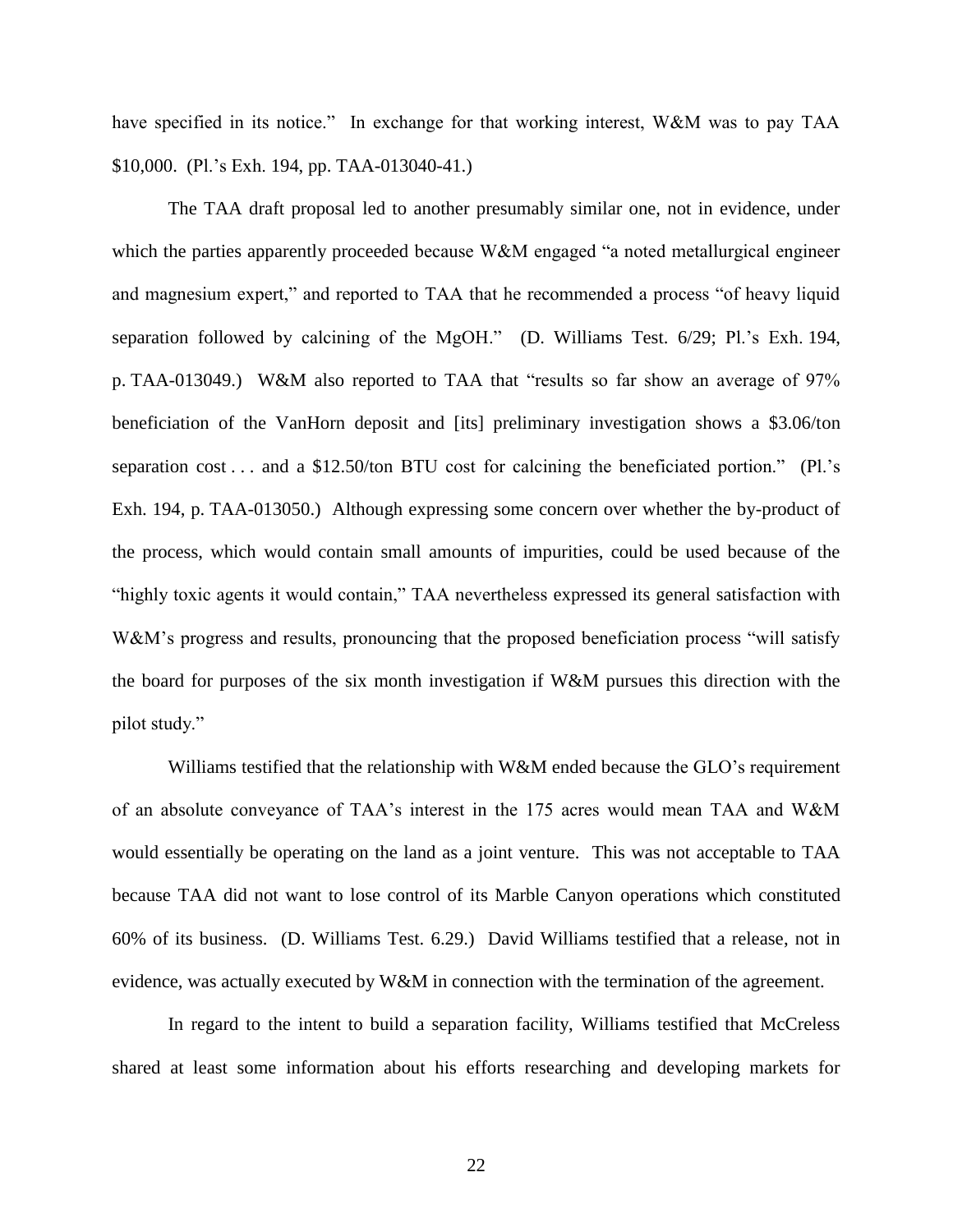magnesium hydroxide to be produced from the Marble Canyon Mine. For example, in December of 1988, McCreless sent David Williams lists of competing products, samples of carpet in which magnesium hydroxide was used as a fire retardant or smoke suppressant, an analysis of that market, and other information on other markets such as magnesium oxide or magnesium hydroxide as an ingredient in cattle feed and paint. (Pl.'s Exhs. 5-8.)

In November of 1989, McCreless wrote a memorandum to TAA again regarding the market for use in carpets, noting that a producer of a competing product was undercutting his price (TAA at this time was selling brucitic marble to McCreless for use in carpets) and therefore "it has been much tougher sledding than we first thought." (D. Williams Test. 6/29; Pl.'s Exh. 9.) About that same time, McCreless also discussed with TAA a market for using "higher" purity  $Mg(OH)_2$  in the industrial waste water/acid neutralization markets" (sewage treatment), noting that those "markets continue to show promise" and that they "could turn out to be our largest market for separated brucite  $\dots$ ." (Pl.'s Exh. 10.) In conducting that research, McCreless used material from a deposit he had in Arizona, and indicated that he was attempting to reduce the particle size to one more effective.

Also included in the materials presented to TAA by McCreless is an undated memo providing "Technical Data" on a product referred to as "HMR 93." (Pl.'s Exh. 10, p. TAA 00110.) David Williams testified that this referred to a product that would be 93% pure magnesium oxide, and that this document implied that McCreless would be separating the brucite to that purity. David Williams also indicated in his testimony that the flow sheet attached to the January 20, 2000 letter to Joe Williams from Bobby McCreless appears to describe a separation process. Williams agreed with his counsel that this indicates a separation process was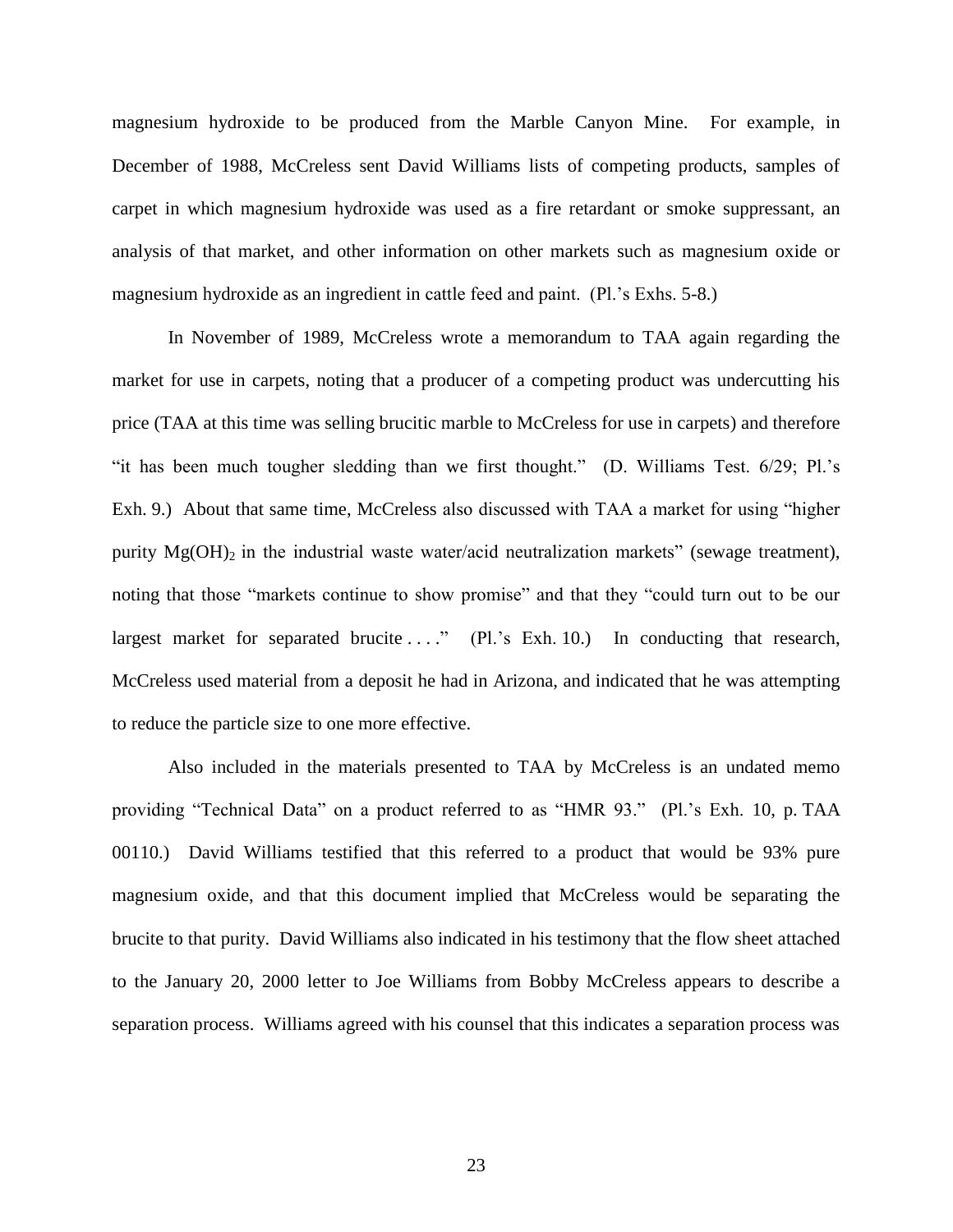still in discussion at this time in early 2000. To David Williams' knowledge, there was never any high purity magnesium hydroxide produced at Marble Canyon.

According to David Williams, separation as an objective of the agreement "went out of the picture" at a 2001 meeting with McCreless, when it was suggested that no separation would take place. David Williams admitted at trial that the parties continued to negotiate after 2002, but not to fulfill the objectives of the Letter Agreement because by 2001 it was understood that McCreless was not separating the brucitic marble. Although this was understood, TAA was willing to consider working out an arrangement with ACM because McCreless' father had been a board member of TAA, and because McCreless had threatened to sue TAA with "the mother of all lawsuits" and bankrupt TAA. Additionally, David Williams admits that the relationship between the two parties had "an amicable beginning" and that from 1999 to 2003, TAA allowed ACM to be on the Marble Canyon property while the parties worked on an agreement.

When testifying about the enforceability of the 1999 Letter Agreement, David Williams acknowledged that McCreless consistently represented that he thought the Letter Agreement was a binding document, but found its terms ambiguous and wanted to draft a new agreement.David Williams testified that there was no indication in the Letter Agreement as to what specific lands would be given. In 2002, Sam McDaniel, TAA's attorney, sent a letter to McCreless indicating that there was uncertainty as to the validity and enforceability of the 1999 Letter Agreement. David Williams testified that by the time McDaniel had sent this letter, he had already indicated to McCreless that the Letter Agreement was legally unenforceable. David Williams likewise indicated that the fax sent by his father in 2003, which instructed McCreless not to bring a drill to Marble Canyon, was intended to indicate that there was no agreement between the parties and that the email/fax was an attempt to get ACM-Texas to leave the Property.Williams also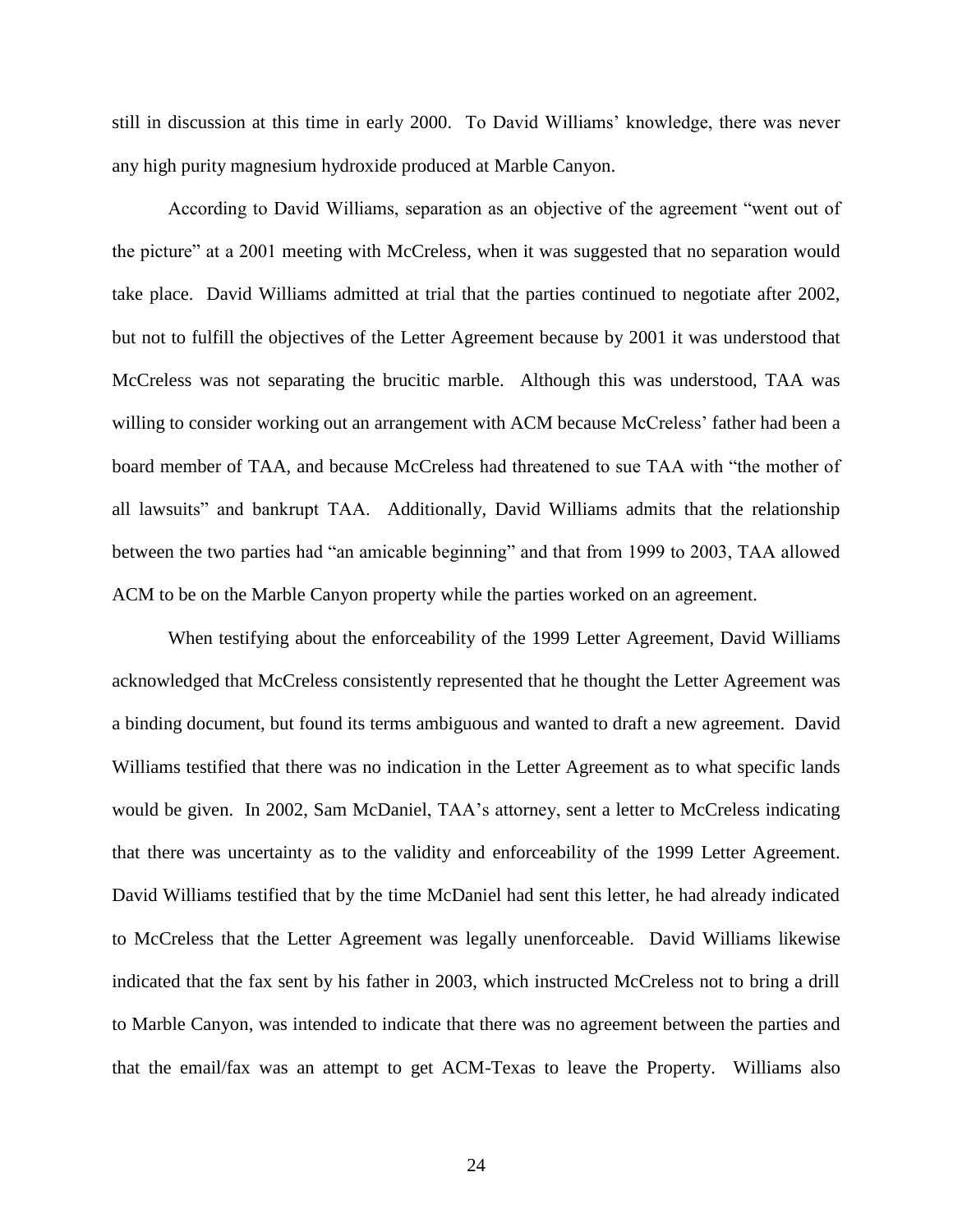testified that the reason TAA took no further actions before filing this lawsuit in Culberson County Court was that the Courts had issued injunctions maintaining the status quo until the matter could be decided in Court, and did not allow any further actions to be taken.

As to the unpaid and underpaid GLO royalties TAA seeks from ACM and ACM-Texas, David Williams testified that TAA is not seeking GLO royalties from ACM and ACM-Texas pursuant to the Letter Agreement or any other agreement. Instead, Williams testified that TAA is entitled to royalty payments from ACM as a matter of law. In fact, David Williams testified that the \$200,000 figure was "pulled out of thin air," and did not reference any prior agreement. Williams does admit, however, that there were discussions following the Letter Agreement as to how to pay royalties to the GLO, but stated that the parties never reached a resolution.

Williams testified that royalty checks were tendered to TAA by ACM-Texas, but maintained that TAA did not cash or deposit the checks. He acknowledged, however, that TAA at some point paid royalties directly to the GLO. David Williams testified that the GLO performed a 2005 audit that indicated the royalties due the GLO for materials mined and sold by ACM/ACM-Texas were unpaid or underpaid. According to David Williams, the audit revealed that ACM was paying \$0.67 per ton, instead of paying the appropriate percentage of the market value of the rock. Williams testified that TAA was unable to pay GLO the royalties it was due because TAA did not know at what price ACM was marketing its materials, and because ACM had ceased paying TAA sales commissions on the rock it sold.

Louise Williams. Louise Williams is Joe Williams, Sr.'s widow and mother to David Williams and Joe Williams, Jr. She testified that she has been active in the business of TAA since its inception. She presides over the bookkeeping, billing, and shipping from TAA's San Saba office. She testified to explain how TAA calculated the damages ACM owed TAA for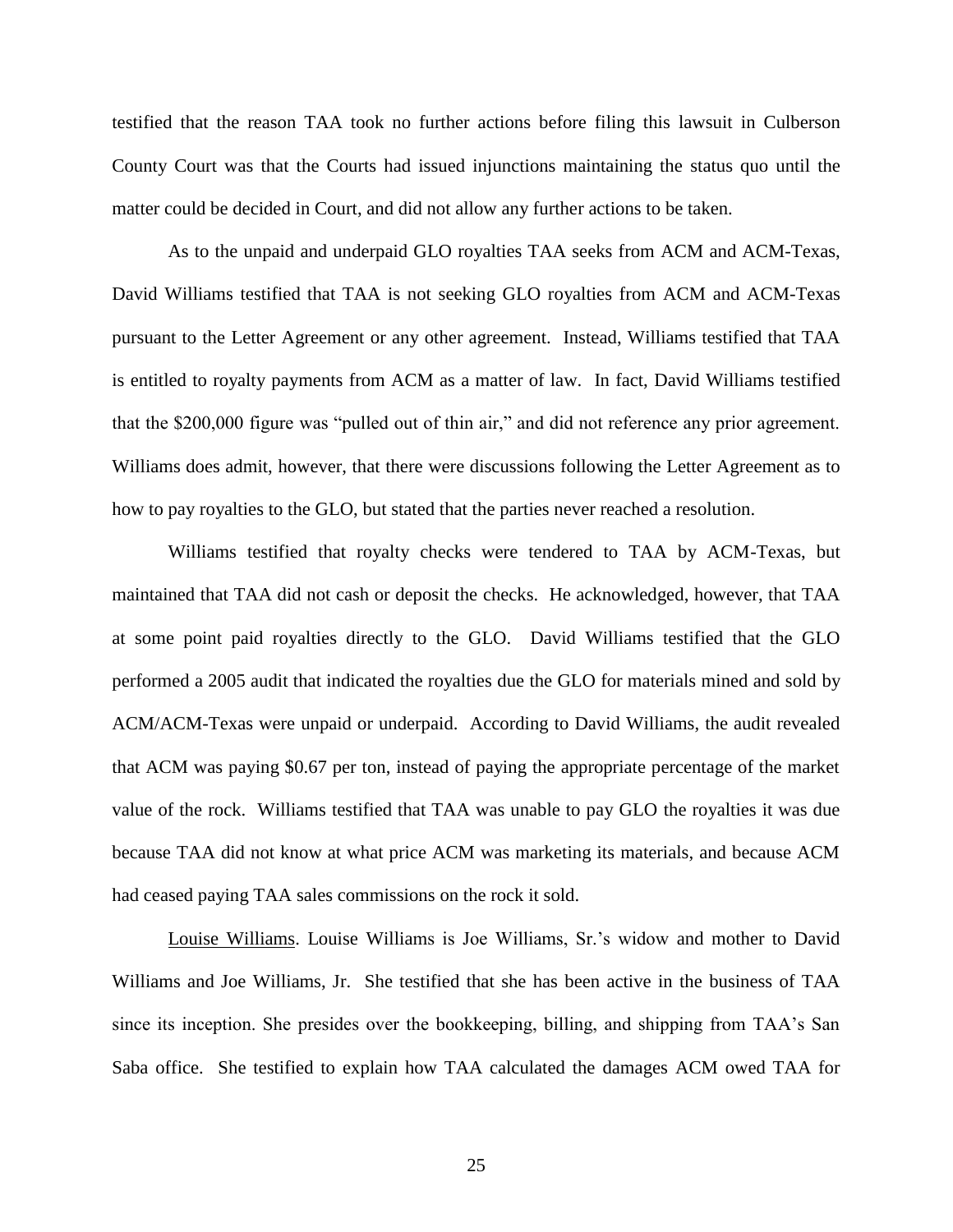TAA's crushing services between September 1, 2000 and July 1, 2001. (*See generally* Pl.'s Exh. 336 (invoices for ACM's open account with TAA.)) Louise Williams testified that McCreless asked to be billed at \$6.00 per ton of rock crushed. (*See also* Pl's Exh. 131.) Ms. Williams testified that, originally, TAA billed McCreless at this rate. Joe Williams, Sr., however, informed Ms. Williams that this was not the proper rate. The amounts McCreless paid at the rate of \$6.00 per ton of material crushed were then credited to his balance, and McCreless was charged for the loading, transporting, labor, preparation, and crushing costs that were necessary to crush McCreless's materials on a cost-plus basis. (Pl's Exh. 336, p. TAA0013576.) A cost-plus basis calculates overhead and profit, which is calculated as a percentage of the hourly rates for labor and use of equipment. Ms. Williams testified that TAA only rented out its equipment, including its crusher, loader, bagger, and other equipment, for custom crushing jobs on a cost-plus basis. The hours of labor and hours of machine use were recorded by the mining engineer who faxed them to Ms. Williams' office weekly. The unit price for labor was determined from the payroll. The unit price for use of the machines was determined by using the monthly rates from Sierra Machinery, Inc. for a particular machine, and then divided into hourly rates. Ms. Williams testified that McCreless was only charged for the time used.

Louise Williams admits that there was some controversy or disagreement as to the invoices sent to McCreless by her office in San Saba. McCreless originally asked Ms. Williams to bill him at a rate of \$6.00 per ton. (Pl.'s Exh. 131.) Upon Joe Williams' instruction, Ms. Williams corrected his balance to reflect billing on a cost-plus basis, with a 15% rate for profit and overhead. Upon McCreless's complaints, TAA lowered the rate for profit and overhead to 10%. Ms. Williams testified that McCreless eventually agreed to be billed for equipment and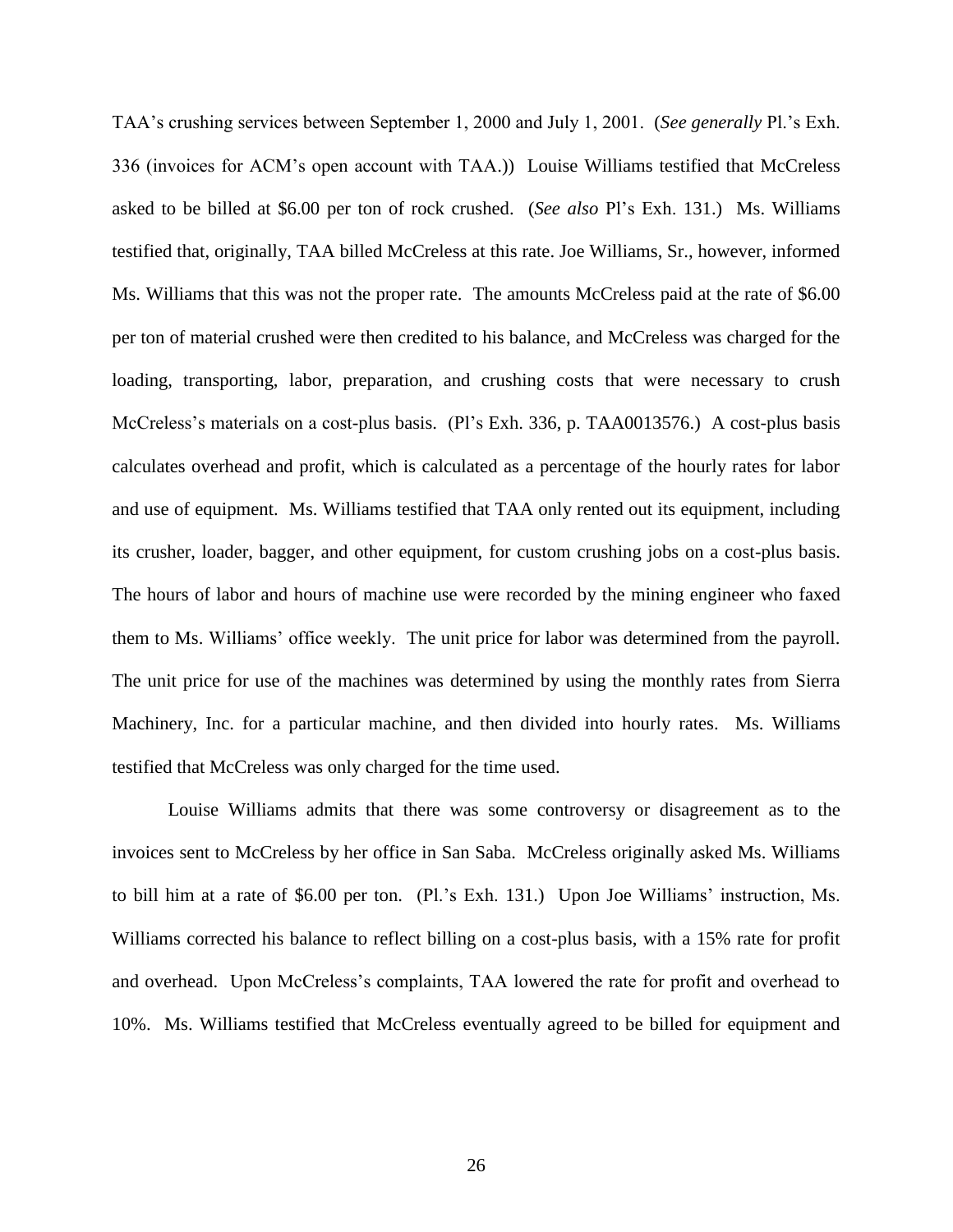labor on a cost-plus basis, but that he disputed the invoices he received. There is no written agreement pertaining to these transactions.

Additionally, Ms. Williams testified that McCreless owed TAA the cost of repair to a Tamrock drill, which was repaired upon request. Ms. Williams testified that McCreless asked several times that the cost of the repair be billed to him. (*See* Pl.'s Exh. 129 (email from McCreless to Joe Williams regarding ACM paying to have TAA's drill refurbished, dated April 22, 2000.))

Joe Royce Williams, Jr. Joe Williams, Jr. is the President, CEO, and General Manager of TAA, as well as the son of its founder Joe Williams, Sr. In the 1970s, he designed and oversaw the construction of a fines mill at TAA's Burnet operation. After building the mill, he stayed in Burnet to operate the Bilbrogh Marble Division, a wholly-owned subsidiary of TAA. In December, 2004 at a stockholder's meeting, Joe Williams, Jr. became the president and CEO of TAA. His father passed away the following February. Before coming to the Marble Canyon mine in 2005 to oversee operations, Joe Williams, Jr. had visited the property several times to load shot rock.

At trial, Joe Williams, Jr. testified to McCreless's failure to meet the provisions of the 1999 Letter Agreement. According to Joe Williams, Jr.'s testimony, McCreless did not live up to his obligations under the Letter Agreement. Specifically, Joe Williams, Jr. testified that in 2001, he became aware that ACM was competing with TAA, in violation of the Letter Agreement, when Third Coast Imports, Inc. contacted Joe Williams, Jr., asking for a better price on a brucitic marble pool mix ACM was marketing. Joe Williams, Jr. testified that TAA was also already engaged in selling pool mix.

27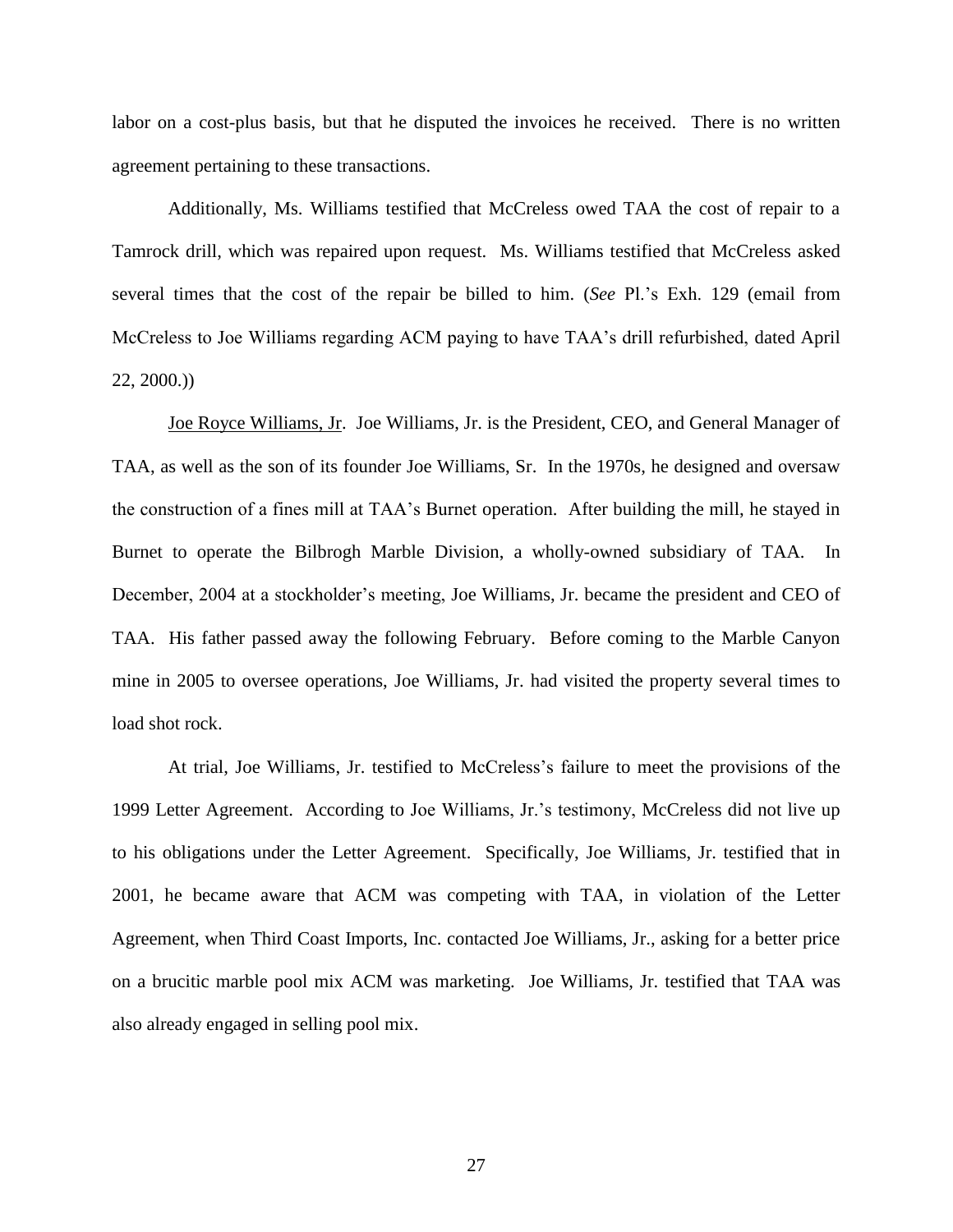Additionally, Joe Williams, Jr. testified regarding the issue of separation or beneficiation of the brucitic marble mined at Marble Canyon. According to his testimony, ACM's equipment at TAA's Marble Canyon plant could make mined materials smaller but could not separate brucite from calcium carbonate.

As to the issue of whether ACM converted material mined by TAA, Joe Williams, Jr. testified that he was informed by Manuel Baeza, TAA's mining foreman at Marble Canyon, that ACM was taking TAA's rock from its stockpiles. When TAA contacted the local sheriff, however, it had trouble convincing the sheriff which rock belonged to TAA because they were not visually distinct. To solve this problem, Joe Williams, Jr. testified that he purchased a GPS unit for Baeza to operate. According to his testimony, Joe Williams, Jr. helped Baeza log and document all of TAA's stockpiles at Marble Canyon, using the GPS unit to locate the stockpiles. Joe Williams, Jr. testified that he relied on Baeza to locate TAA's stockpiles when he came to Marble Canyon in 2005. For information about TAA's stockpiles before 2005, he relied on S. K. Choudhury's records. While Joe Williams Jr. admitted to not knowing where ACM placed or kept its materials, he testified that he had seen ACM stockpiles around ACM's mill site on both sides of the road. (Pl.'s Exh. 195 (Manuel Baeza's field notes.))

Joe Williams, Jr. testified about an additional harm caused by ACM's actions, the hole ACM allegedly created in the floor of TAA's underground mine on July 16, 2007. (*See* Pl.'s Exh. 218 (maps showing upper and lower levels of mine from 2005 survey.)) According to this testimony, the large hole precluded traffic in the mine and impacted the ability of TAA's miners to advance to lower levels of the mine. Joe Williams, Jr. testified that TAA incurred \$10,500 of expenses mucking out and cleaning up the hole. Additionally, he testified that repairing the mine will cost TAA two weeks of labor, valued at \$20,000, and 750 yards of Diablo White material,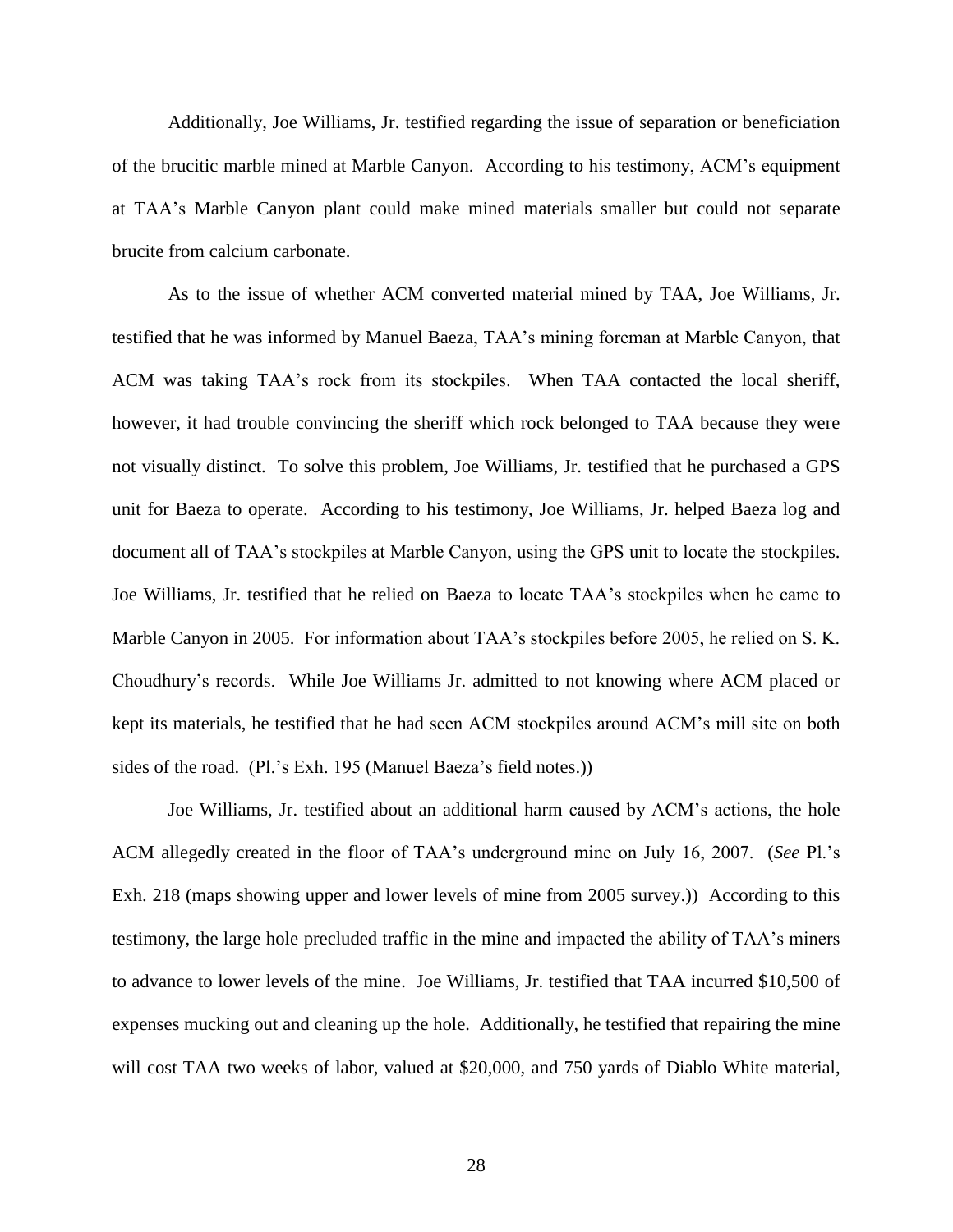which costs \$50.00 per ton, for a total of \$27,000. (*See* Def.'s Exh. 35 (TAA price lists show price of Diablo White as \$6.60 per 100-pound bag.)) Thus, according to Joe Williams, Jr.'s testimony, repairing the mine will cost TAA another \$47,000. Joe Williams, Jr. also testified that when ACM created this hole, ACM removed 1,098 tons of material from TAA's underground mine. Joe Williams, Jr. did not testify to the value of this material. Joe Williams, Jr. also testified that the explosion creating the hole came at a critical time for TAA because TAA was in the process of fulfilling a large order for Jet Blue Airlines. He testified that TAA had at least 45,000 pounds of Sierra White to be mined and delivered to Jet Blue when ACM created a hole in the floor of the mine. Plaintiff's exhibit 226, regarding the Jet Blue deal, was not admitted at trial.

As to TAA's 2008 blasting that ACM claims damaged its buildings and equipment, Joe Williams, Jr. testified that TAA's mine foreman, Manuel Baeza, reported the blasting incident to MSHA, who was at Marble Canyon within twenty minutes. Joe Williams, Jr. also testified that he called the insurance company to put them on notice of possible claims of harm to ACM's property resulting from TAA's blasting.

Drake Johnson. Drake Johnson is an attorney living in Fort Hood, Colorado who was a business associate of ACM, acting as legal counsel, salesman, and board member to ACM. (*See* Pl.'s References to Evidence Exh. 34.)

Johnson met McCreless socially in Colorado shortly after graduating law school in 1989. In the spring of 1999, McCreless approached Johnson about working for him. Specifically, McCreless offered to pay Johnson a finder's fee for any investors for a company that would mine brucite and sell it within the wastewater industry, which Johnson viewed as a recession-proof industry. Johnson, as well as his parents, sisters, parents-in-law, and friends, invested in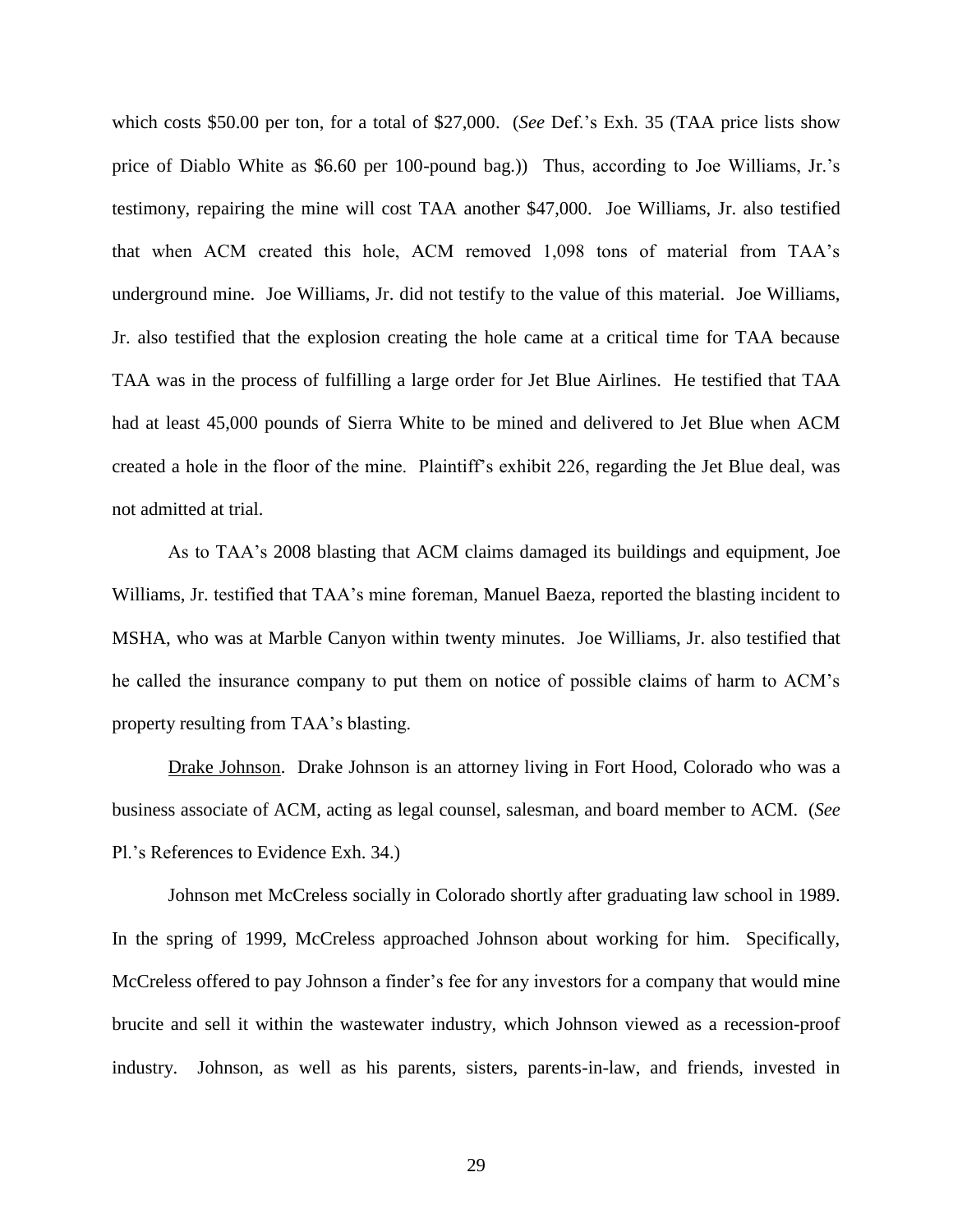McCreless's young business. In fact, Johnson testified that he knew of \$1,600,000 invested in ACM by investors in Fort Collins, Colorado. In the fall of 1999, Johnson began employment as a part-time salesperson to sell the calcium carbonate that would be produced in a separation process which would isolate magnesium hydroxide. He stopped working for ACM in April or May, 2001 and left the Board in September 2001 when his term expired.

Johnson testified that he had personally visited the Marble Canyon mining site. Johnson also testified that McCreless represented to Johnson that there would be a separation process of the brucitic marble mined at Marble Canyon, which would be put in place after a machine was purchased from Separation Technologies Inc.<sup>4</sup> at a price of \$1,000,000. Johnson testified that McCreless represented to him that ACM planned to purchase the separation machine in early 2000 and then install it in Texas. According to Johnson's testimony, however, a separation process was never put in place during his time with ACM. He testified that in a President's Report dated October 1 2001, McCreless made it clear that the separation process had been put on hold. (Pl.'s Exh. P-248, p. 013239 (President's report indicating there is value in unseparated brucitic marble.))

Johnson stated that he objected to the formation of ACM-Texas, LLC in 2001 on several grounds, including the fact that the formation of the entity allowed McCreless to raise more money while maintaining absolute majority control of ACM. Nevertheless, ACM-Texas, LLC was formed over Johnson's objections.

Additionally, Johnson testified that his father filed a lawsuit against ACM and McCreless in Colorado. Johnson was added to the lawsuit as a third party by McCreless. Johnson admitted that he had bad feelings toward McCreless because Johnson believed McCreless took money

 4 Separation Technologies became part of Titan America in 2002, and is now known as Separation Technologies LLC, with its headquarters in Daleville, Virginia, and its Technical Center in Needham, Massachusetts.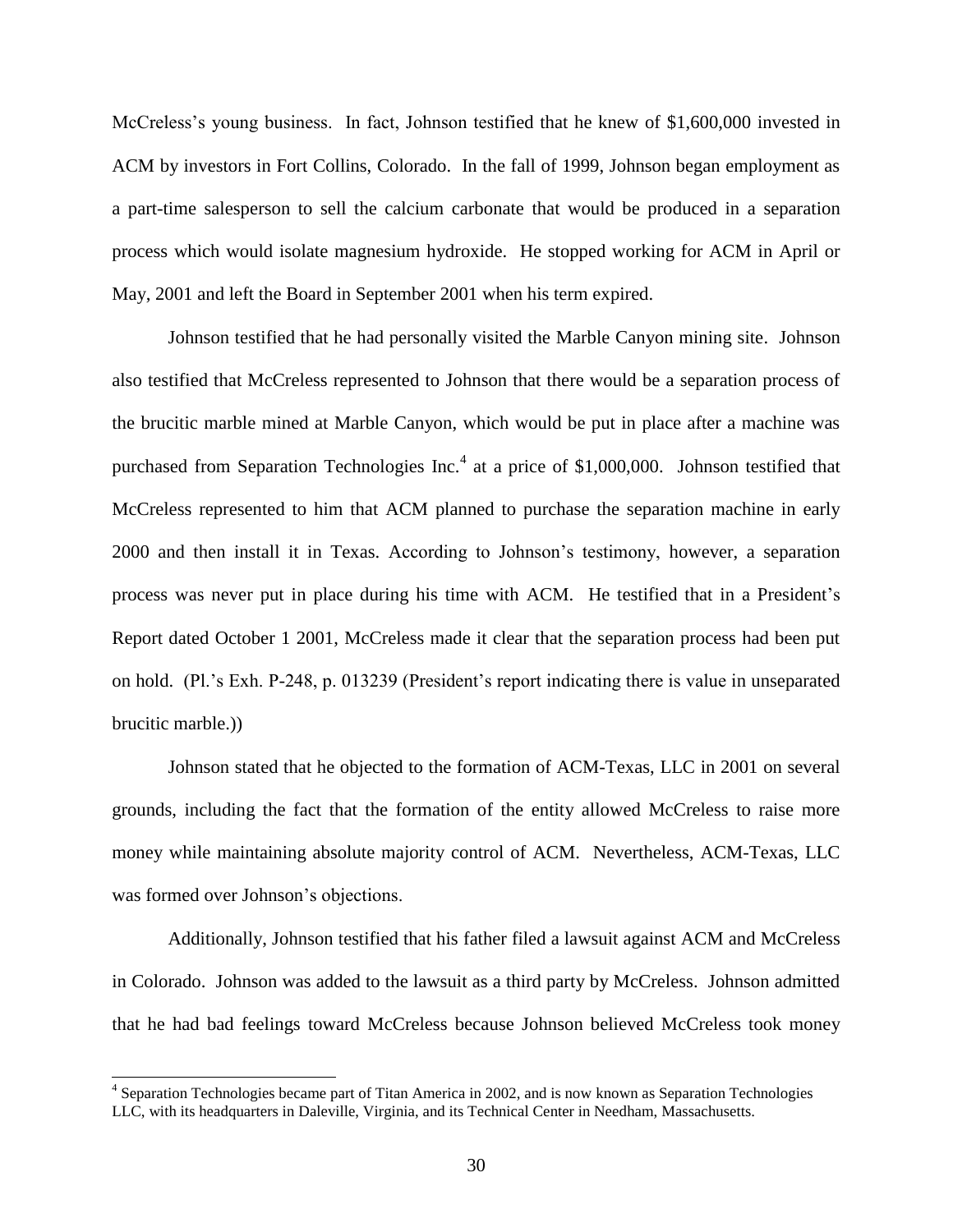from people on false pretenses. Johnson contacted other investors and encouraged them to file complaints if they felt comfortable doing so and also contacted an SEC investigator. He also represented to the Court that he understands that the SEC undertook an investigation of ACM, but subsequently deferred to an IRS investigation. Johnson testified that he was aware of no charges filed against ACM.

As to the money Johnson loaned to McCreless, he testified that from September 1999 through September 2006, McCreless made interest payments on the note, but that the payments stopped after January 2007. Johnson testified that he had no direct role in negotiating the 1999 Letter Agreement and only found out about TAA shortly before the ACM shareholders meeting in 2007.

Rick Reaves. Reaves is McCreless' first cousin and was employed by ACM-Texas, LLC. He worked in sales and marketing in a territory covering the southern half of Texas and extending to Pensacola, Florida. His work for ACM-Texas LLC involved finding places to sell ACM's product and finding new uses for the product. Reaves effectively ceased to work for ACM-Texas, LLC in 2002, when McCreless ceased payment. He did not formally resign, however, until May 2004.

In addition to working to find new uses and markets for brucitic marble, Reaves invested \$100,000 of his own money and was a voting member of ACM-Texas, LLC at the time of trial. He testified that there had not been a meeting pertaining to the Texas entity since he had been associated with it. According to Reaves' testimony, McCreless raised approximately \$5,500,000 from selling units of the partnership to somewhere between 125 and 150 total shareholders/partners.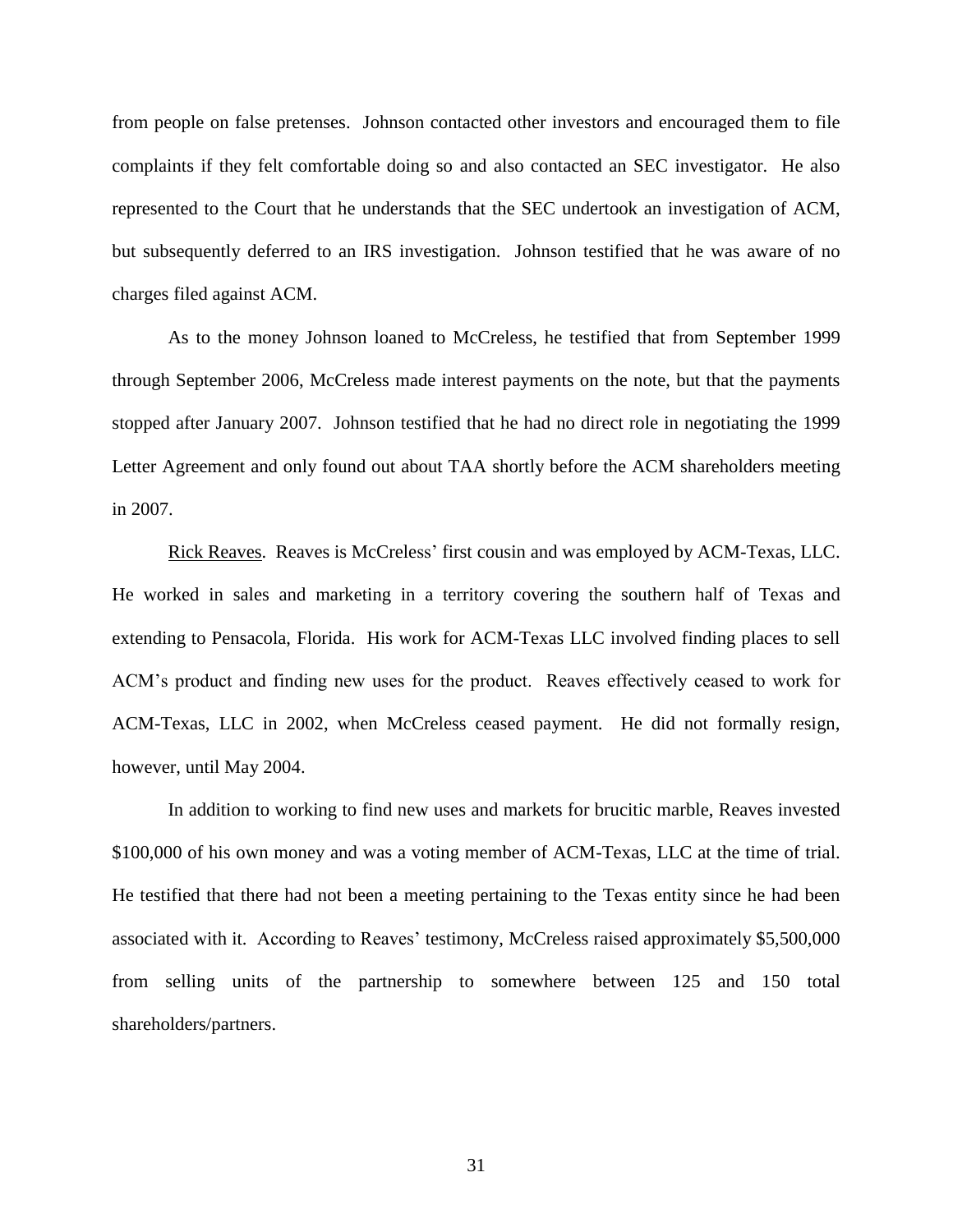Reaves testified that as of the date of trial, there was a lawsuit pending in El Paso between Reaves and McCreless. Reaves testified that in the lawsuit McCreless contended that Reaves stole a trade secret, the use of brucitic marble powder as an insecticide, but he believes McCreless had dropped such a cause of action. Reaves stated that he filed a provisional patent for the use of brucitic marble powder as insecticide in 2004, before he had formally resigned from ACM-Texas, LLC. Reaves admits to have gained knowledge of this use of brucitic marble powder while working at ACM-Texas, LLC.

Manuel Baeza. Baeza testified that he is TAA's mining foreman at Marble Canyon and has been working for TAA since 1982. He worked in mining even before he began working for TAA. He stated that his MSHA qualifications include a certificate allowing him to mine underground, instructor certification, and certification of mine rescue team qualifications.

Baeza primarily testified as to what took place at Marble Canyon. He testified that ACM had between four and six people working at Marble Canyon at a time, and that he believed Abel Becerra, a former employee of TAA, worked as ACM's mining foreman.

One of the issues Baeza testified about was ACM taking rock from TAA's stockpiles at Marble Canyon. Baeza testified that ACM's mining crew took the rock that Baeza and his crew had mined and stacked. Baeza testified that he and his crew placed material they had milled in a specific location as part of his duties as foreman. He testified that he recorded when ACM's mining crew took TAA's materials and how much ACM's crew took, at the time the materials were taken. Based on his notes, he stated that the total tonnage of the material ACM took from TAA was 2,503 tons between November 17, 2003 and June 2007. (Pl.'s Exh. 195.) Baeza testified that he had personally seen ACM take material three times. In addition, he informed Becerra that ACM was taking TAA's materials. Baeza stated that he had not personally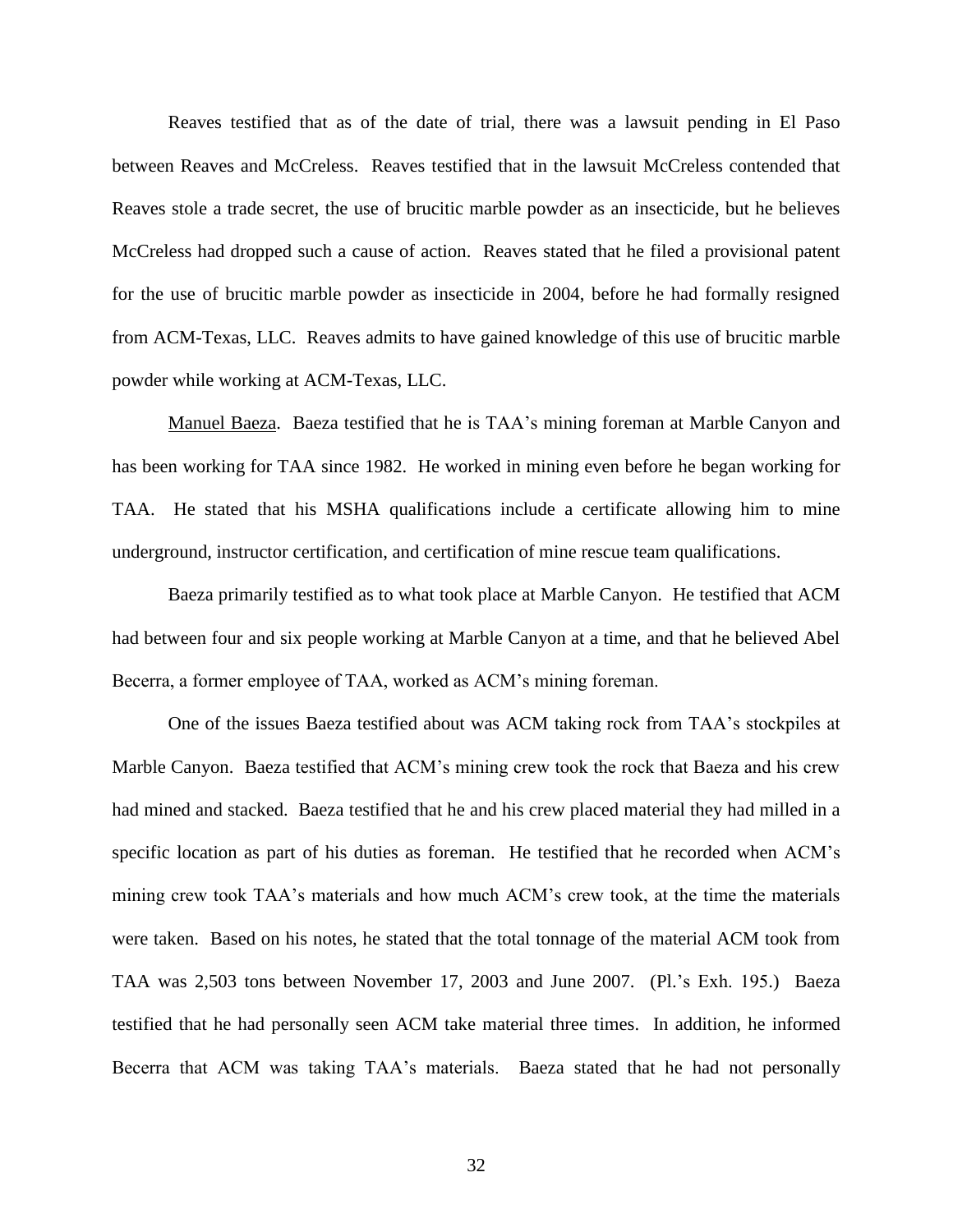witnessed ACM take TAA's materials more often because those incidents occurred when TAA's crew was not working. He testified that TAA's crew only worked four days per week and ACM had access to the mine and a key to the gate. He reported each incident to Joe Williams, Jr. According to his testimony, Baeza also reported several incidents to the local sheriff, who came to Marble Canyon three to five times, but never made any arrests.

Baeza testified that he could tell the rock had been taken because there were tracks on the ground indicating that TAA's materials had been dragged to ACM's plant and because TAA's milling produced a larger final material than did ACM's milling. According to Baeza, the size of the material indicated what material belonged to which mining operation.

Baeza additionally testified that Abel Becerra offered to pay Baeza under the table for TAA's rock. Baeza testified that he refused Becerra's offer, and told Joe Williams, Sr. about the incident by telephone. He did not, however, record the incident.

At trial, Baeza reviewed citations MSHA issued him in response to the allegation that the January 2008 blasting damaged TAA's building. (Pl.'s Exhs. 315-316.) According to his testimony, he received a citation because it was reported that he set off dynamite and damaged ACM's building. (Pl.'s Exh. 315.) He testified that following this citation, MSHA gave Baeza a continuation of the citation, based on additional information that Baeza had in fact warned ACM of the blasting. (Pl.'s Exh. 316.) While Baeza admits setting off dynamite on the day in question, he testified that ACM had ceiling holes on its plant prior to the blasting and that he does not know whether or not the fly rock caused any damage to ACM's building or equipment. Baeza testified that dropping dynamite into a drilled hole and then exploding the dynamite is the only way to mine, and that both TAA and ACM engage in dynamite blasting. Baeza testified that on the date of the incident at issue, he gave a customary warning to ACM.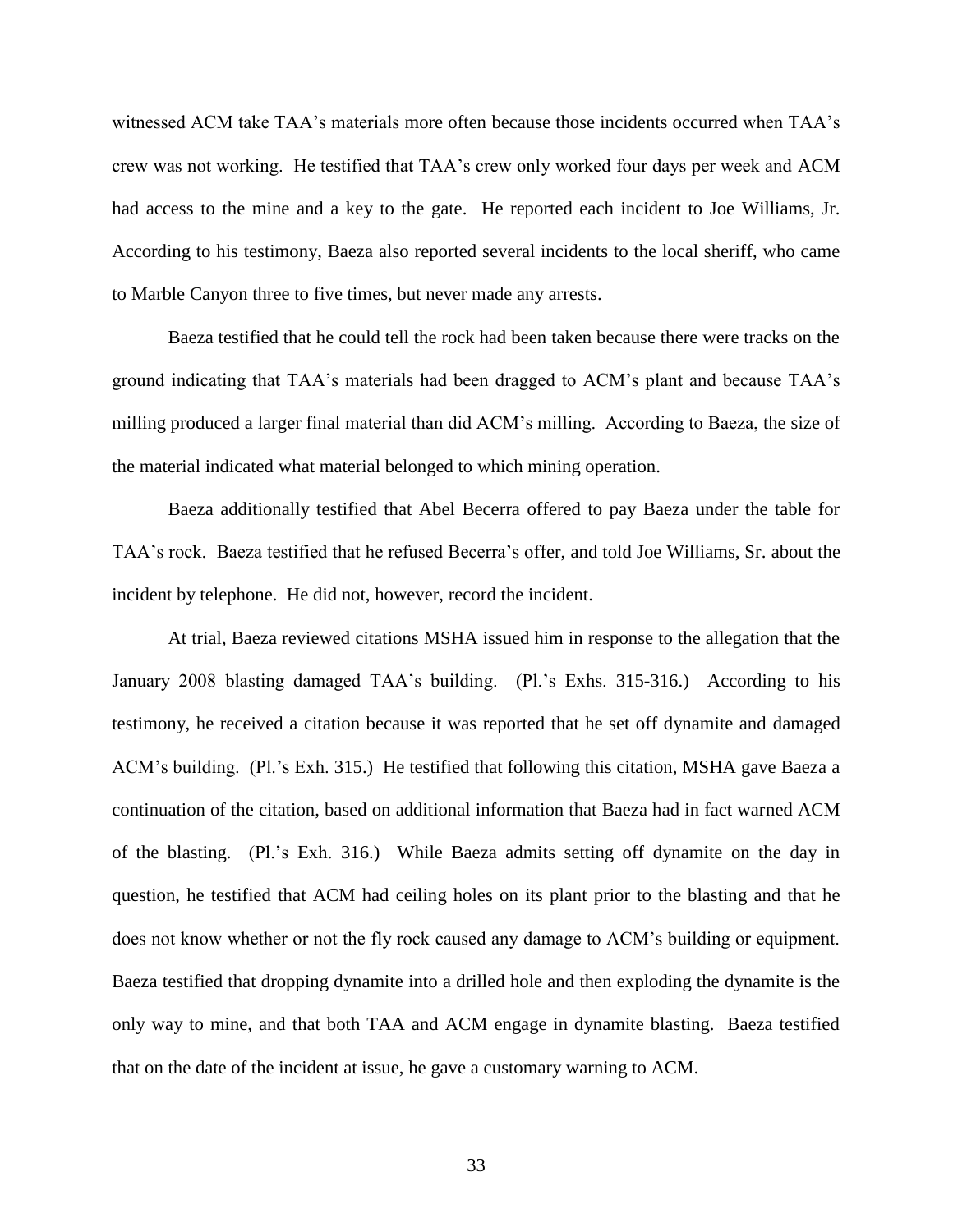Baeza also testified to the damage ACM caused to TAA's mine. According to his testimony, Joe Williams had told Baeza to barricade the entrance to TAA's underground mine to prevent ACM from entering the mine. Baeza thus placed a large truck in front of the mine so that it blocked the entrance. Baeza testified that ACM's mining crew moved the truck and extracted materials from TAA's underground mine. During this procedure, ACM damaged the mine by lowering the floor. Baeza explained that lowering the floor in the mine created a safety hazard because the floor and ceiling in TAA's underground mine were separated by 45-50 feet. Once the floor was lowered, TAA's machines could no longer reach the ceiling to scale off rocks that might fall and endanger the miners.

Baeza testified that several days after this incident, MSHA issued a closure order to both TAA and ACM. Both parties were ordered to stop work at the underground mine in Marble Canyon. (Pl.'s Exh. 317.)

Jacinta Claire Williams. Ms. Jacinta Williams is the office manager at the Burnet Bilbrough Marble Division plant and she oversees bookkeeping at both of TAA's plants. She has been a bookkeeper since 1975, before she married Joe Williams, Jr., and she has worked continuously in the family business since her marriage. She testified as to her familiarity with invoices, invoicing, bills of lading, and shipping.

In order to determine how much material ACM mined at Marble Canyon, Ms. Williams explained that she compared ACM's bills of lading to its invoices in both total tonnage and total dollar amount. (*See* Pl.'s Exh. 257 (ACM's Invoices); Pl.'s Exh. 262, 265, 268, 272, 274, 277, 281, 282, 284, 291, 293, 297 (ACM's Bills of Lading)). Ms. Williams testified that ACM's invoices indicated that ACM shipped 17,843 tons between 2000 and 2008 and that ACM's bills of lading show that during that same time ACM shipped 26,245 tons. This produces a

34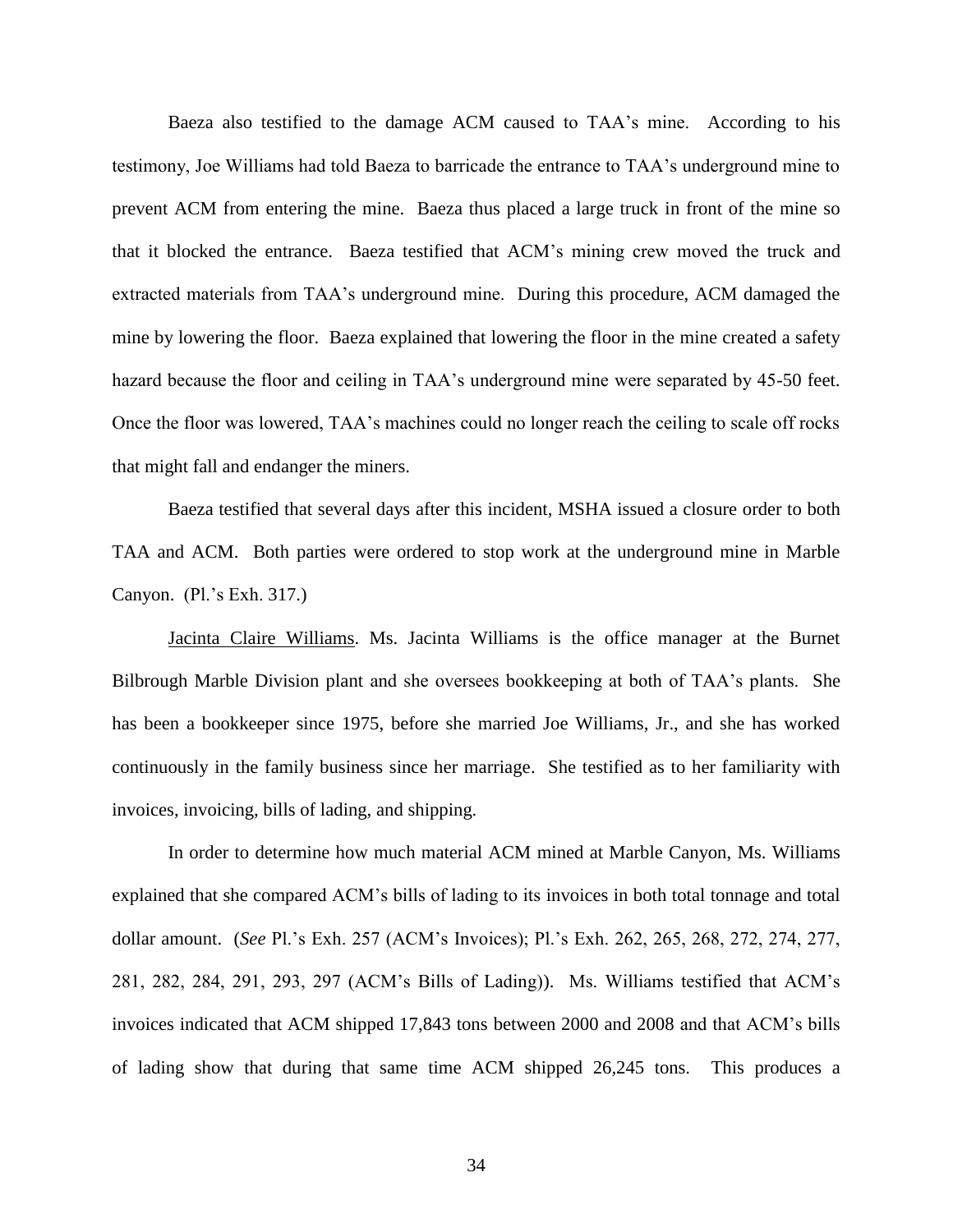discrepancy of 8,411 tons. Ms. Williams also used the invoices from ACM and bills of lading to calculate a dollar discrepancy. ACM's invoices totaled \$4,998,149, and using the same pricing projection from the invoices and taking into account what type of material was being shipped, Ms. Williams calculated that the bills of lading totaled \$7,052,053.

Dr. Terrance Patrick McNulty. McNulty is a consulting metallurgical engineer. (T. McNulty Test. 6/30; Pl.'s References to Evidence Exh. 14, at 5.) He has a bachelor's degree in chemical engineering from Stanford University, a master's degree in metallurgical engineering from what used to be the Montana School of Mines, and a doctorate in extractive metallurgy from Colorado School of Mines. He has been working in metallurgical engineering since 1966. (Pl.'s References to Evidence Exh. 14, at 6.) He is a member of the American Institute of Mining Metallurgical and Petroleum Engineers. (Pl.'s References to Evidence Exh. 14, at 8.) He has published roughly 40 articles. (Pl.'s References to Evidence Exh. 14, at 9.) McNulty has run his own consulting company since 1989. (Pl.'s References to Evidence Exh. 14, at 12.) McNulty testified that he worked with Paul Chamberlin, Plaintiff's second expert, in the past and that he believed Chamberlin was reliable.

McNulty was initially contacted by TAA to answer two specific questions: (1) what is the industrial meaning of the word beneficiation and (2) what is the meaning of high purity as it is applied to magnesium hydroxide. (Pl.'s References to Evidence Exh. 14, at 13.) He explained that beneficiation is a process of physically separating grains to focus on the specific minerals the producer wants. (Pl.'s References to Evidence Exh. 14, at 14.) He also explained that high purity would mean a degree of concentration or purity above 90 percent magnesium hydroxide. Based on these facts and the information provided to him by Chamberlin, he concluded that there was no beneficiation occurring at Marble Canyon. He testified that he was unaware of any way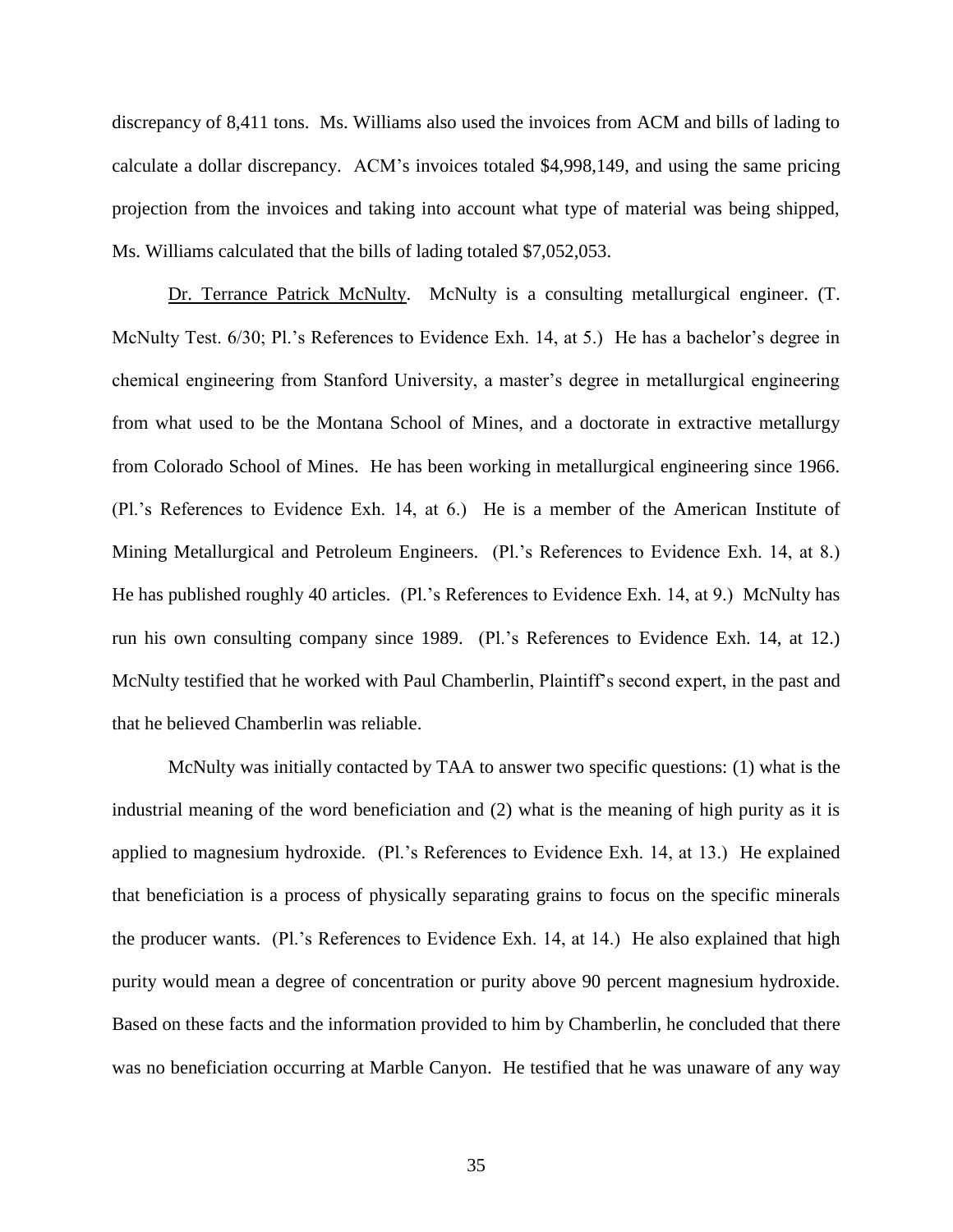the beneficiation could be simply done with an air process. (Pl.'s References to Evidence Exh. 14, at 15.) Air classification only differentiates the particles based on size into different products.

McNulty never visited the ACM processing plant nor has he ever consulted or worked on the design of a brucitic marble processing plant. (Pl.'s References to Evidence Exh. 14, at 25.) He also made his opinion regarding the lack of beneficiation at Marble Canyon without having seen anything in writing from someone who has actually seen ACM's beneficiation process. (Pl.'s References to Evidence Exh., 14 at 27.) He testified that screening alone could serve a rudimentary separation function. (Pl.'s References to Evidence Exh. 14 at 28.)

Paul Chamberlin. Paul Chamberlin is a metallurgic engineer that consults in the minerals business. He has a Bachelor of Science degree in metallurgical engineering from Michigan Technological University and an MBA from Arizona State University. (P. Chamberlin Test. 6/30; Pl.'s References to Evidence Exh. 13 at 5.) He has worked in the industry since 1960 except for a brief time in the U.S. Army. (Pl's. References to Evidence Exh. 13 at 6.) For the last 20-25 years, he has run a company, Chamberlin and Associates, that does metallurgy consulting primarily in gold and copper. (Pl's. References to Evidence Exh. 13 at 17.) Chamberlin testified that after he was hired as an expert in this case, he visited the mine to answer two questions: (1) is beneficiation being used and (2) is a high purity product being produced. He visited the mine at the beginning of 2008. (Pl's. References to Evidence Exh. 13 at 19.)

He first testified that he believed beneficiation was not occurring at the ACM facility because the process being used did not improve the mineral product. (Pl's. References to Evidence Exh. 13 at 19-20.) He explained that beneficiating improves the product by removing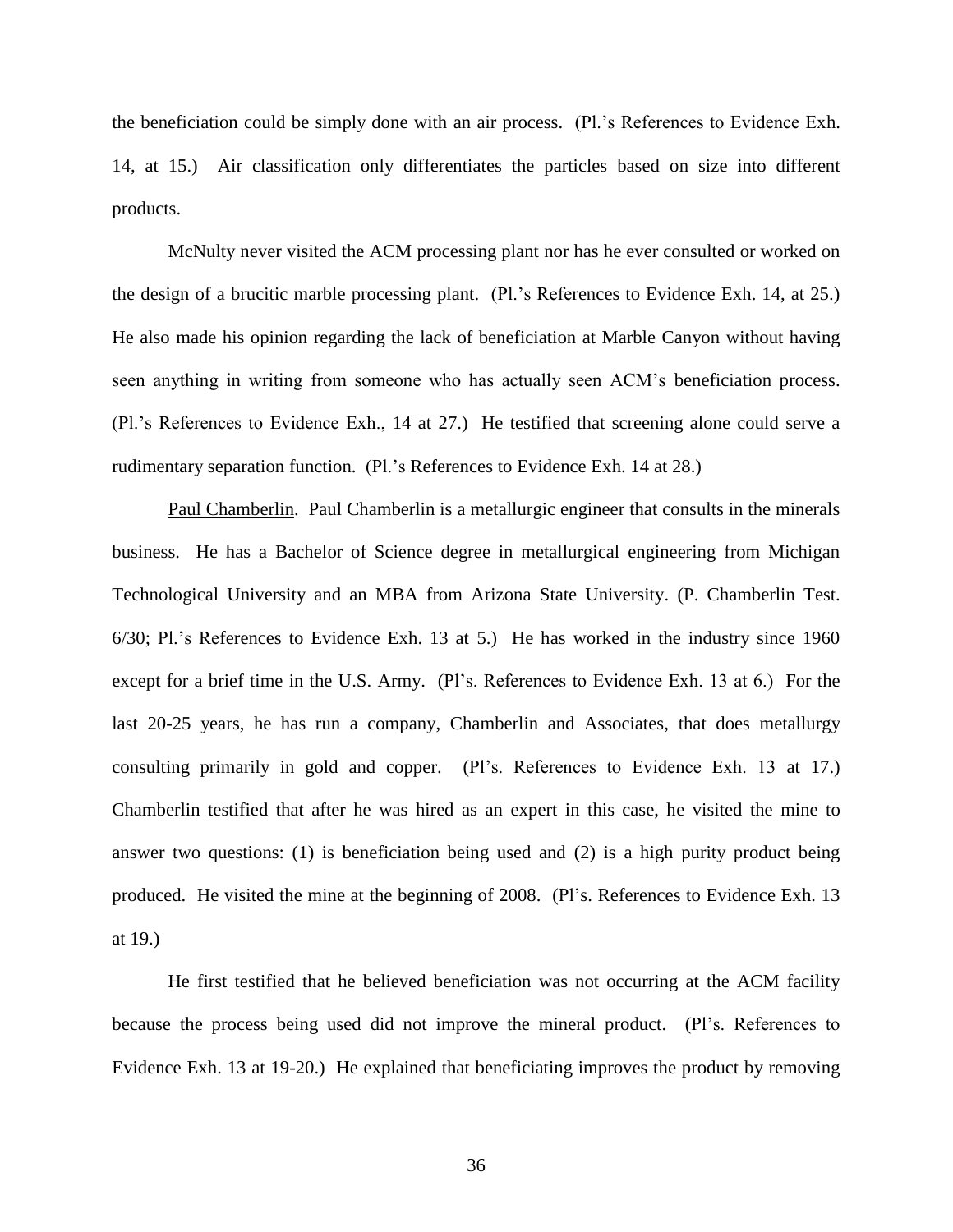unwanted materials and concentrating the desired material. This would result in magnesium hydroxide. He testified that the equipment at the ACM facility was not even capable of beneficiating the product. It only crushed and screened the rock and more is required to be considered beneficiation. (Pl's. References to Evidence Exh. 13 at 20-21.) He also explained that because a product is being removed there must be a waste by-product left over from the process. Since there were no waste materials produced at Marble Canyon, he testified this meant there was no beneficiation. (Pl's. References to Evidence Exh. 13 at 21.)

Chamberlin testified that he did not see any equipment normally used in separation at the ACM facility. (Pl's. References to Evidence Exh. 13 at 28.) He only saw equipment for grinding and screening the material. He explained that beneficiating could not be done merely by screening. (Pl's. References to Evidence Exh. 13 at 29.) He also explained that in his opinion a high purity magnesium hydroxide product would exceed 90% purity, and might require purity as high as 95-96%. (Pl's. References to Evidence Exh. 13 at 33.)

Chamberlin based his opinion of the ACM mill on three samples he took from the facility. (Pl's. References to Evidence Exh. 13 at 35.) While there was a difference in the purity of the material, he did not consider it an improvement. (Pl's. References to Evidence Exh. 13 at 36.) Chamberlin did not do any testing while there was active milling or processing going on at Marble Canyon.

Robert McCreless. Robert McCreless is the principal of both ACM and ACM-Texas, the defendants and counter-plaintiffs to this lawsuit.

According to his testimony, McCreless' interest in Marble Canyon began in September 1986, when he drove his father and two other directors from Fort Worth, Texas to a board meeting in San Saba. At trial, McCreless described the meeting as a four-hour education in

37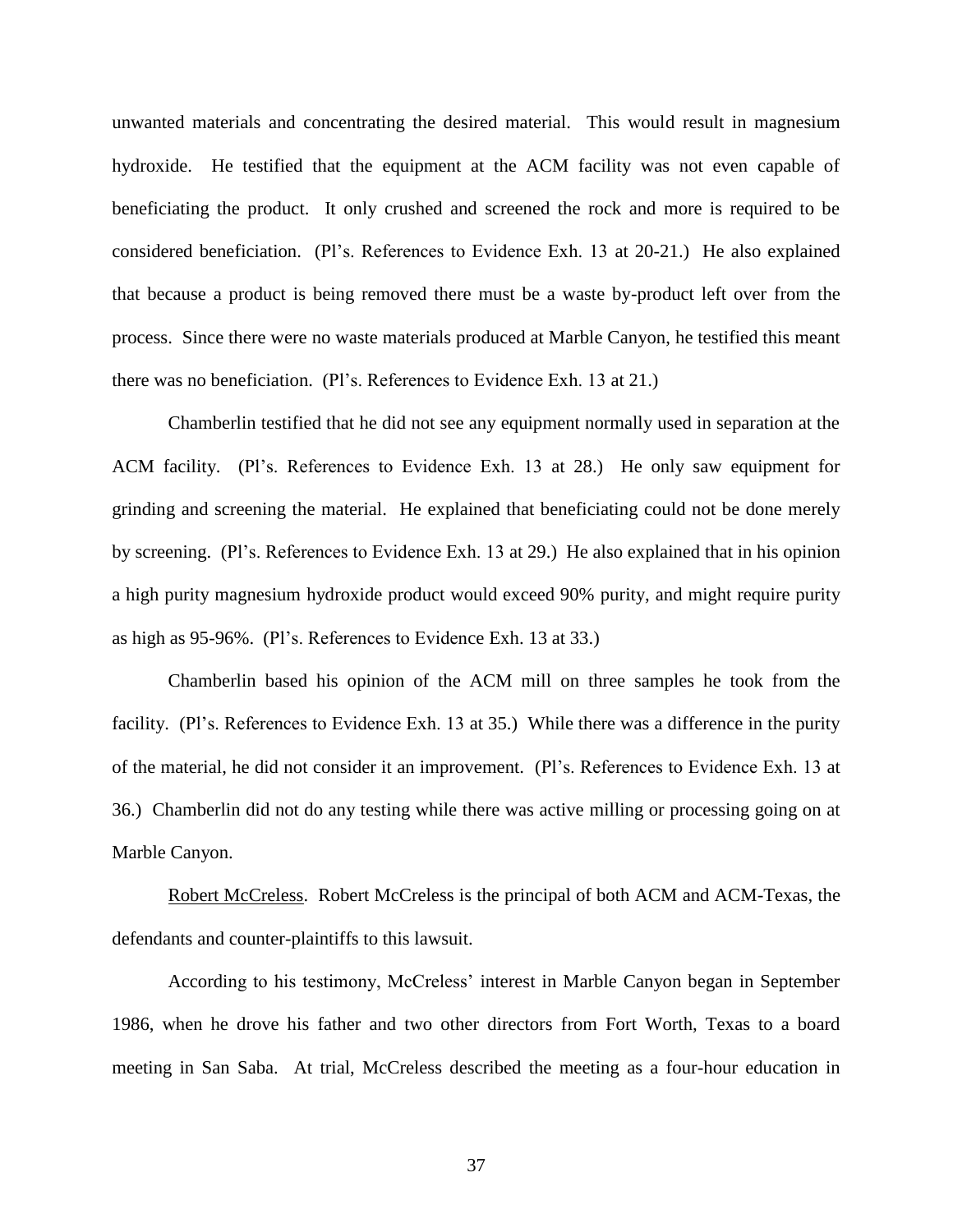brucite. McCreless' interests, according to his testimony, lie in the potential markets available to Marble Canyon because of the chemical makeup of brucitic marble. After doing extensive research on brucite, and synthesizing that research in a two-page report, McCreless took Joe Williams, Sr. and his wife Louise to lunch to see whether he could pursue the chemical aspect of brucitic marble.

As stated above, the first agreements between TAA and McCreless' business entities were unsuccessful because the GLO determined the conveyance contemplated was invalid. According to McCreless' testimony, the GLO said that an assignment of the leases had to be a complete assignment, and not a partial assignment. According to his testimony, when McCreless entered into the Letter Agreement, he was expecting full assignment of the 175-acre mining lease TAA had with GLO.

Throughout this time, he continued to research potential uses of brucitic marble/markets to expand the business. McCreless testified that he began looking at acid neutralization in wastewater treatment because he foresaw that the carpet industry would be using fewer mineral fillers as fire retardants, due to the Environmental Protection Agency's ("EPA") changing regulations.<sup>5</sup> In late 1997 or early 1998, the Sanitation Districts of Los Angeles County told McCreless they were interested in a second source of magnesium product for their sewer system. Believing he needed his own plant to contain profits and control costs, McCreless formed ACM in July, 1998, as an S-corporation in Colorado.

In 1998, McCreless flew to Texas and told David Williams that he believed he would be getting significant, long-term contracts in the wastewater industry. David Williams responded

 $\overline{a}$ 

<sup>5</sup>McCreless explained in his testimony that when a carpet is newly installed, it releases volatile organic compounds (―VOCs‖), which cause the familiar ―new carpet smell.‖ In the mid-1990's the EPA became concerned VOCs could make people working in office buildings with newly installed carpet sick, and that the VOCs might even have carcinogenic effects. In response to new regulations responding to this concern, formulas for carpet backing began to change to require less capability from mineral fillers, relying more heavily on chemical formulations to achieve what the mineral fillers achieved.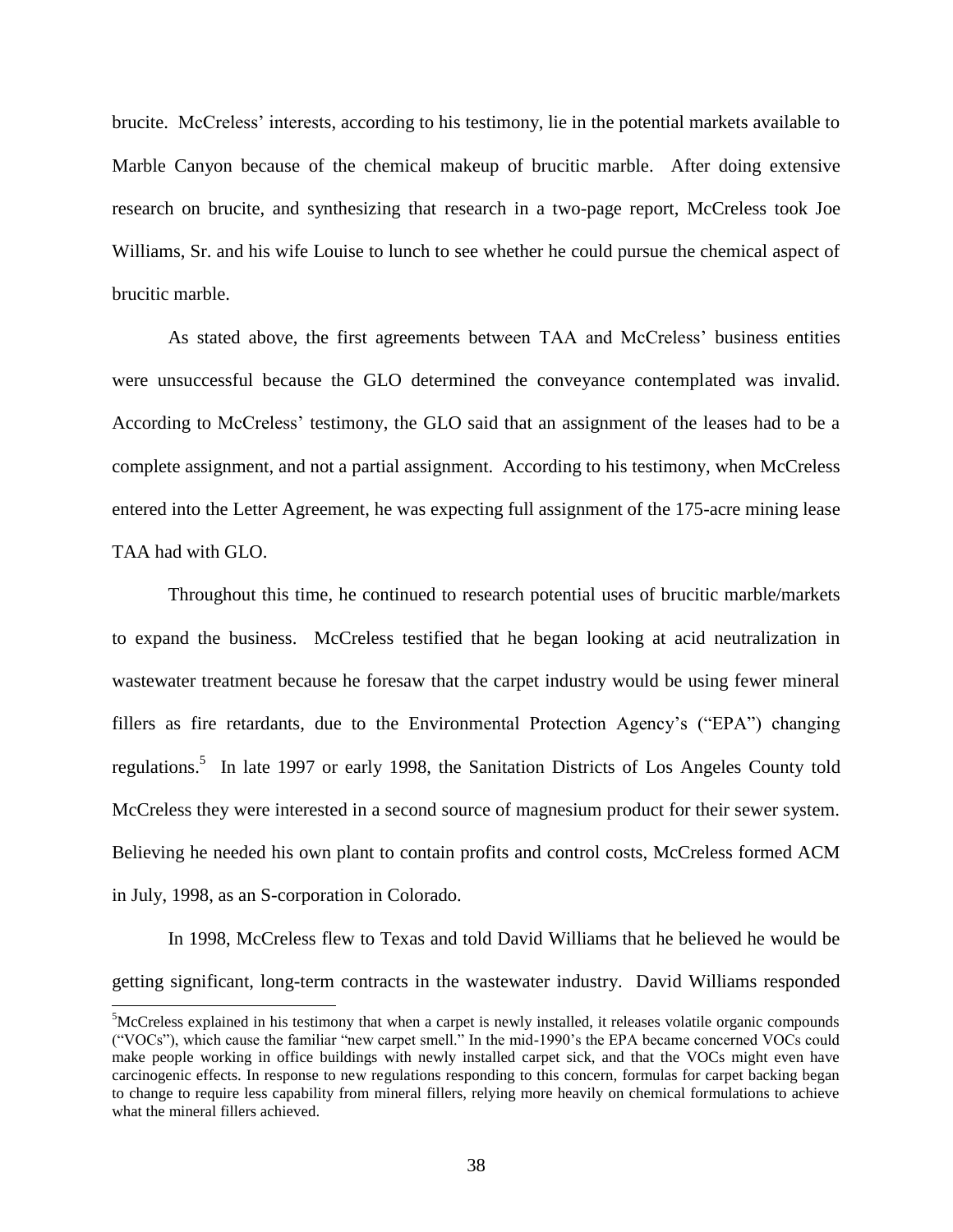that TAA had never been interested in pursuing the wastewater industry. After discussing an arrangement between TAA and the newly-formed ACM, Williams invited McCreless to draft an agreement. After further negotiations between McCreless and TAA, David Williams prepared the final draft of what is referred to in this litigation as the Letter Agreement. (Def.'s Exh. 4.)

McCreless testified that because of the Letter Agreement, he spent millions of dollars in research and development finding high-paying applications of brucitic marble in various industries. In March 2001, McCreless formed AMC-Texas, LLC to raise capital to allow ACM to pursue further market research.

McCreless testified about the terms of the 1999 Letter Agreement, his understanding of them, and his compliance with the terms as he understood them. McCreless testified that ACM worked diligently within the time period specified by the Letter Agreement to gain as much information as to the feasibility of the proposed arrangement. As to intent to move forward with plant construction, McCreless testified that in October 1999, ACM tendered a \$5,000 check to TAA to indicate that ACM intended to move forward. (Def.'s Exh. 5). TAA cashed the \$5,000 check, but never delivered recordable leases to ACM. The only lease ACM has received is the ground lease, known in this litigation as the Mine Mill Site Lease.

As to the competition provision of the Letter Agreement, McCreless testified that the provision left ACM free to develop markets that TAA was not supplying at the time of the agreement. (Def.'s Exh. 4, para. 6.) McCreless testified that he developed markets in industries willing to pay 10-15 times the price TAA received in the aggregate market.

ACM's Marble Canyon mill was fully operational by March 2001, according to McCreless's testimony. While McCreless acknowledged that ACM demanded a payment of \$200,000, McCreless testified that he would not pay that amount without receiving recordable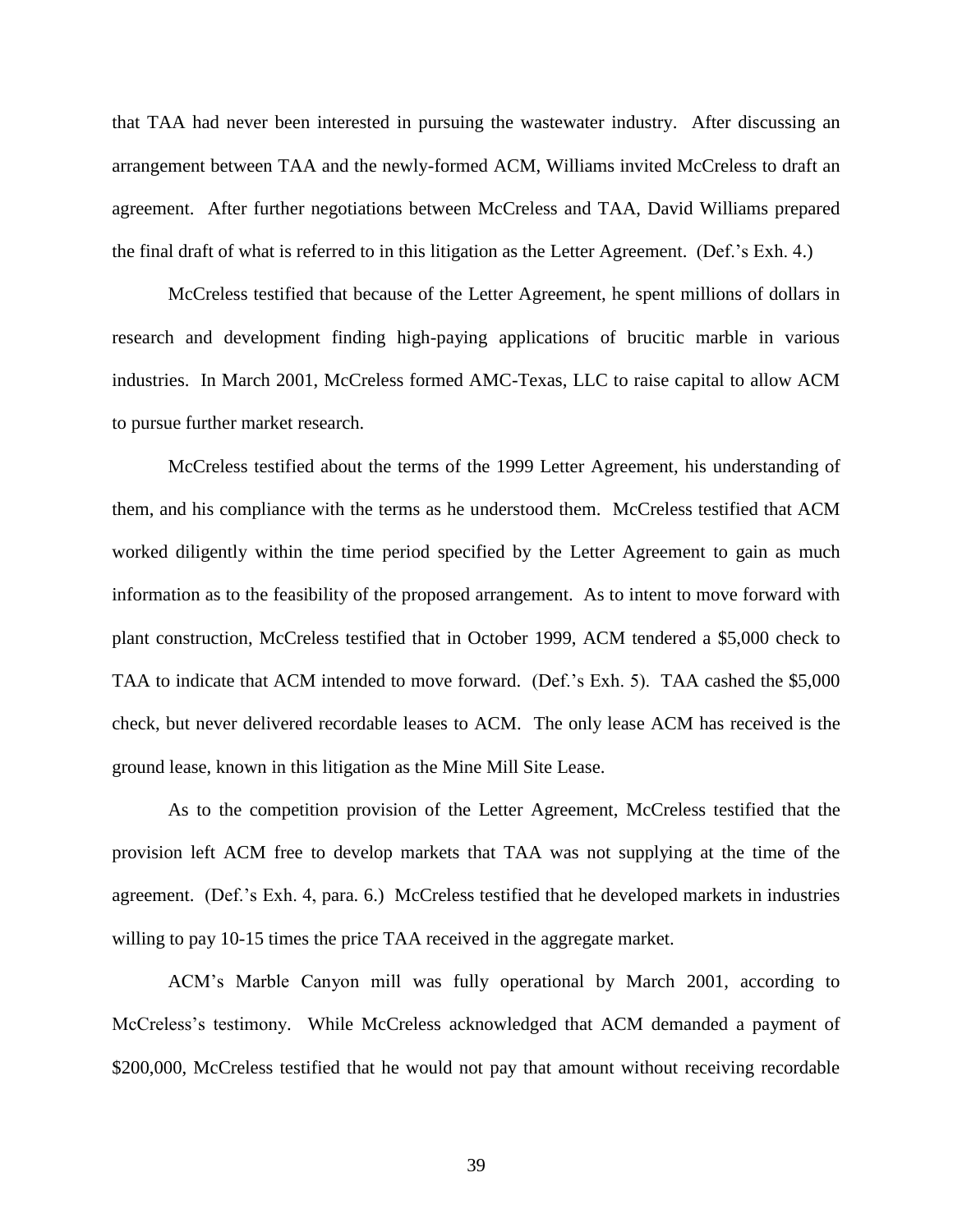leases because McCreless felt he needed the recordable leases to secure mineral rights, to exclude competitors from buying brucitic marble at Marble Canyon, and to obtain financing.

McCreless testified that before the August 2003 email from Joe Williams, Sr. instructing ACM not to bring a drill to the Marble Canyon property, no one from TAA told McCreless to stop building the ACM facility at Marble Canyon. The record indicates, however, that McCreless was first told not to bring a drill onto the property on June 10, 2002 via fax from Joe Williams, Sr. (Def.'s Exh. 13(m).) McCreless testified that he responded to the email by saying that he believed he had the right to mine at Marble Canyon, and invited Joe Williams, Sr. to have David Williams send something regarding ACM's right to mine to TAA's corporate lawyer for him to look over and respond. The June 10, 2002 fax includes a statement from McCreless stating, "[u]nder the terms of the binding Letter of Agmt that you signed with ACM Corp, we certainly have the right to mine for our own supply. I suggest you check with David who is TAA's legal counsel. If he will write a letter stating why ACM cannot mine, then we will respond accordingly." In September 2003, ACM retained an attorney to send a demand letter to TAA. (Pl.'s Exh. 118.) In the letter, ACM demanded the recordable leases per the 1999 Letter Agreement, or it would have to file suit.

Much of McCreless's testimony was related to whether McCreless represented to ACM that he could separate brucitic marble from calcium carbonate and whether he had the capability to do so. McCreless testified that he understands "high purity" brucite, or magnesium hydroxide, to mean a substance that is low in "impurities," which he understands as silica, aluminum, iron, or any other impurity that is debilitating to certain market applications. McCreless admits that the expert testimony introduced at trial (that high purity brucitic marble would be something with more than 90% magnesium hydroxide), is at variance with his understanding of high purity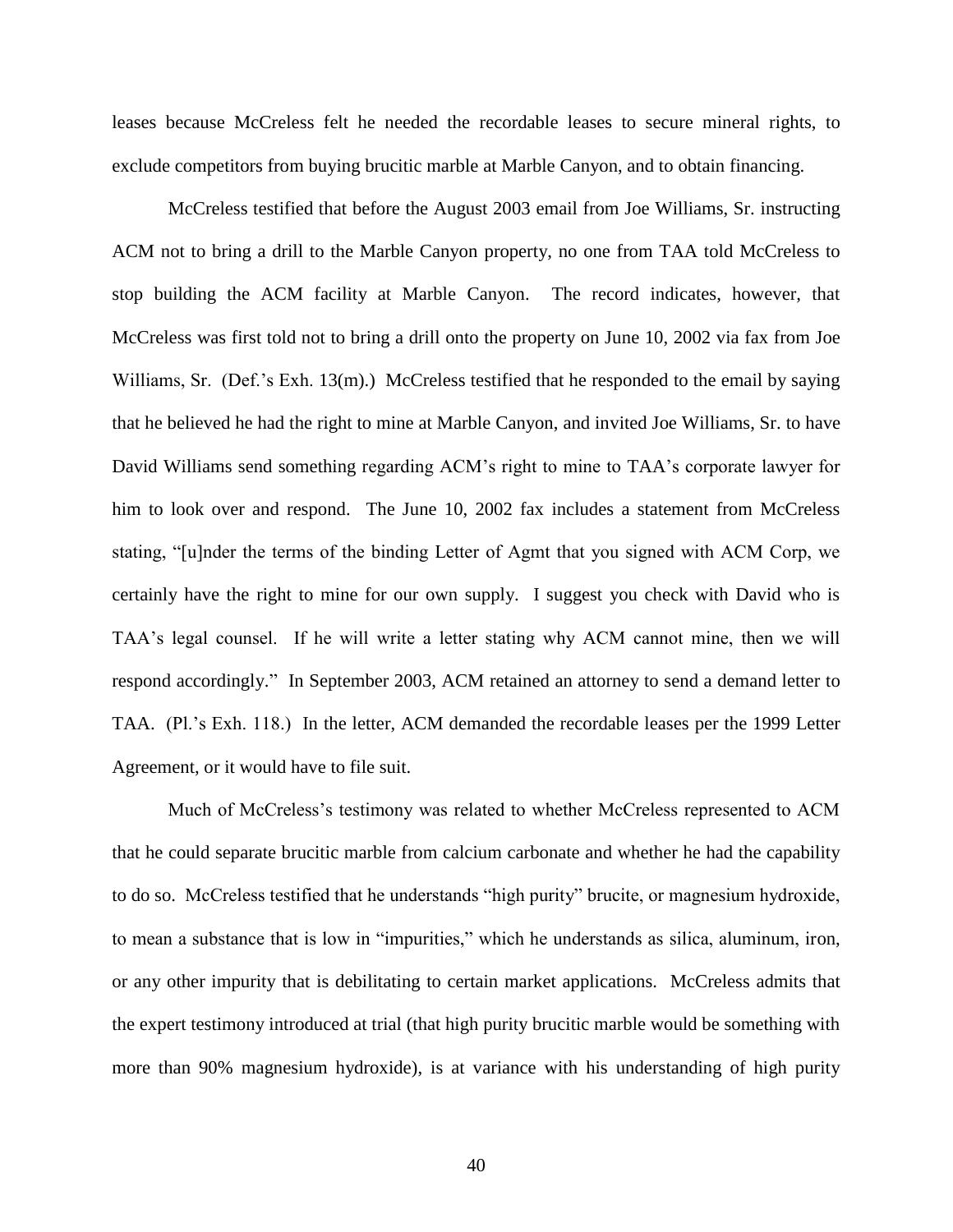brucitic marble. He notes, however, that the 1999 Letter Agreement does not denote a specific percentage and that the experts do not work with brucitic marble. McCreless further admits that in the materials McCreless prepared, on RMC Minerals Letterhead, specified high purity as 90% or better for high purity magnesium oxide, and that his January 2000 letter to Joe Williams, Sr. shows a flow chart indicating production high purity magnesium hydroxide. (Def.'s Exh. 11.) McCreless also admits that obtaining 90% magnesium hydroxide from the brucitic marble at Marble Canyon would require a separation process.

McCreless testified that he and Joe Williams, Sr. discussed the possibility of separating magnesium hydroxide out of the ore and they did some testing of the separation processes to determine if those processes would effectively separate magnesium hydroxide. McCreless stated that he shared some information about the potential uses of brucite with the Williamses, but felt that he needed to be a little bit guarded, at least until there were further agreements that would lead to leases. McCreless contends that the plant in Marble Canyon, built in 2000, is capable of doing air separation and separation by air screen units. He admitted, however, that the best that can be done at Marble Canyon by ACM's plant is to beneficiate the marble to approximately 50%. ACM did not sell this 50% magnesium hydroxide product to anyone, because the markets McCreless provided did not need it.

McCreless testified that in a laboratory setting, the brucitic marble from Marble Canyon has been beneficiated to contain a higher percentage of magnesium hydroxide. A business entity in Needham, Massachusetts corresponded with McCreless about separation testing they were doing. The type of separation process the company tried to employ was a proprietary electrostatic beneficiation process. McCreless testified that the entity sent him correspondence indicating that the best separation, on a first pass through, raised the magnesium hydroxide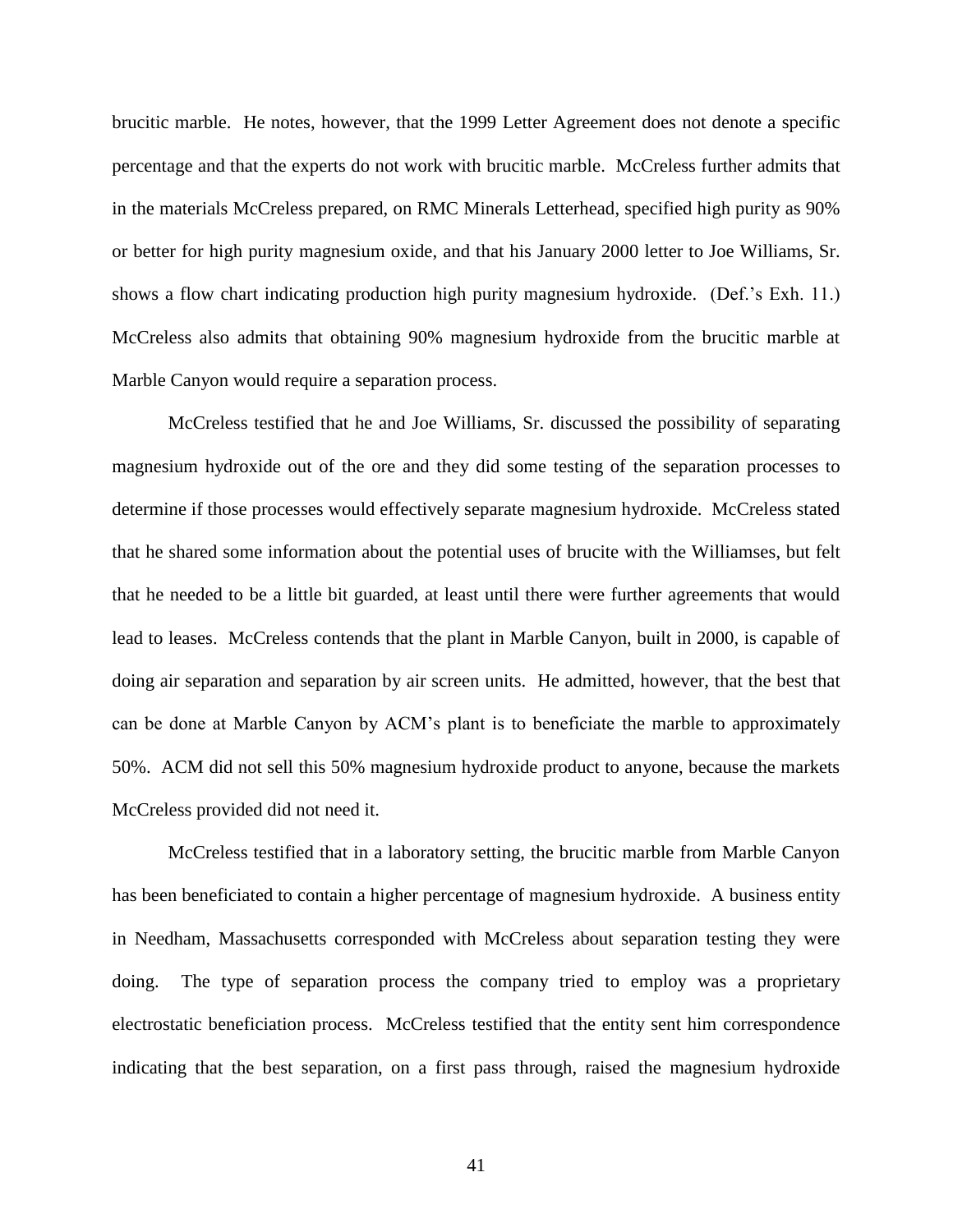concentration from 32% to 48%, which the outfit in Massachusetts characterized as "not good enough."

Regarding the GLO royalties, McCreless testified that TAA represented to him that TAA paid GLO royalties at the rate of \$0.67/ton. From 1999, McCreless testified that he sent ACM royalty checks based on 10% of the end selling price to TAA. According to McCreless' testimony, this amount was based on the spirit of the Letter Agreement. McCreless testified that the checks were delivered to David Williams' office at the San Saba courthouse. Before February 2003, McCreless received no communication from TAA indicating that it objected to the royalty checks. (Def.'s Exh. 20 (which shows last royalty payment check was cashed in November 2001)). ACM continued to send royalty checks to TAA after 2003, but TAA did not cash them. In 2006, according to his testimony, McCreless met with GLO agent Bill Farr, who set up a blanket authorization allowing ACM to pay GLO directly, bypassing TAA. McCreless submitted information regarding ACM's production and sales of material from Marble Canyon to the GLO, but is unsure if these numbers were used when Bill Farr calculated TAA's nonpayment and underpayment of ACM production royalties.

McCreless also testified regarding the incidents that took place at Marble Canyon. First, he testified that in January 2008, TAA damaged ACM's Marble Canyon plant and one of ACM's drills. (Def.'s Exh. 23.) McCreless stated that ACM could not use the drill until the windshield was replaced at a cost of \$1,500. ACM's crew did some informal patchwork on the roof of the plant. Additionally, McCreless testified that ACM did not misappropriate materials from TAA's stockpiles. He testified that there is no way to differentiate between ACM's and TAA's materials other than that the ACM mining crew knew the locations of its own stockpiles, and knew approximately how many tons of shock rock were produced by a particular shock.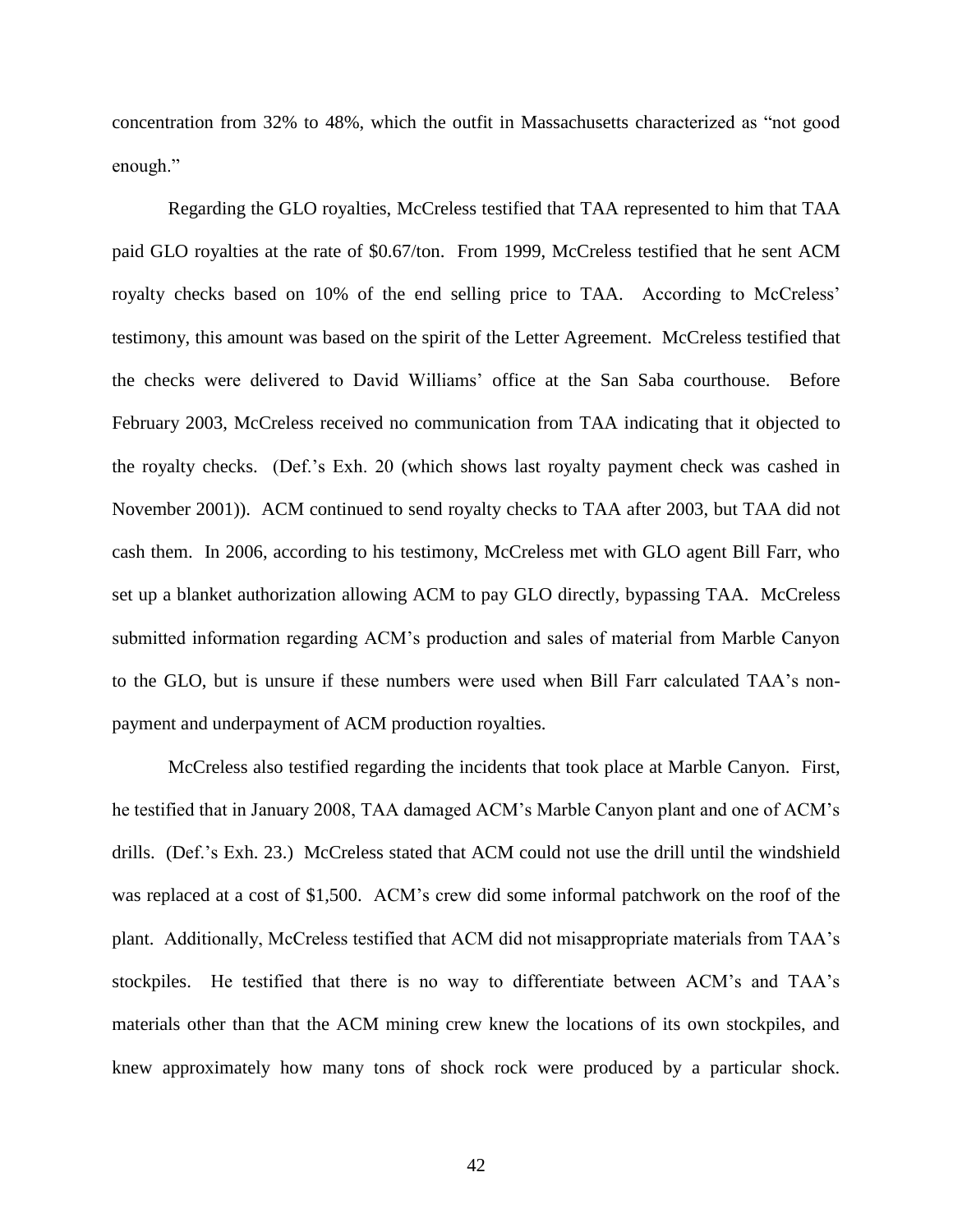McCreless admitted, however, that there is a possibility that through the years some of ACM's rock was stored close to or on top of some of TAA's older materials.

McCreless then testified regarding the events that led to ACM-Texas' bankruptcy. To begin, he testified that on January 26, 2006, the EPA issued ACM a stop order to stop its sale of pesticide product NIC 325. (Pl.'s Exh. 307.) On October 26, 2007, the EPA issued a second stop order that applied to two more of ACM's insecticide products. Both stop orders are still in effect.<sup>6</sup> (Pl.'s Exh. 308.)

McCreless testified that the immediate cause of ACM-Texas' filing for bankruptcy was a March 29, 2008 labor strike at the Cananea copper mine in Northern Mexico. According to McCreless' testimony, ACM-Texas had a contract with Grupo México, S.A.B. de C.V. to supply between 1,000 and 1,500 tons of material to its copper mine at Cananea. The March 2008 labor strike shut down mining operations altogether, causing ACM-Texas to lose revenue. McCreless also testified that ACM-Texas spent significant amounts of money in preparation for the Cananea contract.

During his testimony, McCreless also conjectured that he was unable to raise additional capital to avoid bankruptcy because Kit Bramblett, Rick Reaves, and Drake Johnson were contacting members of ACM and telling the members that ACM had no contractual rights in Marble Canyon and that McCreless had made and was making fraudulent misrepresentations.

 $\overline{a}$ 

<sup>&</sup>lt;sup>6</sup>In his testimony, McCreless explained that these stop orders were issued because in order to market a pesticide in the United States, the pesticide product must be registered with the EPA or be allowed within the provisions of FIFRA § 25(b). Despite discussions and correspondence between ACM and the EPA, which indicated that ACM's pesticide products were exempt under § 25(b), Rick Reaves pointed out an ambiguity on the labeling of ACM's pesticide products which caused the EPA to issue the stop orders. These stop orders do not preclude ACM from registering the pesticide with the EPA, and then selling the product.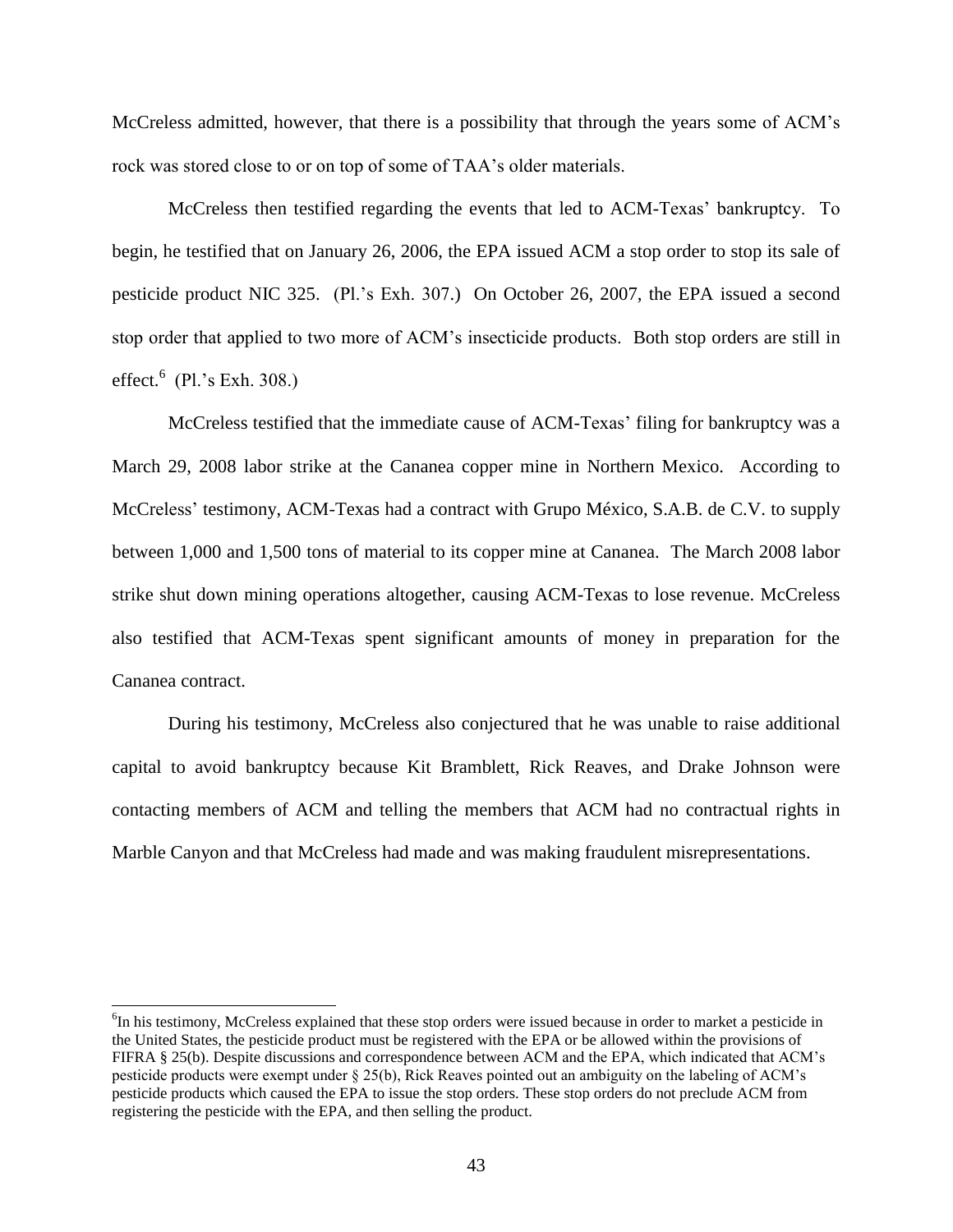#### **V.**

### **CONCLUSIONS OF LAW**

## A. Plaintiff's Causes Of Action.

#### 1. Lack Of Contract/Breach Of Contract.

Plaintiff first argues that the April 2, 1999 Letter Agreement is unenforceable and, in the alternative, that ACM breached the Letter Agreement. The relevant terms of the Letter Agreement state:

Upon such election [by ACM] and the contemporaneous payment to TAA of Five Thousand & no/100 Dollars (\$5,000.00), TAA shall cause recordable leases of mineral and surface rights in the Subject Lands, appropriate to the project contemplated herein, to be delivered to ACM.

After ACM made the election, it began building a mill on the property it leased from TAA, and after several years of negotiation, no recordable leases of mineral and surface rights were ever provided.

There are two possible readings of the Letter Agreement that could make it a contract. The agreement could either be a contract with some terms still open to negotiation or an agreement to agree. Each interpretation requires that the contract contain all material elements and meet the requirements under the statute of frauds. Because the Letter Agreement under either reading meets neither of these two fundamental requirements, the Court finds that it is not an enforceable contact.

It is established law that a writing need not have all the stipulations between the parties to be considered a contract. *Osborn v. Moore,* 247 S.W.2d 498 (Tex. 1923). Rather, a contract need only have the essential elements. *Id***.** A contract can also exist even though there are terms on which the parties have not agreed and which they expect further negotiation. *Scott v. Ingle Bros. Pacific Inc.,* 489 S.W.2d 554, 555 (Tex. 1972). Nevertheless, when an *essential* term is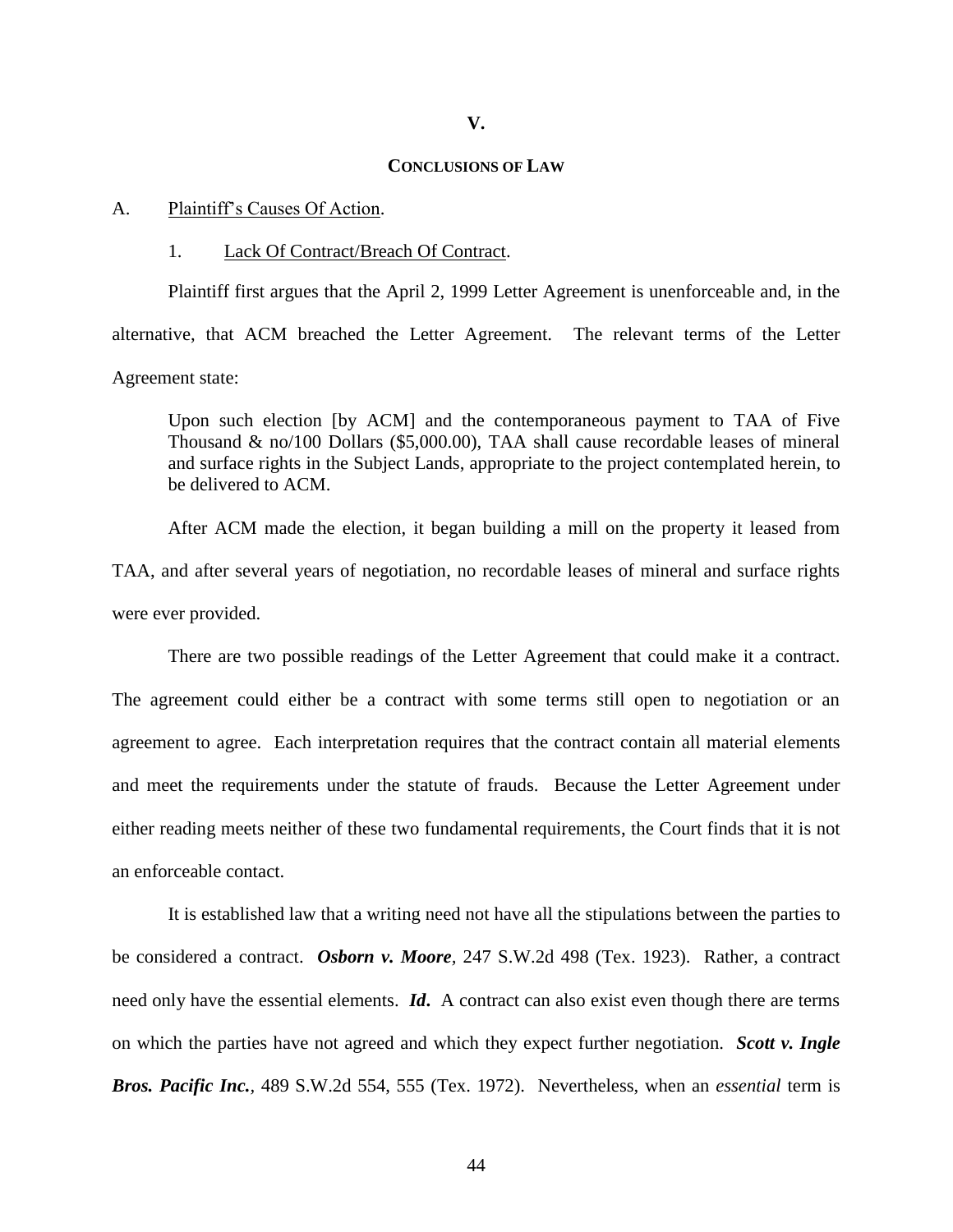left open for future negotiation, there is no binding contract. *T.O. Stanley Boot Co., Inc. v. Bank of El Paso*, 847 S.W.2d 218, 221 (Tex. 1992). An agreement to make a future agreement is enforceable only if it contains all essential terms. *Fort Worth Indep. Sch. Dist. v. City of Fort Worth*, 22 S.W.3d 831, 846 (Tex. 2000). Thus, to decide whether the agreement is enforceable, the Court must first determine what the material elements of the contract are, and then whether those elements are included in the Letter Agreement.

Contracts must be read separately to determine the necessary material terms. *T.O. Stanley Boot Co., Inc. v. Bank of El Paso*, 847 S.W.2d 218, 221 (Tex. 1992) (citing *Bridewell v. Pritchett*, 562 S.W.2d 956, 958 (Tex. Civ. App.–Fort Worth 1978)). Material terms "are those that the parties would reasonably regard as vitally important elements of their bargain." *Potcinske v. McDonald Property Investments, Ltd.,* 245 S.W.3d 525, 531 (Tex. App.-Houston [1st Dist.] 2007) (citing *Neeley v. Bankers Trust Co.,* 757 F.2d 621, 628 (5th Cir. 1985)). Additionally, a contract must define its essential terms with enough precision to enable the court to determine the obligations of the parties. *Central Texas Micrographics v. Leal*, 908 S.W.2d 292, 296-297 (Tex. App.-San Antonio 1995) (citing *Weitzman v. Steinberg,* 638 S.W.2d 171, 175 (Tex. App.-Dallas 1982)).

No Texas court has specifically identified what terms will be material for a hard mineral lease. Nevertheless, a comparison can be drawn to oil and gas leases as they are both subsurface rights leases and both must meet the requirements of the statutes of frauds. Regarding oil and gas leases, courts have required the extent and duration of the lease to be included in a contract. *Fagg v. Texas Co.*, 57 S.W.2d 87, 89 (Tex. Com. App. 1933). Other essential elements include the "term of the lease, the drilling commencement date, time and amount of payments in lieu of drilling operations, and amounts to be paid for produced gas." Oakrock Exploration Co. v.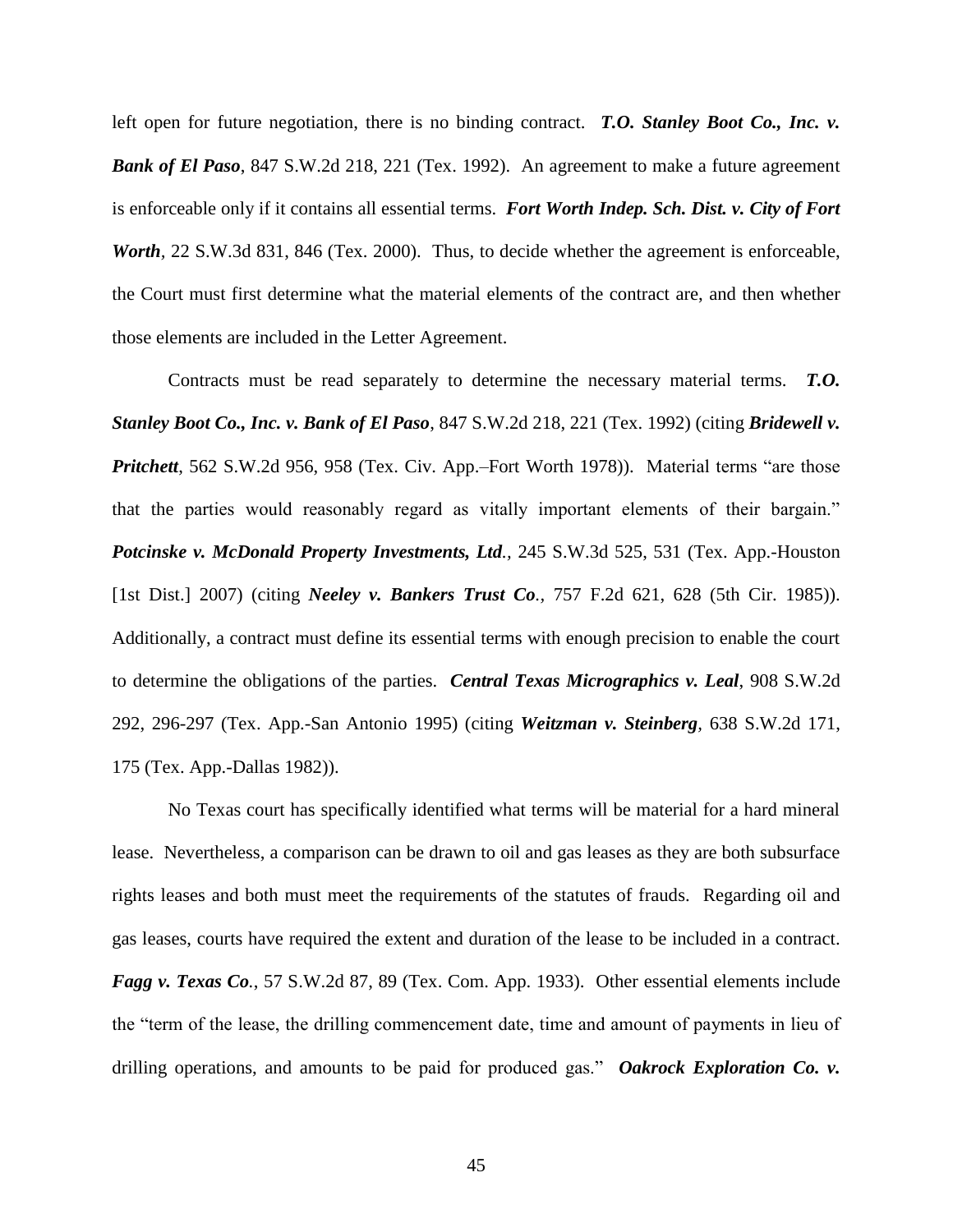*Killam*, 87 S.W.3d 685, 690-691 (Tex. App–San Antonio 2002) (citing *Cantrell v. Garrard*, 240 S.W. 533, 534 (Tex. Comm. App. 1922)). In *Oakrock Exploration*, letters were given that stated that a future lease would be granted to the mineral rights owners. *Oakrock Exploration Co.* 87 S.W.3d at 687. The letters were signed but no lease was agreed upon. *Id.* at 688. When another company leased the property, the original offerers sued for breach of contract and tortious interference. *Id.* at 688. The court found that since there was no definitive description of the lease, the original agreements were not enforceable contracts as a matter of law. *Id.* at 691.

If a contract contains all but one material term, a court may still enforce the contract. For example, when all but the price of a good is missing, the court can still presume that a meeting of the minds exists and that a reasonable price was intended. *Bendalin v. Delgado*, 406 S.W.2d 897, 900 (Tex 1966). The absence of only a durational term also does not necessarily mean that no contract exists. *Moore v. Dilworth,* 179 S.W.2d 940, 942 (Tex. 1944). A court can presume a reasonable time was intended. *Id***.** If a contract does not specify its duration or time of performance, however, it is not enforceable. *Id.* The court in *Moore v. Dilworth* reasoned that without one of these necessary terms of the contract, it is impossible for a court to determine the other. *Id***.**

Here, the Defendants allege that all the required material terms are included in the Letter Agreement. They contend the material terms required are: (1) the starting date for the lease, (2) the terms of the lease, (3) the property involved, (4) and the price/consideration to be paid. Following *Oakrock* and *Fagg* these would be material terms of the lease. The Letter Agreement, however, does not have specificity as to many of these terms. Although the price is adequately described as "10% of the gross revenues," the only starting date mentioned is that of the delivery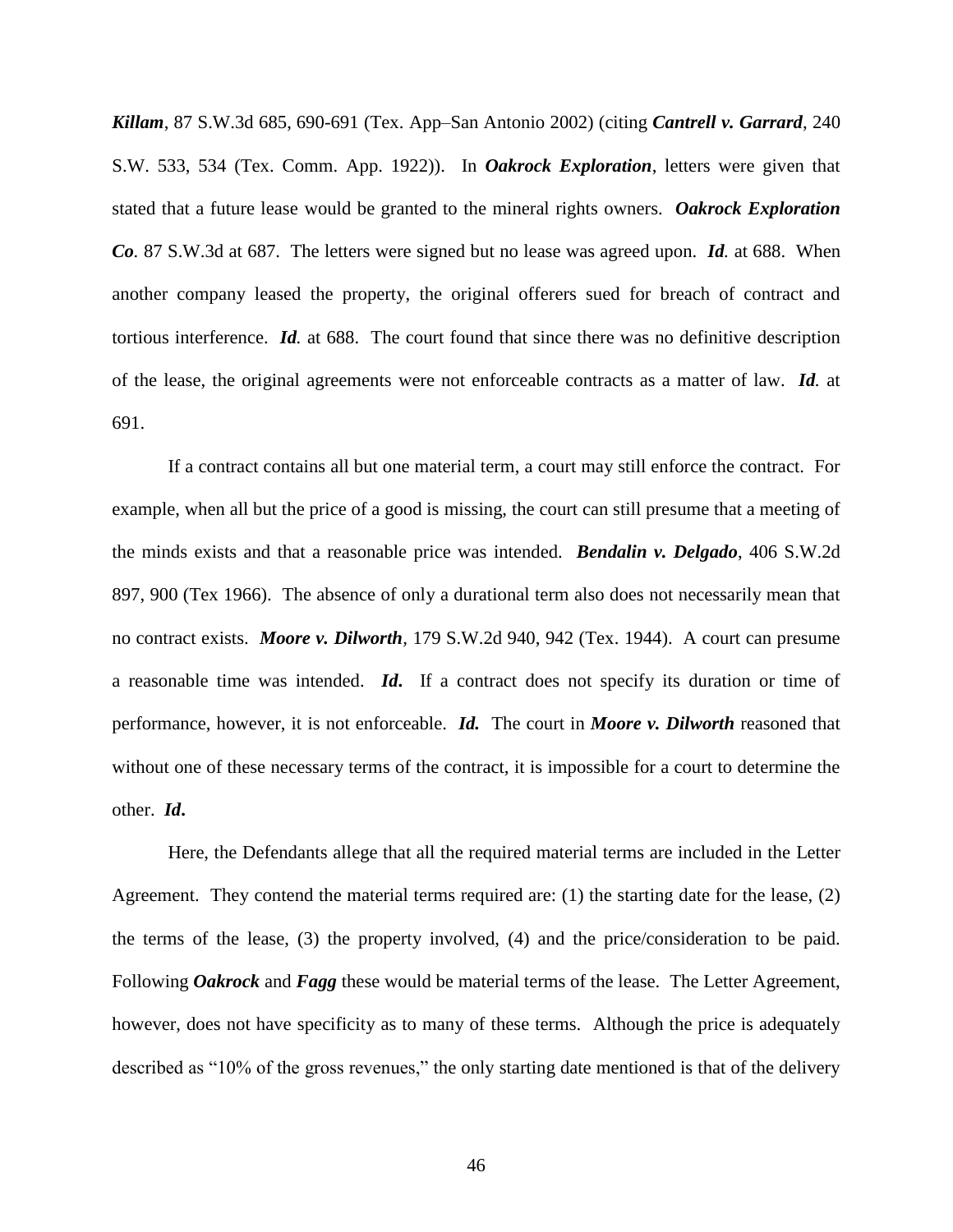of the lease ("[u]pon such election and the contemporaneous payment  $\dots$ ."). The starting date term does not refer to the start of any lease rights of ACM or whether that would be the start of mining, the creation of the separation facility, or the beginning of separation. The only terms of the lease described in the Letter Agreement are what will be mined, and that a facility will be built. It does not include the duration of the lease. Following *Moore*, without the duration and the start date, the Letter Agreement is not an enforceable contract.

The property involved is also not fully described. It is unclear from the Letter Agreement whether the lease "appropriate to the project contemplated herein" includes all the lands listed in Exhibit "A" or merely some of it. The later negotiations indicate that little of the agreement regarding the "recordable leases" was set in stone. There was not yet a decision regarding what piece of land each party would receive. (*See* Def.'s Exh. 6C (February 17, 2001 email from David Williams to McCreless stating, "I need to know which part of the 40 acres you want . . . .")) David Williams testified that there was no indication as to what specific lands would be given. (D. Williams Test. 6/29.) There is also no testimony by the Defendant as to any agreement regarding what specific lands would be given. (*See* R. McCreless Test. 07/02.) Thus, the Letter Agreement is not an enforceable contract because it lacks several material terms.

Additionally, the Court cannot enforce the terms of the Letter Agreement because it fails to meet the statute of frauds. Mineral interests are treated as real property interests and are therefore subject to the rules relating to real property, including the statute of frauds. *See Hill v. Heritage Resources, Inc.*, 964 S.W.2d 89, 134 (Tex.App.–El Paso 1997). Therefore, a lease of mineral rights for longer than one year must be in writing. Tex. Bus & Com. Code Ann §  $26.01(b)(5)$ . Thus, if the Letter Agreement here is a contract with a missing term, then it must meet the statute of frauds.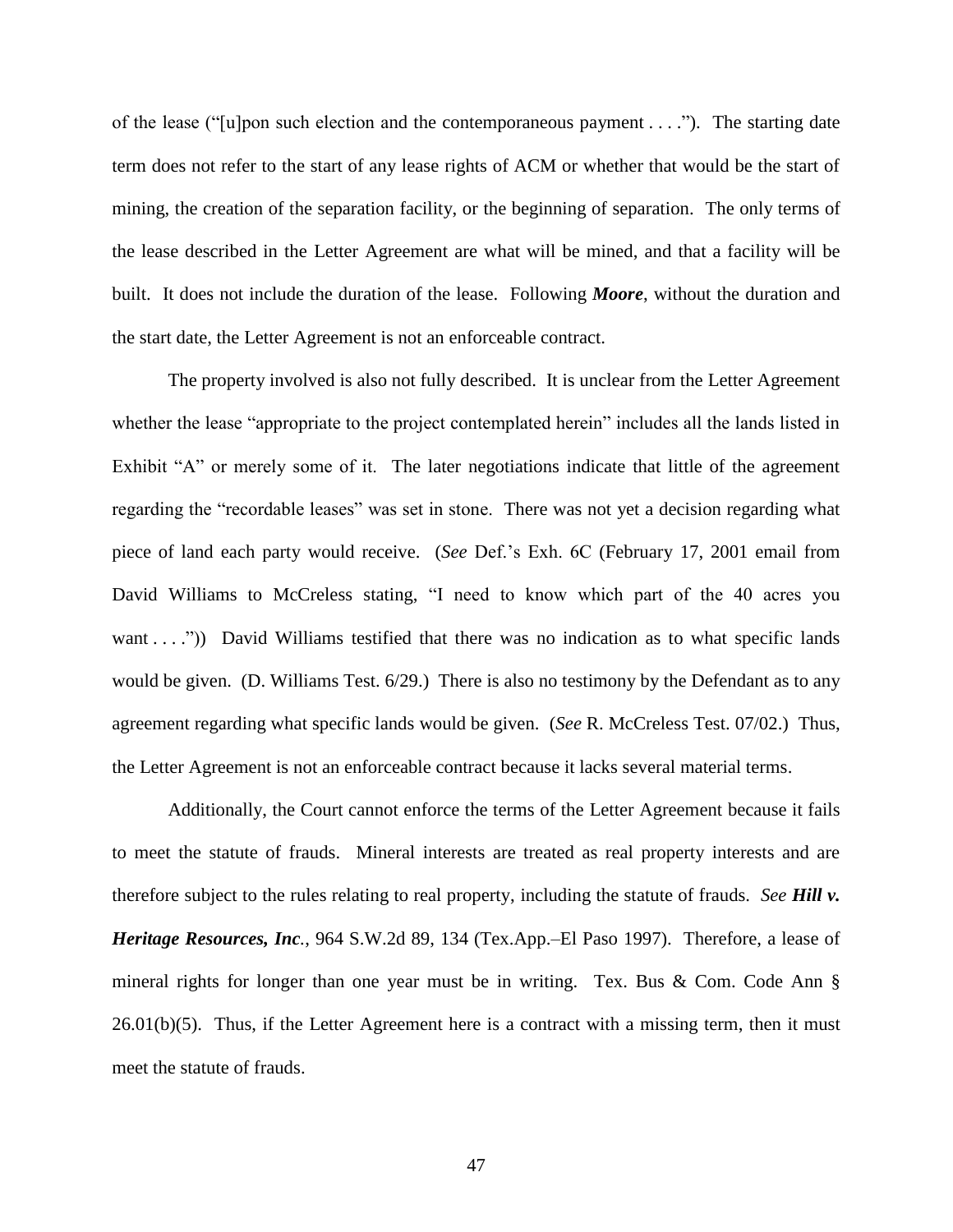If the future agreement is covered by the statute of frauds, then the agreement to make a future agreement must also meet the statute of frauds. *Hartford Fire Ins. Co. v. C. Springs, 300, Ltd.*, 287 S.W.3d 771, 778 (Tex. App–Houston [1st Dist.] 2009) (citing *Baylor Univ. v. Sonnichsen,* 221 S.W.3d 632, 635 (Tex. 2007) (holding that the statute of frauds bars a breach of contract claim based on an oral agreement to enter a future employment contract that would need to meet the statute of frauds)). If the Letter of Agreement is an agreement to make a mineral rights lease, as the Defendants allege, then it must also meet the requirements of the statute of frauds. Thus, whether the Letter Agreement is an agreement to make a future agreement or an agreement to make a mineral rights lease, it must meet the statute of frauds.

Some courts have specifically held that a writing that contemplates a contract to be made in the future does not satisfy the statue of frauds. *Id* (citing *Martco, Inc. v. Doran Chevrolet, Inc.,* 632 S.W.2d 927, 928-29 (Tex.App.-Dallas 1982 no writ); *Southmark Corp. v. Life Investors, Inc.,* 851 F.2d 763, 767 (5th Cir. 1988); *Document Imaging, Inc. v. IPRO, Inc.,* 952 F.Supp. 462, 468 (S.D.Tex. 1996). Writings that contain futuristic language are insufficient to show that a contract is already in existence. *Hartford Fire Ins. Co.*, S.W.3d at 778. The limitation on futuristic language was built out of a reading of the case law of other states and the comments to the statute of frauds. *Martco,* 632 S.W.2d at 928-929. One such comment reads, ―‗all that is required is that the writing affords a basis for believing that the offered oral evidence rests on a real transaction." *Id***.** at 929 (quoting Comment 1 to *Tex. Bus & Com. Code Ann* §2.201(a)). In *Martco*, the court reasoned that a writing that only referred to an early bid and was not a confirmation of any existing contract was not evidence of any real transaction. *Id.* In *Hartford*, the agreement was to first deliver an acceptable contract and then the other party would stand ready to act as a surety. *Hartford Fire*, S.W.3d at 778-789. The court held that the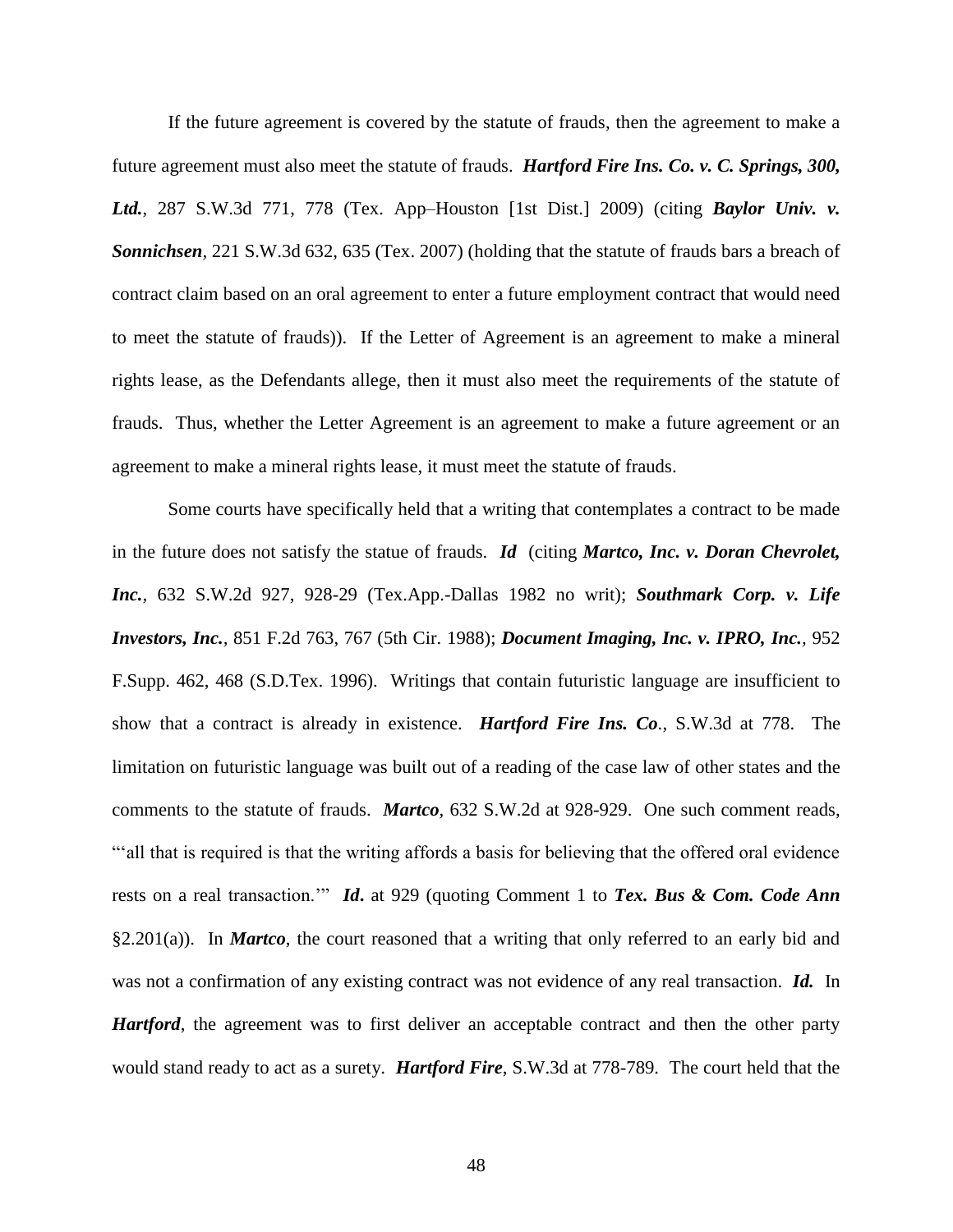―futuristic language,‖ was not indicative of a present intent to act as surety. Similarly, the court in *Document Imaging* found no contract existed when a letter stated the parties would "agree to formalize" a relationship and that such language was insufficient to meet the statute of frauds. *Document Imaging, Inc.*, 952 F.Supp. at 468. The case law is unclear on what element of the statute of frauds is missing when the contract contains futuristic language. Nevertheless, as the Letter Agreement also refers to the formation of a future contract it would not meet the statute of frauds.

In addition, more is needed to meet the definiteness standards of the statute of frauds. Where parties contracted to "get together later and make a fair selection of acreage," the court found an unenforceable agreement to agree. *Stekoll Petroleium Co. v. Hamilton*, 255 S.W.2d 187, 192 (Tex. 1953). In *Stekoll*, the original contract stated that there would be an equitable distribution of land in a checkerboard pattern on a 5000 acre plot of land. *Id.* at 191. The court found that without a close enough pattern for the first block of land to use as the basis of the checkerboard, the contract fails as it does not specify the terms of the future contract to be made. *Id.* at 192.

Here, the Letter Agreement has even less description. Although the agreement describes the maximum amount of land available for lease, it does not indicate what section or distribution of the lands will come in that future lease. While it does say the leases will be "appropriate to the project contemplated herein," that statement gives the court little guidance. The intent of the parties or extrinsic evidence will not be considered when resolving a matter of the statute of frauds. *Fears v. Texas Bank*, 247 S.W.3d 729, 736 (Tex.App.-Texarkana 2008). The Letter Agreement only indicates the parties which with enter into surface and mineral leases appropriate to the mining of brucitic marble and the construction of a brucitic marble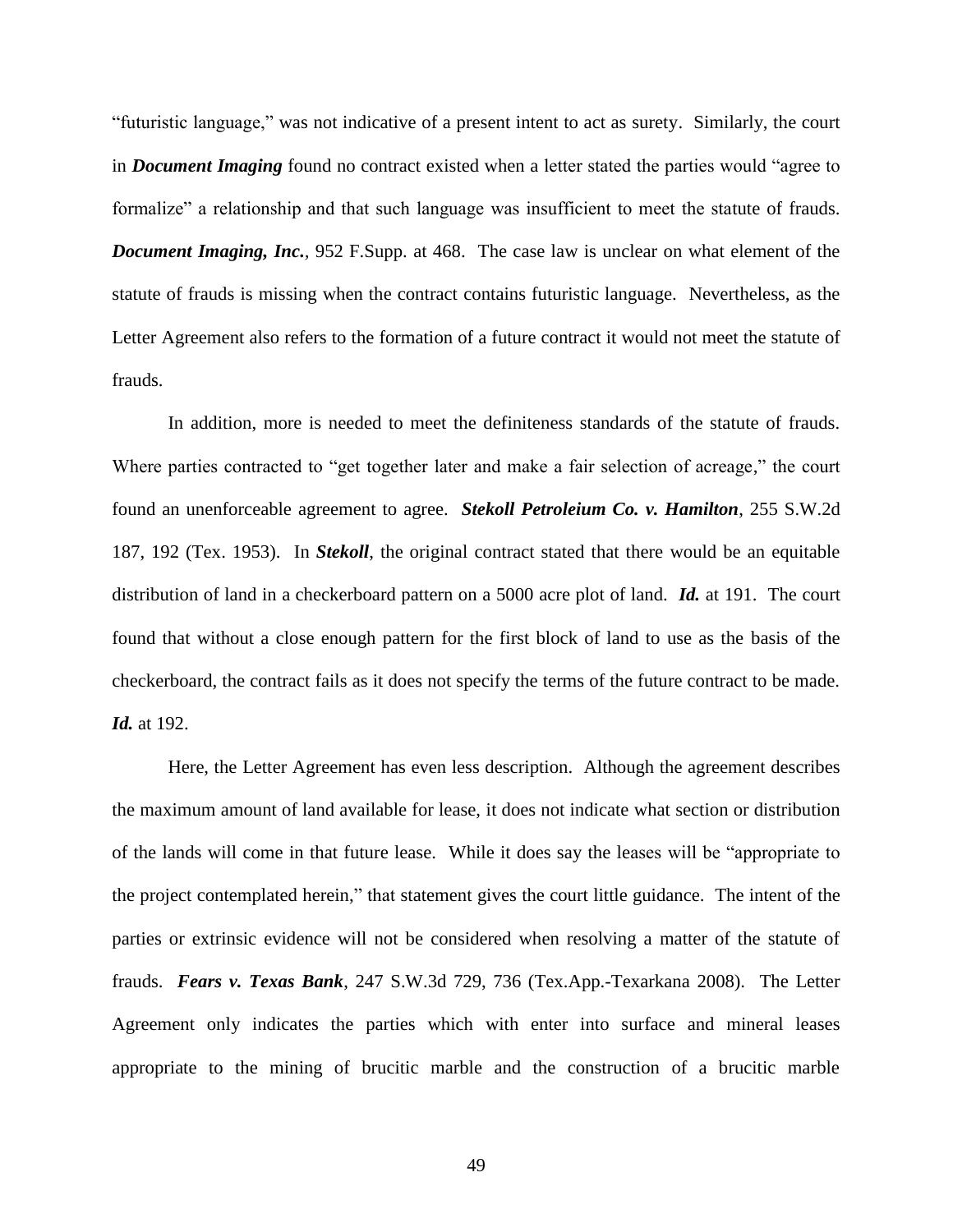separation/milling facility. There is no indication in the contract as to how much land such a project would take. Thus, as there is no other description in the Letter Agreement, it does not meet the statute of frauds and is unenforceable.

## 2. Common Law And Stautory Fraud.

TAA raises both a common law fraud and a statutory fraud claim. To prevail under a common law fraud claim TAA must show that (1) ACM made a material representation that was false; (2) ACM knew the representation was false or made it reckless as a positive assertion without any knowledge of its truth; (3) it intended to induce TAA to act upon the representation; and (4) TAA actually and justifiably relied upon the representation and thereby suffered injury. *Ernst & Young, L.L.P. v. Pacific Mut. Life Ins. Co., 51 S.W.3d 573, 577 (Tex. 2001).* **"A fact** is material if it would likely affect the conduct of a reasonable person concerning the transaction.‖ *Coldwell Banker Whiteside Associates v. Ryan Equity Partners, Ltd.*, 181 S.W.3d 879, 888 (Tex. App.—Dallas, 2006) (citing *Custom Leasing, Inc. v. Tex. Bank & Trust Co.*, 516 S.W.2d 138, 142 (Tex. 1974); *Miller v. Kennedy & Minshew. P.C.*, 142 S.W.3d 325, 345 (Tex. App.—Fort Worth)).

The statements made by McCreless that ACM would beneficiate the marble were false. All the discussion leading up to the Letter Agreement was about a product with a purity of 90% or more. Both experts testified that 90% purity was the industry standard. Despite this fact, McCreless testified that his product was only 37-50% magnesium hydroxide. His magnesium hydroxide did not meet the standards implied in the discussions leading up the Letter Agreement, therefore his statements were false.

There is, however, no evidence that Robert McCreless knew the statement was false or that the statement was made recklessly without any knowledge of the truth at the time the parties entered into the Letter Agreement. The only evidence given is that McCreless eventually started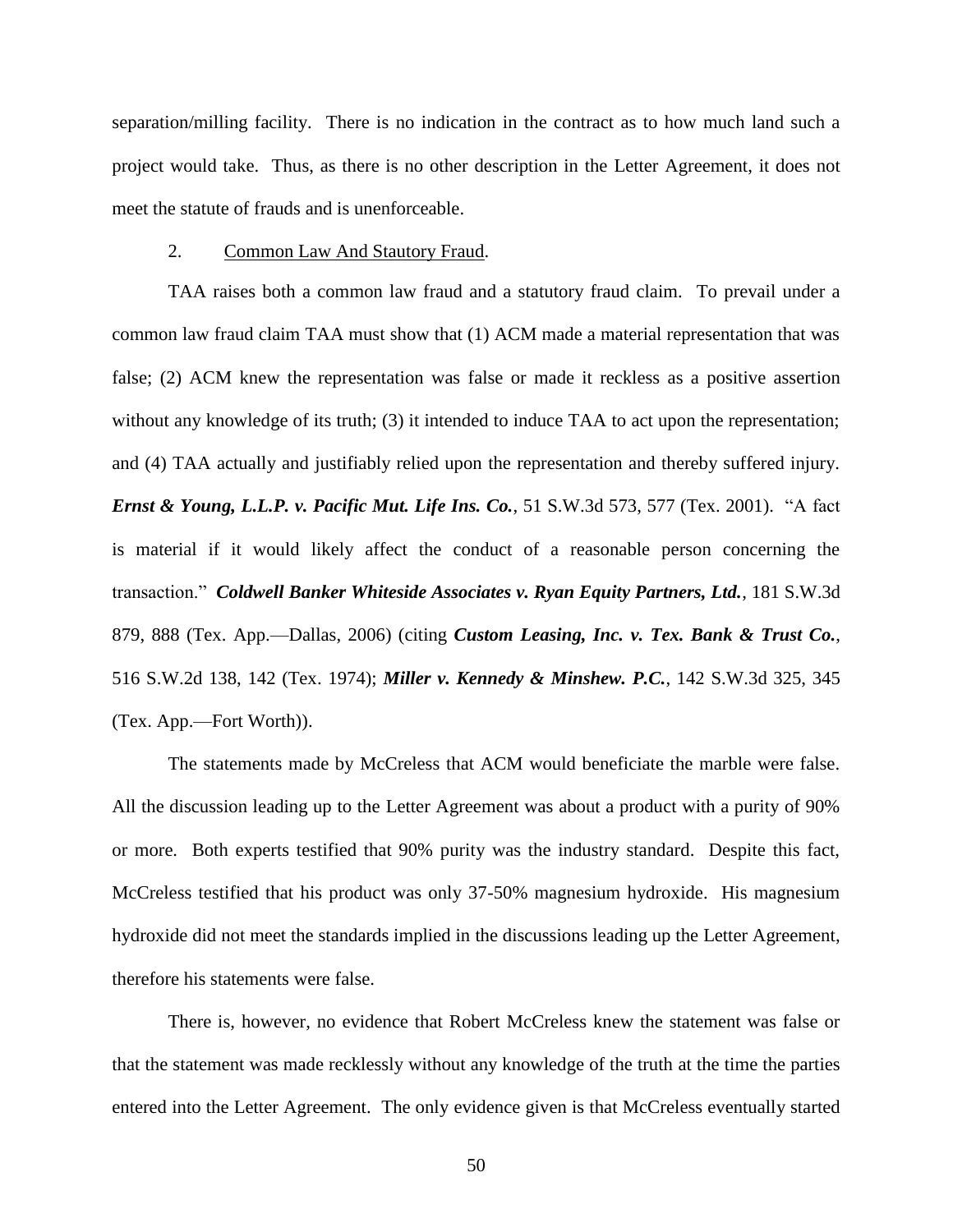focusing on selling the non separated brucite. (Pl.'s Exh 248, p. 013239-40.) There was also no evidence that the statement was given recklessly. For a statement to be reckless it must be made by a person (1) without any knowledge of the truth; (2) who knows that he does not have sufficient information to support the statement; or (3) who realizes he does not know whether the statement is true. *Johnson v. Higgins of Texas, Inc. v. Kenneco Energy*, 962 S.W.2d 507, 527 (Tex. 1998). While dealing as W&M, McCreless enlisted a noted metallurgist to determine whether beneficiating was feasible. (Pl.'s Exh. 194, p. TAA-13039.) He also testified that ACM completed the feasibility study required under the Letter Agreement and spent millions of dollars in research and development of high purity products. (R. McCreless Test. 7/1.) The evidence indicates that based on his research, McCreless believed that the development of high purity products was feasible.

Nor was there any showing of intent. The intent required to prove a fraud claim is the intent to deceive. *See Cotton v. Weatherford Bancshares, Inc.*, 187 S.W.3d 687, 702 (Tex. App.—Fort Worth 2006). TAA must show that ACM intended not to complete the promise to beneficiate the marble at the time the promise was made. *Spoljaric v. Percival Tours, Inc.*, 708 S.W.2d 432, 434 (Tex. 1986).

Here, the evidence demonstrates that McCreless did not intend to deceive TAA, he merely changed his opinion on the economic feasibility of producing high purity magnesium hydroxide. In the early discussions regarding beneficiation, McCreless pointed to the value of brucitic marble products with a purity of 90% Mg(OH) or better. (Pl.'s Exh 11, p. 00113.) McCreless sent TAA a memo describing HMR-93, a product used for acid neutralization in waste water, that was listed at a purity of 93% Mg(OH). (Pl.'s Exh 10.) David Williams testified he felt this implied the products ACM would make would be of a similar high purity.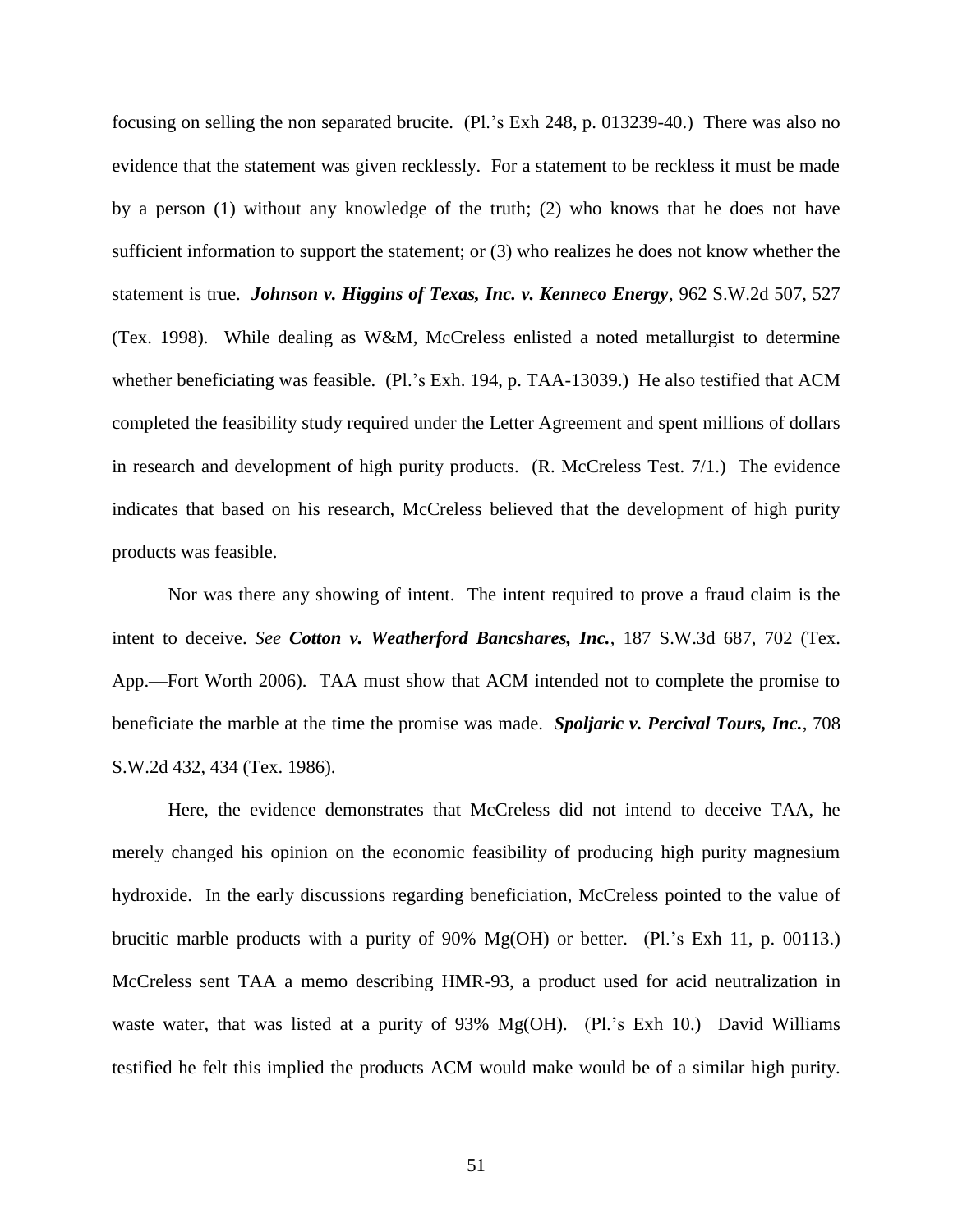(D. Williams Test. 6/29.) This belief was correctly placed as of January 20, 2000; McCrelless sent TAA a letter showing ACM's plant flowsheet and the output was a product MGH-93. (Pl.'s Exh 210, p. 04850-51.) McCreless testified that MGH-93 was the HMR-93 product he earlier proposed for acid neutralization. (R. McCreless Test. 7/2.) This is, however, where the story turns. The ACM President's report reveals that McCreless abandoned the idea of producing high purity Mg(OH) after determining that the unseparated product was just as good as the separated product. (Pl.'s Exh. 248, p. TAA 013239-40.) This shows that McCreless intended to make the separated product, but after the promise was made he realized that producing the unseparated product was a better deal. Therefore, McCreless' intent was to complete the promise to separate the brucite when the promise was made in the April 2, 1999 letter. He simply changed his mind after he signed the Letter Agreement. That he did not complete the promise is not, in and of itself, proof of fraud. *Spoljaric*, 708 S.W.2d at 435.

Although, TAA may have actually and justifiably relied upon the representation, it cannot prove fraud without proving ACM's fraudulent intent. Thus, TAA cannot recover under its fraud cause of action.

# 3. Unjust Enrichment Money Had And Received.

 $\overline{a}$ 

Next, TAA argues that it should recover under the equitable doctrine of money had and received, or unjust enrichment.<sup>7</sup> To recover under unjust enrichment, TAA must show that ACM "obtained a benefit from another by fraud, duress, or the taking of an undue advantage." *Heldenfels Bros. Inc. v. City of Corpus Christi*, 832 S.W.2d 39, 43 (Tex. 1992). In other words, [u]njust enrichment is enrichment that lacks an adequate legal basis: it results from a transfer that

<sup>&</sup>lt;sup>7</sup> "Under Texas law, an action for money had and received is an equitable doctrine applied to prevent unjust enrichment." *Doss v. Homecoming Financial Network, Inc.* 210 S.W.3d 706, 709, n. 4 (Tex.App. – Corpus Christi 2006, pet. denied) (holding that although money had and received and unjust enrichment were pled as separate causes of action, they are really the same cause of action).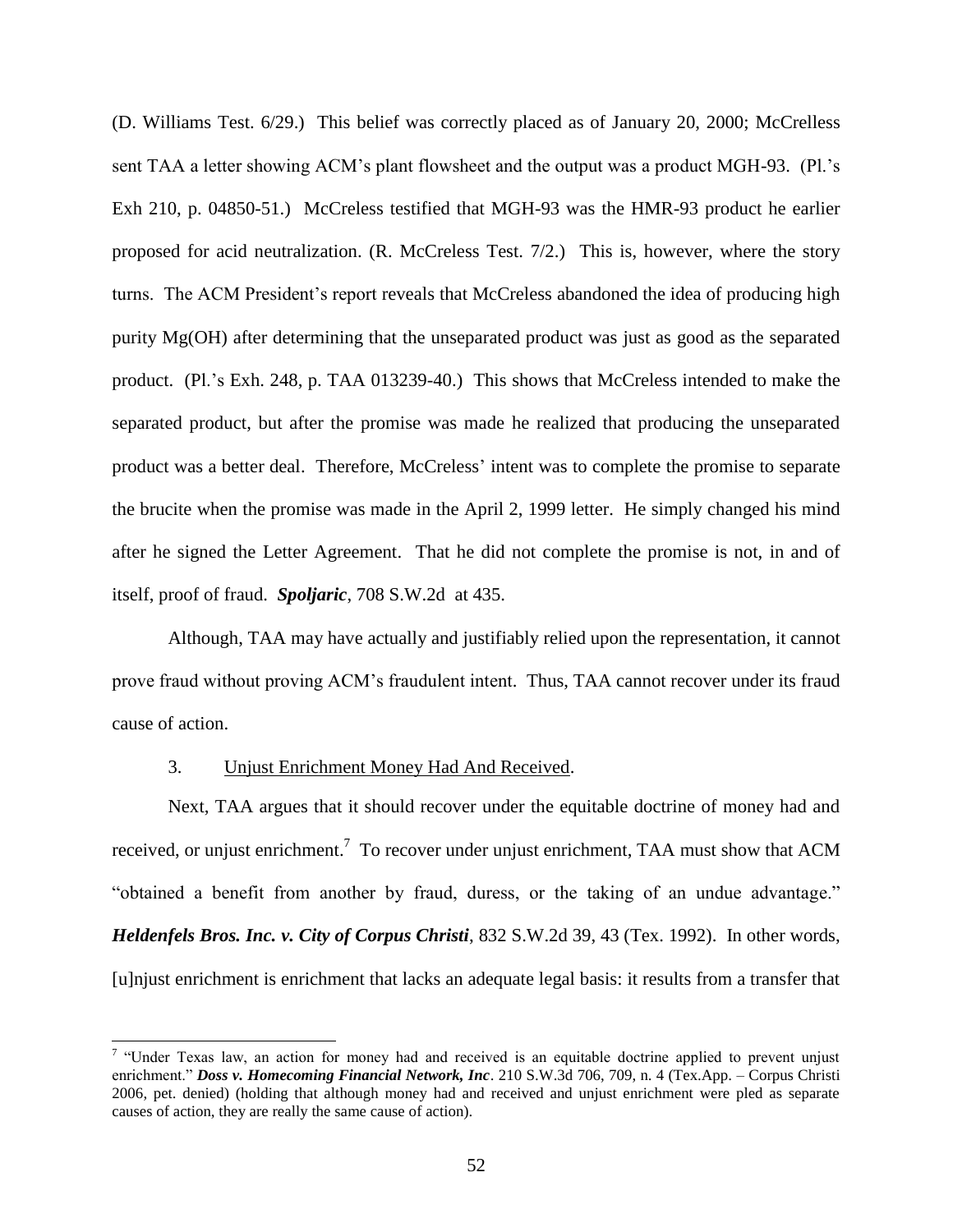the law treats as ineffective to work a conclusive alteration in ownership rights.‖ *Restatement (Third) of Restitution and Unjust Enrichment* § 1, cmt. b (Discussion Draft 2000).

The doctrine is based on the principle that someone that receives benefits which would be unjust for him to retain, ought to make restitution even though no contract exists. *Mowbray v. Avery*, 76 S.W.3d 663, 679 (Tex. App.—Corpus Christi 2002, pet. denied). "A cause of action for unjust enrichment is not based on wrongdoing, but, instead, looks only to the justice of the case and inquires whether the defendant has received money or property which rightfully belongs to another." *Everett v. TK-Taitio, L.L.C.*, 178 S.W.3d 844, 859 (Tex. App.--Fort Worth 2005); *see also Staats v. Miller*, 243 S.W.2d 686, 687 (Tex. 1951). Thus, the question the Court is asked to answer is "to which party does the money, in equity, justice, and law, belong." **Bank** *of Saipan v. CNG Financial Corp.*, 380 F.3d 836, 840 (5th Cir. 2004, no pet.).

TAA argues that ACM was unjustly enriched by money received from the sale of materials it mined at Marble Canyon. The Court agrees. Although the parties initially agreed to allow ACM to mine while attempting to negotiate for mineral leases, ACM had no legal right to mine materials at Marble Canyon following the June 11, 2002 fax in which Joe Williams, Sr. told McCreless not to bring a drill onto the property. (Pl.'s Exh. 210, TAA 08256.) The materials ACM mined and sold after June 11, 2002 were therefore taken without an adequate legal basis. In other words, ACM was not legally authorized to mine materials from Marble Canyon and possessed no ownership rights in the materials it mined from Marble Canyon.<sup>8</sup> Any money ACM received from selling the materials it unlawfully mined was unjust enrichment, and should be awarded to TAA, who possessed ownership rights in those materials.

 $\overline{a}$ 

<sup>&</sup>lt;sup>8</sup> The only valid and enforceable contract that exists between TAA and ACM-Texas is the Mine Mill Site Lease, which does not explicitly grant ACM-Texas mineral rights. ACM-Texas does not argue that the Mine Mill Site Lease grants mineral rights. Moreover, it is unlikely that the \$600 per year lease that ACM-Texas was to pay under the Mine Mill Site Lease could be construed as adequate consideration for a mineral leasehold at Marble Canyon. (*See* Pl.'s Exh. 102).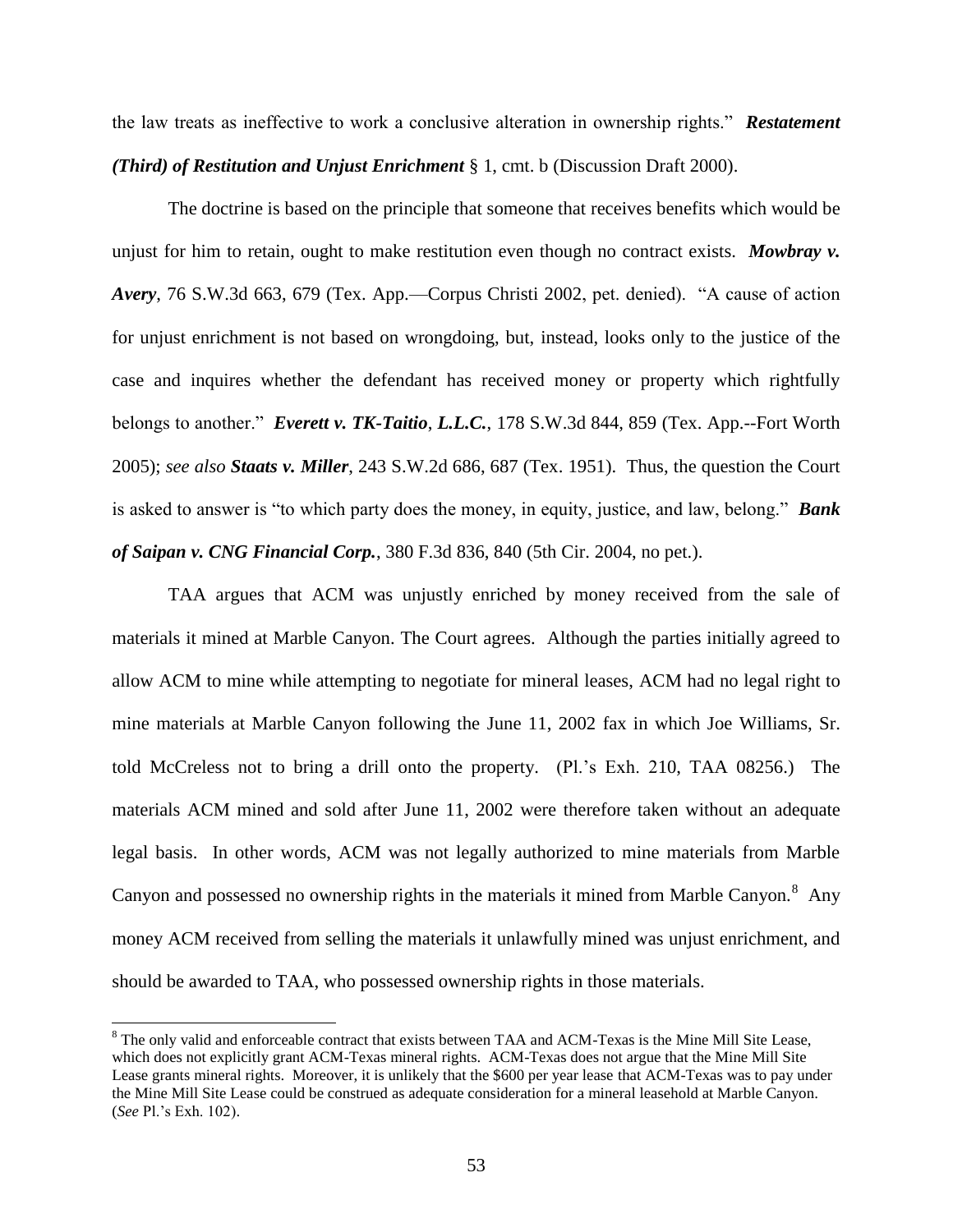The Court considers the GLO records the most reliable evidence of ACM's enrichment. According to these records, ACM-Texas was paid \$7,125,073.08 in exchange for 12,858.24 tons of minerals mined at Marble Canyon from July 2002 to December 2007. (Pl.'s Exh. 193, TAA 12314-16.) Although TAA also seeks restitution for money received by ACM for materials sold before June 16, 2002, it is estopped from doing so because the evidence and testimony indicate that until that date, TAA allowed ACM to mine on the property while the parties attempted to negotiate an agreement.

Thus, TAA may recover the enrichment derived by ACM from the mining and sale of materials from Marble Canyon, which the Court finds to be \$7,125,073.08. Costs of labor and equipment incurred by ACM would be subtracted from this amount had the Court found evidence of these costs in the record, but it did not.

# 4. Accounting And Damages.

An action for accounting may be either a suit in equity or a particular remedy sought in conjunction with another cause of action. *Michael v. Dyke,* 41 S.W.3d 746, 754 (Tex. App.— Corpus Christi 2001). A claim for accounting can be found in equity, under a contractual arrangement, or a fiduciary relationship. *T.F.W. Mgmt., Inc. v. Westwood Shores Property Owners Ass'n*, 79 S.W.3d 712, 717 (Tex. App.—Houston [14th Dist] 2002). Although there is a contract between TAA and ACM in this case, the Mine Mill Site Lease, the accounting claim is based on royalties contemplated by the 1999 Letter Agreement. In order to receive an accounting, there must be a specific term in the contract that requires an accounting, not just a contractual relationship. *Id.* at 718-19*.* The Court has already found that the Letter Agreement is not an enforceable contract. The Lease does not contain any terms that require an accounting. Thus, there is no contractual right to an accounting and TAA must meet the requirements either because of a fiduciary relationship or because of equity.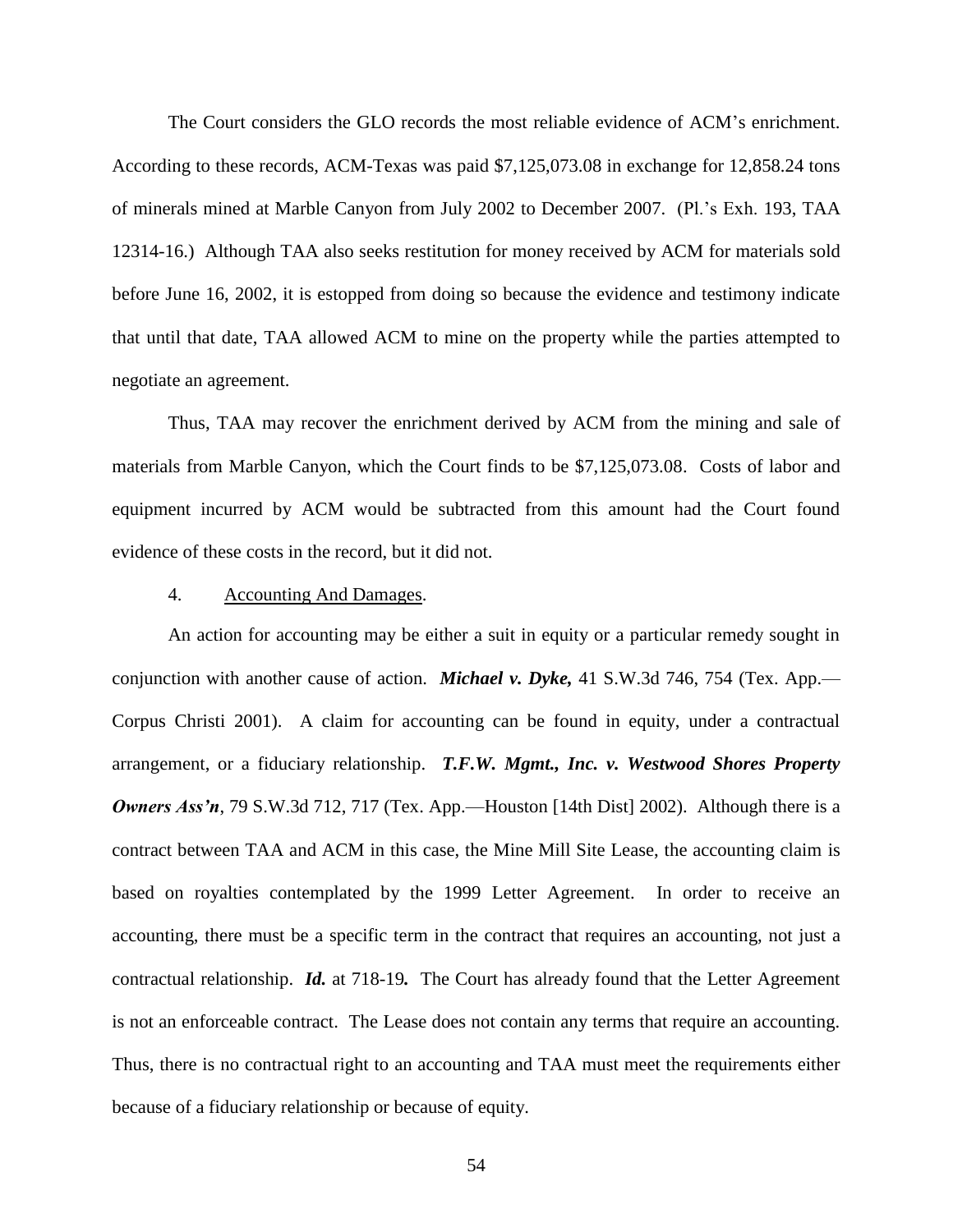In this case, no fiduciary relationship was pled or proved. The Court, therefore, finds that none exists for the purpose of an accounting.

An accounting is proper under equity if the facts presented are so complex that adequate relief is not available at law. *Id.* (citing *Hutchings v. Chevron U.S.A.*, 862 S.W.2d 752, 762 (Tex. App.—El Paso 1993). When the use of regular discovery allows for adequate relief, an accounting is not required. *T.F.W. Mgmt., Inc.*, 79 S.W.3d at 717-18*.* TAA did not establish why proper discovery methods are inadequate to determine the amount of marble mined. *See Hutchings***,** 862 S.W.2d at 762. In fact, ACM gave information on how much it mined to the GLO and that information has been given to TAA. (Pl.'s Exh 193, TAA 11468-73.) Thus, as TAA gave no reason why normal discovery methods were inadequate, the Court does not grant TAA an accounting.

# 5. Conversion.

To prove conversion TAA must show (1) TAA had legal possession of, or was entitled to, possession of the property; (2) ACM assumed and exercised dominion and control over the property in an unlawful and unauthorized manner to the exclusion of, and inconsistent with, TAA's rights; and (3) ACM refused TAA's demand for return of the property. *Texas Dept. of Transp. v. Crockett*, 257 S.W.3d 412, 416 (Tex. App.—Corpus Christi 2008). Demand and refusal is not necessary when the possessor's acts manifest a clear repudiation of the plaintiff's rights. *Cass v. Stephens*, 156 S.W.3d 38, 61 (Tex. App.—El Paso 2004).

TAA had possession of the marble. Testimony was given that when TAA milled its material it placed the rock in a specific site in the mine. (M. Baeza Test. 7/1.) The evidence also suggests that ACM assumed control over the property inconsistent with TAA's rights. Specifically, Manuel Baeza testified that he saw ACM take marble from TAA's pile. Based on his field notes, Baeza testified ACM took in a total of 2503 tons between Nov. 17, 2003 and June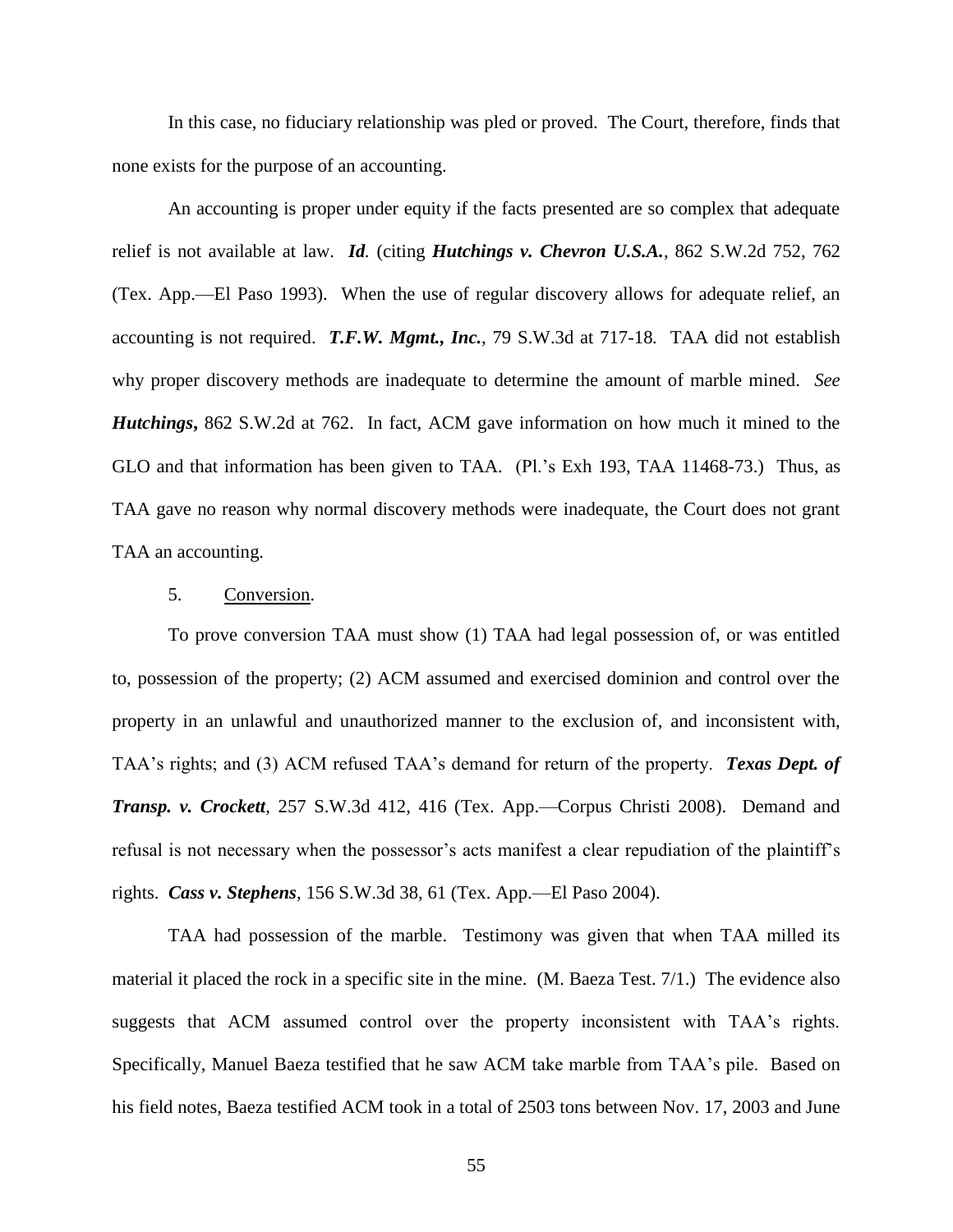2007. No testimony was given by the Defendant to rebut the actual taking of the rock. In fact, McCreless acknowledged that ACM probably took some of TAA's material. (R. McCreless Test. 7/2.) Taking the material is a clear repudiation of TAA's rights in ownership so no demand is required. Thus, the Court finds that ACM converted some of TAA's property, but the evidence does not demonstrate how much of the material was taken. In terms of damages for the conversion, TAA asks for recovery in the amount for which the Defendant sold its material. The Court has already awarded TAA with the total amount of its material sold by ACM. Any damages the Plaintiff suffered due to the conversion will be reflected in the total unjust enrichment award because the material converted by ACM was sold and reported to the GLO.

Plaintiff also alleges the conversion was done with malice and that TAA should be awarded exemplary damages. Malice may be implied if the defendant knew or should have known that he had no legal right to the property. *Kinder Morgan N. Tex. Pipeline, L.P. v. Justiss*, 202 S.W.3d 427, 447-48 (Tex. App.—Texarkana 2006). The only evidence given that ACM knew it did not own the marble was Mr. Baeza's testimony that he told the ACM foreman that the rock was being taken. (M. Baeza Test. 7/1.) McCreless testified that both TAA and ACM maintained stockpiles of shot rock in the mine and that it is impossible to identify who owned the specific rock, as all the shot rock looked the same. (R. McCreless Test. 7/2.) The Court finds McCreless' testimony believable and that TAA did not meet its evidentiary burden in showing malice. Therefore, the Court finds that TAA is not entitled to exemplary damages.

# 6. Trespass.

To prevail under a trespass claim, TAA must show that  $\degree(1)$  it owns or has a lawful right to possess real property; (2) the defendant physically, intentionally, and voluntarily entered the land; and (3) the defendant's trespass caused damage." *Stukes v. Bachmeyer*, 249 S.W.3d 461, 465 (Tex. App.—Eastland 2007). Apparent consent to enter or authorized use is a defense to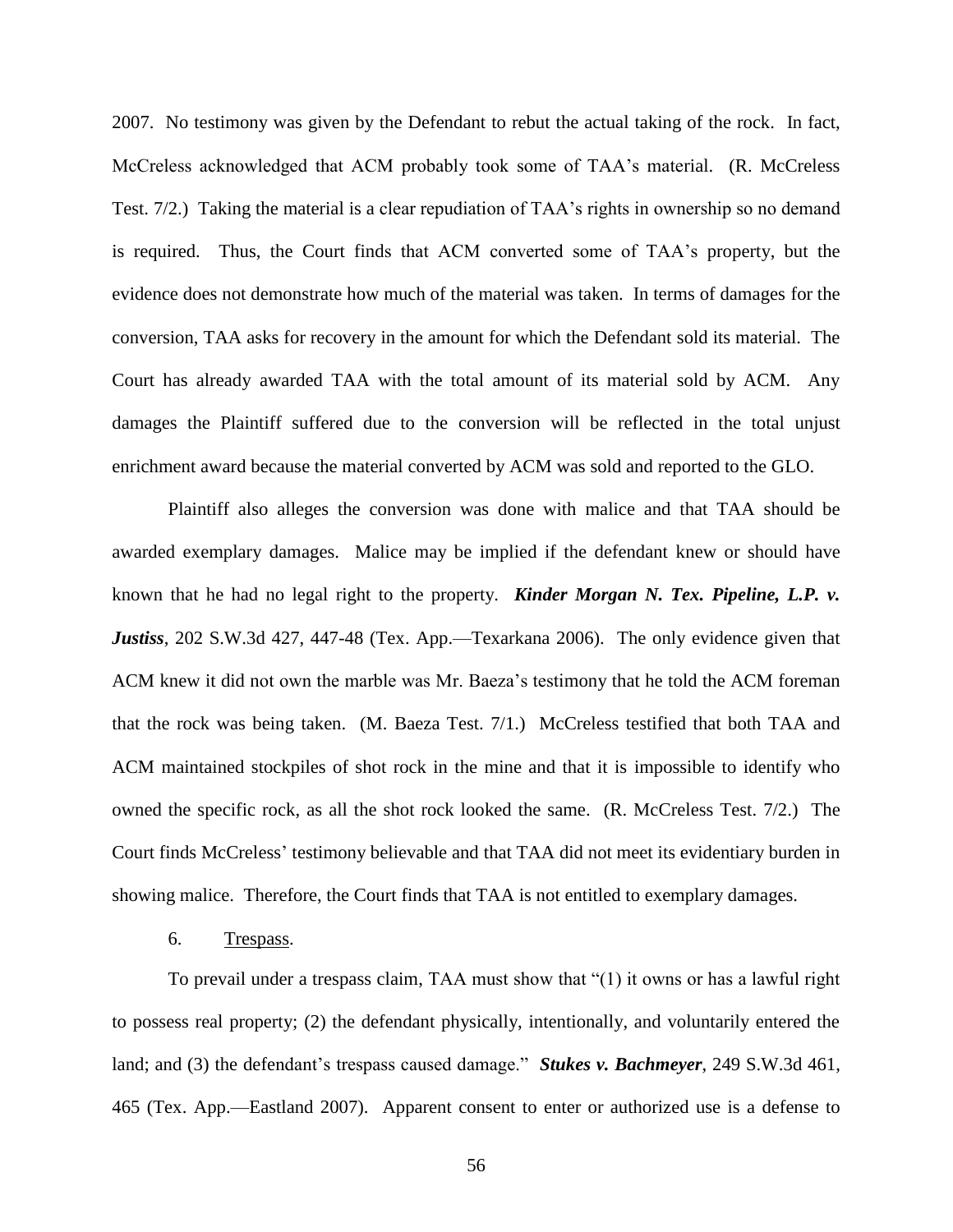trespass. *Id.* at 465 n.1 (citing *Stone Res., Inc. v. Barnett,* 661 S.W.2d 148, 151 (Tex. App.— Houston [1st Dist.] 1983); *Ward v. Northeast Tex. Farmers Co-op Elevator,* 909 S.W.2d 143, 150 (Tex. App.—Texarakana 1995). Consent, however, must be affirmatively pled. *Stukes*, 249 S.W.3d at 465 FN1 (citing *Ward*, 909 S.W.2d at 150).

Here, the evidence demonstrates that TAA has the lawful right to posses the property in question either in fee or because the GLO leased TAA its mineral rights. It is undisputed that ACM entered the land. To recover for trespass, the plaintiff need only show that the defendant entered the plaintiff's property; intent to trespass is not required. *Trinity Universal Ins. Co. v. Cowan,* 945 S.W.2d 819, 827 (Tex. 1997); *Texas Woman's University v. Methodist Hosp.*, 221 S.W.3d 267, 286 (Tex. App.—Houston [1st Dist.] 2006). Whether or not ACM intended to violate TAA's property right is of no significance; it is the act of entering the property not the specific injury that must be intentional. *Trinity Universal Ins. Co,* 945 S.W.2d at 827.

In this case, however, the damages caused by the trespass are not clear. TAA only alleges that Defendants should be liable for "all the damages alleged above," but gives no indication as to what damages were distinctly caused by the trespass. The Court will not infer damages beyond the taking of TAA's minerals. This amount is subsumed in the unjust enrichment claim as that amount reflects all material sold by ACM.

# 7. Tortious Interference.

The elements of tortious interference with an existing contract are:  $(1)$  an existing contract subject to interference; (2) a willful and intentional act of interference with the contract; (3) that proximately caused the plaintiff's injury; and (4) caused actual damages or loss." *Prudential Ins. Co. of Am. v. Fin. Review Servs., Inc.,* 29 S.W.3d 74, 77 (Tex. 2000). Intent requires either actual knowledge of the contract or at least knowledge of the circumstances such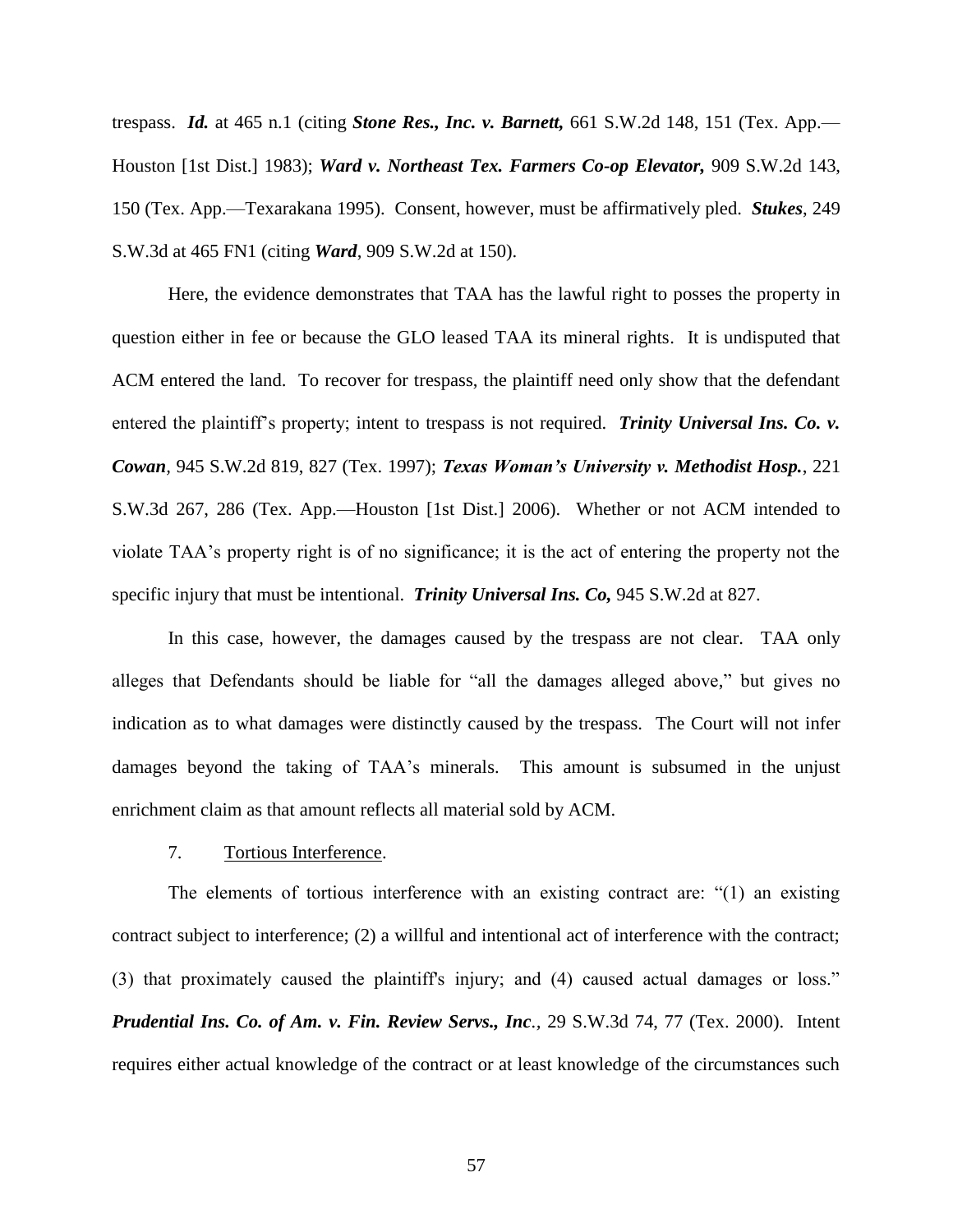that a reasonable man would believe a contract existed. *Amendariz v. Mora*, 553 S.W.2d 400, 406 (Tex. App.—El Paso 1977).

There was an existing contract between the GLO and TAA. There was, however, no evidence of intent to cause a breach of the contract. *See John Paul Mitchell Sys. v. Randalls Food Mkts., Inc.*, 17 S.W.3d 721, 730-31 (Tex. App.—Austin 2000). TAA needed to show that ACM desired to cause a breach or that it believed a breach was substantially certain to result from its actions. *Fluor Enterprises, Inc. v. Conex Intern. Corp.*, 273 S.W.3d 426, 443 (Tex. App.—Beaumont, 2008). There is no evidence to show ACM desired a breach. In fact, there is evidence that ACM was trying to pay the GLO royalties. Specifically, ACM sent TAA checks to cover the GLO royalties on their mines. (R. McCreless 7/2; Def. Exh. 18, 20.) TAA cashed the first six royalty payments, but then stopped. (Def. Exh. 20.) The evidence demonstrates that ACM contacted the GLO to ensure that the royalties were paid, not because it wanted to cause TAA to breach its contract with the GLO. (Pl.'s Exh. 193, TAA-11468.) The court would be hard pressed to find that ACM was trying to create a breach by paying TAA the royalties ACM thought were due under the Letter Agreement. As there was no showing of intent to cause a breach in the contract between TAA and the GLO, the Court finds that TAA cannot recover under its tortious interference claim.

# 8. Negligence.

TAA argues that ACM negligently, grossly negligently, maliciously, and with intent to harm, caused the MSHA to close the underground mine to TAA. To establish negligence TAA must show ACM had a duty, there was a breach of that duty, and show damages proximately caused by the breach. *Kroger Co. v. Elwood*, 197 S.W.3d 793, 794 (Tex. 2006). Whether a duty exists is a question of law. *Id.*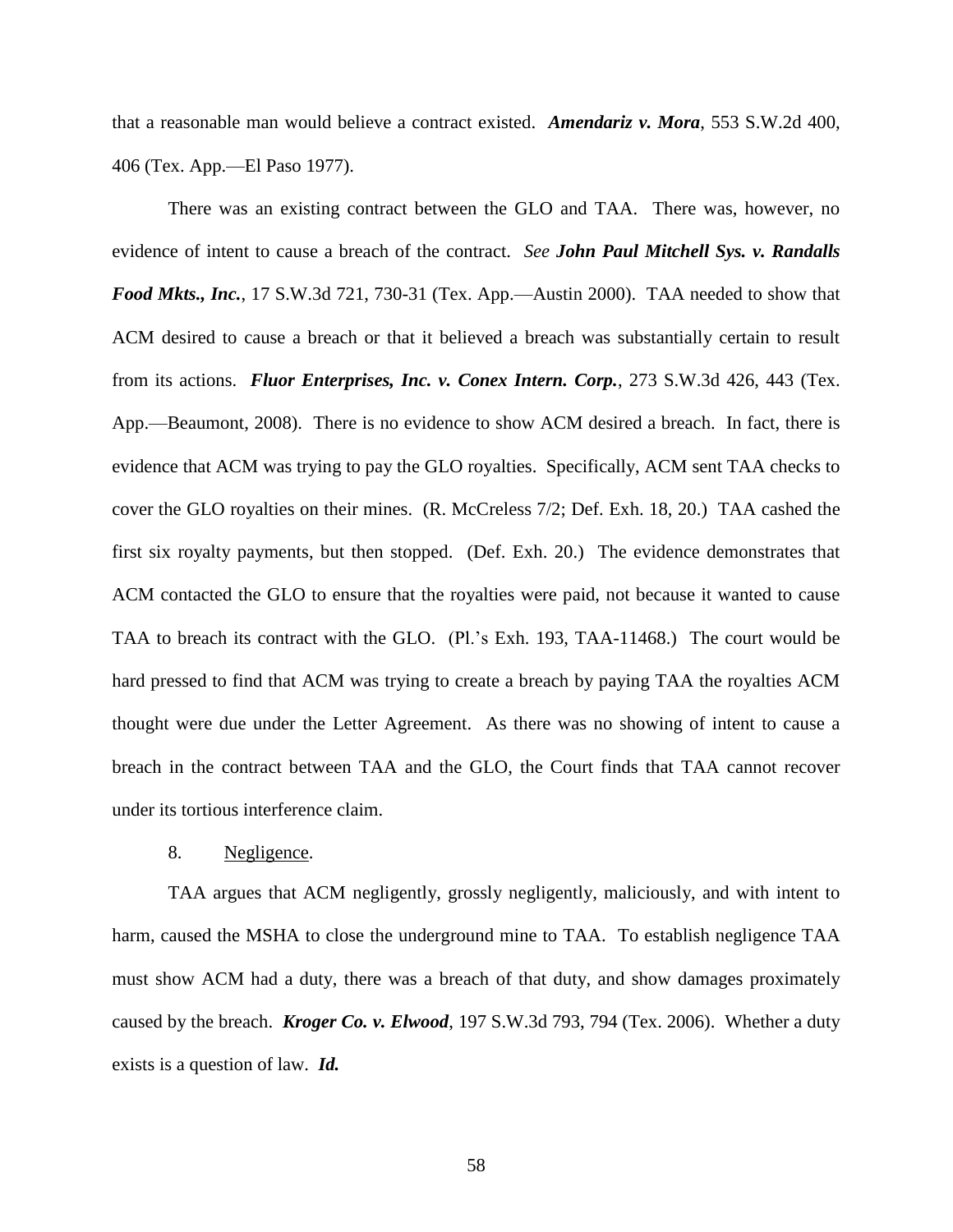To show proximate cause, TAA must prove both that ACM-Texas's conduct was the cause in fact of MSHA's closure of the underground mine, and the foreseeability of the resulting harm to TAA. *W. Investments, Inc. v. Urena*, 162 S.W.3d 547, 551 (Tex. 2005). "These elements cannot be established by mere conjecture, guess, or speculation." *Doe v. Boys Club of Greater Dallas, Inc.*¸ 907 S.W.2d. 472, 477. ACM's conduct is a cause in fact of MSHA's closure order if TAA demonstrates that but for ACM's conduct, MSHA would not have issued TAA the Mine Closure Order. *Marathon Corp. v. Pitzner*, 106 S.W.3d 724, 727 (Tex. 2003).

The negligent conduct TAA argues caused MSHA to close the underground mine occurred in July 2007. The evidence and testimony have persuaded the Court that on that date, ACM- employees entered TAA's underground mine, to which ACM had no legal access, harmed TAA's truck in the process of entering the mine, and damaged the floor of the mine by drilling and blasting once they had entered.

TAA cannot prevail on its negligence action, however, because it failed to prove that the conduct described above was the cause in fact of the Mine Closure Order. On July 31, 2007, MSHA issued a Mine Closure Order to both TAA and ACM that prohibited both parties from entering or working in the underground mine at Marble Canyon. (Pl.'s Exh. 317, TAA 11820- 21.) The Mine Closure Order cited the "civil dispute taking place at this mining operation [and the] disagreement [between the mine operators] regarding their individual rights to mine at this property" as the reason MSHA decided to close the mine to both TAA and ACM to prevent employee injury. Although Joe Williams, Jr. speculated that the ACM blasting was the actual impetus of the Mine Closure Order, the evidence in front of the Court contains no representations by MSHA that suggest a reason for the closure of the mines, other than the ongoing civil litigation between TAA and ACM.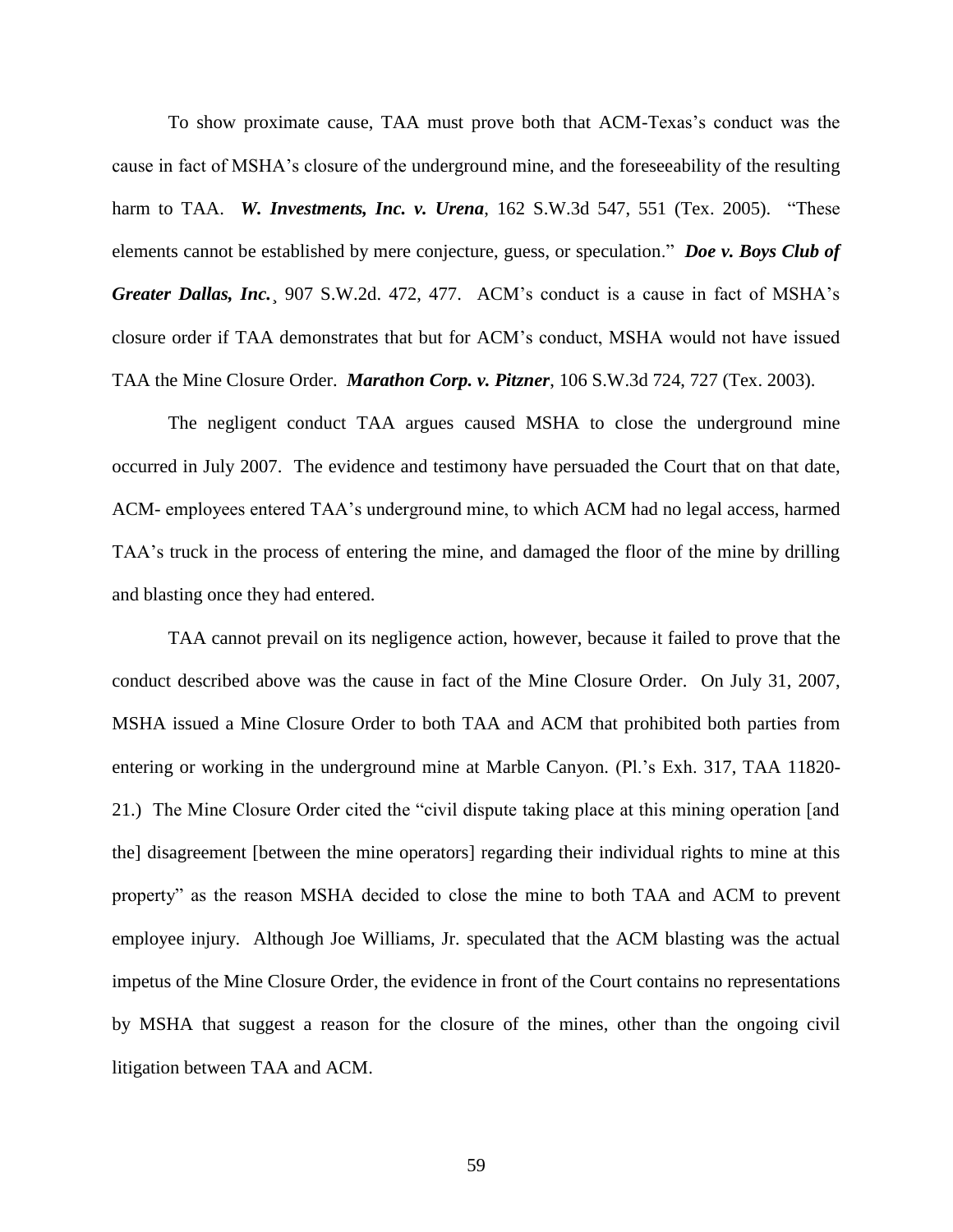Because TAA fails to show ACM's conduct was the proximate cause of MSHA's issuing the Mine Closure Order, the Court need not reach the issue of whether ACM-Texas had a duty, and if there was a duty, whether ACM breached that duty. TAA's action for negligence is denied.

# B. Defendants' Counterclaims Related to Letter Agreement And Mine Mill Site Lease Breach Of Letter Agreement.

In its opinion on Plaintiff's Motion for Summary Judgment, the Court previously held that ACM's breach of Letter Agreement is barred by statute of limitations.

# 1. Breach Of Mine Mill Site Lease.

A breach of contract claim requires the existence of a valid contract, performance or tendered performance by the plaintiff, breach of the contract by the defendant and damages sustained as a result of the breach. *Winchek v. American Exp. Travel Related Services Co., Inc.*, 232 S.W.3d 197, 202 (Tex. App—Houston [1st Dist.] 2007) (citing *Prime Products, Inc. v. S.S.I. Plastics, Inc.*, 97 S.W.3d 631, 636 (Tex.App—Houston [1st Dist.] 2002).

ACM contends that TAA breached the Lease by prohibiting ACM from accessing and using the property that was leased to them. The Lease gave ACM the right to establish a processing mill on the west half of the 40 acre tract of land that TAA owned in fee simple. (Def. Exh. 10.) The Lease, however, did not give ACM a right to mine. The only evidence presented as to any limitation of ACM's use of the leased property were the injunctions and temporary restraining orders entered by various courts that ordered TAA not to limit ACM's right to use the property. (Def. Exh. 24; Def. Exh. 25; Def. Exh. 27.) These orders, however, come with no evidence about whether TAA, in fact, prevented ACM from entering the property. There is mention of an evidentiary hearing in the August 6, 2007 order granting ACM temporary injunctive relief, but none of the evidence from that hearing was presented to this court. (Def.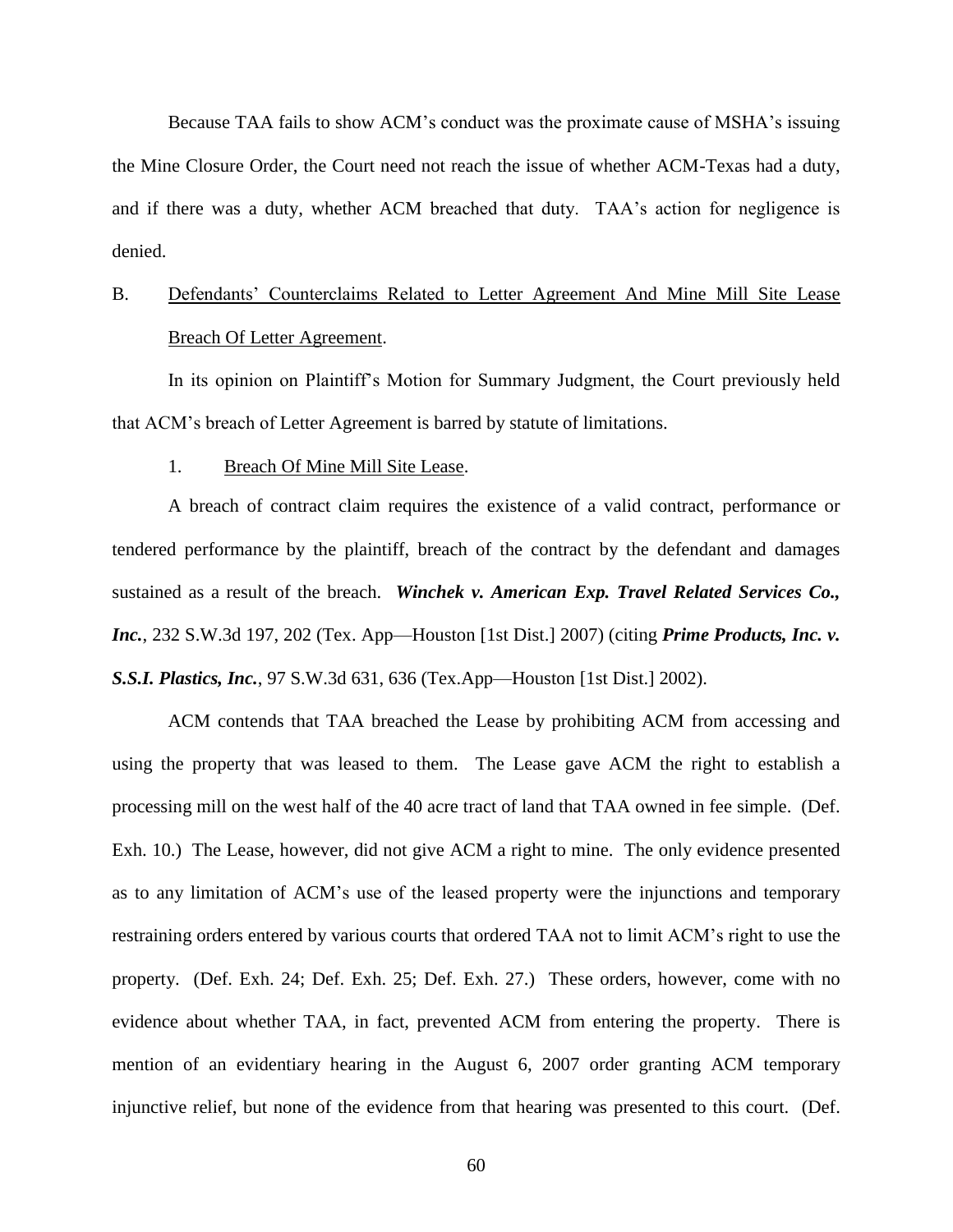Exh. 27.) It appears that a hearing for a permanent injunction never took place. Further, on March 29, 2009, the County Court of Culberson, Texas entered a Judgment that found ACM guilty of forcible detainer and awarded possession of the leased premises to TAA. (Def. Exh. 28). At trial, ACM gave no testimony as to anything TAA did to breach the Lease. Thus, the Court finds there was no evidence of a breach of the Mill Mine Site Lease.

## 2. Tortious Interference With Defendant's Property Rights.

Tortious interference with property rights is essentially a claim for intentional invasion of or interference with property rights. *Surprise v. Dekock*, 84 S.W.3d 378, 382 (Tex. App.— Corpus Christi, 2002). ACM must show that TAA intentionally interfered with ACM's property rights under the Mill Mine Site Lease. *Marrs and Smith Partnership v. D.K. Boyd Oil and Gas Co., Inc.*, 223 S.W.3d 1, 21 (Tex. App—El Paso 2005).

Just like the breach of the Mine Mill Site Lease claim, the only evidence presented by ACM was the previous restraining orders and injunctions. There was no testimony regarding anything TAA did to prevent ACM's use of the leased property. ACM simply provided the Court with the previous restraining orders and injunction entered by other courts. These orders do not provide any details about TAA's actions and do not demonstrate that TAA interfered with ACM's property rights. Thus, the Court finds that ACM failed to show that TAA interfered with ACM's property rights.

# 3. Wrongful Eviction From Leased Premises.

To prove wrongful eviction ACM must show (1) the existence of an unexpired lease; (2) occupancy of the property in question; (3) eviction or dispossession by the landlord; and (4) damages attributable to the eviction. *McKenzie v. Carte*, 385 S.W.2d 520, 528 (Tex. Civ. App.—Corpus Christi 1964) (citing *Reavis v. Taylor*, 162 S.W.2d 1030 (Tex. Civ. App.— Eastland 1942).

61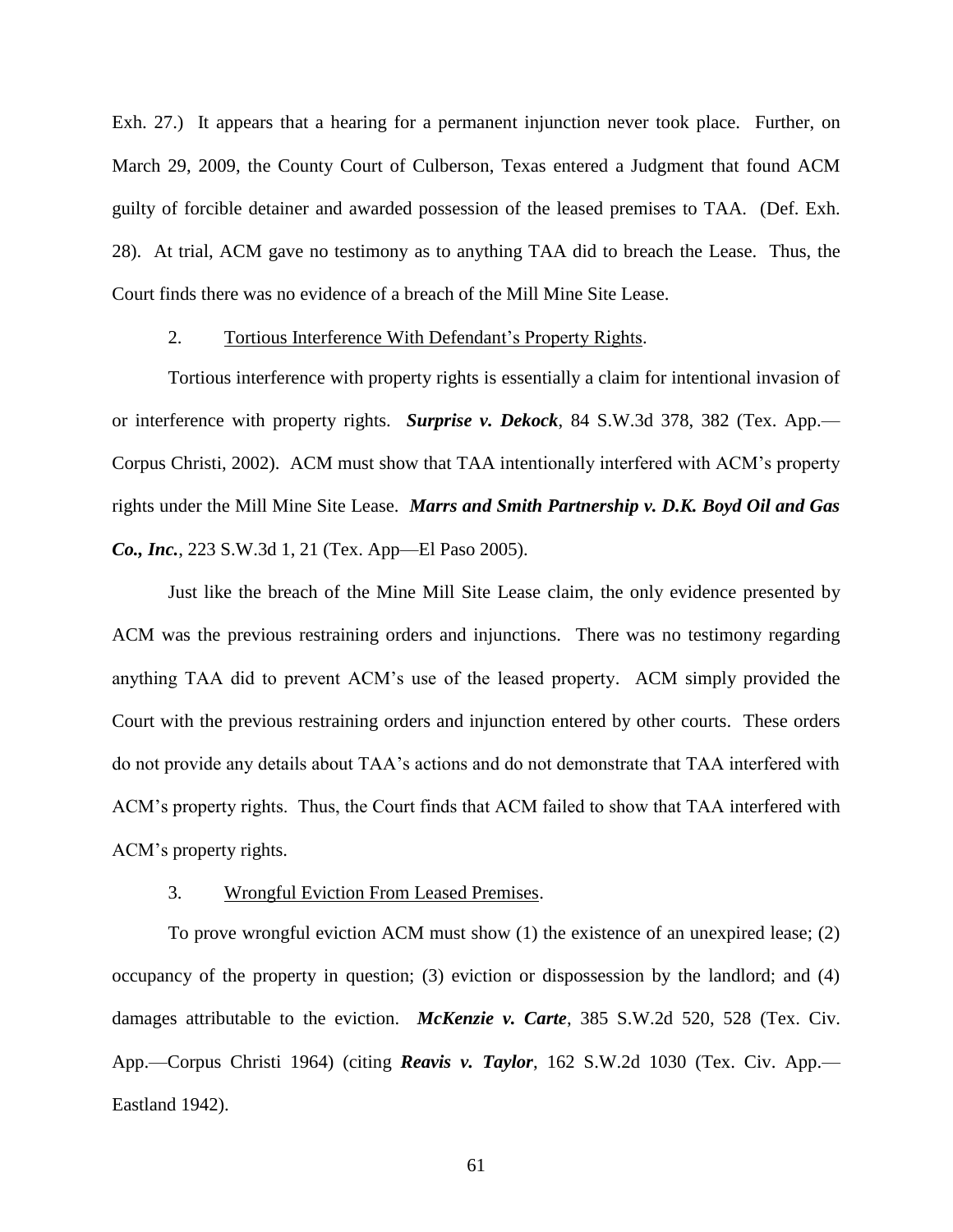It is undisputed that the Mine Mill Site Lease was a valid lease. It is also undisputed that ACM occupied the property. There was, however, no evidence of eviction. An eviction requires the tenant to be "permanently deprived of the premises." *Martinez v. Bell*, 721 S.W.2d 580, 581 (Tex. App.—Corpus Christi 1986). ACM argued that the temporary injunction against TAA and TAA's later forcible detainer action are evidence of eviction. (Pl.'s Exh. 322.) There is, however, no evidence that ACM left the property or was permanently deprived of access. As there was no eviction, there can also be no damages attributable to the eviction.

Constructive eviction requires a showing of (1) TAA's intent that ACM should no longer enjoy the premises; (2) a material act by TAA that substantially interferes with ACM's use and enjoyment of the property; (3) an act that permanently deprives ACM of the use and enjoyment of the property; and (4) abandonment of the property by ACM within a reasonable time of the act. *Lazell v. Stone,* 123 S.W.3d 6, 11-12 (Tex.App—Houston [1st Dist.] 2003) (citing *Holmes v. P.K. Tubing, Inc.*, 856 S.W.2d 530, 539 (Tex. App.—Houston [1st Dist.] 1993); *Columbia/HCA of Houston, Inc. v. Tea Cake French Bakery and Tea Room*, 8 S.W.3d 18, 22 (Tex. App—Houston [14th Dist.] 1999)). The landlord's intent may be inferred from surrounding circumstances. *Lazell*, 123 S.W.3d 6, at 12 (citing *Holmes,* 856 S.W.2d at 539; *Columbia/HCA*, 8 S.W.3d at 22). A constructive eviction claim relieves ACM of the obligation to pay any remaining rent under the lease and entitles ACM to recover any loss which is a foreseeable consequence of the eviction. *Lazell*, 123 S.W.3d 6 at 12 (citing *Charalambous v. Jean Lafitte Corp.*, 652 S.W.2d 521, 526 (Tex. App.—El Paso, 1983).

The wrongful detainer claim is evidence of TAA's intent to remove ACM from the premises. Like the wrongful eviction claim, however, there is no evidence of a material act on the part of TAA that permanently deprived ACM of the use of the property. There is also no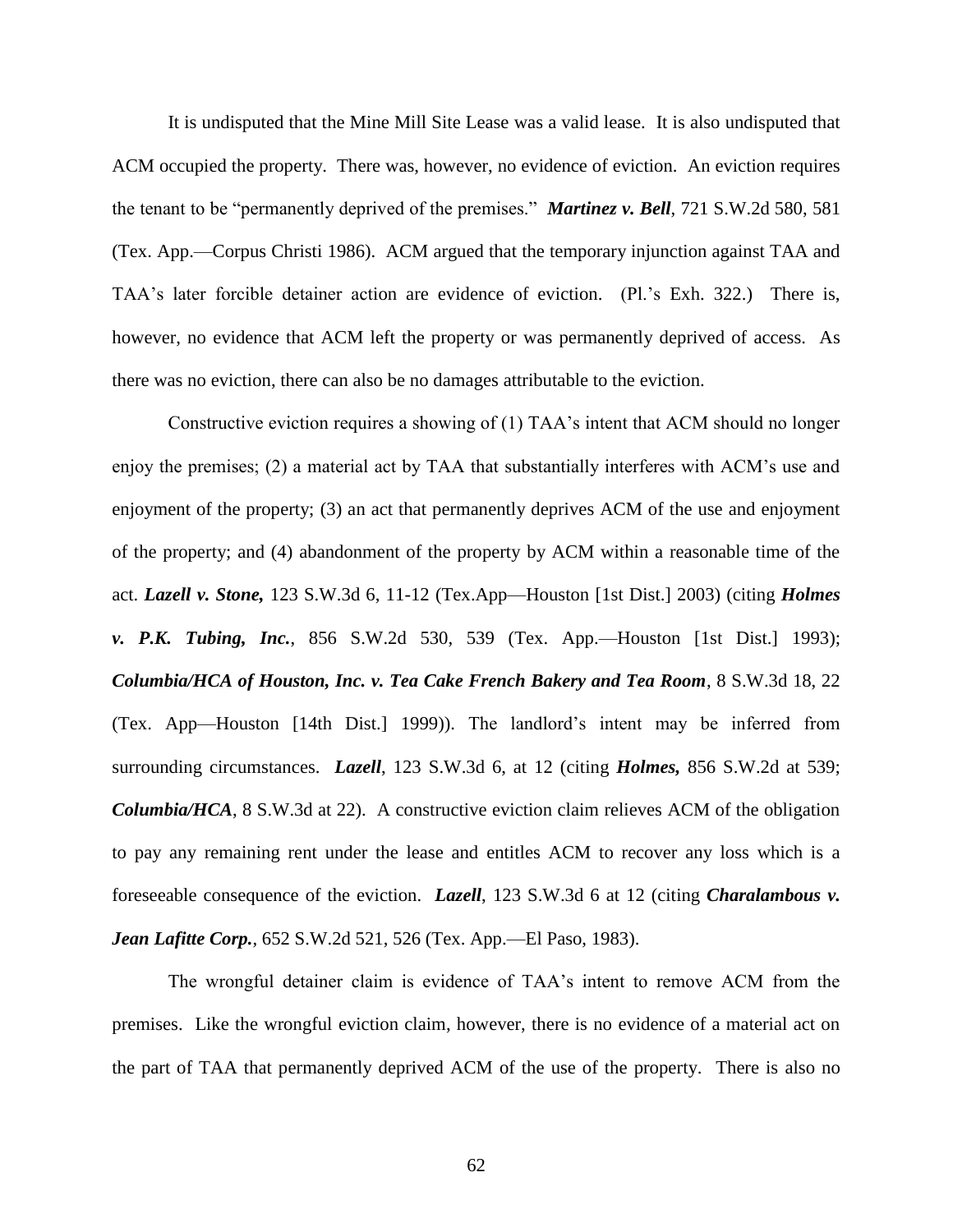evidence that ACM ever left the premises. Therefore, the Court finds there was no constructive eviction.

# 4. Fraudulent Misrepresentation And Inducement.

A fraudulent inducement claim is essentially a special type of fraud claim. *See In re First Merit Bank, N.A.,* 52 S.W.3d 749, 758 (Tex. 2001) (listing the elements which are identical to a normal fraud claim). To prove its claim ACM must show (1) TAA made a material representation that was false; (2) TAA knew the representation was false or made it recklessly as a positive assertion without any knowledge of its truth; (3) TAA intended to induce ACM to act upon the representation; and (4) ACM actually and justifiably relied upon the representation and thereby suffered injury. *Ernst & Young,* 51 S.W.3d at 577. The distinction is that a fraudulent inducement claim requires the existence of a contract. *Haase v. Glazner*, 62 S.W.3d 795, 798 (Tex. 2001). Without a binding agreement there is no detrimental reliance and therefore no fraudulent inducement claim. *Id***.**

ACM contends that misrepresentations were made regarding the ability of TAA to enter into the leases considered under the Letter Agreement. ACM claims this induced them to enter into the Letter Agreement. Because the Letter Agreement is not a binding contract, ACM has failed to show detrimental reliance and fraudulent inducement. Thus, the Court finds that ACM cannot recover on its fraudulent inducement claim.

## 5. Fraud By Nondisclosure.

Fraud by nondisclosure is another subcategory of fraud. *Schlumberger Tech. Corp. v. Swanson*, 959 S.W.2d 171, 181 (Tex. 1997). The misrepresentation arises from a nondisclosure that is as misleading as a positive misrepresentation of facts. *Id*. When there is a duty to speak, silence can be just as misleading as a misrepresentation.  $Id$ . In other words, "silence may be equivalent to a false representation only when the particular circumstances impose a duty on the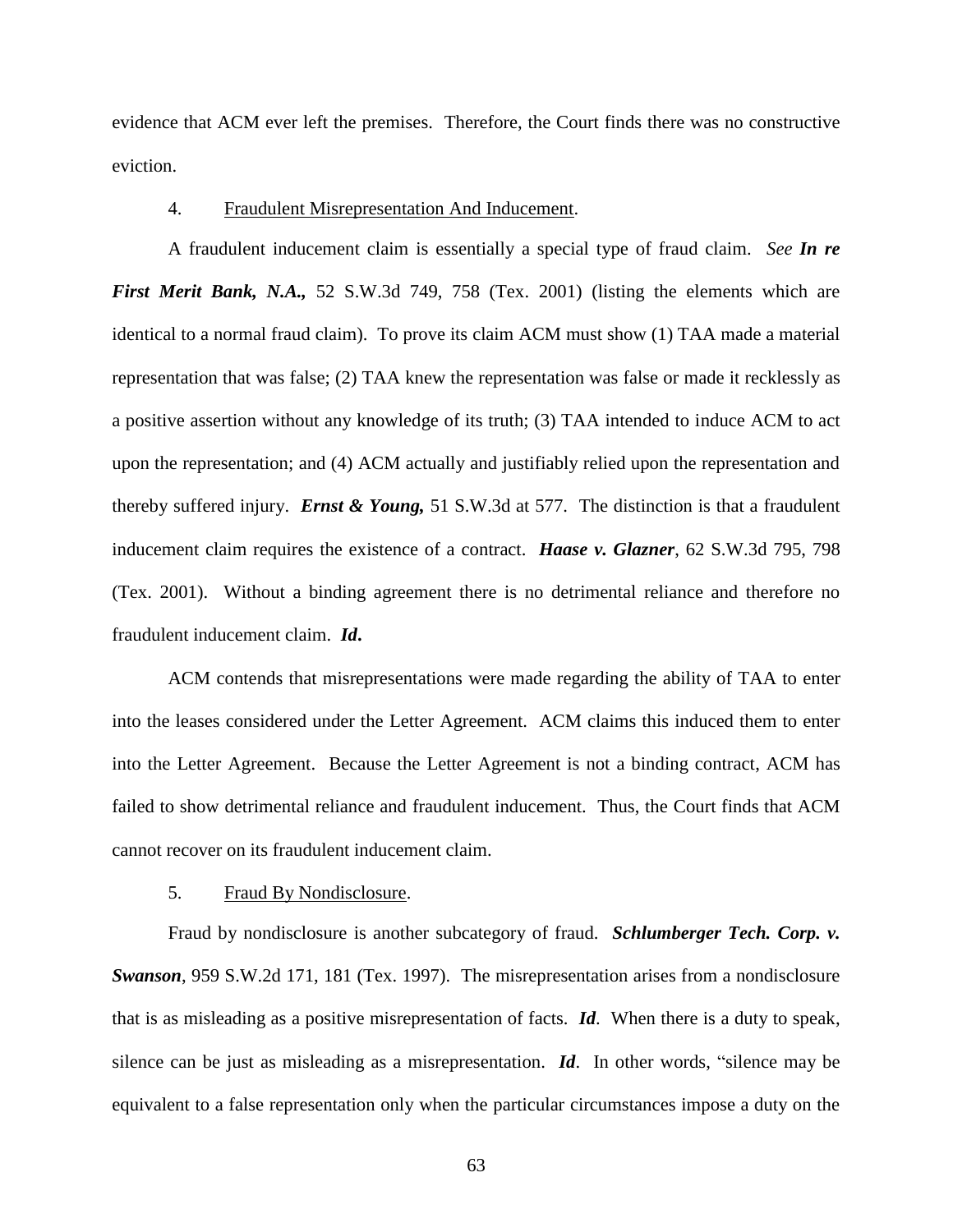party to speak and he deliberately remains silent." *Bradford v. Vento*, 48 S.W.3d. 749, 755 (Tex. 2001) (citing *SmithKline Beecham Corp. v. Doe,* 903 S.W.2d 347, 353 (Tex. 1995)). Whether such a duty to speak exists is a question of law. *Bradford*, 48 S.W.3d. at 755. A duty to speak may exist in an arm's-length transaction when a party makes a partial disclosure that, although true, conveys a false impression. *Id*. A duty of disclosure arises if there is a confidential or fiduciary relationship. *Insurance Co. of North America v. Morris*, 981 S.W.2d 667, 674 (Tex. 1998). Confidential relationships arise when the parties have dealt with each other for so long that one party can believe its interests are being taken care of by the other party. *Id.* In this case, there is no evidence of a confidential or fiduciary relationship.

ACM claims TAA failed to disclose its inability to furnish the leases required by the Letter Agreement. ACM alleges the duty to disclose arises from its inability to find out this information. A duty to disclose can arise when one party knows a material fact and is aware that the other party does not have equal opportunity to discover the truth. *Miller v. Kennedy & Minshew Professional Corp.*, 142 S.W.3d 325, 345 (Tex. App.—Fort Worth 2003).

In this case, however, there is no evidence that TAA was aware that ACM did not have equal opportunity to discover information regarding TAA's inability to provide the leases. TAA pointed out to McCreless as early as January 5, 2000, that the GLO disallowed partial assignments. (Def. Exh. 6(d)). When McCreless signed the Letter Agreement he knew, or should have known, about TAA's inability to grant a partial assignment to ACM because W&M's prior attempt to obtain mineral leases from TAA had failed because of the GLO's restriction. (Pl.'s Exh. 18.) McCreless testified that when the parties negotiated the Letter Agreement, he believed that ACM was negotiating for a full assignment of TAA's mineral rights. There is no evidence, however, that TAA knew that McCreless wanted a full assignment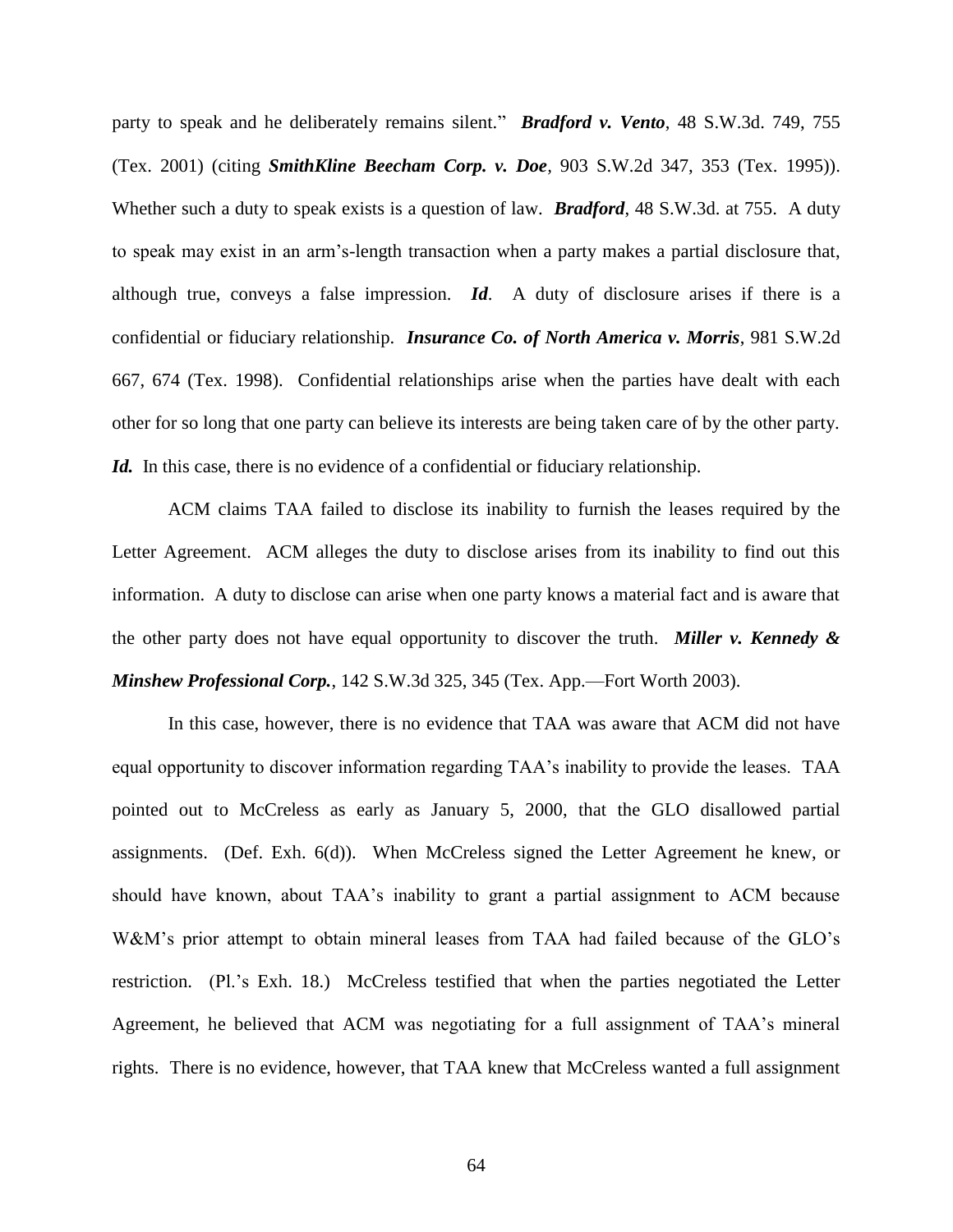of the mineral rights and remained silent about its inability or unwillingness to grant the full assignment.

Because fraud by nondisclosure is a breed of fraud, ACM must also show TAA intended to deceive ACM and that ACM justifiably relied upon that representation and suffered injury. *See Cotton*, 187 S.W.3d at 702. Evidence of things that occurred after the fact can be used to infer intent. *Spoljaric v. Percival Tours, Inc.*, 708 S.W.2d 432, 434 (Tex. 1986).

There was no evidence that TAA intended to defraud ACM. The long ongoing negotiation is evidence of intent to work the problem out rather than an intent to deceive. There is also no evidence that ACM's reliance on the Letter Agreement was justified. First, the Court has already found that the Letter Agreement is unenforceable. Second, ACM built the facility without the recordable leases even though the parties were in disagreement about how to convey the mining rights. Because there is no evidence of intent this court finds there was no fraudulent nondisclosure.

ACM also alleges that TAA failed to disclose its intent not to provide the mining leases. This is a distinct failure to disclose, but a similar analysis applies. Assuming that TAA had the intent to lure ACM into the Letter Agreement and Mine Mill Site Lease and then not provide mining rights, it would indeed be a material fact that ACM would likely not have been able to determine. There is, however, no evidence of the intent not to provide mining rights. The ongoing negotiations again show that TAA tried to provide the proper conveyances. That the parties negotiated and simply could not reach common terms is not evidence of intent to not deliver the mineral rights. Ultimately, the evidence demonstrates that the parties attempted to negotiate toward a mutually beneficial business arrangement and the negotiations failed.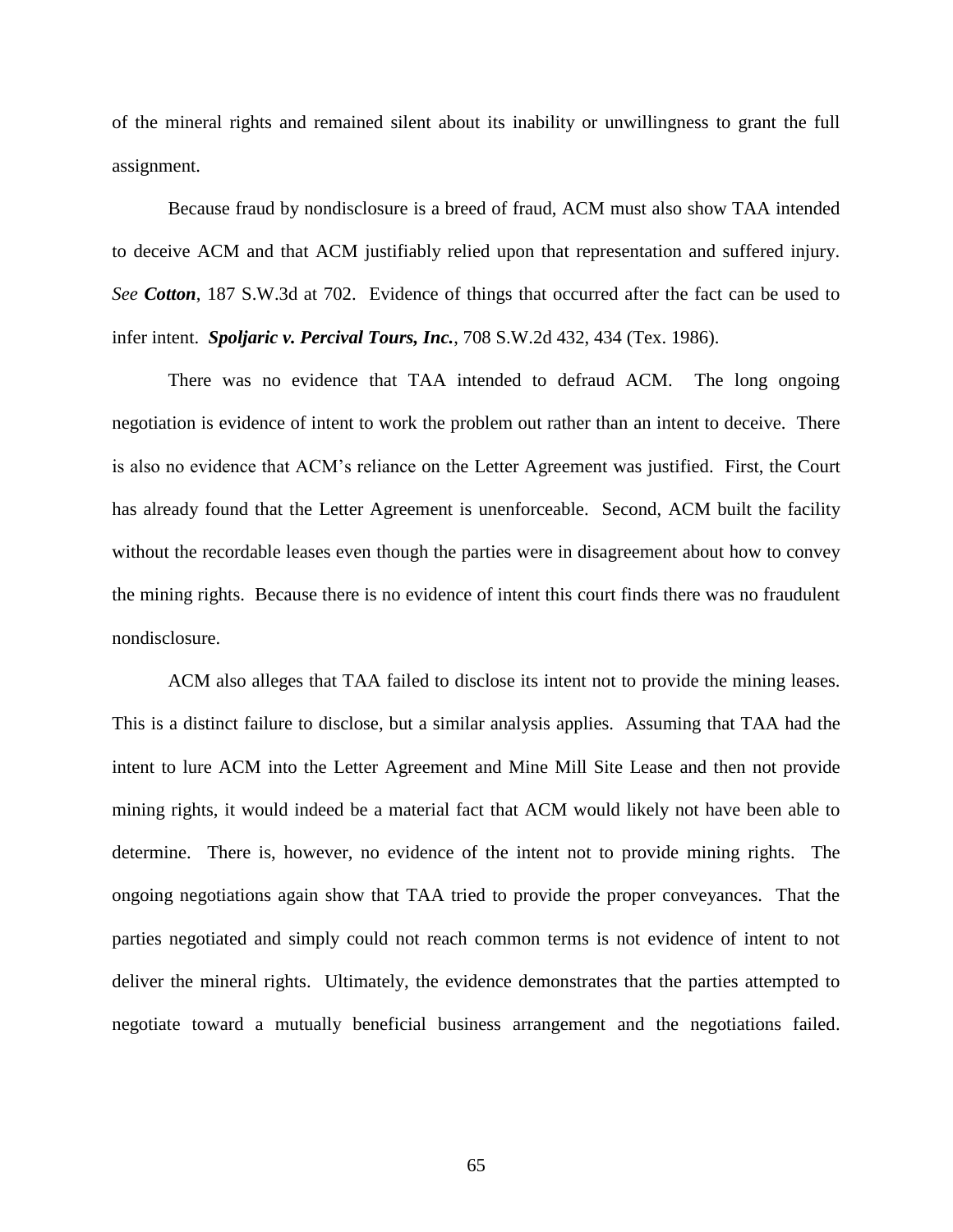Because there was no evidence of intent to not deliver the leases, the Court finds that there was no material fact that TAA failed to disclose.

## 6. Detrimental Reliance/Promissory Estoppel.

To recover under a claim of promissory estoppel ACM must show  $\degree(1)$  a promise; (2) foreseeability of reliance thereon by the promisor; and (3) substantial reliance by the promisee to his detriment." *English v. Fisher*, 660 S.W.2d 521, 524 (Tex. 1983). Promissory estoppel is usually a defensive theory, but it can be used as a cause of action if the promisee "acted in his detriment in reasonable reliance on an otherwise unenforceable promise." *MCN Energy Enter.*, *Inc. v. Omagro de Colombia, L.D.C.*, 98 S.W.3d 766, 774 (Tex. App-Fort Worth 2003) (citing *Wheeler v. White*, 398 S.W.2d 93, 97 (Tex. 1965)). Promissory estoppel does not create a contractual relationship where none existed and cannot be used as a counter-defense to the statute of frauds. *Frost Crushed Stone Co., Inc. v. Odell Geer Const. Co., Inc.*, 110 S.W.3d 41, 46-47 (Tex. App.—Waco 2002, no pet.). The doctrine only "prevents a party from insisting upon his strict legal rights when it would be unjust to allow him to enforce them." **Wheeler**, 398 S.W.2d at 96. Thus, "damages recoverable in a case of promissory estoppels are not the profits that the promise expected, but only the amount necessary to restore him to the position in which he would have been had he not relied on the promise." *Id.* at 47. Whether promissory estoppel is an appropriate remedy is a question of fact. *Sonnichesen v. Baylor Univ.*, 47 S.W.2d 122, 124-27 (Tex. App. – Waco 2001, no pet.).

ACM identifies the April 1999 Letter Agreement and TAA's behavior in compliance with the Letter Agreement as the promise upon which it detrimentally relied. According to ACM's pleadings, ACM detrimentally relied in the following four ways: (1) ACM expended \$1.2 million constructing a mill at Marble Canyon; (2) ACM employed personnel to work at Marble Canyon; (3) ACM entered into contracts to sell brucitic marble only available at Marble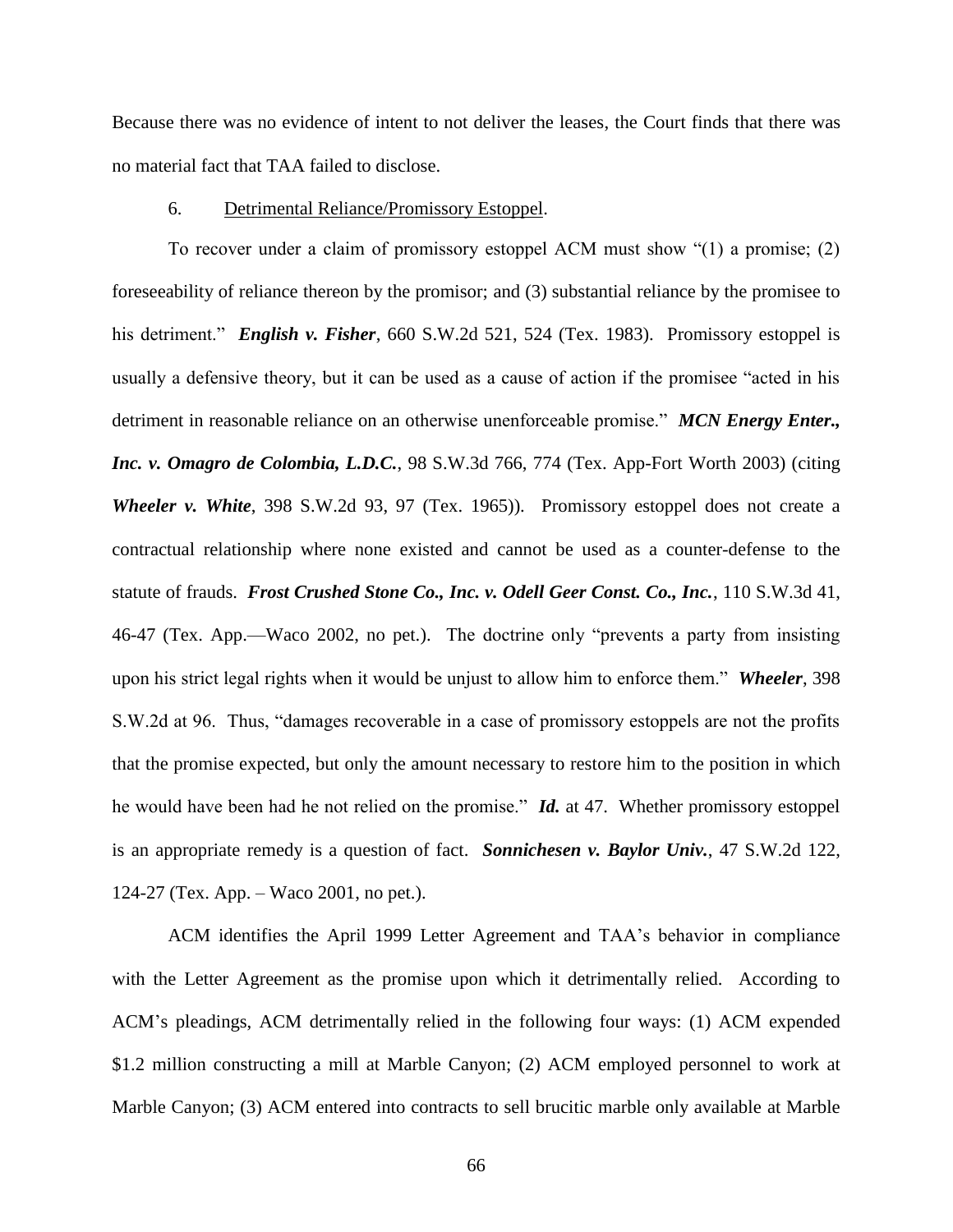Canyon; (4) ACM expended resources to raise capital funds and create and sustain business relationships.

Although the Court has determined that the Letter Agreement was not a valid contract, it may still be considered a promise that is the basis of a promissory estoppel claim. Other courts have found promissory estoppels present where a contract was found invalid for indefiniteness or uncertainty. *Wheeler*, 398 S.W.2d at 95-96. The doctrine of promissory estoppels dictates that a party is compensated for harm suffered as justice requires. *See* Restatement (Second) of Contracts § 90(1); Restatement (Second) of Contracts § 90, cmt. a.

Here, the Letter Agreement combined with TAA's subsequent behavior consisting of continued negotiations toward a mineral rights agreement and allowing ACM-Texas to mine and build at Marble Canyon without disturbance or protest, indicate a promise that TAA and ACM-Texas would enter into a long-term contractual relationship, in which ACM would be allowed to mine and mill at Marble Canyon, and sell the materials it mined and milled in specified markets that do not compete with TAA. At trial, David Williams acknowledged that the relationship between TAA and ACM began amicably and the parties mined jointly by agreement for several years. The evidence suggests that it was not until it became clear to TAA that ACM would not beneficiate that the relationship began to sour and it was not until the fax instructing ACM not to bring a drill to Marble Canyon in June 2002 that ACM had notice that TAA did not intend to continue the business relationship. The issue the Court must now decide is whether it was foreseeable and reasonable that ACM would rely on the promise and whether ACM, in fact, relied on the promise to its detriment.

Under the Letter Agreement, ACM was to wait until it received the recordable leases of mineral and surface rights before it began construction of the mill; therefore, the Court finds that

67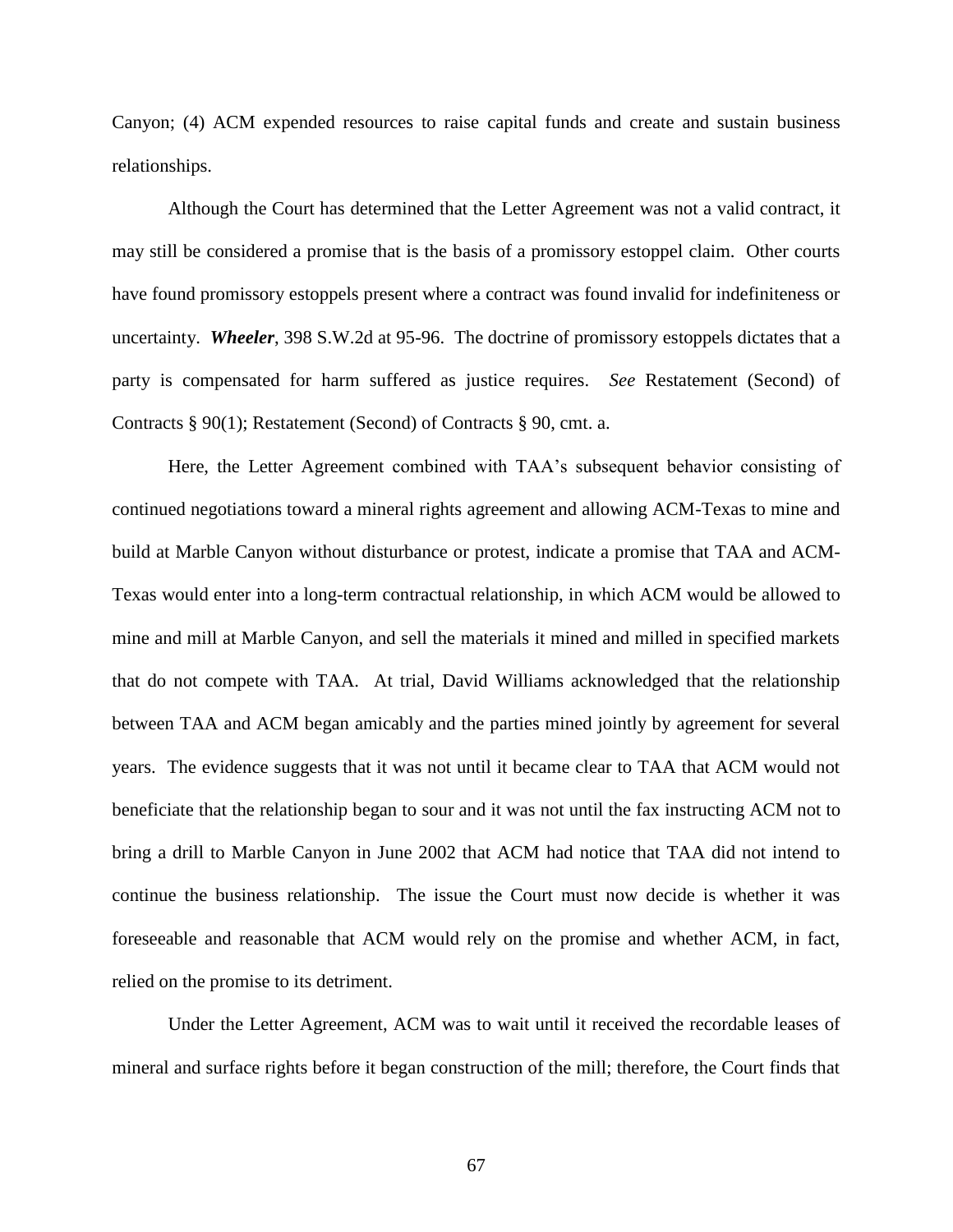it was unreasonable for ACM to rely on the Letter Agreement when it began constructing the mill without first obtaining the mineral rights. Nevertheless, ACM gave TAA notice of its intent to build the mill, TAA leased the mill-site to ACM, and TAA had actual knowledge of the construction of the mill. Its mine foreman was there four days a week while the mill was being built and an August 2000 letter informed TAA that ACM was building a mill at Marble Canyon. (Pl.'s Exh. 74.) There is no evidence that TAA attempted to delay or stop the construction, or to inform ACM that there was no valid agreement between the parties before the mill was completed in early 2001. It is TAA's actions in conformity with the promise that make ACM's reliance on the promise reasonable. The fact that ACM built the mill and spent years mining minerals to which it had no legal right, establishes that ACM relied on TAA's promise to grant it mineral rights to its detriment. Thus, the Court finds that ACM's promissory estoppel claim should be granted.

In its pleadings, ACM asserts that it expended \$1.2 million constructing the mill. In a letter to TAA dated August 16, 2000, however, McCreless valued the structure at \$75,000. (Pl.'s Exh. 74.) There is no evidence other than the assertion in ACM's pleadings and McCreless' testimony to suggest to the Court that ACM spent \$1.2 million on the structure. The Court, therefore, finds that \$75,000 in damages will compensate ACM's expenditures on the construction of the mill at Marble Canyon, because the Court finds the letter to TAA dated from the time the mill was constructed to be a more accurate representation of the cost of building the mill.

ACM cannot recover under its other claims of detrimental reliance. While ACM may have relied on TAA's promise to hire personnel to work at Marble Canyon, the Court is allowing ACM to maintain its profits for the period of time in which TAA allowed ACM to mine at

68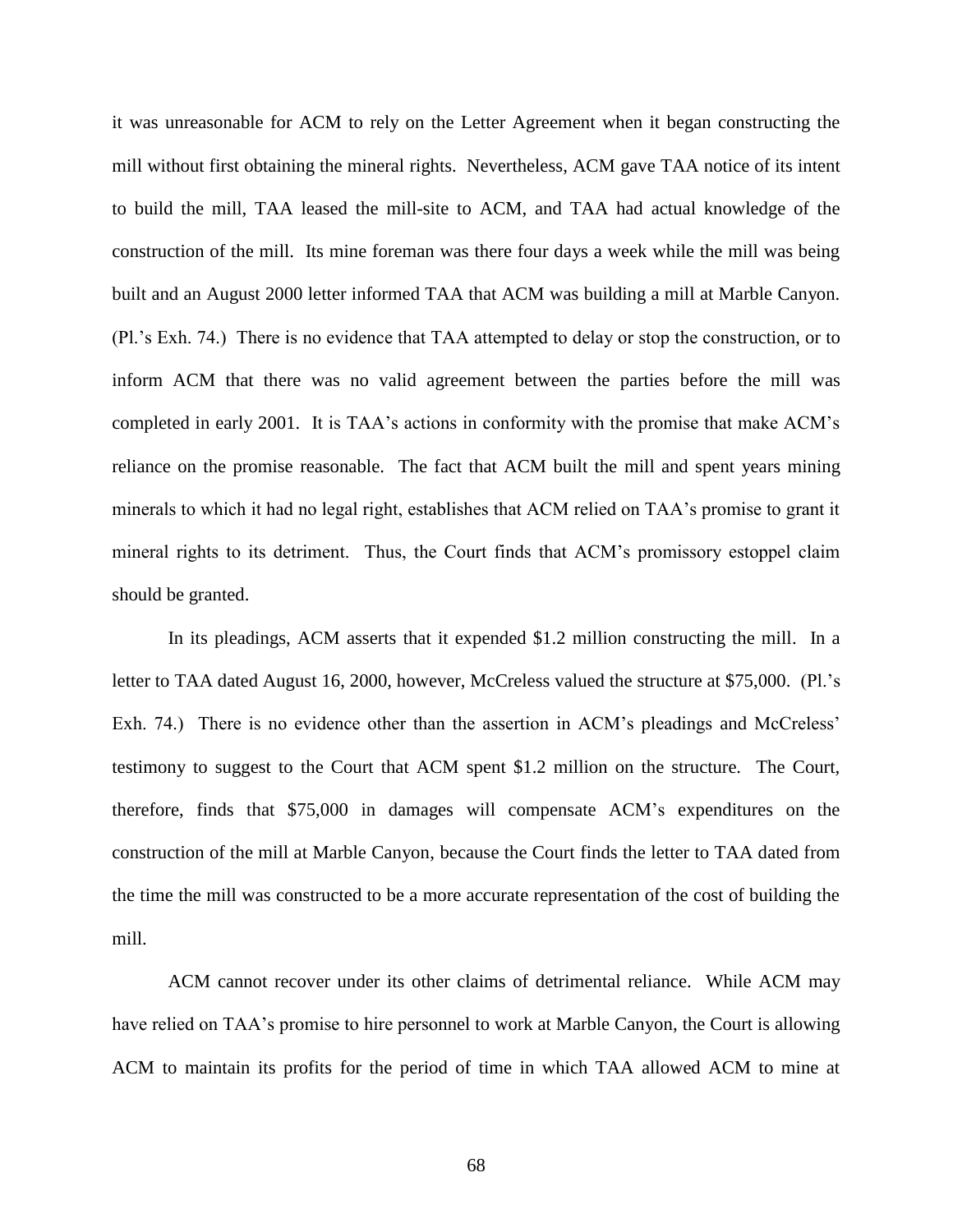Marble Canyon. Therefore, ACM's employment of personnel until June 2002 was not detrimental. After the June 2002 fax instructing ACM not to drill at Marble Canyon, ACM's employment of personnel was unjustified. The damages ACM seeks for entering into contracts and expending resources in raising capital and developing relationships fail for the same reasons. Furthermore, the Court has no evidence of the personnel costs or the costs associated in raising capital and developing relationships. Thus, the Court finds that ACM should only recover \$75,000 from TAA as reliance damages under the doctrine of promissory estoppel.

# C. Defendant's Counterclaims Related To The Actions Of Andrew Speyrer.

A number of ACM's counterclaims against TAA arise from the actions of Andrew Speyrer ("Speyrer"), a onetime business associate of ACM. On June 4, 2006, Speyrer broke into ACM's packhouse office, pilfered various documents, and attempted to set fire to the office. (*See* R. McCreless Test. 7/2; D. Williams Test. 6/30; J. Williams Test. 6/30).

ACM asks the Court to find TAA civilly liable for Speyrer's actions, and to award ACM whatever damages or equitable remedies the Court finds appropriate.

In its Answer, ACM brings counter-claims against TAA for trespass, alleging that "[a]s TAA's agent, Speyrer intentionally and voluntarily broke into and entered the property causing extensive damage to the property," as well as "Misappropriation of Business Information," and "Theft." While the controversy was in state court, TAA submitted a motion for summary judgment arguing that ACM had not met its burden in claiming civil conspiracy. ACM then responded to the motion, listing the relevant evidence supporting its claims of civil conspiracy against TAA arising out of Speyrer's conduct, and arguing that circumstantial evidence can be sufficient to establish the requisite intent and meeting of the minds.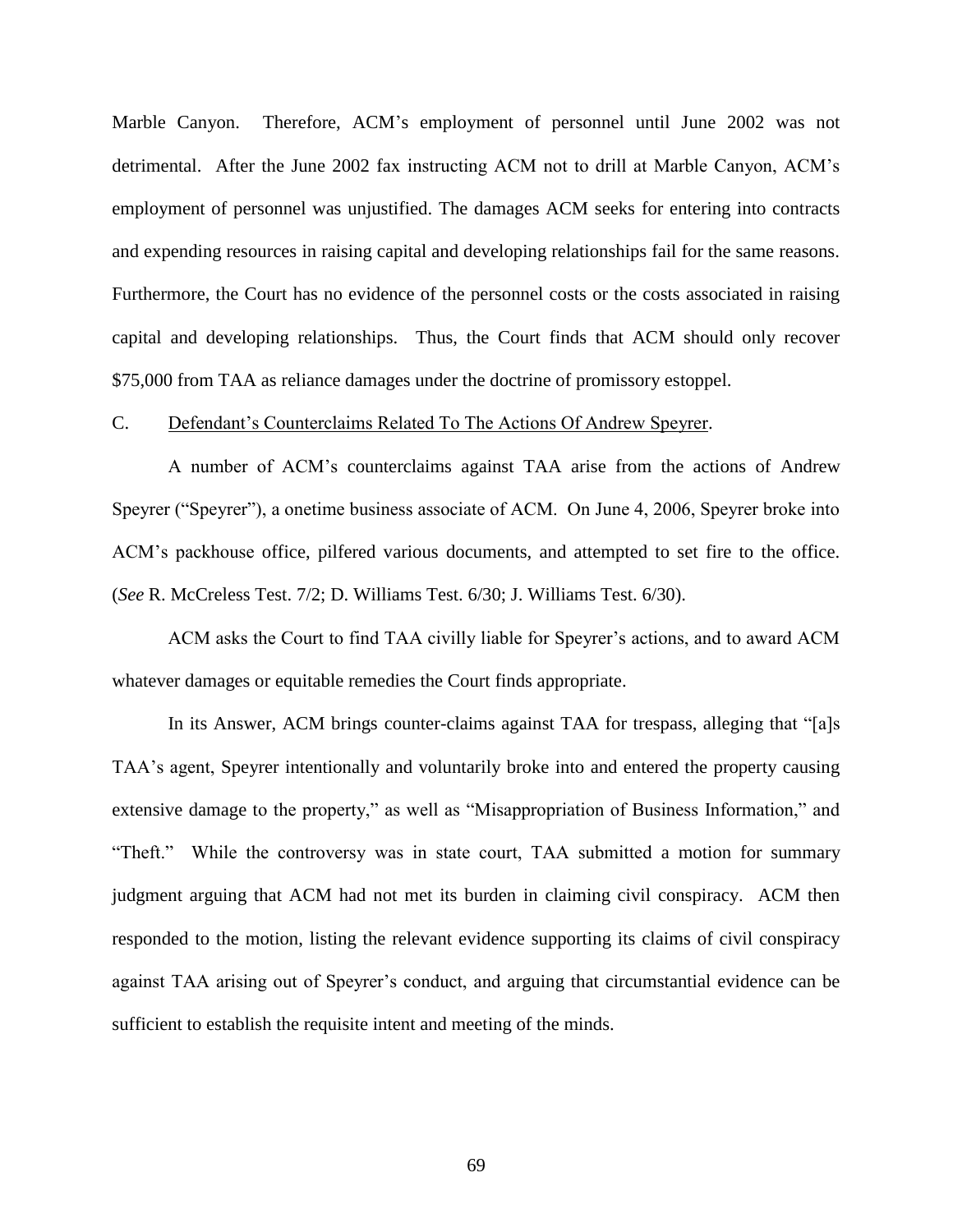AMC argues that "the Court is faced with an onslaught of circumstantial evidence *strongly* implicating TAA, through its officers and agents," including phone calls between Speyrer and Joe Williams, and communication between TAA's counsel and Speyrer, including documents produced by Speyrer to TAA. Indeed, the evidence indicates that Speyrer and Samuel McDaniel ("McDaniel"), TAA's counsel, communicated often regarding Speyrer's interactions and business negotiations with McCreless and that Speyrer and Joe Williams were socially acquainted. (Def.'s Exh. 45 (includes numerous emails from Speyrer to McDaniel about his business dealings with ACM); J. Williams Test. 6/30; D. Williams Test. 6/30.) Nevertheless, the evidence before the Court does not indicate that TAA acted in concert with, or purposefully contributed in any way, to Speyrer's burglary and attempted arson of ACM's property.

At trial, TAA made and the Court granted TAA's 52(c) Motion for Summary Judgment on ACM's civil conspiracy charge against TAA, which was based on Speyrer's burglary and attempted arson of ACM's packhouse office. The motion was granted because the Court found that not even circumstantial evidence indicated a meeting of the minds between Speyrer and any agent of TAA. Such a meeting of the minds is an essential element of civil conspiracy under Texas law. *Murray v. Earle*, 405 F.3d 278, 293 (5th Cir. 2005) (listing a meeting of the minds as one of the elements a plaintiff is required to show to prevail on a civil conspiracy claim). Because the Court found there was no meeting of the minds, it dismissed ACM's civil conspiracy claim.

Thus, ACM's conspiracy claim was dismissed by oral order at trial. However, ACM's pleadings alleged additional causes of action arising out of Speyrer's conduct. It thus remains for the Court to determine whether TAA is liable to ACM for Speyrer's conduct through another cause of action.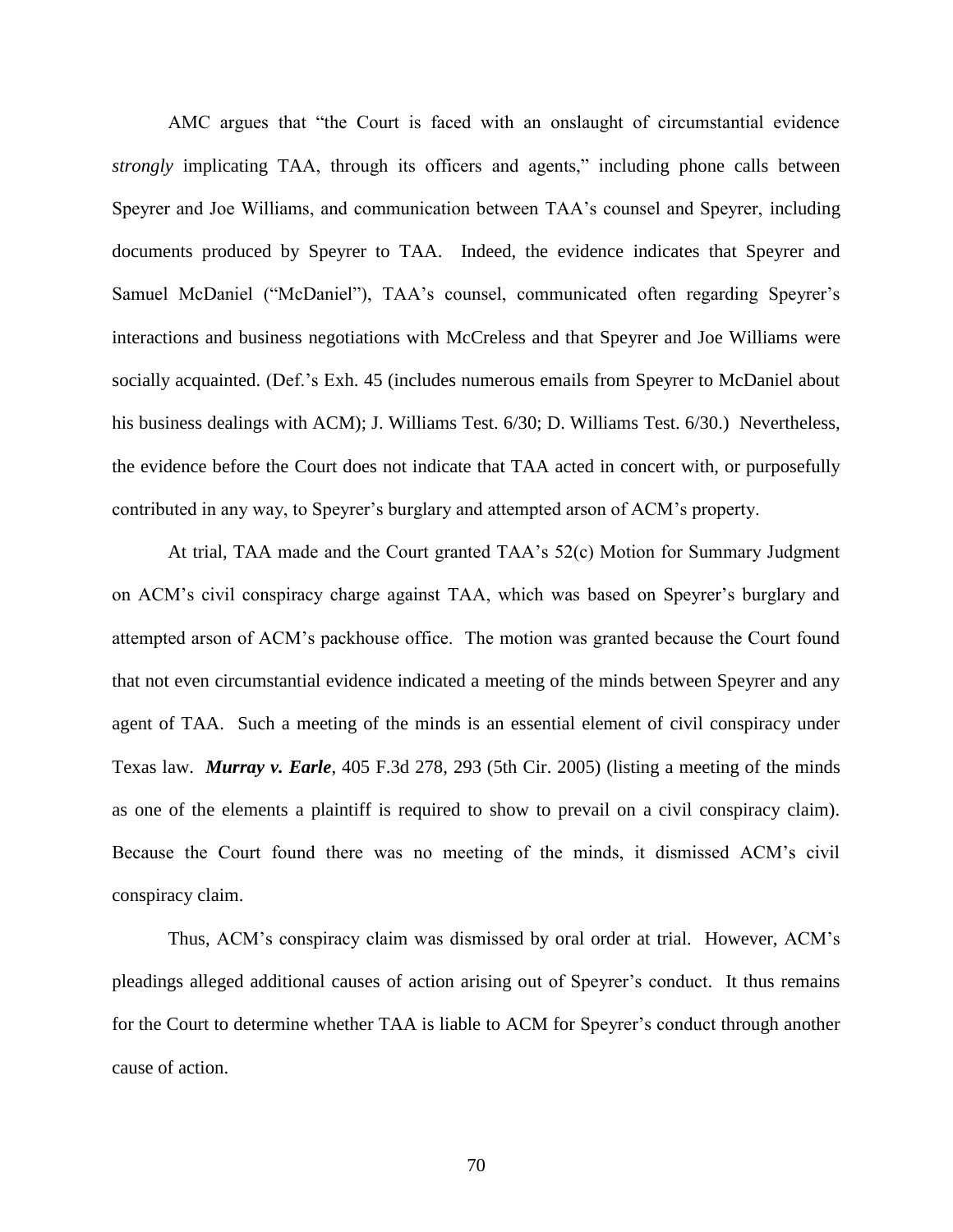The Court finds that TAA is not liable to ACM for any harm caused by Speyrer's actions. TAA and Speyrer had no meeting of the minds, agency relationship, or other concert of action or purpose. Therefore, any claims against TAA for trespass, theft liability, or conversion, should fail. As to any misappropriation actions, there is no evidence that TAA has used any information or materials belonging to AMC that it obtained from Speyrer to use. Moreover, it is not clear that the materials taken from ACM's packhouse office are of the kind Texas law seeks to protect. The Court, therefore, finds that it should deny ACM's claims for unfair competition by misappropriation, and misappropriation of trade secrets.

As indicated above, ACM also alleges various causes of action against TAA arising from Speyrer's actions. ACM's pleadings do not offer clear theories of law under which it is entitled to a remedy. For instance, ACM claims that it is entitled to some remedy for theft without explaining to the Court what remedy it seeks in a civil court, and under what legal theory it seeks a remedy. The Court can thus tailor the plaintiff's claims and legal arguments to fit valid causes of action under Texas law.

Such alterations are within the Court's discretion. Rule 8 of the Federal Rules of Civil Procedure applies to an adversary proceeding in Bankruptcy Court. Fed.R.Bankr.P. 7008(a). Rule  $8(e)$  requires the Court to construe pleadings "so as to do justice." Fed.R.Civ.P.  $8(e)$ . "This means that federal courts should construe the pleadings in favor of the pleader." *Keim v. City of El Paso*, 1998 WL 792699 \*3 (5th Cir. 1998) (citing *Jenkins v. McKeithen*, 395 U.S. 411, 421 (1969)). In *Ritchie v. United Mine Workers of America*, "a complaint was deemed sufficient to plead a certain legal theory without ever specifically mentioning that theory, when '[a]ll the necessary averments were present in the complaint to bring [that] claim." **Konstantinow v.**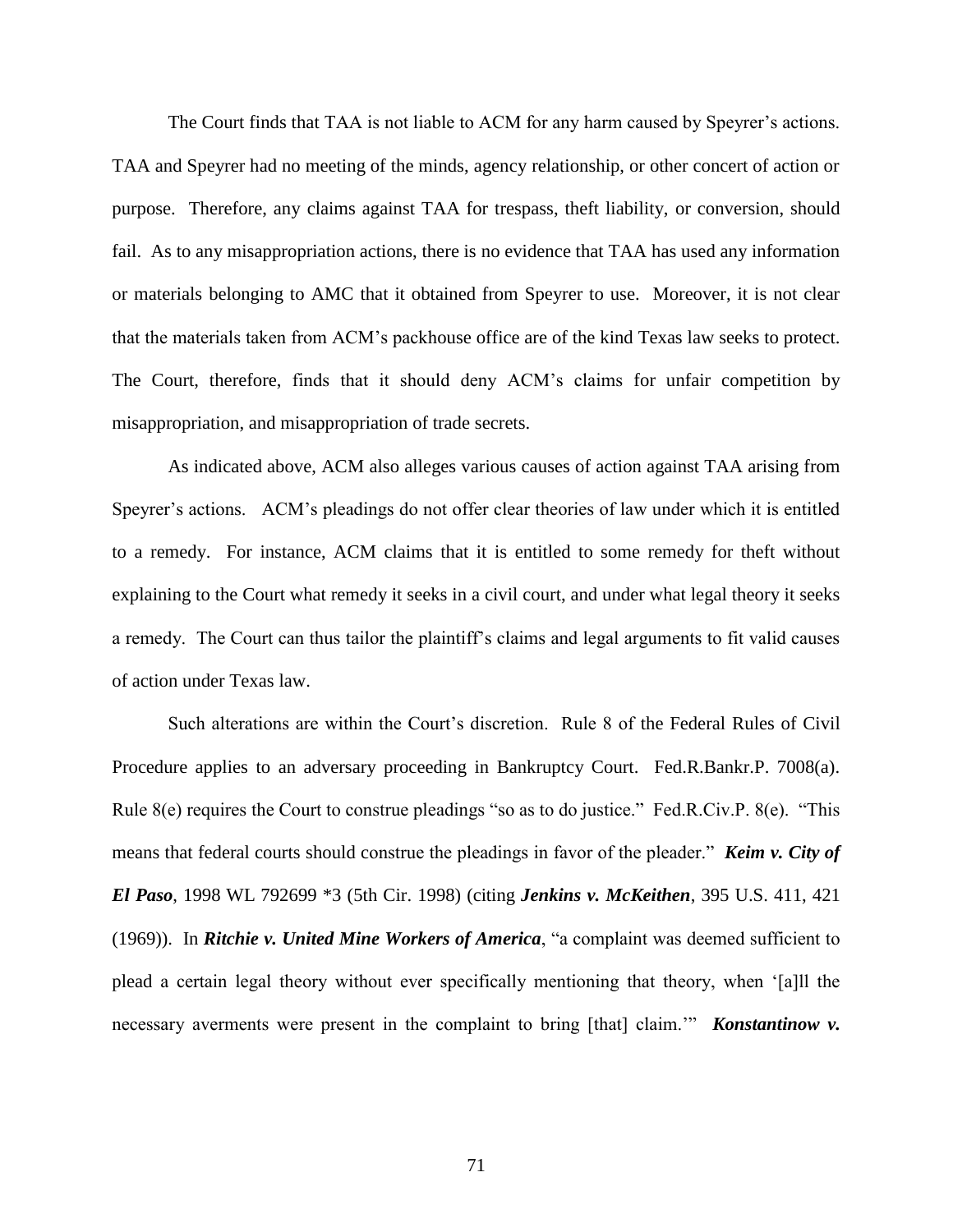*Findlay Ford Lincoln Mercury*, 2006 WL 3299487, \*3 (E.D. Mich. 2006) (citing *Ritchie v. United Mine Workers of America*, 410 F.2d 827, 832 (6th Cir. 1969).

Where ACM does not assert a cause of action recognized at law, the Court may construe ACM's allegations liberally, determining what causes of action ACM may pursue given the facts and arguments put forward in its pleadings. The Court should look at the substantive law of Texas to determine where a cause of action may lie. *Erie R. Co. v. Tompkins*, 304 U.S. 64, 77 (1938) (holding that federal courts should apply state substantive law).

In this case, ACM seeks relief for trespass, misappropriation of business information, and theft, arising from Speyrer's conduct. Trespass is a cause of action available at Texas common law. Misappropriation of business information is not a recognized cause of action in Texas courts. Nevertheless, the averments offered thereof may support two related causes of action available in Texas: unfair competition by misappropriation and misappropriation of trade secrets. Under the theft claim, ACM may have intended to seek relief under the Texas Theft Liability Act, or by way of conversion, theft's civil counterpart.

As indicated above, ACM's civil conspiracy claim, which arose out of Speyrer's actions, was dismissed at trial. The Court granted TAA's 52(c) motion for summary judgment on the matter of civil conspiracy upon determining the evidence could not show a meeting of the minds between TAA and Speyrer. The determination that no meeting of the minds took place may foreclose the availability of those claims that require ACM to show TAA is liable for the conduct of a third party.

Actions against TAA for unfair competition by misappropriation and misappropriation of trade secrets should be denied because TAA has failed to show that what Speyrer took from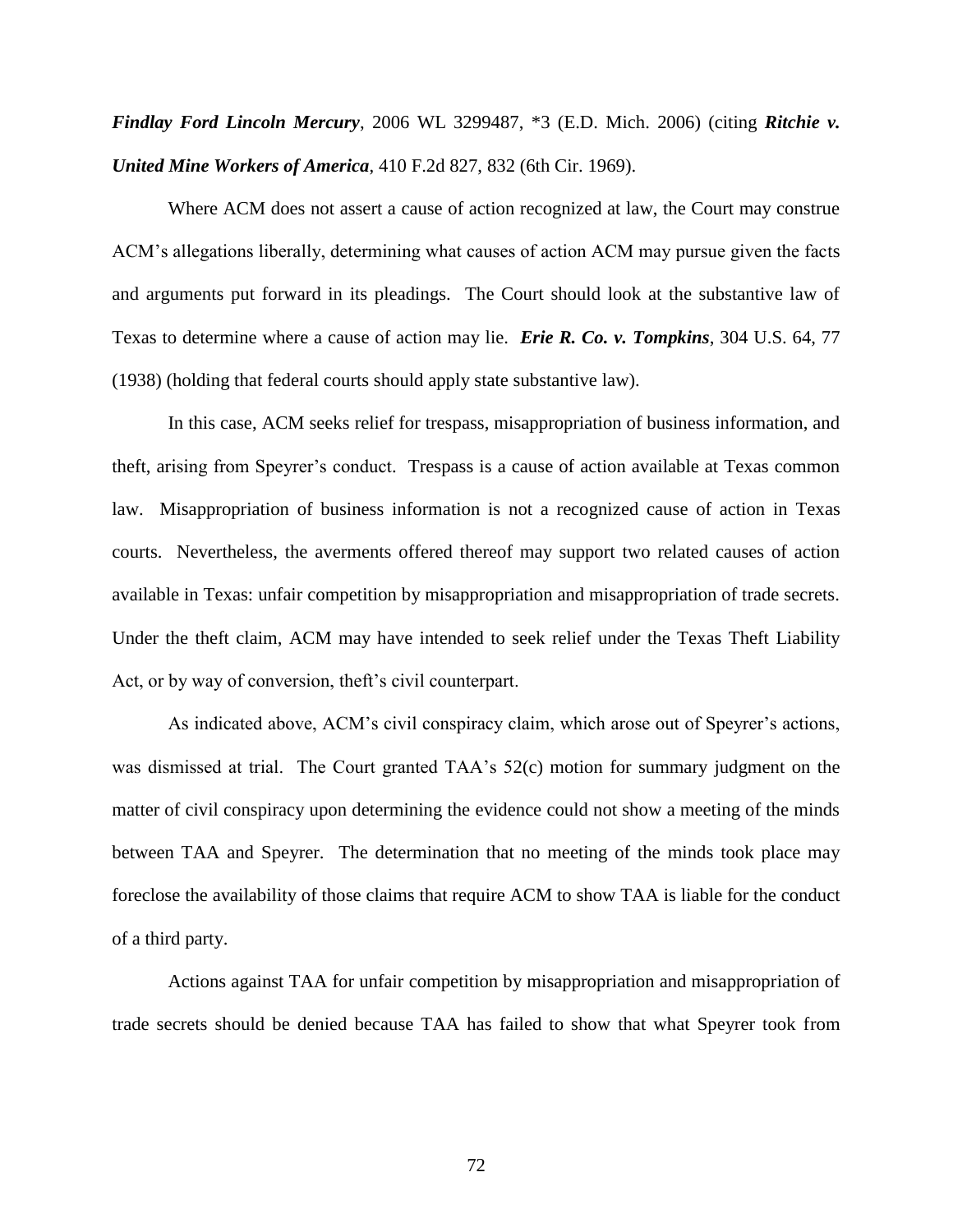ACM is protected under these causes of action, and additionally has failed to show or assert that TAA has used whatever materials or documents it acquired from Speyrer.

For the reasons stated below, the Court finds that all ACM's claims against TAA arising out of Speyrer's actions, including ACM's claim of trespass and theft, and any claims for conversion, unfair competition by misappropriation, and misappropriation of trade secrets should be denied.

The Court's granting TAA's 52(c) Motion for Summary Judgment has preclusive effect on some of ACM's other claims arising out of Speyrer's actions. As noted above, the Court granted TAA's 52(c) Motion denying ACM's civil conspiracy claim because there was no meeting of the minds between Speyrer and TAA. The Court's determination that there was no meeting of the minds between Speyrer and TAA toward the object of breaking into ACM's packhouse office and stealing business documents bars ACM from further litigation as to claims of trespass, conversion, and liability under the Texas Theft Liability Act on res judicata grounds.

The doctrine of res judicata dictates that once an issue is decided on the merits, that issue is precluded from further dispute between those parties. "Issue preclusion bars successive litigation on 'an issue of fact or law' that 'is actually litigated and determined by a valid and final judgment, and . . . is essential to the judgment." **Bobby v. Bies**, 129 S.Ct. 2145, 2152 (quoting Restatement (Second) of Judgments § 27 (1980) (alterations in original)). Although TAA did not raise the doctrine of res judicata as a defense, the Court may invoke res judicata *sua sponte* in the interest of judicial efficiency, when the issue was tried in front of the same Court. *Boone v. Kuntz*, 617 F.2d 435, 436 (5th Cir. 1980) (finding a Court's *sua sponte* dismissal on res judicata grounds permissible although Rule 8(c) of the Federal Rules of Civil Procedure designates res judicata as an affirmative defense). Additionally, summary judgments have collateral estoppel,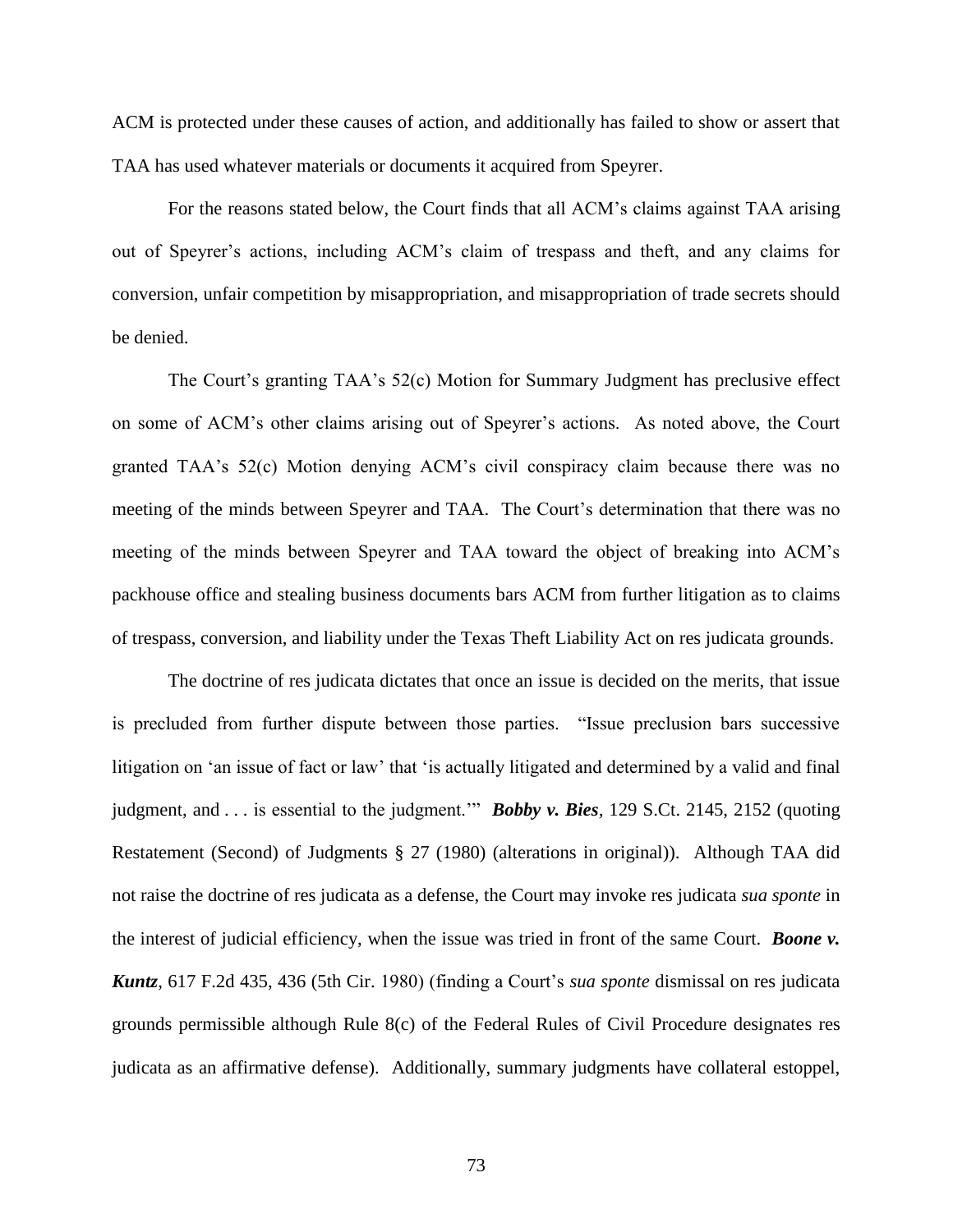effect. *Exhibitors Poster Exhange, Inc. v. National Screen*, 421 F.2d 1313, 1318 (5th Cir. 1970) (rejecting appellant's argument that summary judgments cannot have collateral estoppel effect). Thus, this Court's determination that no meeting of the minds between TAA and Speyrer with the object of inflicting harm upon ACM took place has preclusive effect on any claims requiring the movant to establish such a meeting of the minds.

It now remains for the Court to decide which of ACM's claims are precluded by the Court's prior determination that there was no meeting of the minds in order to avoid revisiting an issue that is res judicata.

1. Trespass.

ACM brought a claim against TAA for trespass onto ACM's lawfully possessed property, asserting that "as TAA's agent, Mr. Speyrer intentionally and voluntarily broke into and entered [ACM's] property causing extensive damage to the property."

To show trespass under Texas law, ACM must show (1) ACM owns or has a lawful right to possess real property; (2) the relevant party physically, intentionally and voluntarily entered the land; and (3) the entry caused damage**.** *Stukes v. Bachmeyer*. 249 S.W.3d 461, 465 (Tex. App.—Eastland 2007, reh'g overruled) (listing the elements of a cause of action for trespass under Texas law).

Under Texas law, a party need not personally participate in the physical trespass to incur liability; "one who aids, assists, or advises a trespasser in committing a trespass is equally liable with him who does the act complained of." **Kirby Lumber Corp. v. Karpel**, 233 F.2d 373, 374 (5th Cir. 1956) (quoting *McDaniel Bros. v. Wilson*, Tex. Civ. App., 70 S.W.2d 618, 621); *Schievink v. Wendylou Ranch, Inc*., 227 S.W.3d 862, 865 (Tex. App.—Eastland 2007, pet. denied).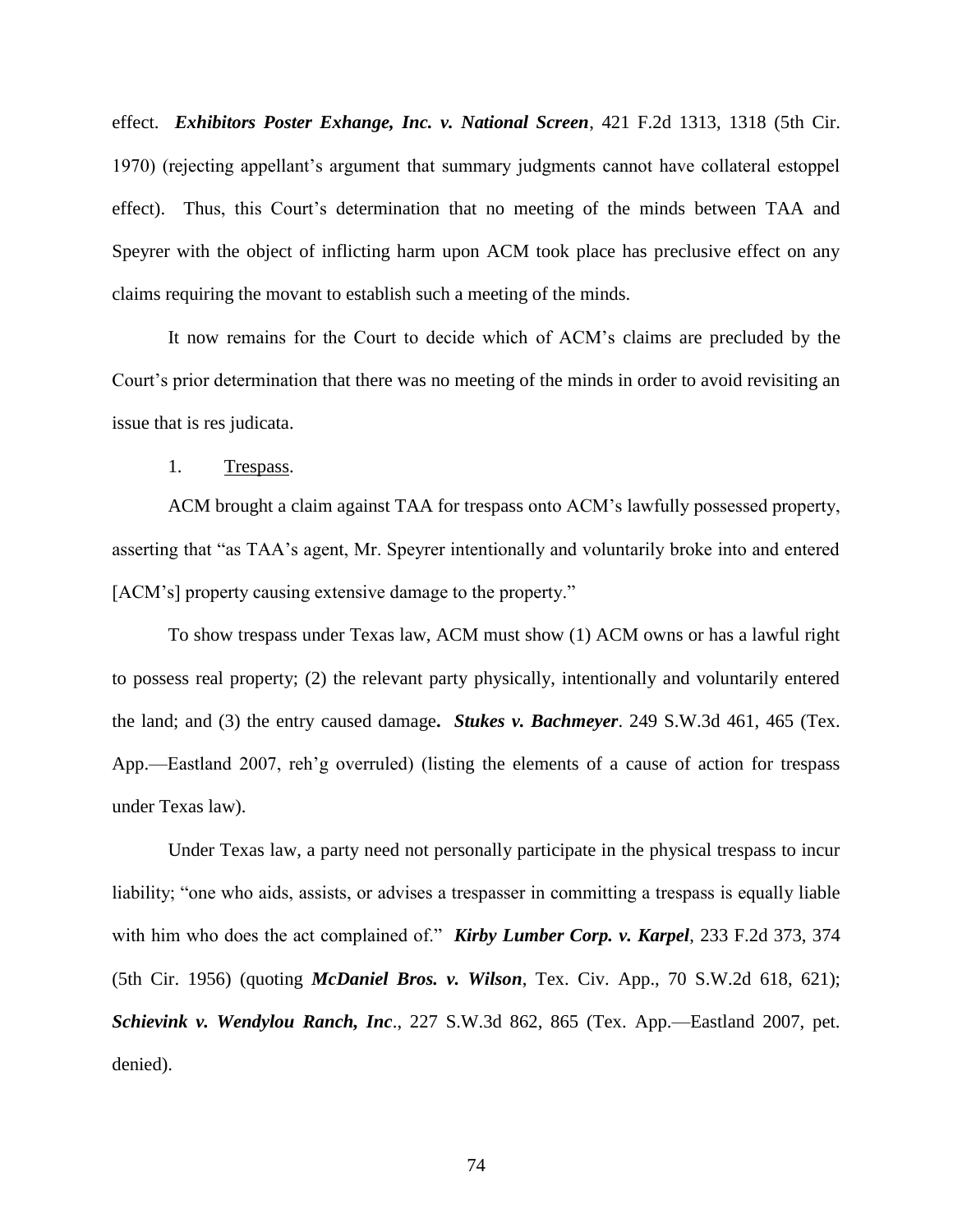The Court's determination that no meeting of the minds occurred between TAA and Speyrer precludes a finding that TAA is liable for Speyrer's trespass onto ACM's property. This finding also precludes a subsequent finding that TAA aided, assisted, or advised Speyrer in committing a trespass. Additionally, the finding that there was no meeting of the minds as to Speyrer's course of action, or to the object of entering ACM's property to appropriate ACM's business documents precludes the Court from finding that TAA aided, assisted, or advised Speyrer to trespass onto ACM's property.

Of course, a meeting of the minds is not identical to aiding, assisting, or advising to trespass. The Restatement of Judgment instructs that:

―[w]here there is a lack of total identity between the particular matter presented in the second action and that presented in the first, there are several factors that should be considered in deciding whether for purposes of [issue preclusion] the 'issue' in the two proceedings is the same, for example: Is there a substantial overlap between the evidence or argument to be advanced in the second proceeding and that advanced in the first? [….] Could pretrial preparation and discovery relating to the matter presented in the first action reasonably be expected to have embraced the matter sought to be presented in the second? How closely related are the claims involved in the two proceedings?‖ Restatement of Judgment § 27, Comment *c* (1982).

Applying the factors suggested in the Restatement here, the Court finds that issue preclusion is appropriate. First, there is substantial overlap between the evidence and argument to be advanced: the trespass and Speyrer's conduct while trespassing was the basis of the civil conspiracy claim, and TAA's connection to Speyrer's trespassory conduct was fully litigated. Second, discovery and pretrial preparation relating to the issue of a meeting of minds for civil conspiracy can be expected to embrace the matter of whether TAA aided, assisted, or advised Speyrer to trespass: any evidence that would support one would support the other. Finally, the two claims are very closely related: the claims seek to assign liability to TAA for the same conduct under two different causes of action, and it would be illogical to conclude that TAA had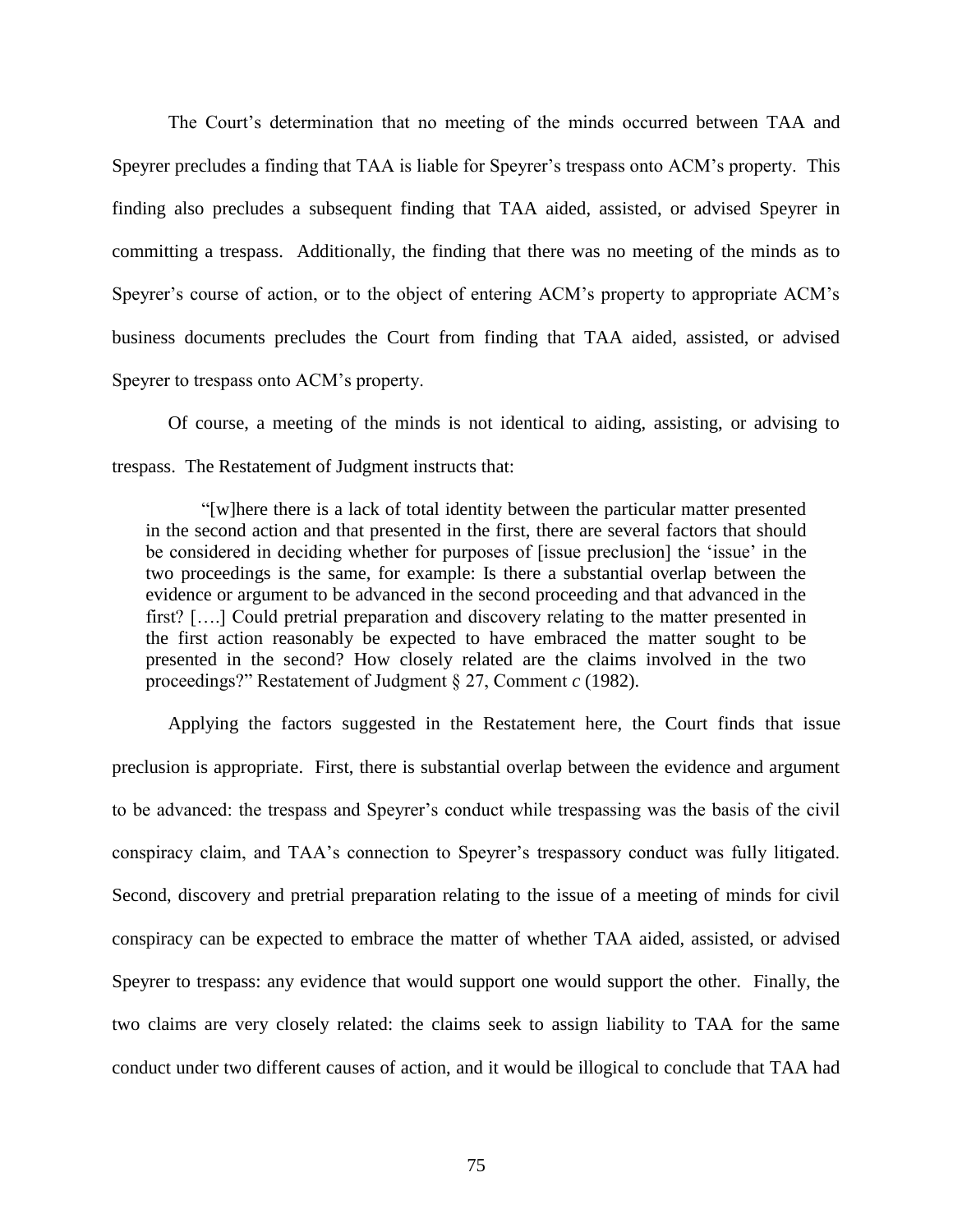aided, assisted, or advised Speyrer in trespassing on ACM's land without a meeting of the minds as to the object of the trespass against ACM.

Even if the Court did not deny ACM's trespass claim through issue preclusion, there is not sufficient evidence to show that TAA aided, assisted, or advised Speyrer to enter ACM's property. Joe Williams testified that he had no knowledge of where Andrew Speyrer went after leaving his house the night of the trespass, and had no knowledge of the wrongs Speyrer was going to commit against ACM. (*See* J. Williams Test. 6/30.) David Williams testified that he wanted nothing to do with Speyrer, and knew him only as a disgruntled client of ACM. (D. Williams Test. 6/30.) Aside from the circumstance that Speyrer was with Joe Williams before burglarizing ACM's packhouse office, and then called Joe Williams from jail some days after being arrested, ACM offers no evidence that TAA aided, assisted, or advised Speyrer in trespassing.

It appears from the pleadings that ACM sought relief from TAA for trespass under a theory of agency. While there are Texas cases from the early twentieth century permitting trespass actions against a defendant based on the defendant's liability as a principal, it is not clear that suing for trespass under general agency principals is proper. *See generally Alexander v. St. Louis Southwestern Ry. Co. of Texas,* 57 Tex. Civ. App. 407, 122 S.W. 572 (Tex. App. 1909, reh'g denied) (acknowledging that a railroad company could be found liable for the trespass of an agent employed to investigate the plaintiff's spouse although the company had not expressly authorized the trespass); *Jesse French Piano & Organ Co. v. Phelps*, 47 Tex. Civ. App. 385, 105 S.W. 225 (Tex. App. 1907, no writ) (finding the piano company liable for the harm done by the trespass on plaintiff's property done by its local agent acting under the instructions of its general manager).Moreover, these cases are distinct from the instant case in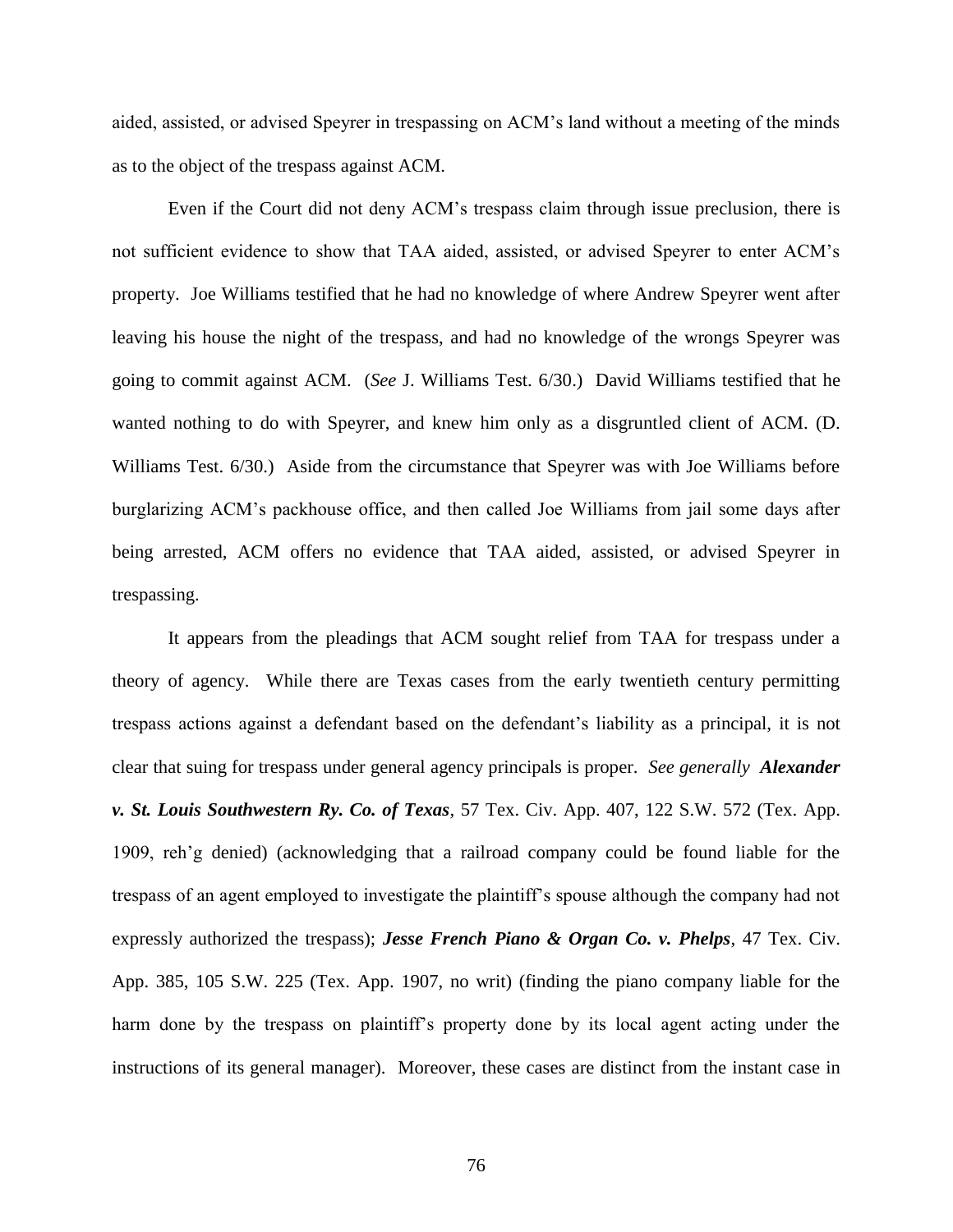that Speyrer was not acting as an employee of TAA or as an independent contractor acting within the scope of his obligations when he trespassed on ACM's property, whereas the defendants in both *Alexander* and *Jesse French Piano* had the trespasser under their employ at the time of the trespassing. Thus, trespass on a theory of agency should be denied.

Therefore, because TAA did not aid, assist, or advise Speyrer to enter ACM's property, TAA is not liable to ACM for Speyrer's trespass.

2. Theft.

ACM claims that TAA is liable for theft because "Mr. Speyrer – acting on behalf of or at the behest of TAA . . . examined and/or removed ACM's business records." Under Texas law, a party can incur civil liability for theft under Texas Civil Practice and Remedies Code Chapter 134, commonly known as the Texas Theft Liability Act. Tex. Civ. Prac. & Rem. § 134.001. The relevant statute provides: "A person who commits theft is liable for the damages resulting from the theft." Tex. Civ. Prac. & Rem.  $\S$  134.003. "Theft" is defined for the purposes of the Texas Theft Liability Act as "unlawfully appropriating property or unlawfully obtaining services...." Tex. Civ. Prac. & Rem.§ 134.002(2).

Therefore, excluding some situations not pertinent here, where a party is culpable for theft under the Texas Penal Code, that party is liable under the Texas Theft Liability Act. The Texas Penal Code states that "a person is criminally responsible as a party to an offense if the offense is committed by his own conduct, by the conduct of another for which he is criminally responsible, or by both." Tex. Penal Code  $\S$  7.01(a). The Code provides the ways in which a party may be criminally responsible for the conduct of another, one of which is relevant to the case at hand. Tex. Penal Code § 7.02. TAA may be criminally responsible for theft if TAA "acting with intent to promote or assist the commission of the offense, ... solicits, encourages,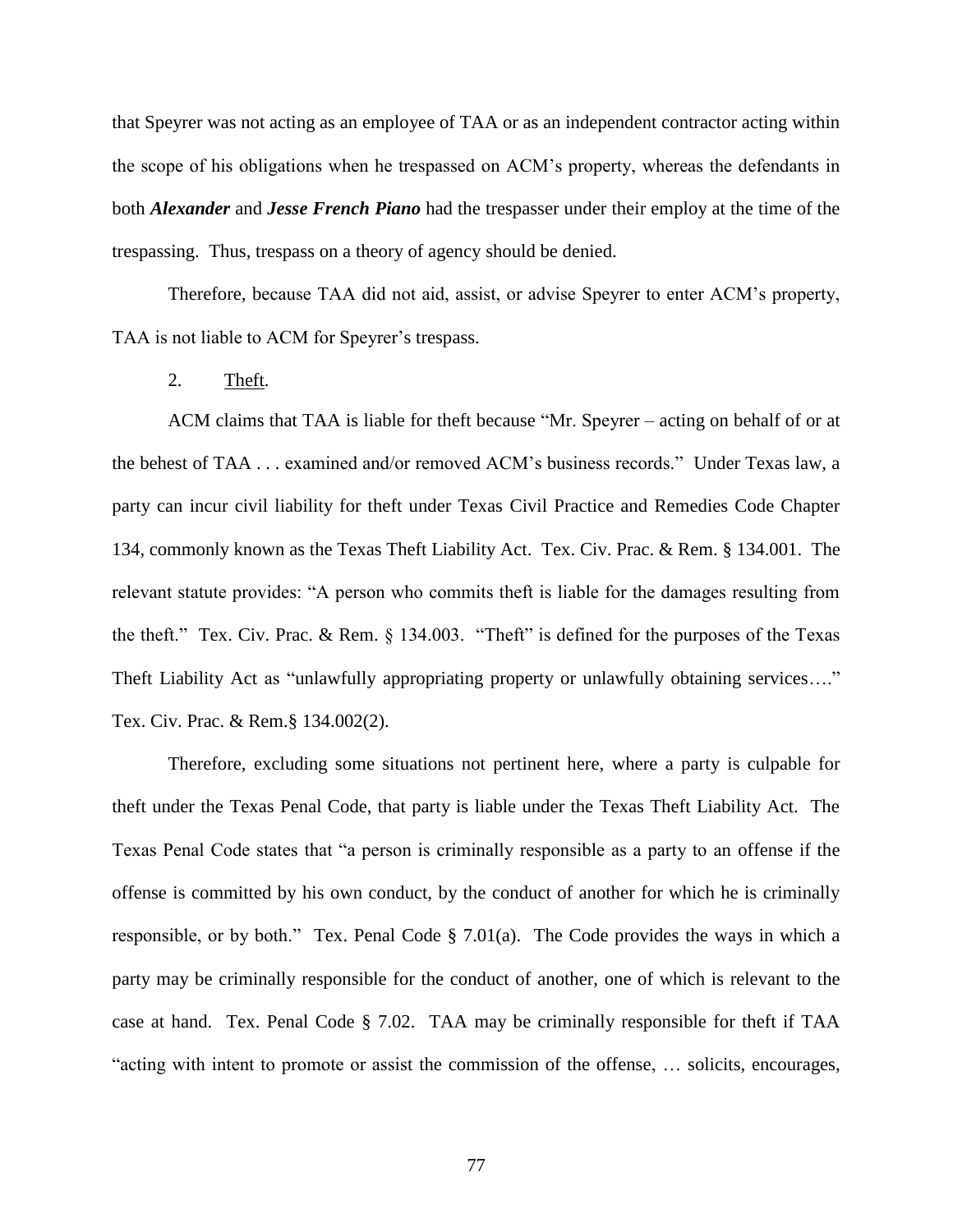directs, aids, or attempts to aid the other person to commit the offense." Tex. Penal Code  $\S$ 7.02(a)(2).

On the other hand, a meeting of the minds for civil conspiracy is specifically the meeting of the minds to achieve an unlawful object or course of action. *Insurance Co. of North America v. Morris*, 981 S.W.2d 667, 674 (Tex. 1998). The meeting of the minds requirement encompasses all the available ways that TAA could be held liable for Speyrer's theft. It seems impossible to somehow find that TAA solicited, encouraged, directed, aided, or attempted to aid Speyrer without getting together with him and meeting towards a common nefarious goal. Because this Court has already determined that no such meeting of the minds existed, the issue of whether TAA aided Speyrer in any way is precluded. Therefore, without the ability to show that TAA could be criminally liable for Speyrer's actions, ACM cannot recover for its theft claim.

Even if the Court does not deny ACM's claim under the Texas Theft Liability Act on the basis of issue preclusion, there is not sufficient evidence on the record that TAA has any criminal responsibility for Speyrer's theft of ACM's documents. As noted above, Joe Williams testified that he had no knowledge regarding Andrew Speyrer's whereabouts after leaving his house the night of the trespass, and had no knowledge of the wrongs Speyrer was going to commit against ACM. (*See* J. Williams' Test. 6/30.) Likewise, David Williams testified he wanted nothing to do with Speyrer, and understood that Speyrer was not in business of any kind with TAA. (D. Williams Test. 6/30.) No evidence was presented to show TAA solicited or aided Speyrer. Because no evidence was given to hold TAA criminally liable for Speyrer's actions, the Court finds that TAA did not commit theft as defined by the Texas Penal Code and therefore TAA could not incur liability under the Texas Theft Liability Act.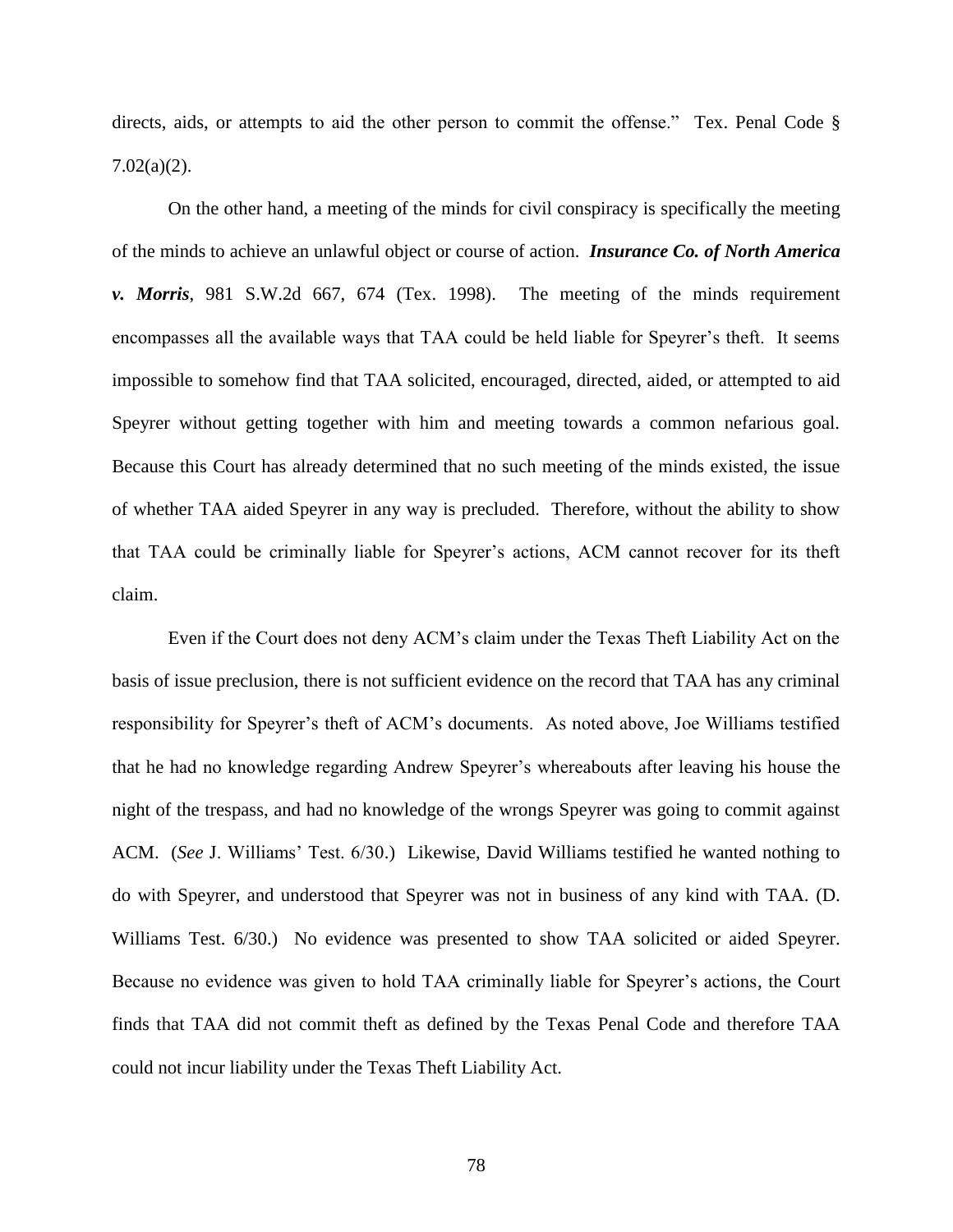# 3. Conversion.

Read liberally, ACM's counter-claim against TAA for theft could also be altered into a conversion claim. As mentioned above, to prove conversion ACM must show (1) ACM had legal possession of, or was entitled to, possession of the property; (2) TAA assumed and exercised dominion and control over the property in an unlawful and unauthorized manner to the exclusion of, and inconsistent with, ACM's rights; and (3) TAA refused ACM's demand for return of the property. *Crockett*, 257 S.W.3d at 416. Demand and refusal is not necessary when the possessor's acts manifest a clear repudiation of the plaintiff's rights. *Cass*, 156 S.W.3d at 61.

To hold TAA liable for Speyrer's conversion of ACM's property, ACM must show that Speyrer was acting as TAA's agent when Speyrer took ACM's documents from the packhouse office. *Nahm v. J.R. Fleming & Co***.**, 116 S.W.2d 1174, 1176 (Tex.App.—Eastland 1938). This requires ACM to demonstrate: (1) a consensual relationship between Speyrer and TAA whereby Speyrer acts on behalf of TAA, subject to TAA's control; (2) a meeting of the minds between TAA and Speyrer to establish the relationship; and (3) some act constituting the appointment of Speyrer as TAA's agent*. Lone Star Partners v. NationsBank Corp*., 893 S.W.2d 593, 599-600 (Tex.App.—Texarkana 1994, writ denied).

Although agency requires a meeting of the minds, it is not the same meeting of the minds as required for a conspiracy claim. The meeting of the minds required to show agency is a meeting of the minds to establish an agency relationship between two parties. *Id.* at 599-600. A meeting of the minds for civil conspiracy, on the other hand, requires a meeting of the minds to achieve an unlawful object or course of action. *Insurance Co. of North America,* 981 S.W.2d at 674. Therefore, the finding that there was no meeting of the minds between Speyrer and TAA to act unlawfully does not preclude a finding that there was a meeting of the minds between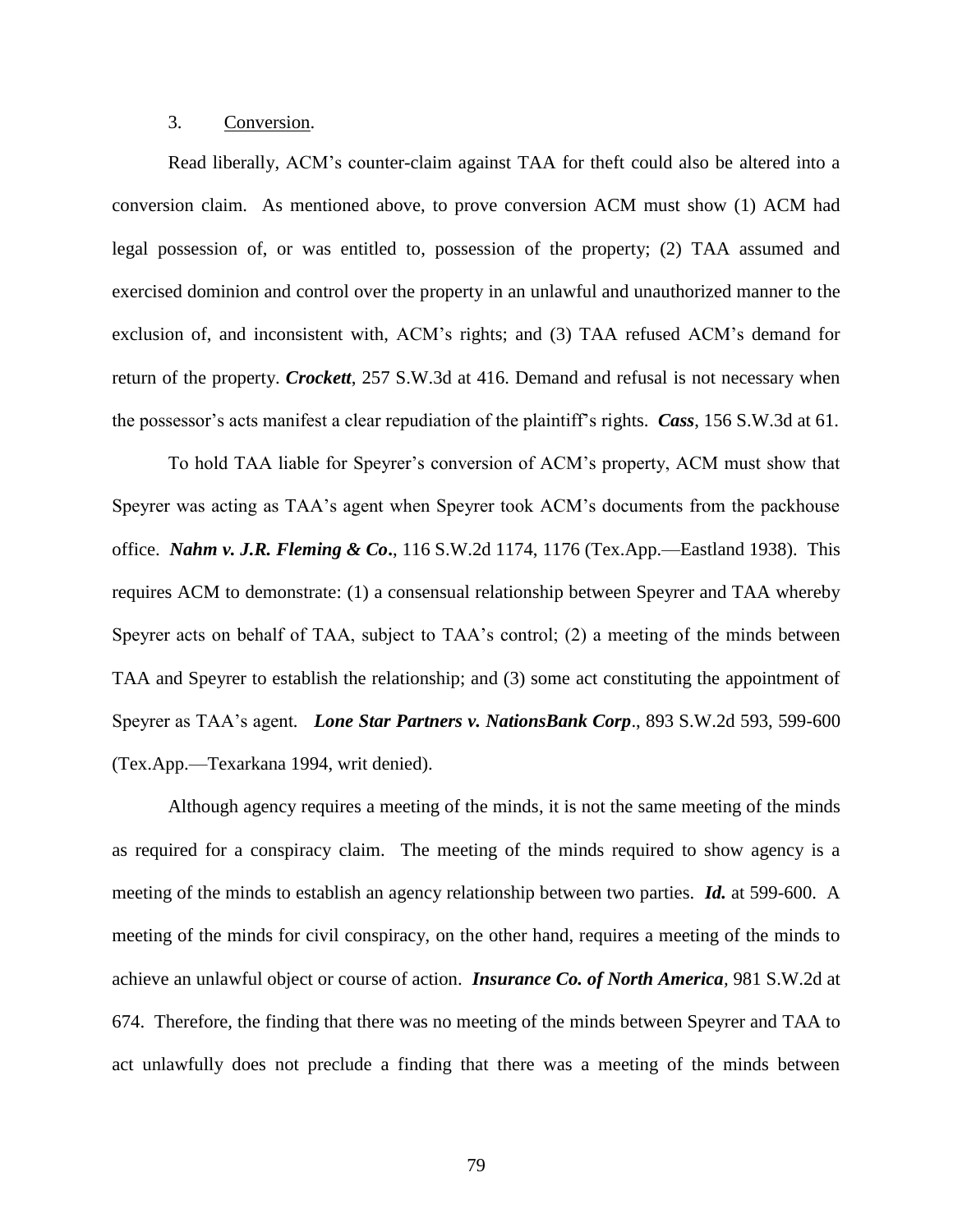Speyrer and TAA to establish a relationship in which Speyrer would act as an agent on TAA's behalf.

Nevertheless, the evidence in front of the Court is not sufficient to show agency. There is no indication that Speyrer was acting on behalf of TAA, or subject to TAA's control, or that there was a meeting of the minds to establish an agency relationship. First, agency requires a consensual relationship between the parties. *Insurance Co. of North America,* 981 S.W.2d at 674. An agency relationship almost certainly did not exist here. David Williams testified that he wanted nothing to do with Speyrer. (D. Williams Test. 6/30.) Joe Williams testified that he tried to keep Speyrer from visiting him, and that after making him clean the mess he had made in Williams' office, Williams told Speyrer, "don't let the door catch you in the butt" as he left, and was relieved when he was gone. (J. Williams 6/30.) Second, a showing of agency requires a meeting of the minds to establish an agency relationship. *Insurance Co. of North America,* 981 S.W.2d at 674. In their testimony, both Williams brothers denied that Speyrer was engaged in any business with TAA. Finally, ACM must show some act constituting the appointment of Speyrer as TAA's agent. *Insurance Co. of North America,* 981 S.W.2d at 674. ACM alleges no such act. Moreover, there is no evidence of any such act.

Because the evidence indicates that Speyrer was not acting as TAA's agent, TAA is not liable for conversion of ACM's documents.

## 4. Misappropriation Of Business Information.

ACM argues that TAA misappropriated proprietary business information when Mr. Speyrer broke into ACM's packhouse office and removed business records and other documents containing confidential and valuable information. ACM asserts that it "expended large sums of time and money" developing the information contained in the business records that were stolen, that those business records were "invaluable" to them, that TAA "stood to profit greatly" from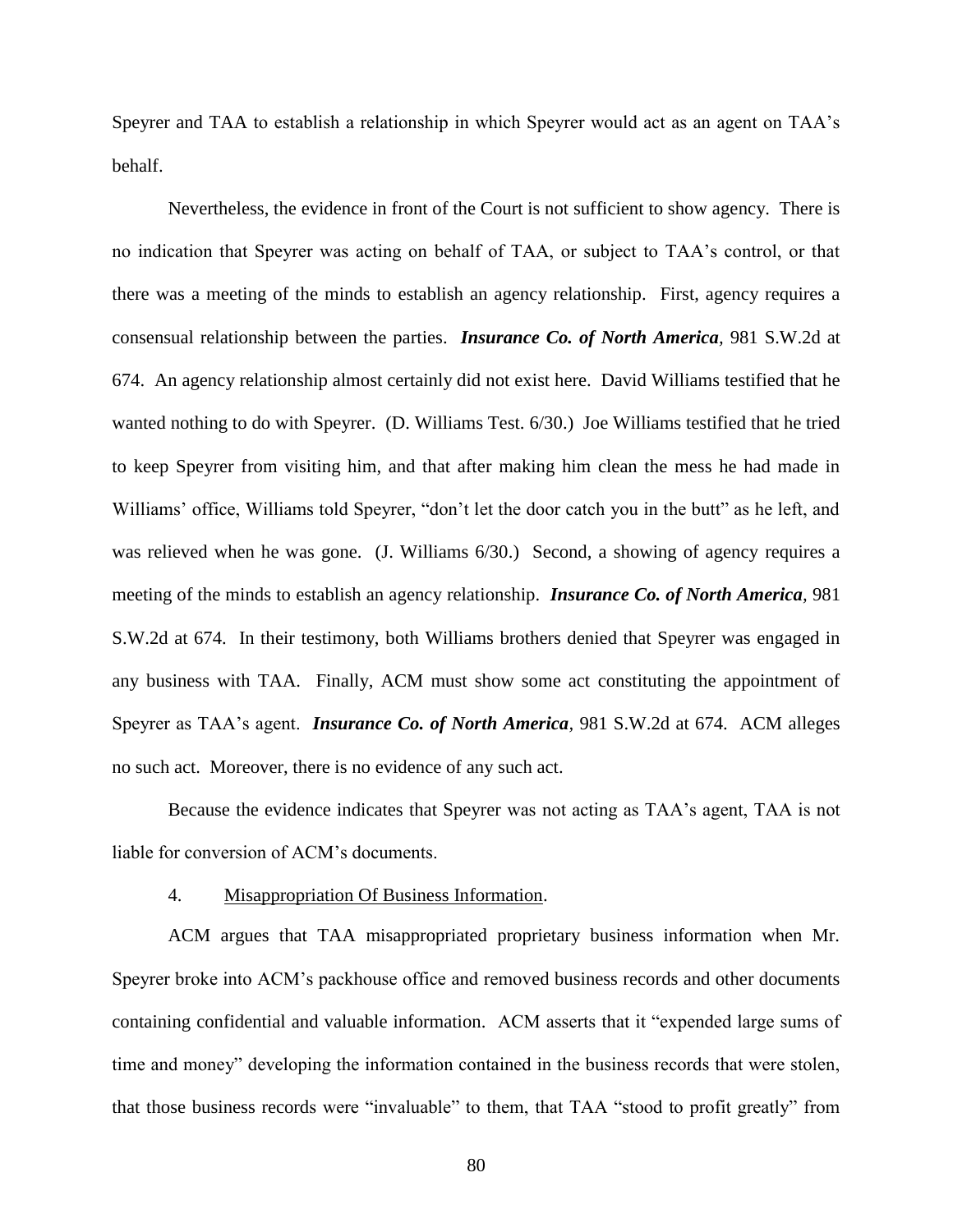the information, and that it was highly unlikely TAA could duplicate the information through its own independent efforts.

While Texas courts have not recognized "misappropriation of business information" as a valid cause of action, ACM's averments may be molded into a claim for unfair competition by misappropriation, which is recognized under Texas law. *Gilmore v. Sammons*, 269 S.W. 861, 863 (Tex. Civ. App. 1925) (adopting the federal common law doctrine of unfair competition by misappropriation, first established by *Int'l News Service v. Associated Press*, 248 U.S. 215, 39 S.Ct. 68 (1918)). To prevail on an action for unfair competition by misappropriation, also known simply as misappropriation, ACM must show (1) ACM's creation of a product through extensive time, labor, skill and money; (2) TAA's use of that product in competition with ACM, thereby gaining a special advantage in that competition, that is a "free ride" because the TAA is burdened with little or none of the expense incurred by ACM; and (3) commercial damage to ACM. *Guy Carpenter & Co., Inc. v. Provenzale.*, 334 F.3d 459, 467 (5th Cir. 2003) (setting forth the elements a plaintiff must show to prevail on a claim for misappropriation of trade secrets under Texas law).

The first element requires an expenditure of extensive time, labor, skill, *and* money. Although ACM alleges in its pleadings that the materials misappropriated were created through an extensive expenditure of time and money, the pleadings do not speak directly to labor or skill. With some leniency, one may infer the expenditure of labor and skill, from ACM's insistence that TAA could not duplicate the information on its own, and that the information was "invaluable" to ACM. In addition to these expenditures, the first element requires the manufacture of some product. This product need not be tangible, but it must provide some commercial advantage: "[a] complainant has a protectable property interest in the product of his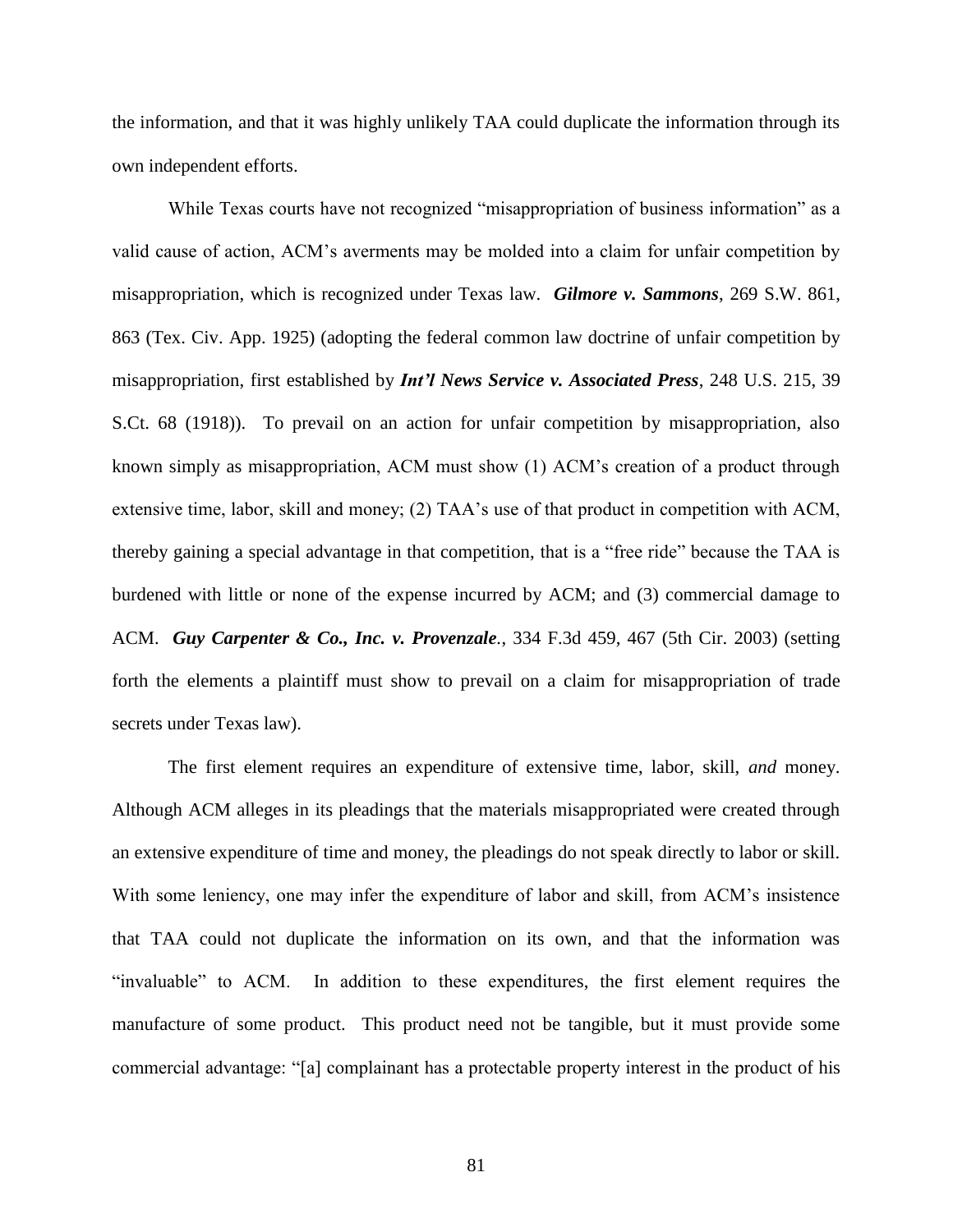labor, regardless of subject matter, so long as that matter confers on him a commercial advantage.‖ *U.S. Sporting Products, Inc. v. Johnny Stewart Game*, 865 S.W.2d 214, 219 (Tex.App.—Waco 1993, writ denied). Although ACM characterizes the documents as ―invaluable‖ to ACM, it does not indicate the source or nature of this value. In fact, there is no characterization or specific description of what "product" ACM seeks to protect. Without any indication of what product ACM seeks to protect, the Court cannot evaluate whether the product offered either party a commercial advantage. Among the documents Speyrer produced to TAA are a business plan developed for ACM, sales contracts, internal communications, numerous scientific reports regarding the efficacy of ACM's brucitic marble compound as a repellant against various insects, marketing materials, online order forms, and other documents pertaining to a business engaged in marketing and selling a brucitic marble compound as an organic insect repellant. (*See* Def.'s Exh. 44.) These documents appear to be an assortment of documents pertaining to the businesses of ACM and Intela-Rid, LLC, which is Speyrer's company, and appear to have no intrinsic value. ACM has not shown that the hodgepodge of documents Speyrer produced to TAA is the sort of product the unfair competition by misappropriation cause of action seeks to protect.

The second element requires ACM to show that TAA has used the misappropriated product in competition with TAA. Here, ACM neither avers nor shows that TAA has used the documents it received from Speyrer at all, let alone in competition with ACM. Joe Williams testified that Speyrer produced the documents to McDaniel, and it is not clear where the documents went following their production to TAA through McDaniel. (J. Williams Test. 6/30.)

The third element requires that the misappropriation caused ACM to be harmed. While ACM alleges harm, it produces no specific evidence to support this assertion.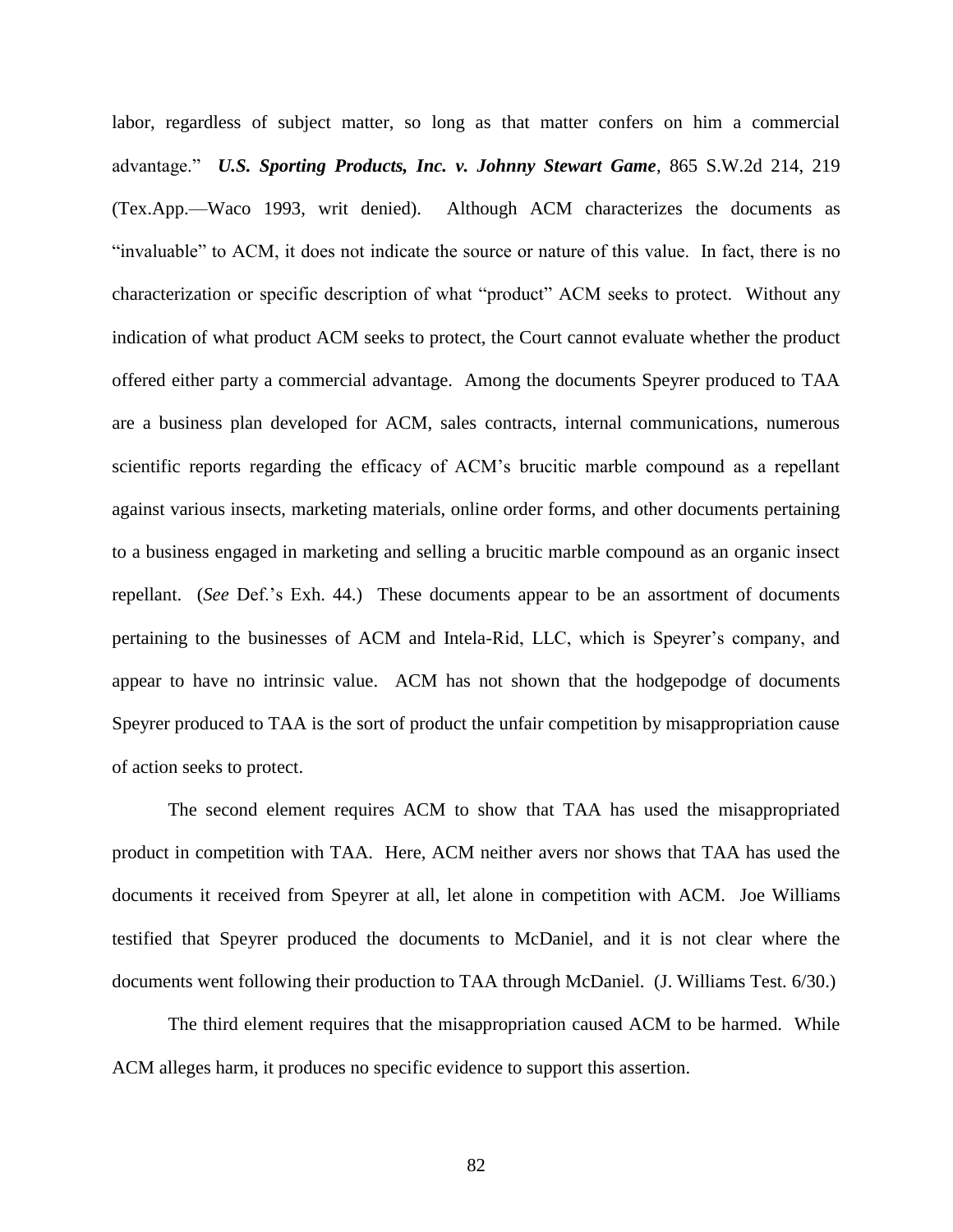Because ACM has failed to prove its claim for unfair trade by misappropriation, the Court denies its claim for unfair competition by misappropriation.

#### 5. Misappropriation Of Trade Secrets.

ACM characterizes the information Mr. Speyrer took from the packhouse office as "trade" secrets and/or proprietary data." The Court therefore may mold the misappropriation of business information into a misappropriation of trade secrets claim.

To show TAA is liable for Misappropriation of Trade Secrets under Texas law, ACM must show (1) that a trade secret exists; (2) that the trade secret was acquired through breach of a confidential relationship or by improper means; (3) that TAA used the trade secret without authorization from ACM and with knowledge that it constituted a trade secret. General Universal Systems, Inc. v. HAL, Inc., 500 F.3d 444, 449 (5th Cir. 2007) (listing the elements needed to establish the injury of trade secret misappropriation under Texas law).

Under Texas law, a trade secret is defined as "any formula, pattern, device or compilation of information which is used in one's business and presents an opportunity to obtain an advantage over competitors who do not know or use it." *CQ*, Inc. v. TXU Min. Co., LP, 565 F.3d 268, 274 (5th Cir, 2009) (quoting *Computer Assoc. Int'l Inc. v. Altai, Inc***.**, 918 S.W.2d 453, 455 (Tex. 1996)). The Court in *CO*, *Inc*. further explained that a trade secret "differs from other secret information in a business in that it is not simply information as to single or ephemeral events in the conduct of business." *Id.* (quoting *Restatement of Torts* § 757, cmt. b). This seems to indicate that not all secret information used in a business qualifies as a trade secret for the purposes of this cause of action. The information Speyrer took from ACM's packhouse was variously called "proprietary business information," "business records," "confidential documents," and "trade secrets" in ACM's filings with this Court. ACM offers no more precise description of how these records or documents were used by ACM, or could be used by TAA.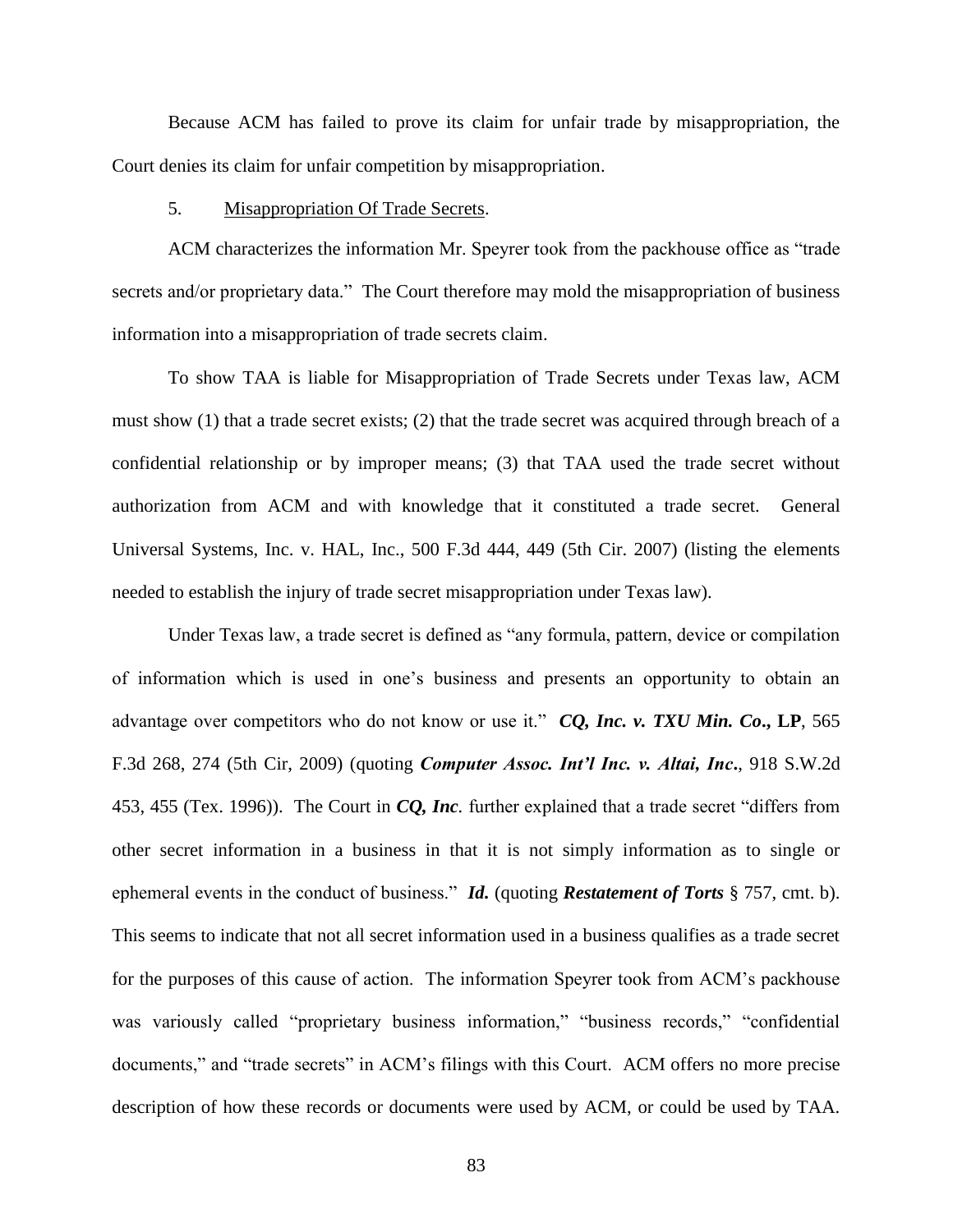As described above, the documents Speyrer produced to TAA contained ACM's business plans, reports of scientific studies done on the efficacy of brucitic marble on repelling various kinds of insects, promotional information about ACM and about Intela-Rid, forwarded email communications between Speyrer and McCreless, and various drafts of contracts between ACM and Intela-Rid, and between ACM and Nix, Ltd. (*See* Def.'s Exh. 44, 45.) These documents do not convey a "formula, pattern, device or compilation of information which is used in one's business and presents an opportunity to obtain an advantage over competitors who do not know or use it." Instead, the documents are merely an assortment of documents that are unrelated to one another, aside from the fact that they all pertain generally to ACM's business activities, and do not amount to "trade secrets" under Texas Law. Therefore, ACM has failed to show TAA misappropriated trade secrets.

It is possible that the "secret" ACM hoped to protect was brucitic marble's use as an insect repellent, but ACM's bare hope does not cause the documents to meet the legal definition of "trade secret." Misappropriation of trade secrets protects previously unknown formulas, patterns, devices, or compilations, and not previously unknown facts or uses. *See CQ, Inc.,* 565 F.3d at 274. Moreover, ACM was actively and openly marketing their brucitic marble compound as an insect repellent, and Speyrer must have known of its use as an insect repellent without relying on any business documents, for he negotiated a contract with ACM to buy the brucitic marble compound from ACM and then sell it to various purchasers in Louisiana as an insect repellent. (*See, e.g,* Def.'s Exh. 44, p. 06895.)

Additionally, a cause of action for misappropriation of trade secrets requires a showing that the claim defendant has used that trade secret without authorization. Here, there is no evidence, and ACM does not argue, that TAA has used the information Speyrer produced to it.